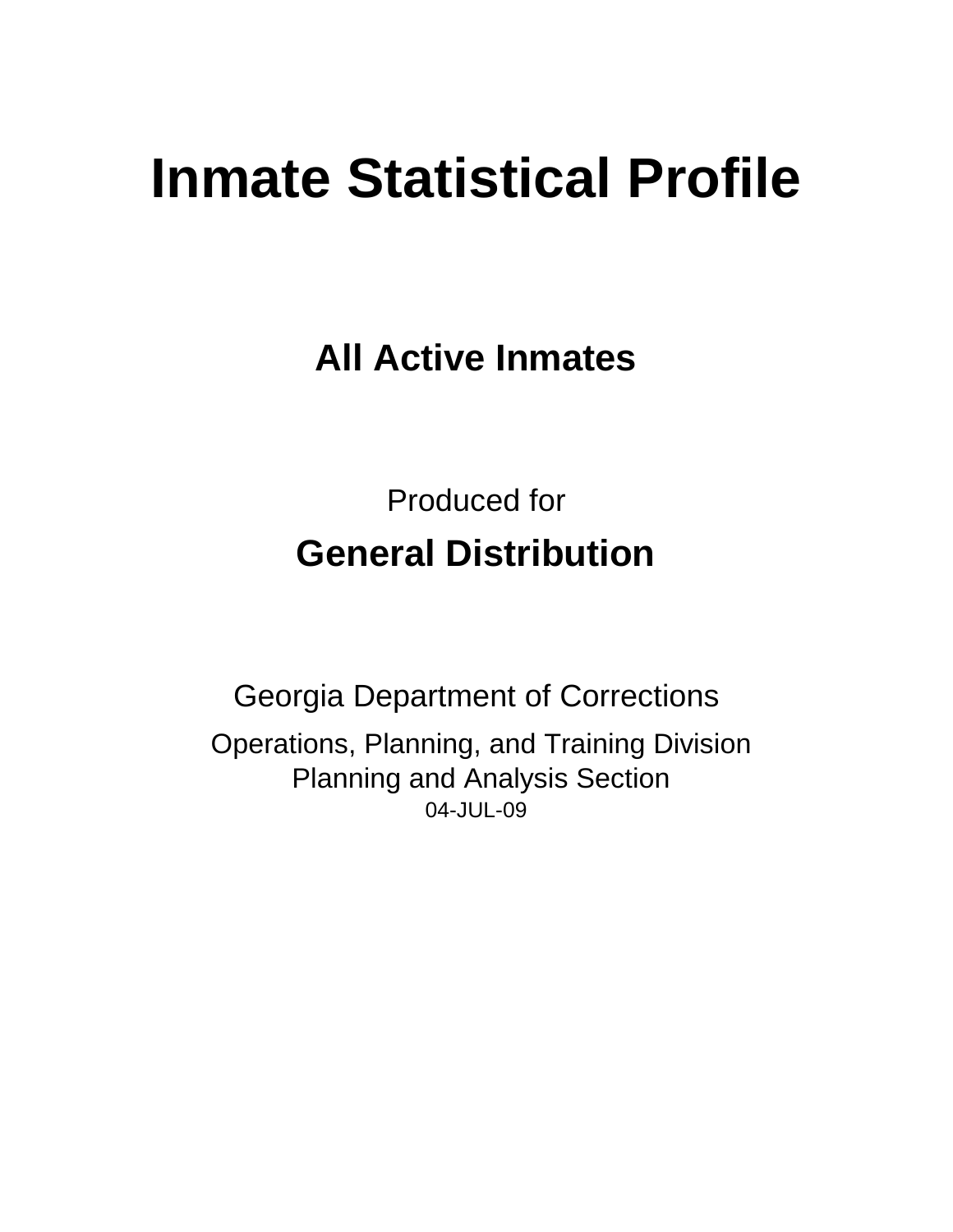**Contents** 

**All Active Inmates**

Produced for **General Distribution**

# Table of Contents

|    | <b>Demographic information</b>                                       |
|----|----------------------------------------------------------------------|
|    | 5 Current age, broken out in ten year age groups                     |
|    | 6 Race group                                                         |
|    | 7 Hispanic Origin                                                    |
|    | 8 Marital status, self-reported at entry to prison                   |
|    | 9 Number of children, self-reported at entry to prison               |
|    | 10 Religious affiliation, self-reported at entry to prison           |
|    | 11 Home county - self-reported at entry to prison                    |
|    | 16 Environment to age 16, self-reported at entry to prison           |
|    | 17 Guardian status to age 16, self-reported at entry to prison       |
|    | 18 Employment status before prison, self-reported at entry to prison |
|    | 19 Age at admission                                                  |
|    | 21 Age at release                                                    |
|    | 22 Height, measured at entry to prison                               |
|    | 24 Weight, measured at entry to prison                               |
|    | 26 Military service                                                  |
|    | <b>Correctional information</b>                                      |
|    | 27 Type of admission to prison                                       |
|    | 28 Current / last security status                                    |
|    | 29 Current / last institution type                                   |
|    | 30 Institution type - transitional centers                           |
|    | 31 Institution type - mental hospitals                               |
|    | 32 Institution type - county prisons                                 |
|    | 33 Institution type - state prisons                                  |
|    | 35 Institution type - private prisons                                |
|    | 36 Institution type - prison annexes                                 |
| 37 | Institution type - pre-release centers                               |
|    | 38 Institution type - inmate boot camp                               |
|    | 39 Number of disciplinary reports                                    |
|    | 40 Number of transfers                                               |
|    | 41 Number of escapes                                                 |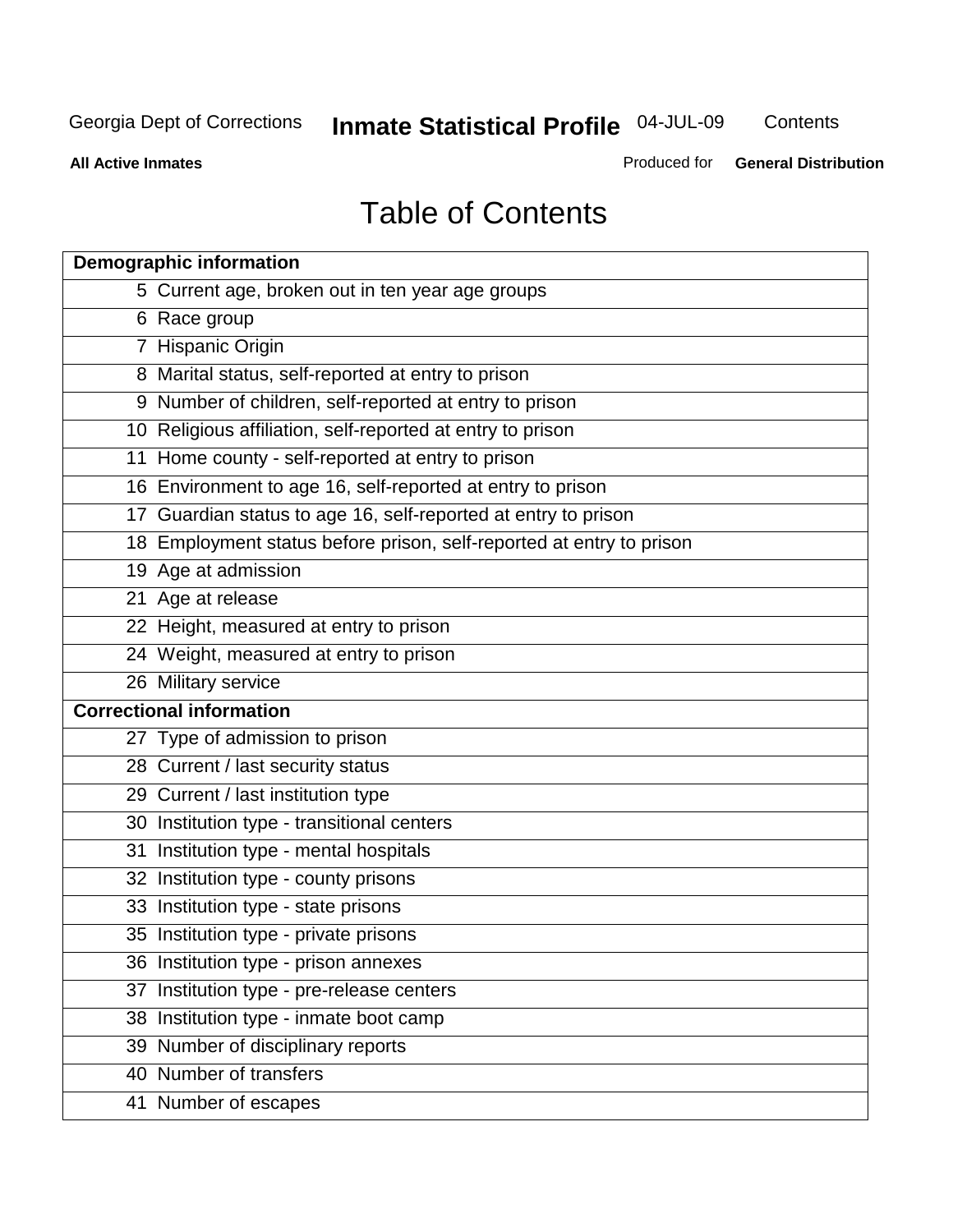**Contents** 

**All Active Inmates**

Produced for **General Distribution**

# Table of Contents

| <b>Correctional information</b>                                  |
|------------------------------------------------------------------|
| 42 Probable future release type of still active inmates          |
| 43 Actual release type                                           |
| 44 Time served in current (or last) institution                  |
| Educational, psychological and physical information              |
| 45 Highest grade level attained                                  |
| 46 Culture fair IQ scores                                        |
| 47 Wide Range Achievement Test (WRAT) reading score              |
| 48 Wide Range Achievement Test (WRAT) math score                 |
| 49 Wide Range Achievement Test (WRAT) spelling score             |
| 50 Scope of substance abuse - summary                            |
| 51 Scope of substance abuse - detail                             |
| 52 Current / last mental health treatment level                  |
| 53 PULHESDWIT medical scale - 'P' overall condition ('P'hysical) |
| 54 PULHESDWIT medical scale - 'U' upper body                     |
| 55 PULHESDWIT medical scale - 'L' lower body                     |
| 56 PULHESDWIT medical scale - 'H' hearing                        |
| 57 PULHESDWIT medical scale - 'E' vision                         |
| 58 PULHESDWIT medical scale -'S' psychiatric                     |
| 59 PULHESDWIT medical scale - 'D' dental                         |
| 60 PULHESDWIT medical scale - 'W' work ability                   |
| 61 PULHESDWIT medical scale - 'I' impairment                     |
| 62 PULHESDWIT medical scale - 'T' transportability               |
| 63 Criminality in family, self-reported                          |
| 64 Alcoholism in family, self-reported                           |
| 65 Drug abuse in family, self-reported                           |
| 66 Subjected to frequent beatings, self-reported                 |
| 67 Father absent during inmate's childhood                       |
| 68 Mother absent during inmate's childhood                       |
| <b>Crimes and criminal history information</b>                   |
| 69 Number of prior Georgia incarcerations                        |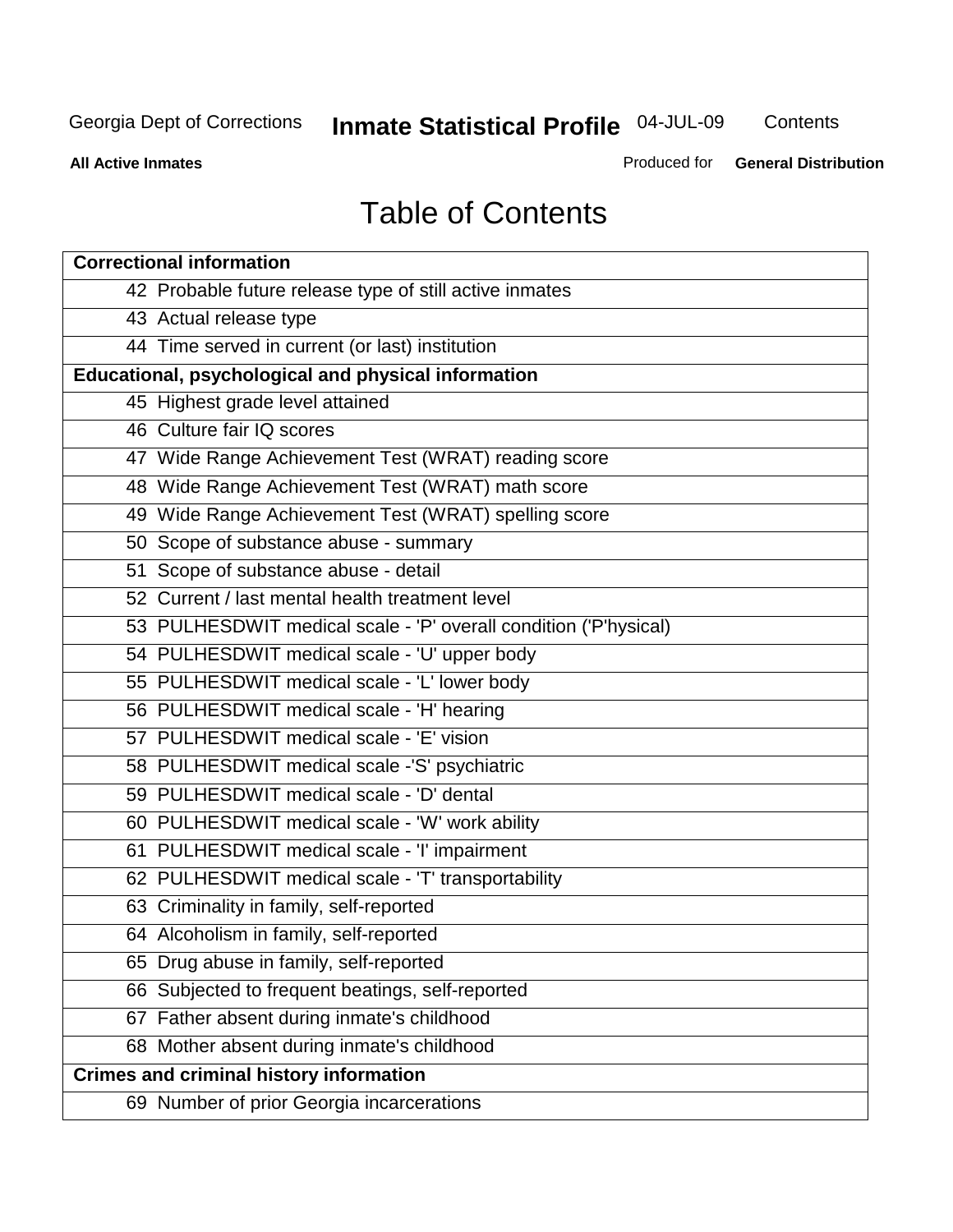**Contents** 

**All Active Inmates**

Produced for **General Distribution**

# Table of Contents

| <b>Crimes and criminal history information</b>                 |
|----------------------------------------------------------------|
| 70 Prison sentence in years                                    |
| 71 Primary offense, broken out into felonies vs misdemeanors   |
| 72 Primary offense, broken out into six broad crime categories |
| 73 Primary offense, detailed offense code                      |
| 81 County of conviction of primary offense                     |
| 86 Circuit of conviction of primary offense                    |
| 88 Years served (jail + prison) in this incarceration          |
| <b>Medical information</b>                                     |
| 89 Results of most recent HIV test                             |
| 90 Results of most recent tuberculosis test                    |
| 91 Results of most recent syphilis test                        |
| 92 Results of most recent Hepatitis-C test                     |
| 93 Results of most recent pregnancy test                       |
| 94 Results of most recent diabetes test                        |
| 95 Results of most recent hypertension test                    |
| 96 Results of most recent asthma test                          |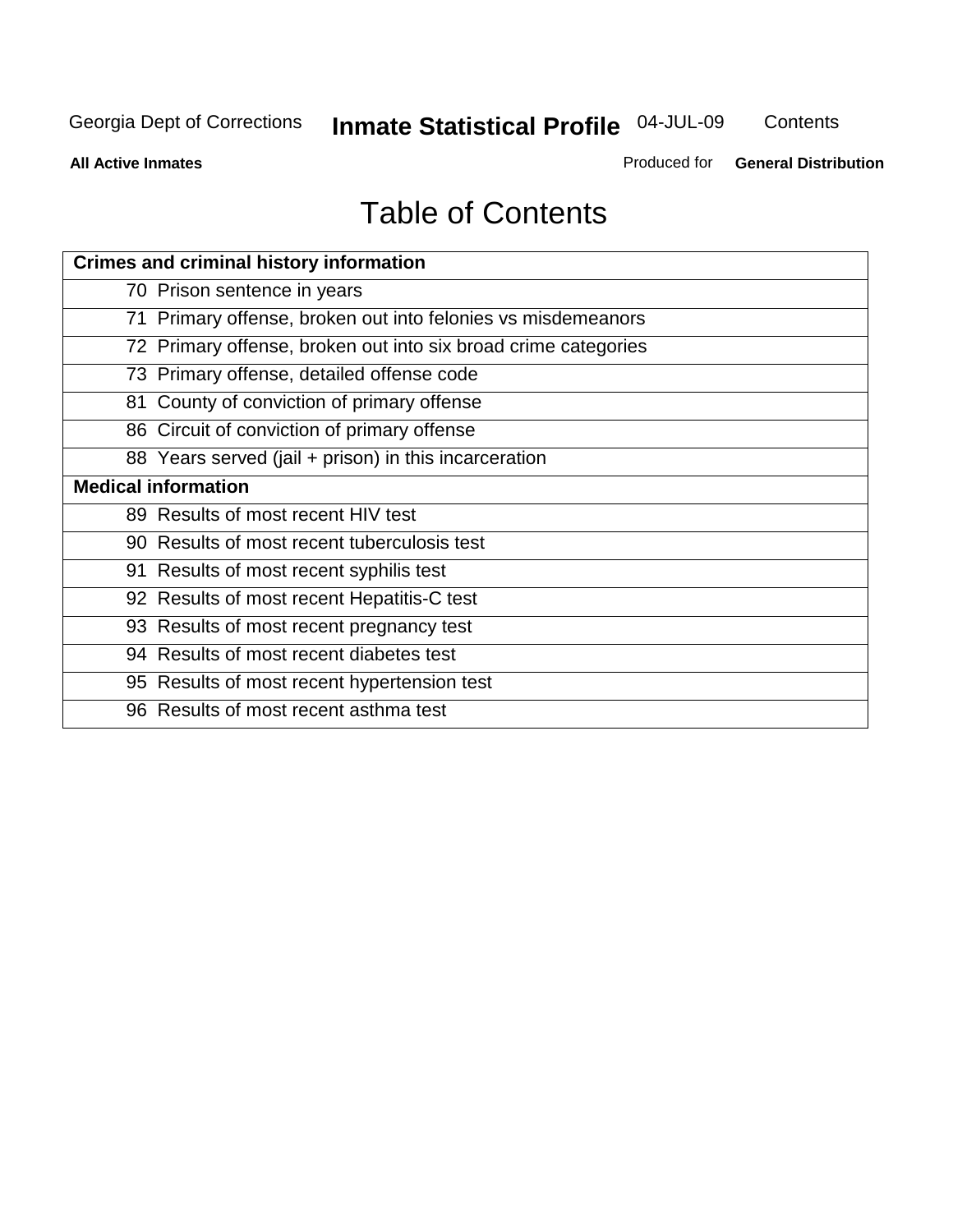### **All Active Inmates**

### Produced for **General Distribution**

### Current age, broken out in ten-year age groups

|                          |              | <b>Male</b> |        |              | <b>Female</b> |          |              | <b>Total</b>    |
|--------------------------|--------------|-------------|--------|--------------|---------------|----------|--------------|-----------------|
| <b>Current Age</b>       | <b>Count</b> | Col %       | Row %  | <b>Count</b> | Col %         | Row %    | <b>Total</b> | Col %           |
| <b>Teens (1-19)</b>      | 1,068        | 2.13%       | 96.13% | 43           | $1.16\%$      | 3.87%    | 1,111        | 2.06%           |
| <b>Twenties (20-29)</b>  | 15,821       | 31.49%      | 93.86% | 1,035        | 27.94%        | $6.14\%$ |              | 16,856 31.25%   |
| <b>Thirties (30-39)</b>  | 14,712       | 29.28%      | 92.22% | 1,241        | 33.50%        | $7.78\%$ |              | 15,953   29.57% |
| <b>Forties (40-49)</b>   | 11,750       | 23.39%      | 92.14% | 1,002        | 27.04%        | 7.86%    |              | 12,752 23.64%   |
| <b>Fifties (50-59)</b>   | 5,388        | 10.72%      | 94.31% | 325          | $8.77\%$      | $5.69\%$ | 5,713        | 10.59%          |
| <b>Sixties (60-69)</b>   | 1,275        | 2.54%       | 96.52% | 46           | 1.24%         | $3.48\%$ | 1,321        | 2.45%           |
| Seventy + (70 and above) | 226          | 0.45%       | 94.56% | 13           | 0.35%         | $5.44\%$ | 239          | 0.44%           |
| <b>Total Reported</b>    | 50,240       | 100%        | 93.13% | 3,705        | 100%          | 6.87%    | 53,945       | 100%            |

| <b>Not Reported</b> | o٠                 | '     | 'U4    |
|---------------------|--------------------|-------|--------|
| fota'               | 50.33 <sup>4</sup> | 3,718 | 54,049 |

| <b>Mean</b><br>(average) | 36.33    | 36.49 | 36.34 |
|--------------------------|----------|-------|-------|
| <b>Median (middle)</b>   | 25<br>vu | 36    | 35    |
| Mode<br>(most frequent)  | 29       | 29    | 29    |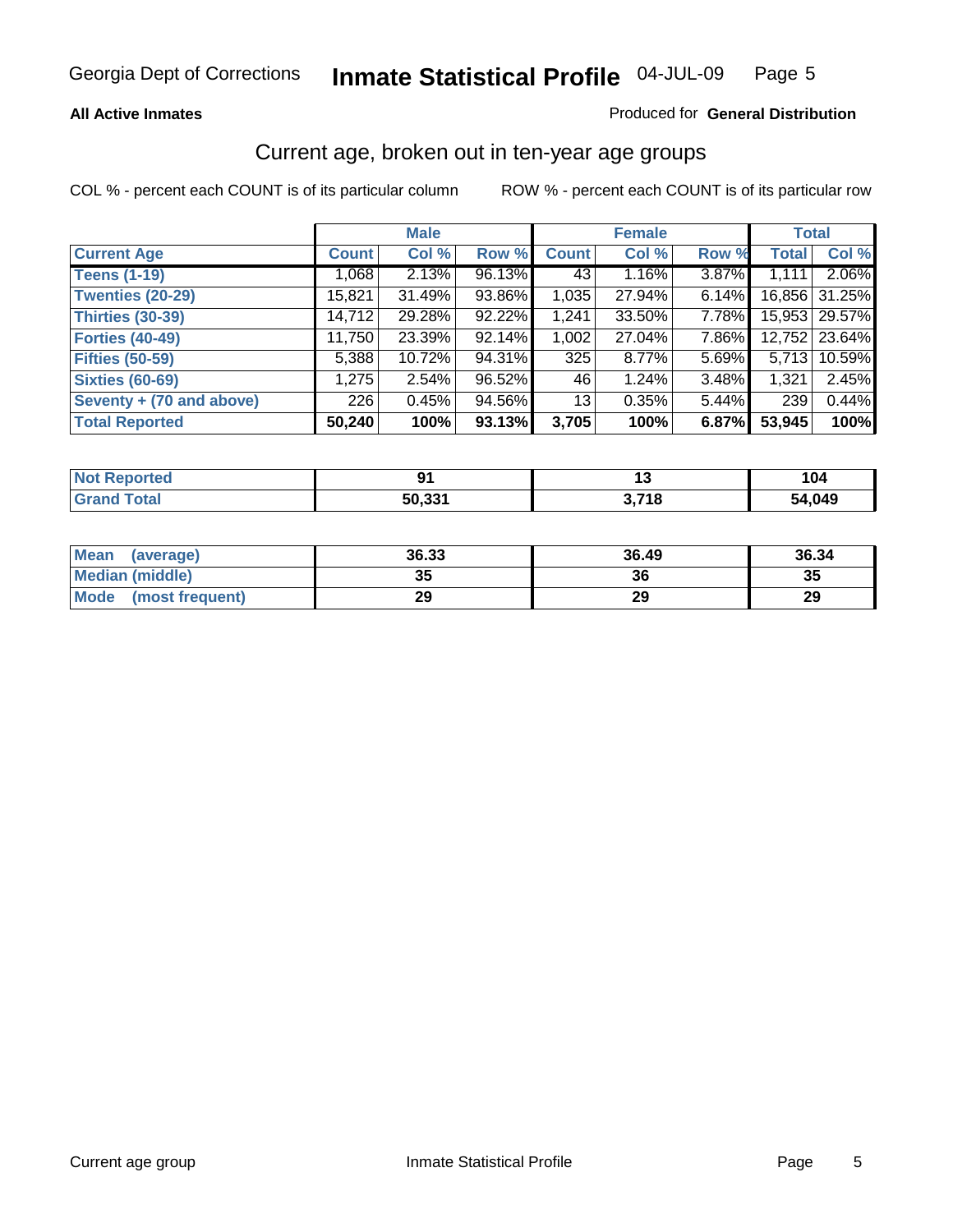### **All Active Inmates**

### Produced for **General Distribution**

# Race group

|                       |              | <b>Male</b> |                    |       | <b>Female</b> |          |        | <b>Total</b> |
|-----------------------|--------------|-------------|--------------------|-------|---------------|----------|--------|--------------|
| <b>Race Group</b>     | <b>Count</b> | Col %       | <b>Row % Count</b> |       | Col %         | Row %    | Total  | Col %        |
| <b>White</b>          | 18,111       | 36.19%      | $90.33\%$          | 1,939 | 52.35%        | 9.67%    | 20,050 | 37.31%       |
| <b>Black</b>          | 31,803       | 63.55%      | 94.77%             | 1,754 | 47.35%        | $5.23\%$ | 33,557 | 62.44%       |
| <b>Indian</b><br>3    | 67           | .13%        | 95.71%             | 3     | .08%          | 4.29%    | 70     | .13%         |
| <b>Asian</b>          | 60           | .12%        | 88.24%             | 8     | .22%          | 11.76%   | 68     | .13%         |
| <b>Total Reported</b> | 50,041       | 100%        | $93.11\%$          | 3,704 | 100%          | 6.89%    | 53,745 | 100%         |

| 290          | 14        | 304  |
|--------------|-----------|------|
| ra aas<br>ы. | 740<br>10 | .049 |

| $ -$ | White<br>Mc<br>DIACK<br>nacn |  |
|------|------------------------------|--|
|------|------------------------------|--|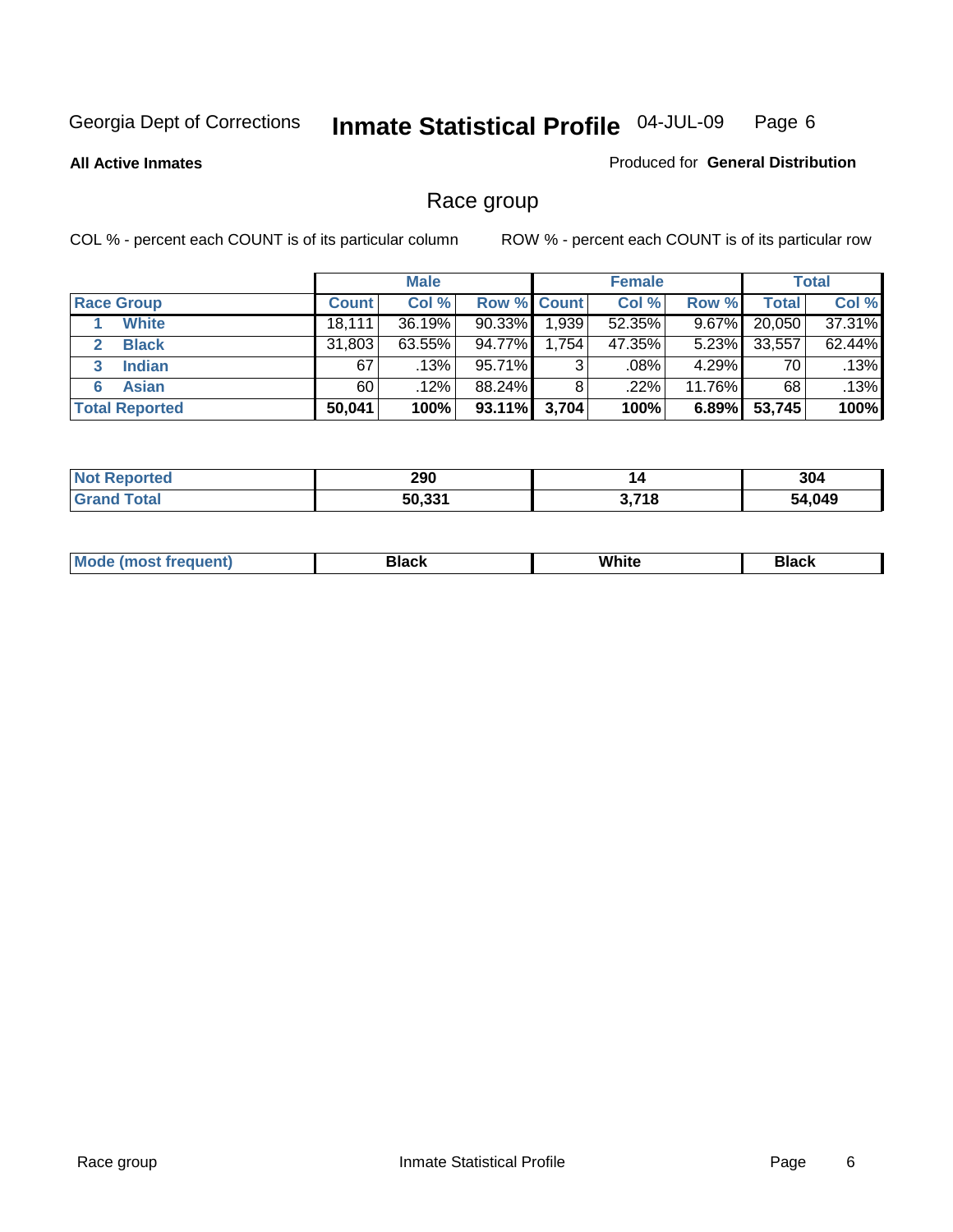**All Active Inmates**

Produced for **General Distribution**

Hispanic Origin

COL % - percent each COUNT is of its particular column ROW % - percent each COUNT is of its particular row

|                        |              | <b>Male</b> |                    |     | <b>Female</b> |          |              | Total  |
|------------------------|--------------|-------------|--------------------|-----|---------------|----------|--------------|--------|
| <b>Hispanic Origin</b> | <b>Count</b> | Col %       | <b>Row % Count</b> |     | Col %         | Row %    | Total        | Col %  |
| <b>Non Hispanic</b>    | 47.824       | $95.02\%$   | 93.00% 3.597       |     | 96.75%        |          | 7.00% 51,421 | 95.14% |
| <b>Hispanic</b>        | 2,507        | 4.98%       | 95.40%             | 121 | 3.25%         | $4.60\%$ | 2,628        | 4.86%  |
| <b>Total Reported</b>  | 50,331       | 100%        | $93.12\%$ 3,718    |     | 100%          | $6.88\%$ | 54,049       | 100%   |

**An inmate is counted as Hispanic if** 

**(a) he self-reported as Hispanic during the diagnostic process, or** 

**(b) his primary language is Spanish, or** 

**(c) he claimed birth or citizenship in Spain or a Latin American country, or** 

**(d) he had a common Spanish surname such as Lopez or Garcia**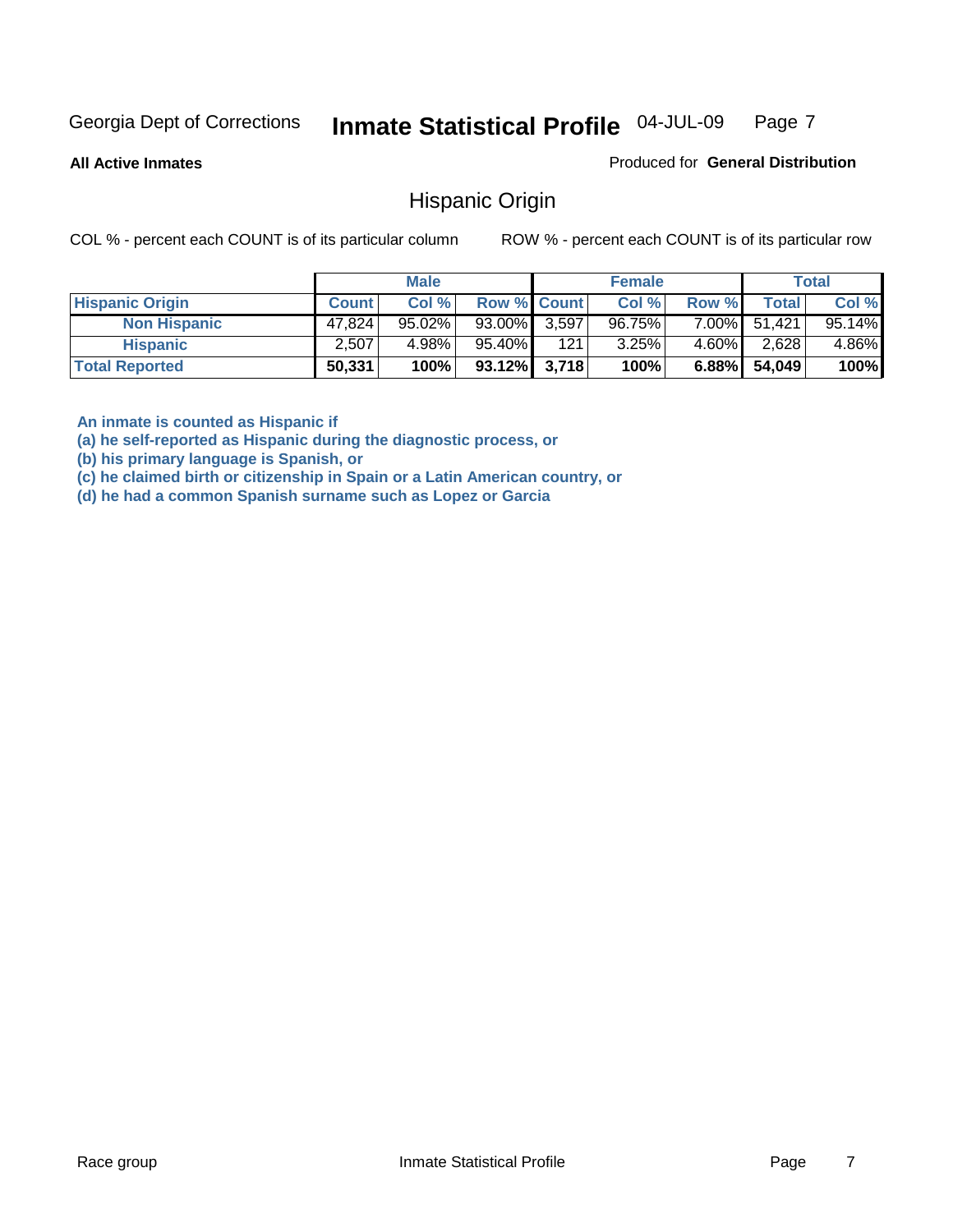**All Active Inmates**

### Produced for **General Distribution**

# Marital status, self-reported at entry to prison

|                                |              | <b>Male</b> |        |              | <b>Female</b> |        |              | <b>Total</b> |
|--------------------------------|--------------|-------------|--------|--------------|---------------|--------|--------------|--------------|
| <b>Marital Status</b>          | <b>Count</b> | Col %       | Row %  | <b>Count</b> | Col %         | Row %  | <b>Total</b> | Col %        |
| <b>Single</b>                  | 30,352       | 62.46%      | 94.40% | 1,801        | 50.17%        | 5.60%  | 32,153       | 61.62%       |
| <b>Married</b><br>$\mathbf{2}$ | 6,052        | 12.45%      | 91.91% | 533          | 14.85%        | 8.09%  | 6,585        | 12.62%       |
| <b>Separated</b><br>3          | 2,578        | 5.31%       | 86.22% | 412          | 11.48%        | 13.78% | 2,990        | 5.73%        |
| <b>Divorced</b><br>4           | 5,895        | 12.13%      | 90.78% | 599          | 16.69%        | 9.22%  | 6,494        | 12.44%       |
| <b>Widowed</b><br>5            | 601          | 1.24%       | 79.92% | 151          | 4.21%         | 20.08% | 752          | 1.44%        |
| <b>Common Law</b><br>6         | 3,115        | 6.41%       | 97.07% | 94           | 2.62%         | 2.93%  | 3,209        | 6.15%        |
| <b>Total Reported</b>          | 48,593       | 100%        | 93.12% | 3,590        | 100%          | 6.88%  | 52,183       | 100%         |

| NO              | ,738        | 128                 | .866   |
|-----------------|-------------|---------------------|--------|
| $\sim$ 4 $\sim$ | 50.33'<br>. | 2740<br>- I C<br>v. | 54.049 |

|  | Mode (most f<br>freauent) | `ınale |  | `inale |
|--|---------------------------|--------|--|--------|
|--|---------------------------|--------|--|--------|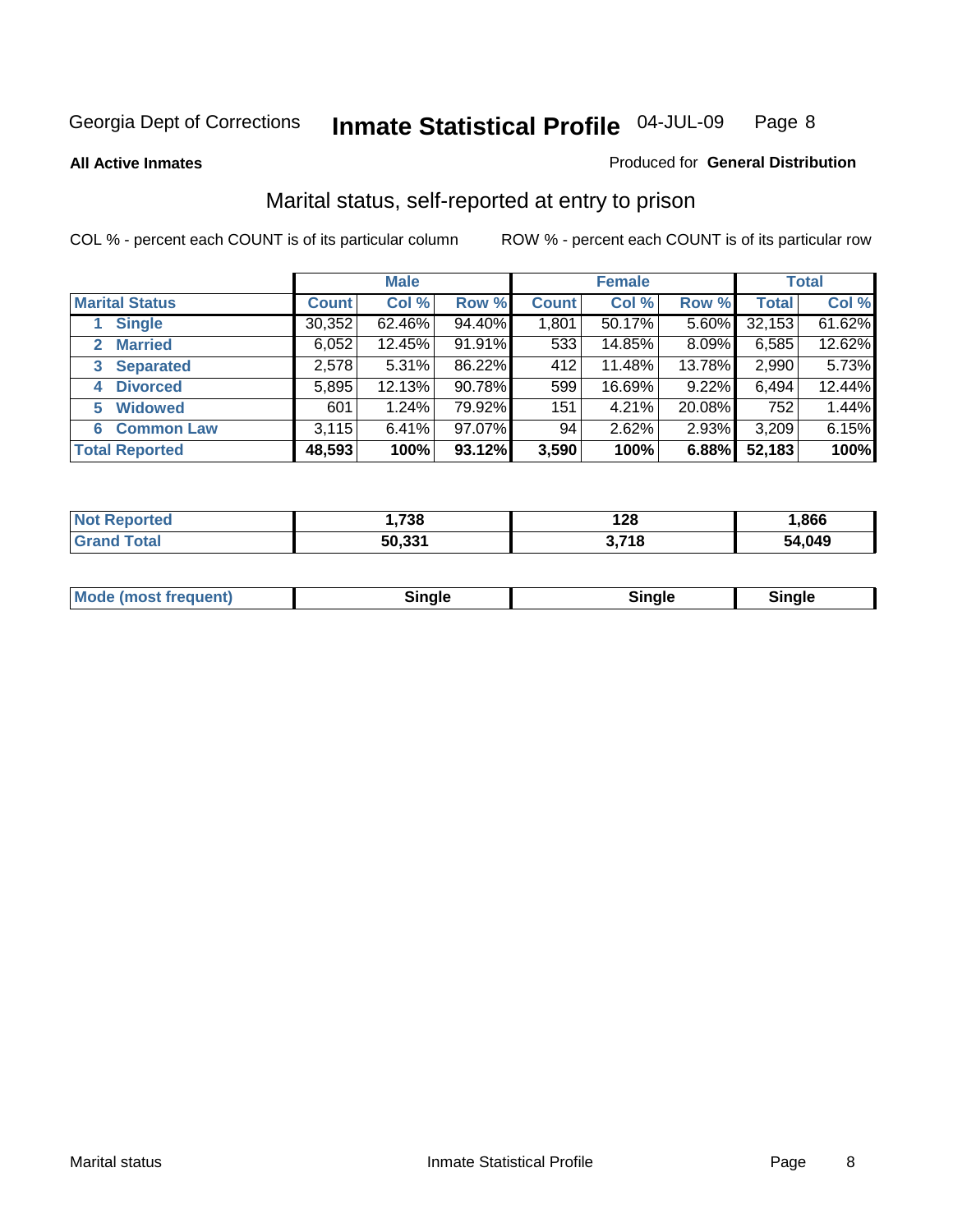### **All Active Inmates**

### Produced for **General Distribution**

# Number of children, self reported at entry to prison

|                           | <b>Male</b>  |        |        |              | <b>Female</b> |        | <b>Total</b> |        |
|---------------------------|--------------|--------|--------|--------------|---------------|--------|--------------|--------|
| <b>Number of Children</b> | <b>Count</b> | Col %  | Row %  | <b>Count</b> | Col %         | Row %  | <b>Total</b> | Col %  |
| $\bf{0}$                  | 20,663       | 41.49% | 95.86% | 892          | 24.04%        | 4.14%  | 21,555       | 40.28% |
|                           | 11,030       | 22.15% | 94.28% | 669          | 18.03%        | 5.72%  | 11,699       | 21.86% |
| $\overline{2}$            | 8,278        | 16.62% | 90.51% | 868          | 23.40%        | 9.49%  | 9,146        | 17.09% |
| 3                         | 5,014        | 10.07% | 88.32% | 663          | 17.87%        | 11.68% | 5,677        | 10.61% |
| 4                         | 2,548        | 5.12%  | 88.23% | 340          | 9.16%         | 11.77% | 2,888        | 5.40%  |
| 5                         | 1,167        | 2.34%  | 88.34% | 154          | 4.15%         | 11.66% | 1,321        | 2.47%  |
| $6\phantom{a}$            | 590          | 1.18%  | 88.46% | 77           | 2.08%         | 11.54% | 667          | 1.25%  |
| 7                         | 266          | 0.53%  | 92.04% | 23           | 0.62%         | 7.96%  | 289          | 0.54%  |
| 8                         | 108          | 0.22%  | 90.76% | 11           | 0.30%         | 9.24%  | 119          | 0.22%  |
| 9                         | 61           | 0.12%  | 91.04% | 6            | 0.16%         | 8.96%  | 67           | 0.13%  |
| 10                        | 28           | 0.06%  | 84.85% | 5            | 0.13%         | 15.15% | 33           | 0.06%  |
| Over 10                   | 44           | 0.09%  | 95.65% | 2            | 0.05%         | 4.35%  | 46           | 0.09%  |
| <b>Total Reported</b>     | 49,797       | 100%   | 93.07% | 3,710        | 100%          | 6.93%  | 53,507       | 100%   |

| rted       | につつ<br>ວວ∠<br>$ -$ |            | 540    |
|------------|--------------------|------------|--------|
| <b>ota</b> | こへ へへへ<br>-11      | <b>740</b> | 54,047 |

| Mean<br>(average)       | l.33 | 1.98 | 38. ا |
|-------------------------|------|------|-------|
| <b>Median (middle)</b>  |      |      |       |
| Mode<br>(most frequent) |      |      |       |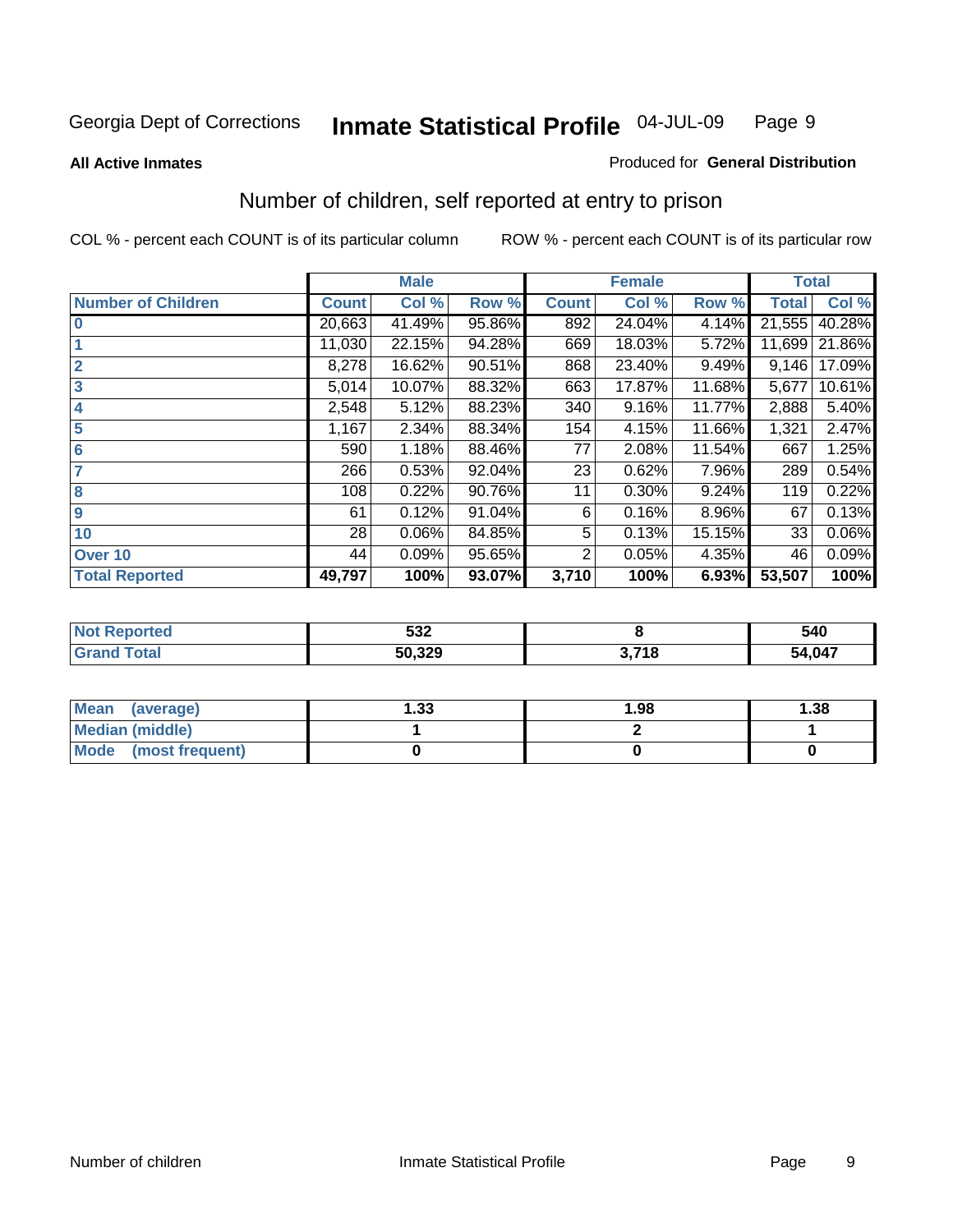#### **All Active Inmates**

### Produced for **General Distribution**

# Religious affiliation, self-reported at entry to prison

|                         |                              | <b>Male</b>  |        |         |                 | <b>Female</b> |        | <b>Total</b>    |        |
|-------------------------|------------------------------|--------------|--------|---------|-----------------|---------------|--------|-----------------|--------|
|                         | <b>Religious Affiliation</b> | <b>Count</b> | Col %  | Row %   | <b>Count</b>    | Col %         | Row %  | <b>Total</b>    | Col %  |
| 1                       | <b>Islam</b>                 | 1,474        | 3.42%  | 98.14%  | $\overline{28}$ | .80%          | 1.86%  | 1,502           | 3.22%  |
| $\overline{\mathbf{2}}$ | <b>Catholic</b>              | 2,261        | 5.25%  | 93.47%  | 158             | 4.50%         | 6.53%  | 2,419           | 5.19%  |
| 3                       | <b>Baptist</b>               | 19,976       | 46.35% | 91.14%  | 1,943           | 55.37%        | 8.86%  | 21,919          | 47.03% |
| 4                       | <b>Methodist</b>             | 824          | 1.91%  | 87.10%  | 122             | 3.48%         | 12.90% | 946             | 2.03%  |
| 5                       | <b>EpiscopIn</b>             | 64           | .15%   | 94.12%  | 4               | .11%          | 5.88%  | 68              | .15%   |
| 6                       | <b>Presbytrn</b>             | 102          | .24%   | 96.23%  | 4               | .11%          | 3.77%  | 106             | .23%   |
| 7                       | <b>Chc Of God</b>            | 510          | 1.18%  | 90.75%  | 52              | 1.48%         | 9.25%  | 562             | 1.21%  |
| 8                       | <b>Holiness</b>              | 1,492        | 3.46%  | 76.55%  | 457             | 13.02%        | 23.45% | 1,949           | 4.18%  |
| $\boldsymbol{9}$        | <b>Jewish</b>                | 52           | .12%   | 100.00% |                 |               |        | 52              | .11%   |
| 10                      | <b>Anglican</b>              | 12           | .03%   | 92.31%  |                 | .03%          | 7.69%  | 13              | .03%   |
| 11                      | <b>Grk Orthdx</b>            | 4            | .01%   | 66.67%  | 2               | .06%          | 33.33% | 6               | .01%   |
| 12                      | <b>Hindu</b>                 | 10           | .02%   | 100.00% |                 |               |        | $\overline{10}$ | .02%   |
| 13                      | <b>Buddhist</b>              | 45           | .10%   | 91.84%  | $\overline{4}$  | .11%          | 8.16%  | 49              | .11%   |
| 14                      | <b>Taoist</b>                | 3            | .01%   | 100.00% |                 |               |        | 3               | .01%   |
| 15                      | <b>Shintoist</b>             | 3            | .01%   | 100.00% |                 |               |        | 3               | .01%   |
| 16                      | <b>Seven D Ad</b>            | 132          | .31%   | 94.29%  | 8               | .23%          | 5.71%  | 140             | .30%   |
| 17                      | <b>Jehovah Wt</b>            | 456          | 1.06%  | 93.63%  | $\overline{31}$ | .88%          | 6.37%  | 487             | 1.04%  |
| 18                      | <b>Latr Day S</b>            | 51           | .12%   | 92.73%  | 4               | .11%          | 7.27%  | 55              | .12%   |
| 20                      | <b>Other Prot</b>            | 7,340        | 17.03% | 93.34%  | 524             | 14.93%        | 6.66%  | 7,864           | 16.87% |
| 96                      | <b>None</b>                  | 8,287        | 19.23% | 98.02%  | 167             | 4.76%         | 1.98%  | 8,454           | 18.14% |
|                         | <b>Total Reported</b>        | 43,098       | 100%   | 92.47%  | 3,509           | 100%          | 7.53%  | 46,607          | 100%   |

| 7.000<br>ככ∡, | 209<br>__ | ,442   |
|---------------|-----------|--------|
| 50.331        | .718      | 4,049, |

| <b>Mode</b><br>frequent)<br>umost | 3aptist | 3aptist | <b>Baptist</b> |
|-----------------------------------|---------|---------|----------------|
|                                   |         |         |                |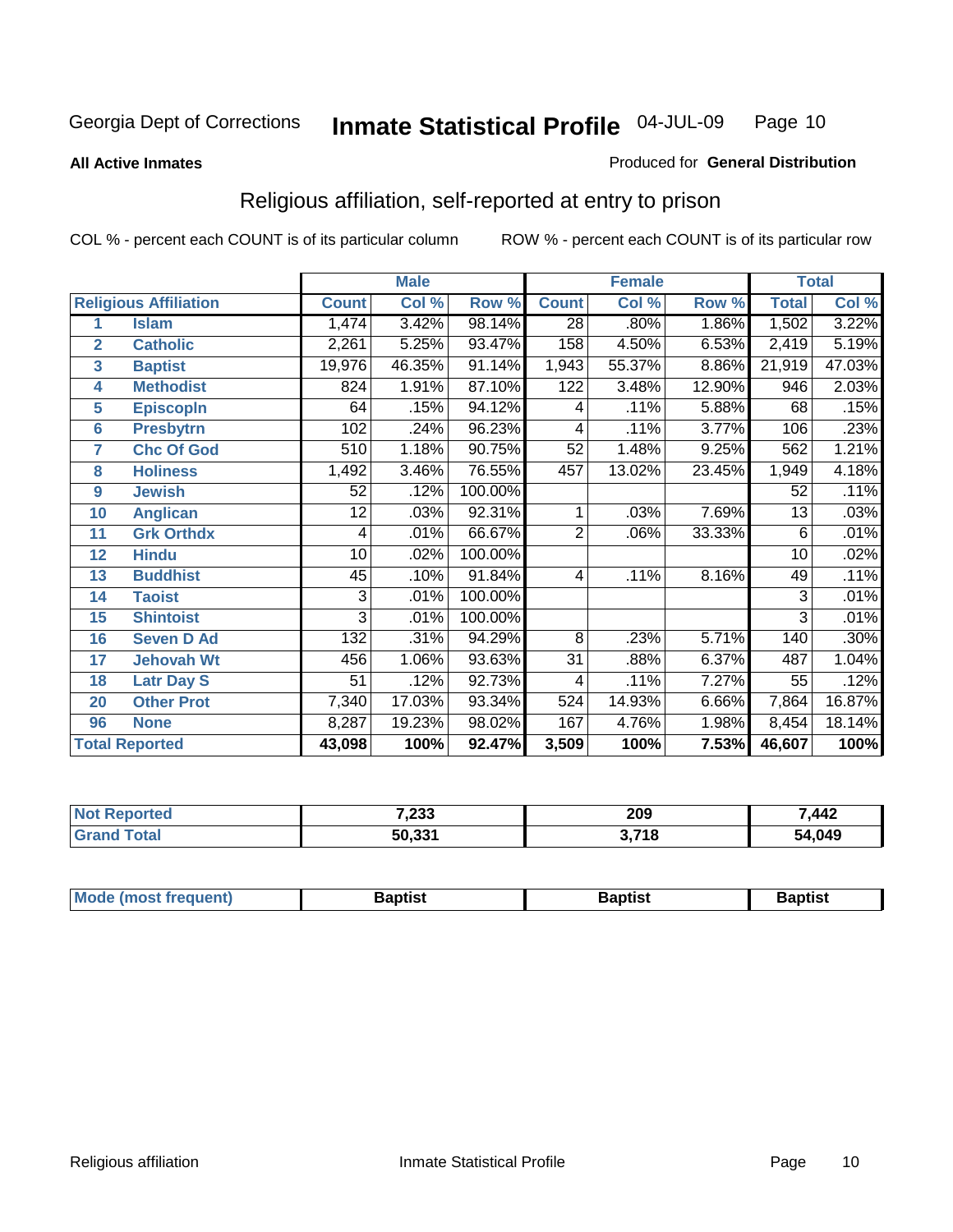### **All Active Inmates**

### Produced for **General Distribution**

# Home county, self-reported at entry to prison

|                 |                      |                  | <b>Male</b> |         |                 | <b>Female</b> |        | <b>Total</b>     |       |
|-----------------|----------------------|------------------|-------------|---------|-----------------|---------------|--------|------------------|-------|
|                 | <b>Home County</b>   | <b>Count</b>     | Col %       | Row %   | <b>Count</b>    | Col %         | Row %  | <b>Total</b>     | Col % |
| 1               | <b>Appling</b>       | 104              | .22%        | 96.30%  | 4               | .11%          | 3.70%  | 108              | .21%  |
| $\overline{2}$  | <b>Atkinson</b>      | $\overline{42}$  | .09%        | 100.00% |                 |               |        | $\overline{42}$  | .08%  |
| 3               | <b>Bacon</b>         | 61               | .13%        | 98.39%  | 1               | .03%          | 1.61%  | $\overline{62}$  | .12%  |
| 4               | <b>Baker</b>         | $\overline{15}$  | .03%        | 93.75%  | $\mathbf{1}$    | .03%          | 6.25%  | $\overline{16}$  | .03%  |
| 5               | <b>Baldwin</b>       | 289              | .60%        | 95.07%  | $\overline{15}$ | .42%          | 4.93%  | $\overline{304}$ | .59%  |
| $6\phantom{a}$  | <b>Banks</b>         | $\overline{44}$  | .09%        | 93.62%  | $\overline{3}$  | .08%          | 6.38%  | $\overline{47}$  | .09%  |
| $\overline{7}$  | <b>Barrow</b>        | $\overline{263}$ | .55%        | 91.32%  | $\overline{25}$ | .70%          | 8.68%  | 288              | .56%  |
| 8               | <b>Bartow</b>        | $\overline{519}$ | 1.09%       | 88.12%  | $\overline{70}$ | 1.96%         | 11.88% | 589              | 1.15% |
| 9               | <b>Ben Hill</b>      | $\overline{220}$ | .46%        | 94.02%  | $\overline{14}$ | .39%          | 5.98%  | 234              | .46%  |
| 10              | <b>Berrien</b>       | $\overline{82}$  | .17%        | 96.47%  | $\overline{3}$  | .08%          | 3.53%  | 85               | .17%  |
| 11              | <b>Bibb</b>          | 1,181            | 2.47%       | 94.33%  | $\overline{71}$ | 1.99%         | 5.67%  | 1,252            | 2.44% |
| 12              | <b>Bleckley</b>      | $\overline{79}$  | .17%        | 91.86%  | $\overline{7}$  | .20%          | 8.14%  | 86               | .17%  |
| $\overline{13}$ | <b>Brantley</b>      | $\overline{55}$  | .12%        | 94.83%  | $\overline{3}$  | .08%          | 5.17%  | $\overline{58}$  | .11%  |
| $\overline{14}$ | <b>Brooks</b>        | $\overline{65}$  | .14%        | 95.59%  | $\overline{3}$  | .08%          | 4.41%  | 68               | .13%  |
| 15              | <b>Bryan</b>         | $\overline{87}$  | .18%        | 94.57%  | $\overline{5}$  | .14%          | 5.43%  | $\overline{92}$  | .18%  |
| 16              | <b>Bulloch</b>       | 365              | .76%        | 92.41%  | $\overline{30}$ | .84%          | 7.59%  | 395              | .77%  |
| $\overline{17}$ | <b>Burke</b>         | 194              | .41%        | 96.52%  | $\overline{7}$  | .20%          | 3.48%  | $\overline{201}$ | .39%  |
| 18              | <b>Butts</b>         | 150              | .31%        | 92.02%  | $\overline{13}$ | .36%          | 7.98%  | 163              | .32%  |
| 19              | <b>Calhoun</b>       | $\overline{39}$  | .08%        | 97.50%  | $\mathbf{1}$    | .03%          | 2.50%  | $\overline{40}$  | .08%  |
| 20              | <b>Camden</b>        | $\overline{113}$ | .24%        | 93.39%  | $\overline{8}$  | .22%          | 6.61%  | $\overline{121}$ | .24%  |
| 21              | <b>Candler</b>       | $\overline{93}$  | .19%        | 91.18%  | $\overline{9}$  | .25%          | 8.82%  | 102              | .20%  |
| $\overline{22}$ | <b>Carroll</b>       | $\overline{553}$ | 1.16%       | 90.51%  | $\overline{58}$ | 1.62%         | 9.49%  | 611              | 1.19% |
| 23              | <b>Catoosa</b>       | 229              | .48%        | 88.76%  | $\overline{29}$ | .81%          | 11.24% | 258              | .50%  |
| 24              | <b>Charlton</b>      | $\overline{44}$  | .09%        | 97.78%  | $\mathbf{1}$    | .03%          | 2.22%  | $\overline{45}$  | .09%  |
| 25              | <b>Chatham</b>       | 2,269            | 4.75%       | 95.82%  | 99              | 2.77%         | 4.18%  | 2,368            | 4.61% |
| 26              | <b>Chattahoochee</b> | $\overline{28}$  | .06%        | 90.32%  | $\overline{3}$  | .08%          | 9.68%  | $\overline{31}$  | .06%  |
| 27              | <b>Chattooga</b>     | $\overline{227}$ | .48%        | 91.90%  | $\overline{20}$ | .56%          | 8.10%  | $\overline{247}$ | .48%  |
| 28              | <b>Cherokee</b>      | 354              | .74%        | 89.17%  | $\overline{43}$ | 1.20%         | 10.83% | 397              | .77%  |
| 29              | <b>Clarke</b>        | 424              | .89%        | 92.98%  | $\overline{32}$ | .90%          | 7.02%  | 456              | .89%  |
| 30              | <b>Clay</b>          | $\overline{23}$  | .05%        | 92.00%  | $\overline{2}$  | .06%          | 8.00%  | $\overline{25}$  | .05%  |
| $\overline{31}$ | <b>Clayton</b>       | 1,394            | 2.92%       | 92.93%  | 106             | 2.97%         | 7.07%  | 1,500            | 2.92% |
| 32              | <b>Clinch</b>        | 46               | .10%        | 95.83%  | 2               | .06%          | 4.17%  | 48               | .09%  |
| 33              | <b>Cobb</b>          | 2,259            | 4.73%       | 92.05%  | 195             | 5.46%         | 7.95%  | 2,454            | 4.78% |
| 34              | <b>Coffee</b>        | $\overline{222}$ | .46%        | 90.98%  | $\overline{22}$ | .62%          | 9.02%  | $\overline{244}$ | .48%  |
| 35              | <b>Colquitt</b>      | $\overline{285}$ | .60%        | 94.06%  | $\overline{18}$ | .50%          | 5.94%  | $\overline{303}$ | .59%  |
| 36              | <b>Columbia</b>      | 172              | .36%        | 91.49%  | 16              | .45%          | 8.51%  | 188              | .37%  |
| 37              | <b>Cook</b>          | 110              | .23%        | 93.22%  | $\overline{8}$  | .22%          | 6.78%  | 118              | .23%  |
| 38              | <b>Coweta</b>        | 420              | .88%        | 91.11%  | $\overline{41}$ | 1.15%         | 8.89%  | 461              | .90%  |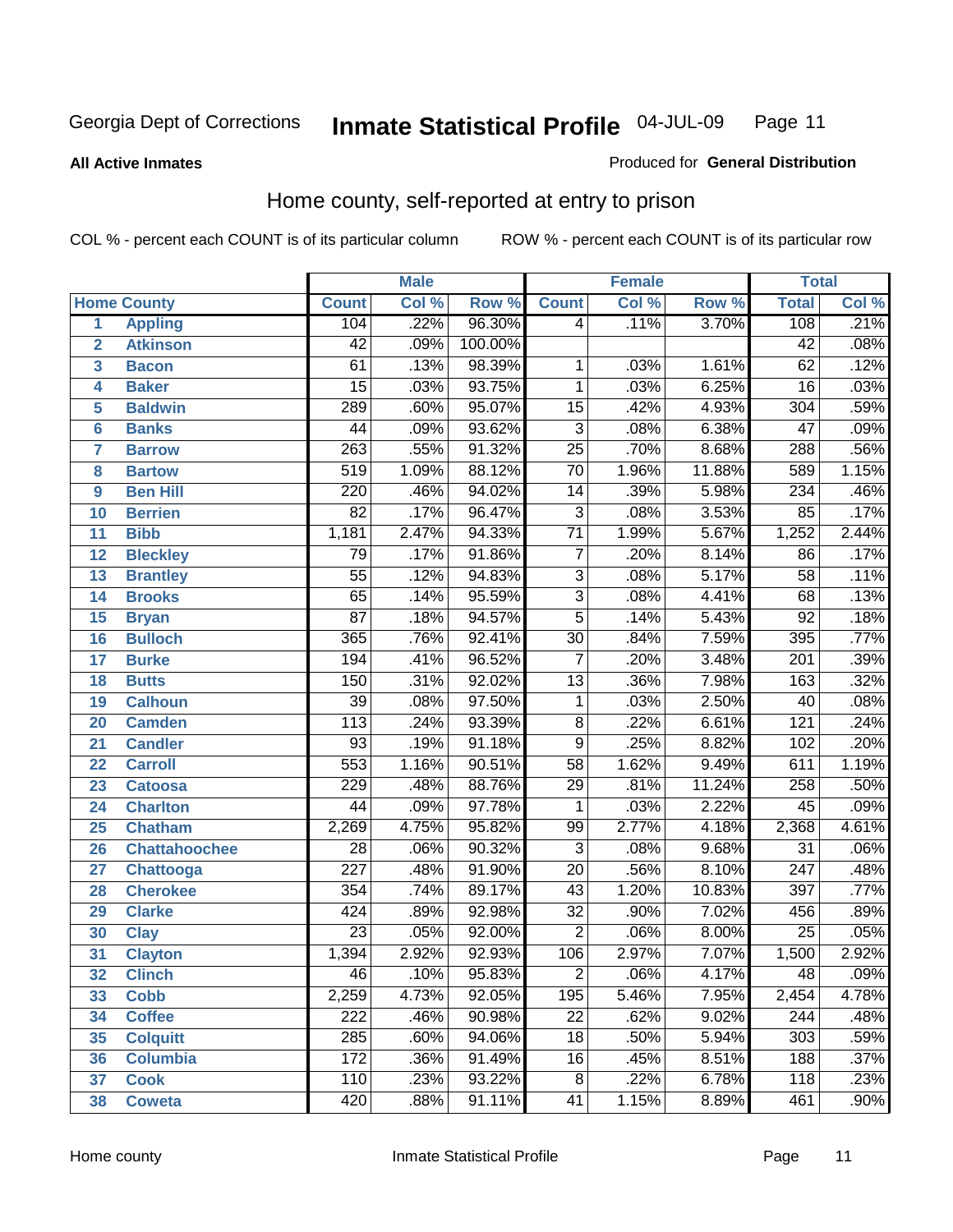**All Active Inmates**

### Produced for **General Distribution**

# Home county, self-reported at entry to prison

|                 |                    |                  | <b>Male</b> |                  |                  | <b>Female</b> |        | <b>Total</b>     |        |
|-----------------|--------------------|------------------|-------------|------------------|------------------|---------------|--------|------------------|--------|
|                 | <b>Home County</b> | <b>Count</b>     | Col %       | Row <sup>%</sup> | <b>Count</b>     | Col %         | Row %  | <b>Total</b>     | Col %  |
| 39              | <b>Crawford</b>    | $\overline{22}$  | .05%        | 88.00%           | $\overline{3}$   | .08%          | 12.00% | $\overline{25}$  | .05%   |
| 40              | <b>Crisp</b>       | 236              | .49%        | 93.28%           | $\overline{17}$  | .48%          | 6.72%  | 253              | .49%   |
| 41              | <b>Dade</b>        | 69               | .14%        | 93.24%           | 5                | .14%          | 6.76%  | $\overline{74}$  | .14%   |
| 42              | <b>Dawson</b>      | 95               | .20%        | 95.00%           | $\overline{5}$   | .14%          | 5.00%  | 100              | .19%   |
| 43              | <b>Decatur</b>     | $\overline{285}$ | .60%        | 93.44%           | $\overline{20}$  | .56%          | 6.56%  | 305              | .59%   |
| 44              | <b>Dekalb</b>      | 2,524            | 5.28%       | 94.43%           | $\overline{149}$ | 4.17%         | 5.57%  | 2,673            | 5.21%  |
| 45              | <b>Dodge</b>       | 128              | .27%        | 90.78%           | $\overline{13}$  | .36%          | 9.22%  | 141              | .27%   |
| 46              | <b>Dooly</b>       | $\overline{80}$  | .17%        | 93.02%           | $\overline{6}$   | .17%          | 6.98%  | 86               | .17%   |
| 47              | <b>Dougherty</b>   | $\overline{929}$ | 1.94%       | 93.55%           | 64               | 1.79%         | 6.45%  | 993              | 1.93%  |
| 48              | <b>Douglas</b>     | 644              | 1.35%       | 92.40%           | $\overline{53}$  | 1.48%         | 7.60%  | 697              | 1.36%  |
| 49              | <b>Early</b>       | 69               | .14%        | 95.83%           | $\overline{3}$   | .08%          | 4.17%  | $\overline{72}$  | .14%   |
| 50              | <b>Echols</b>      | 7                | .01%        | 87.50%           | $\mathbf{1}$     | .03%          | 12.50% | 8                | .02%   |
| $\overline{51}$ | <b>Effingham</b>   | 139              | .29%        | 93.92%           | $\overline{9}$   | .25%          | 6.08%  | $\overline{148}$ | .29%   |
| 52              | <b>Elbert</b>      | $\overline{142}$ | .30%        | 95.30%           | $\overline{7}$   | .20%          | 4.70%  | 149              | .29%   |
| 53              | <b>Emanuel</b>     | 151              | .32%        | 94.97%           | $\overline{8}$   | .22%          | 5.03%  | 159              | .31%   |
| 54              | <b>Evans</b>       | $\overline{87}$  | .18%        | 96.67%           | $\overline{3}$   | .08%          | 3.33%  | $\overline{90}$  | .18%   |
| 55              | <b>Fannin</b>      | $\overline{95}$  | .20%        | 94.06%           | $\overline{6}$   | .17%          | 5.94%  | 101              | .20%   |
| 56              | <b>Fayette</b>     | 157              | .33%        | 89.71%           | $\overline{18}$  | .50%          | 10.29% | 175              | .34%   |
| 57              | <b>Floyd</b>       | 746              | 1.56%       | 89.66%           | 86               | 2.41%         | 10.34% | 832              | 1.62%  |
| 58              | <b>Forsyth</b>     | 170              | .36%        | 83.74%           | $\overline{33}$  | .92%          | 16.26% | $\overline{203}$ | .40%   |
| 59              | <b>Franklin</b>    | 137              | .29%        | 91.33%           | $\overline{13}$  | .36%          | 8.67%  | 150              | .29%   |
| 60              | <b>Fulton</b>      | 5,749            | 12.03%      | 95.17%           | 292              | 8.18%         | 4.83%  | 6,041            | 11.76% |
| 61              | Gilmer             | 98               | .21%        | 96.08%           | 4                | .11%          | 3.92%  | 102              | .20%   |
| 62              | <b>Glascock</b>    | $\overline{10}$  | .02%        | 90.91%           | 1                | .03%          | 9.09%  | $\overline{11}$  | .02%   |
| 63              | <b>Glynn</b>       | 353              | .74%        | 93.39%           | $\overline{25}$  | .70%          | 6.61%  | $\overline{378}$ | .74%   |
| 64              | <b>Gordon</b>      | 258              | .54%        | 90.53%           | $\overline{27}$  | .76%          | 9.47%  | 285              | .55%   |
| 65              | <b>Grady</b>       | 199              | .42%        | 95.67%           | 9                | .25%          | 4.33%  | $\overline{208}$ | .41%   |
| 66              | <b>Greene</b>      | 104              | .22%        | 93.69%           | 7                | .20%          | 6.31%  | 111              | .22%   |
| 67              | <b>Gwinnett</b>    | 1,707            | 3.57%       | 93.43%           | 120              | 3.36%         | 6.57%  | 1,827            | 3.56%  |
| 68              | <b>Habersham</b>   | 104              | .22%        | 95.41%           | $\overline{5}$   | .14%          | 4.59%  | 109              | .21%   |
| 69              | <b>Hall</b>        | 690              | 1.44%       | 91.39%           | 65               | 1.82%         | 8.61%  | 755              | 1.47%  |
| 70              | <b>Hancock</b>     | 55               | .12%        | 94.83%           | 3                | .08%          | 5.17%  | 58               | .11%   |
| 71              | <b>Haralson</b>    | 122              | .26%        | 91.04%           | $\overline{12}$  | .34%          | 8.96%  | 134              | .26%   |
| 72              | <b>Harris</b>      | 93               | .19%        | 93.00%           | $\overline{7}$   | .20%          | 7.00%  | 100              | .19%   |
| 73              | <b>Hart</b>        | 106              | .22%        | 92.17%           | $\overline{9}$   | .25%          | 7.83%  | 115              | .22%   |
| 74              | <b>Heard</b>       | $\overline{52}$  | .11%        | 88.14%           | $\overline{7}$   | .20%          | 11.86% | 59               | .11%   |
| 75              | <b>Henry</b>       | 468              | .98%        | 90.35%           | $\overline{50}$  | 1.40%         | 9.65%  | 518              | 1.01%  |
| 76              | <b>Houston</b>     | $\overline{541}$ | 1.13%       | 92.96%           | 41               | 1.15%         | 7.04%  | 582              | 1.13%  |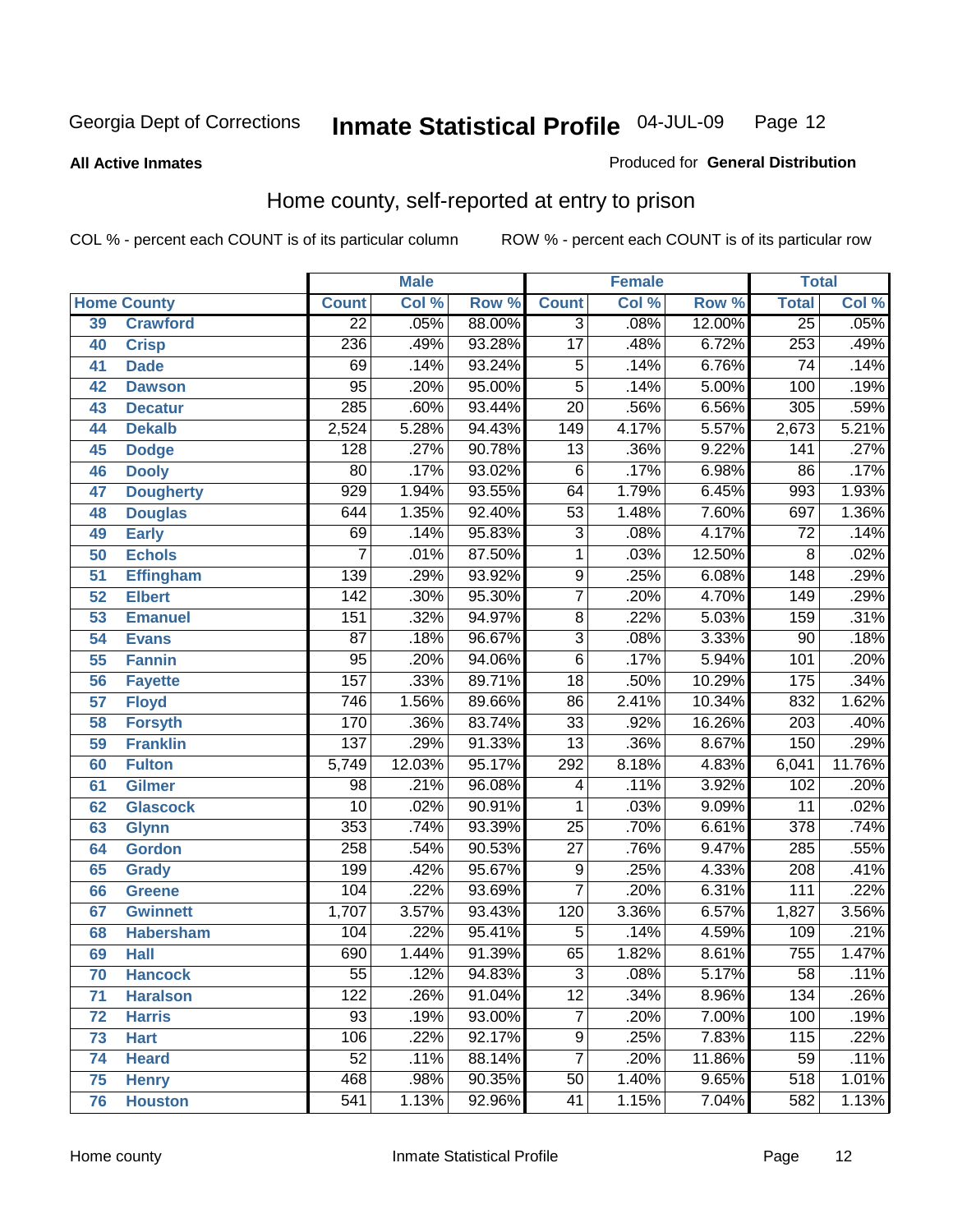### **All Active Inmates**

### Produced for **General Distribution**

# Home county, self-reported at entry to prison

|     |                    |                  | <b>Male</b> |        |                           | <b>Female</b> |        | <b>Total</b>     |                            |
|-----|--------------------|------------------|-------------|--------|---------------------------|---------------|--------|------------------|----------------------------|
|     | <b>Home County</b> | <b>Count</b>     | Col %       | Row %  | <b>Count</b>              | Col %         | Row %  | <b>Total</b>     | $\overline{\text{Col }^9}$ |
| 77  | <b>Irwin</b>       | 69               | .14%        | 95.83% | $\overline{3}$            | .08%          | 4.17%  | $\overline{72}$  | .14%                       |
| 78  | <b>Jackson</b>     | $\overline{202}$ | .42%        | 93.95% | $\overline{13}$           | .36%          | 6.05%  | $\overline{215}$ | .42%                       |
| 79  | <b>Jasper</b>      | 63               | .13%        | 98.44% | $\mathbf{1}$              | .03%          | 1.56%  | 64               | .12%                       |
| 80  | <b>Jeff Davis</b>  | 67               | .14%        | 94.37% | 4                         | .11%          | 5.63%  | 71               | .14%                       |
| 81  | <b>Jefferson</b>   | $\overline{121}$ | .25%        | 94.53% | $\overline{7}$            | .20%          | 5.47%  | 128              | .25%                       |
| 82  | <b>Jenkins</b>     | $\overline{76}$  | .16%        | 93.83% | $\overline{5}$            | .14%          | 6.17%  | $\overline{81}$  | .16%                       |
| 83  | <b>Johnson</b>     | $\overline{47}$  | .10%        | 94.00% | $\overline{3}$            | .08%          | 6.00%  | $\overline{50}$  | .10%                       |
| 84  | <b>Jones</b>       | 58               | .12%        | 95.08% | $\overline{3}$            | .08%          | 4.92%  | 61               | .12%                       |
| 85  | <b>Lamar</b>       | 66               | .14%        | 95.65% | $\overline{3}$            | .08%          | 4.35%  | 69               | .13%                       |
| 86  | <b>Lanier</b>      | $\overline{31}$  | .06%        | 93.94% | $\overline{2}$            | .06%          | 6.06%  | $\overline{33}$  | .06%                       |
| 87  | <b>Laurens</b>     | $\overline{320}$ | .67%        | 94.12% | $\overline{20}$           | .56%          | 5.88%  | 340              | .66%                       |
| 88  | Lee                | 69               | .14%        | 93.24% | $\overline{5}$            | .14%          | 6.76%  | 74               | .14%                       |
| 89  | <b>Liberty</b>     | $\overline{279}$ | .58%        | 93.62% | $\overline{19}$           | .53%          | 6.38%  | 298              | .58%                       |
| 90  | <b>Lincoln</b>     | $\overline{35}$  | .07%        | 97.22% | 1                         | .03%          | 2.78%  | $\overline{36}$  | .07%                       |
| 91  | Long               | $\overline{38}$  | .08%        | 90.48% | 4                         | .11%          | 9.52%  | $\overline{42}$  | .08%                       |
| 92  | <b>Lowndes</b>     | $\overline{474}$ | .99%        | 93.31% | $\overline{34}$           | .95%          | 6.69%  | 508              | .99%                       |
| 93  | <b>Lumpkin</b>     | 93               | .19%        | 90.29% | $\overline{10}$           | .28%          | 9.71%  | 103              | .20%                       |
| 94  | <b>Macon</b>       | $\overline{84}$  | .18%        | 94.38% | 5                         | .14%          | 5.62%  | 89               | .17%                       |
| 95  | <b>Madison</b>     | 100              | .21%        | 90.91% | $\overline{10}$           | .28%          | 9.09%  | 110              | .21%                       |
| 96  | <b>Marion</b>      | $\overline{45}$  | .09%        | 93.75% | $\overline{3}$            | .08%          | 6.25%  | 48               | .09%                       |
| 97  | <b>Mcduffie</b>    | 149              | .31%        | 95.51% | $\overline{7}$            | .20%          | 4.49%  | 156              | .30%                       |
| 98  | <b>Mcintosh</b>    | 63               | .13%        | 95.45% | $\overline{3}$            | .08%          | 4.55%  | 66               | .13%                       |
| 99  | <b>Meriwether</b>  | 179              | .37%        | 90.86% | $\overline{18}$           | .50%          | 9.14%  | 197              | .38%                       |
| 100 | <b>Miller</b>      | $\overline{35}$  | .07%        | 89.74% | $\overline{4}$            | .11%          | 10.26% | 39               | .08%                       |
| 101 | <b>Mitchell</b>    | 173              | .36%        | 92.02% | $\overline{15}$           | .42%          | 7.98%  | 188              | .37%                       |
| 102 | <b>Monroe</b>      | 100              | .21%        | 93.46% | $\overline{7}$            | .20%          | 6.54%  | 107              | .21%                       |
| 103 | <b>Montgomery</b>  | 48               | .10%        | 90.57% | $\overline{5}$            | .14%          | 9.43%  | $\overline{53}$  | .10%                       |
| 104 | <b>Morgan</b>      | 94               | .20%        | 91.26% | $\overline{9}$            | .25%          | 8.74%  | 103              | .20%                       |
| 105 | <b>Murray</b>      | 191              | .40%        | 87.61% | $\overline{27}$           | .76%          | 12.39% | $\overline{218}$ | .42%                       |
| 106 | <b>Muscogee</b>    | 1,576            | 3.30%       | 93.20% | 115                       | 3.22%         | 6.80%  | 1,691            | 3.29%                      |
| 107 | <b>Newton</b>      | 561              | 1.17%       | 90.19% | 61                        | 1.71%         | 9.81%  | 622              | 1.21%                      |
| 108 | <b>Oconee</b>      | 42               | .09%        | 91.30% | 4                         | .11%          | 8.70%  | 46               | $.09\%$                    |
| 109 | <b>Oglethorpe</b>  | 46               | .10%        | 93.88% | $\overline{\overline{3}}$ | .08%          | 6.12%  | 49               | .10%                       |
| 110 | <b>Paulding</b>    | 253              | .53%        | 90.36% | $\overline{27}$           | .76%          | 9.64%  | 280              | .55%                       |
| 111 | <b>Peach</b>       | 121              | .25%        | 96.03% | $\overline{5}$            | .14%          | 3.97%  | 126              | .25%                       |
| 112 | <b>Pickens</b>     | 101              | .21%        | 90.18% | 11                        | .31%          | 9.82%  | 112              | .22%                       |
| 113 | <b>Pierce</b>      | 66               | .14%        | 92.96% | 5                         | .14%          | 7.04%  | 71               | .14%                       |
| 114 | <b>Pike</b>        | 60               | .13%        | 88.24% | $\overline{8}$            | .22%          | 11.76% | 68               | .13%                       |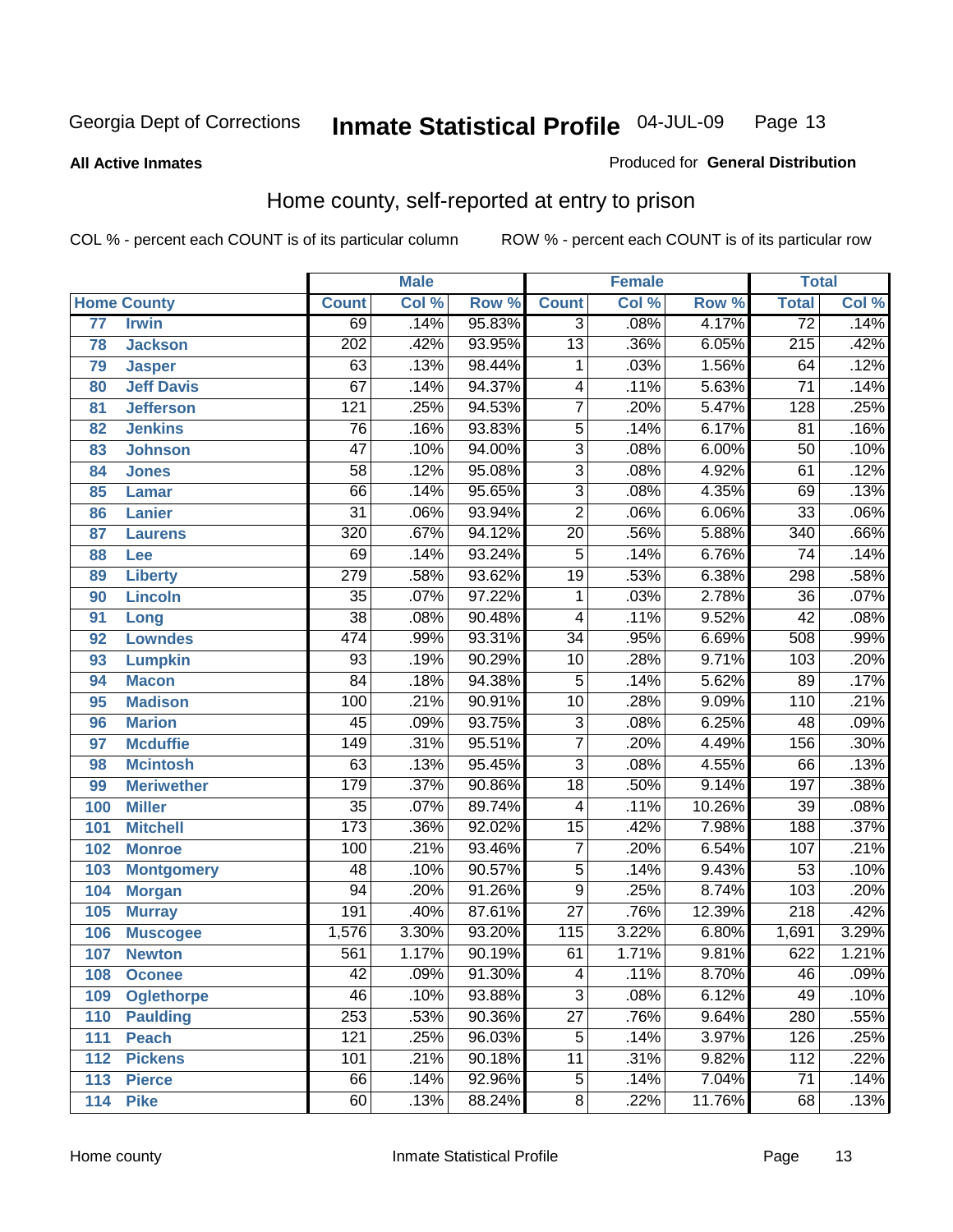### **All Active Inmates**

### Produced for **General Distribution**

# Home county, self-reported at entry to prison

|     |                    |                  | <b>Male</b> |                  |                 | <b>Female</b> |        | <b>Total</b>     |       |
|-----|--------------------|------------------|-------------|------------------|-----------------|---------------|--------|------------------|-------|
|     | <b>Home County</b> | <b>Count</b>     | Col %       | Row <sup>%</sup> | <b>Count</b>    | Col %         | Row %  | <b>Total</b>     | Col % |
| 115 | <b>Polk</b>        | 202              | .42%        | 90.99%           | $\overline{20}$ | .56%          | 9.01%  | 222              | .43%  |
| 116 | <b>Pulaski</b>     | $\overline{78}$  | .16%        | 86.67%           | $\overline{12}$ | .34%          | 13.33% | $\overline{90}$  | .18%  |
| 117 | <b>Putnam</b>      | 128              | .27%        | 94.12%           | 8               | .22%          | 5.88%  | 136              | .26%  |
| 118 | Quitman            | $\overline{9}$   | .02%        | 90.00%           | $\mathbf{1}$    | .03%          | 10.00% | 10               | .02%  |
| 119 | <b>Rabun</b>       | $\overline{51}$  | .11%        | 86.44%           | $\overline{8}$  | .22%          | 13.56% | 59               | .11%  |
| 120 | <b>Randolph</b>    | $\overline{48}$  | .10%        | 94.12%           | $\overline{3}$  | .08%          | 5.88%  | $\overline{51}$  | .10%  |
| 121 | <b>Richmond</b>    | 1,736            | 3.63%       | 94.76%           | $\overline{96}$ | 2.69%         | 5.24%  | 1,832            | 3.57% |
| 122 | <b>Rockdale</b>    | 317              | .66%        | 90.31%           | $\overline{34}$ | .95%          | 9.69%  | 351              | .68%  |
| 123 | <b>Schley</b>      | $\overline{21}$  | .04%        | 95.45%           | 1               | .03%          | 4.55%  | $\overline{22}$  | .04%  |
| 124 | <b>Screven</b>     | 99               | .21%        | 90.83%           | $\overline{10}$ | .28%          | 9.17%  | 109              | .21%  |
| 125 | <b>Seminole</b>    | 61               | .13%        | 87.14%           | 9               | .25%          | 12.86% | 70               | .14%  |
| 126 | <b>Spalding</b>    | 530              | 1.11%       | 91.85%           | $\overline{47}$ | 1.32%         | 8.15%  | 577              | 1.12% |
| 127 | <b>Stephens</b>    | 152              | .32%        | 91.02%           | $\overline{15}$ | .42%          | 8.98%  | 167              | .33%  |
| 128 | <b>Stewart</b>     | $\overline{28}$  | .06%        | 93.33%           | $\overline{2}$  | .06%          | 6.67%  | $\overline{30}$  | .06%  |
| 129 | <b>Sumter</b>      | $\overline{230}$ | .48%        | 95.83%           | $\overline{10}$ | .28%          | 4.17%  | 240              | .47%  |
| 130 | <b>Talbot</b>      | 64               | .13%        | 95.52%           | $\overline{3}$  | .08%          | 4.48%  | 67               | .13%  |
| 131 | <b>Taliaferro</b>  | $\overline{10}$  | .02%        | 100.00%          |                 |               |        | $\overline{10}$  | .02%  |
| 132 | <b>Tattnall</b>    | $\overline{143}$ | .30%        | 89.94%           | $\overline{16}$ | .45%          | 10.06% | 159              | .31%  |
| 133 | <b>Taylor</b>      | $\overline{78}$  | .16%        | 91.76%           | $\overline{7}$  | .20%          | 8.24%  | 85               | .17%  |
| 134 | <b>Telfair</b>     | 109              | .23%        | 89.34%           | $\overline{13}$ | .36%          | 10.66% | 122              | .24%  |
| 135 | <b>Terrell</b>     | $\overline{72}$  | .15%        | 94.74%           | 4               | .11%          | 5.26%  | 76               | .15%  |
| 136 | <b>Thomas</b>      | 292              | .61%        | 92.70%           | $\overline{23}$ | .64%          | 7.30%  | 315              | .61%  |
| 137 | <b>Tift</b>        | $\overline{278}$ | .58%        | 95.53%           | $\overline{13}$ | .36%          | 4.47%  | $\overline{291}$ | .57%  |
| 138 | <b>Toombs</b>      | 288              | .60%        | 91.14%           | $\overline{28}$ | .78%          | 8.86%  | 316              | .62%  |
| 139 | <b>Towns</b>       | $\overline{31}$  | .06%        | 96.88%           | 1               | .03%          | 3.13%  | 32               | .06%  |
| 140 | <b>Treutlen</b>    | $\overline{72}$  | .15%        | 96.00%           | $\overline{3}$  | .08%          | 4.00%  | $\overline{75}$  | .15%  |
| 141 | <b>Troup</b>       | 576              | 1.21%       | 90.85%           | $\overline{58}$ | 1.62%         | 9.15%  | 634              | 1.23% |
| 142 | <b>Turner</b>      | $\overline{72}$  | .15%        | 100.00%          |                 |               |        | $\overline{72}$  | .14%  |
| 143 | <b>Twiggs</b>      | $\overline{50}$  | .10%        | 89.29%           | 6               | .17%          | 10.71% | $\overline{56}$  | .11%  |
| 144 | <b>Union</b>       | 68               | .14%        | 83.95%           | $\overline{13}$ | .36%          | 16.05% | 81               | .16%  |
| 145 | <b>Upson</b>       | $\overline{214}$ | .45%        | 92.24%           | $\overline{18}$ | .50%          | 7.76%  | 232              | .45%  |
| 146 | <b>Walker</b>      | 296              | .62%        | 91.64%           | $\overline{27}$ | .76%          | 8.36%  | $\overline{323}$ | .63%  |
| 147 | <b>Walton</b>      | 334              | .70%        | 92.52%           | $\overline{27}$ | .76%          | 7.48%  | 361              | .70%  |
| 148 | <b>Ware</b>        | $\overline{284}$ | .59%        | 94.98%           | $\overline{15}$ | .42%          | 5.02%  | 299              | .58%  |
| 149 | <b>Warren</b>      | 43               | .09%        | 91.49%           | 4               | .11%          | 8.51%  | 47               | .09%  |
| 150 | <b>Washington</b>  | 130              | .27%        | 92.20%           | 11              | .31%          | 7.80%  | 141              | .27%  |
| 151 | <b>Wayne</b>       | 176              | .37%        | 93.62%           | $\overline{12}$ | .34%          | 6.38%  | 188              | .37%  |
| 152 | <b>Webster</b>     | $\overline{5}$   | .01%        | 83.33%           | 1               | .03%          | 16.67% | 6                | .01%  |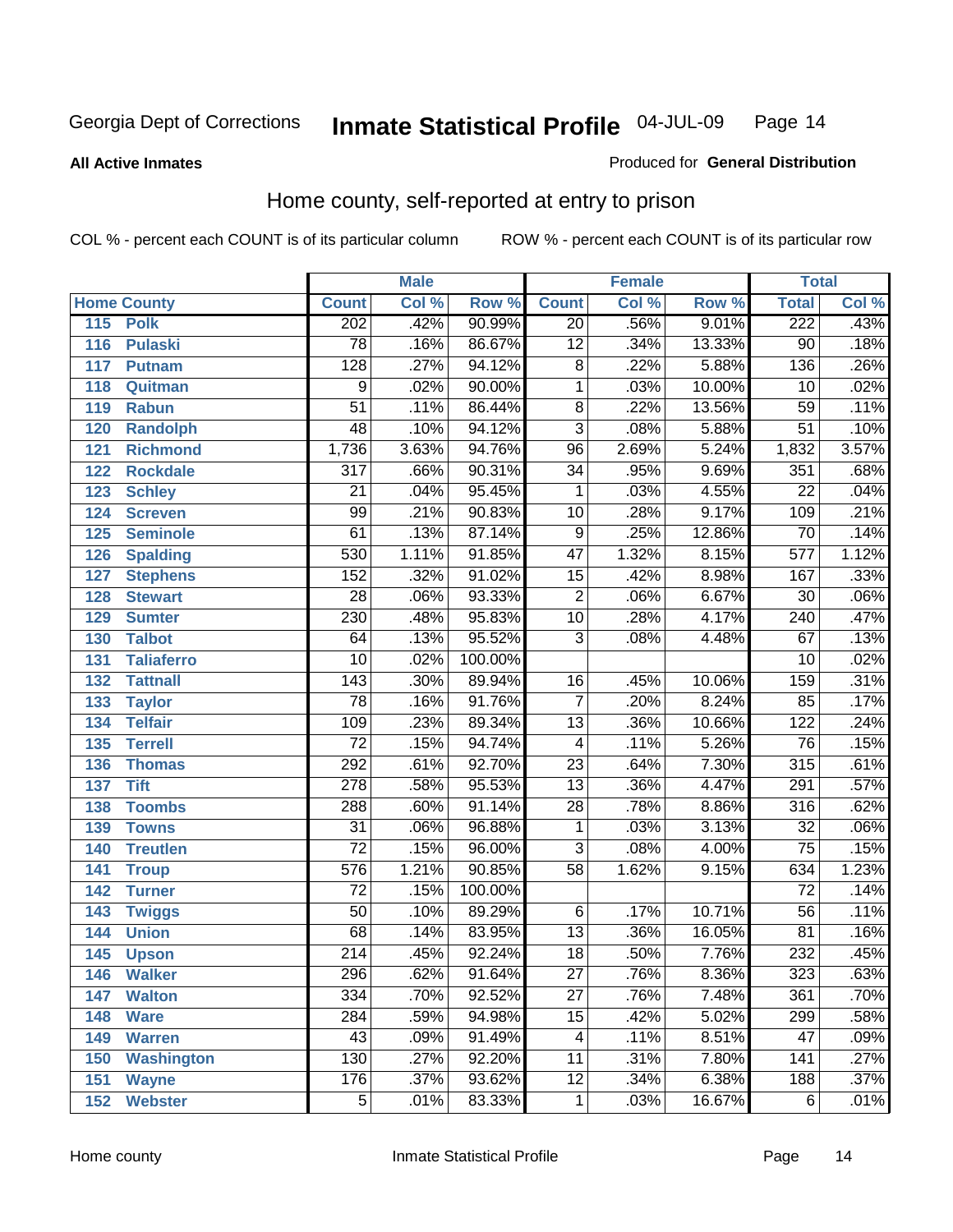**All Active Inmates**

### Produced for **General Distribution**

# Home county, self-reported at entry to prison

|                    |                      |              | <b>Male</b> |        |              | <b>Female</b> | <b>Total</b> |              |       |
|--------------------|----------------------|--------------|-------------|--------|--------------|---------------|--------------|--------------|-------|
| <b>Home County</b> |                      | <b>Count</b> | Col %       | Row %  | <b>Count</b> | Col %         | Row %        | <b>Total</b> | Col % |
| 153                | <b>Wheeler</b>       | 24           | .05%        | 85.71% | 4            | $.11\%$       | 14.29%       | 28           | .05%  |
| 154                | <b>White</b>         | 79           | $.17\%$     | 90.80% | 8            | .22%          | 9.20%        | 87           | .17%  |
| 155                | <b>Whitfield</b>     | 607          | 1.27%       | 90.33% | 65           | 1.82%         | 9.67%        | 672          | 1.31% |
| 156                | <b>Wilcox</b>        | 61           | .13%        | 91.04% | 6            | $.17\%$       | 8.96%        | 67           | .13%  |
| 157                | <b>Wilkes</b>        | 60           | .13%        | 93.75% | 4            | $.11\%$       | 6.25%        | 64           | .12%  |
| 158                | <b>Wilkinson</b>     | 71           | .15%        | 92.21% | 6            | .17%          | 7.79%        | 77           | .15%  |
| 159                | <b>Worth</b>         | 107          | .22%        | 94.69% | 6            | $.17\%$       | 5.31%        | 113          | .22%  |
| 160                | <b>Unknown</b>       | 2,463        | 5.15%       | 92.14% | 210          | 5.88%         | 7.86%        | 2,673        | 5.21% |
|                    | <b>Total Rported</b> | 47,782       | 100%        | 93.05% | 3,571        | 100%          | 6.95%        | 51,353       | 100%  |

| oorted<br>ומשו | 2,549  | 147   | 2,696       |
|----------------|--------|-------|-------------|
| otal<br>. Gr   | 50.331 | 3,718 | .049<br>- ה |

| <b>Mode</b> | ---<br>.tor | <b>ulton</b> | . |
|-------------|-------------|--------------|---|
|             |             |              |   |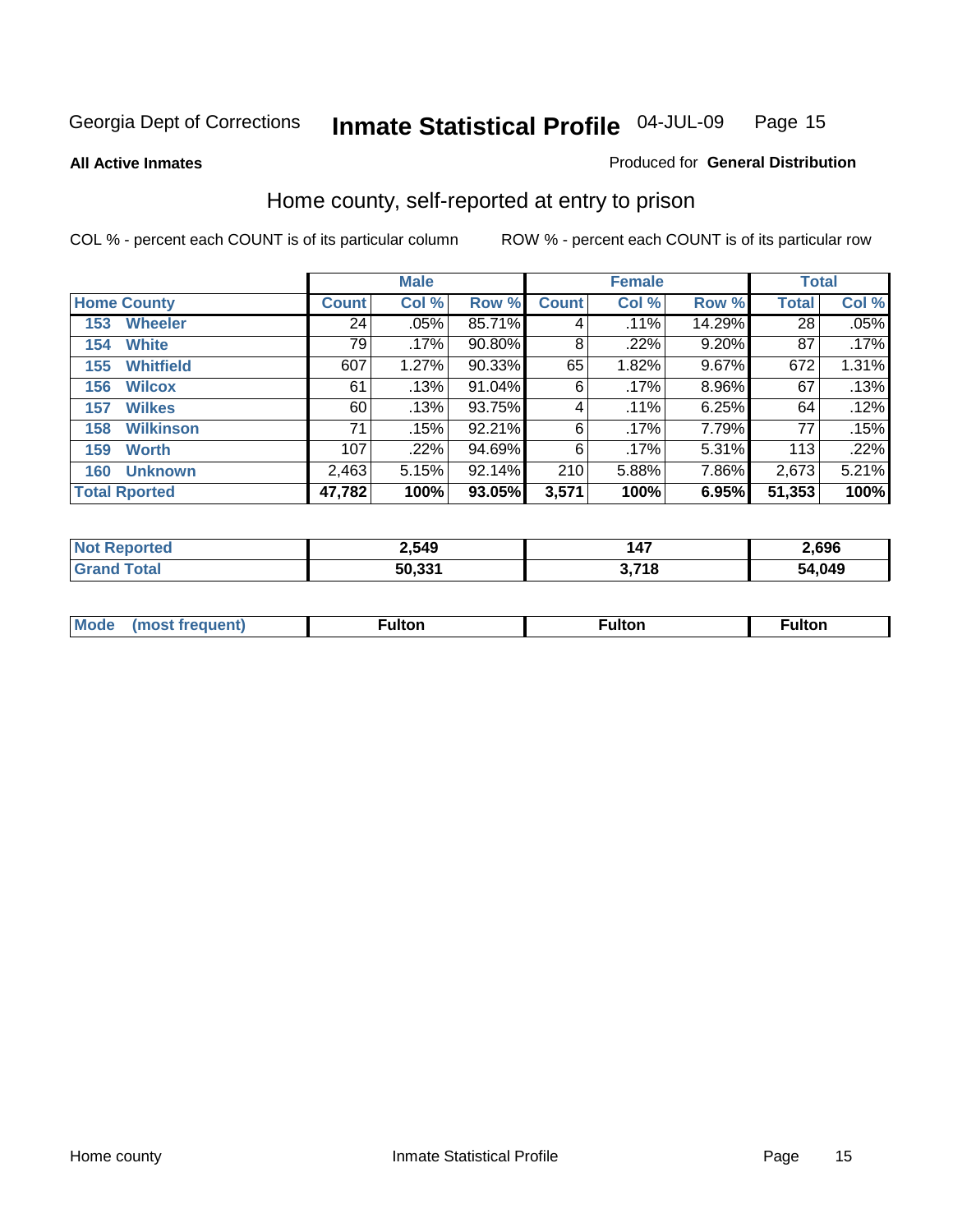#### **All Active Inmates**

### Produced for **General Distribution**

# Environment to age 16, self-reported at entry to prison

|                                    | <b>Male</b>  |        |           | <b>Female</b> |          |          | <b>Total</b> |        |
|------------------------------------|--------------|--------|-----------|---------------|----------|----------|--------------|--------|
| <b>Environment to age 16</b>       | <b>Count</b> | Col %  | Row %     | <b>Count</b>  | Col %    | Row %    | <b>Total</b> | Col %  |
| <b>Rural/Farm</b>                  | 1,765        | 3.68%  | 94.49%    | 103           | $2.91\%$ | 5.51%    | 1,868        | 3.62%  |
| <b>Rural/Nfarm</b><br>$\mathbf{2}$ | 2,639        | 5.50%  | 86.38%    | 416           | 11.74%   | 13.62%   | 3,055        | 5.93%  |
| <b>S.M.S.A</b>                     | 16, 148      | 33.65% | 95.74%    | 718           | 20.26%   | $4.26\%$ | 16,866       | 32.73% |
| <b>Urban</b><br>4                  | 10,519       | 21.92% | $90.18\%$ | 1,146         | 32.34%   | $9.82\%$ | 11,665       | 22.63% |
| <b>Small Town</b><br>5             | 16,923       | 35.26% | 93.58%    | 1,161         | 32.76%   | $6.42\%$ | 18,084       | 35.09% |
| <b>Total Reported</b>              | 47,994       | 100%   | 93.12%    | 3,544         | 100%     | 6.88%    | 51,538       | 100%   |

| <b>Not Reported</b> | 2,337  | 74    | 2,511  |
|---------------------|--------|-------|--------|
| <b>Grand Total</b>  | 50,331 | 3,718 | 54,049 |

| <b>Mode (most frequent)</b><br>Small<br>Towr<br>Town<br>.small<br>own<br>รmaแ |  |  |
|-------------------------------------------------------------------------------|--|--|
|                                                                               |  |  |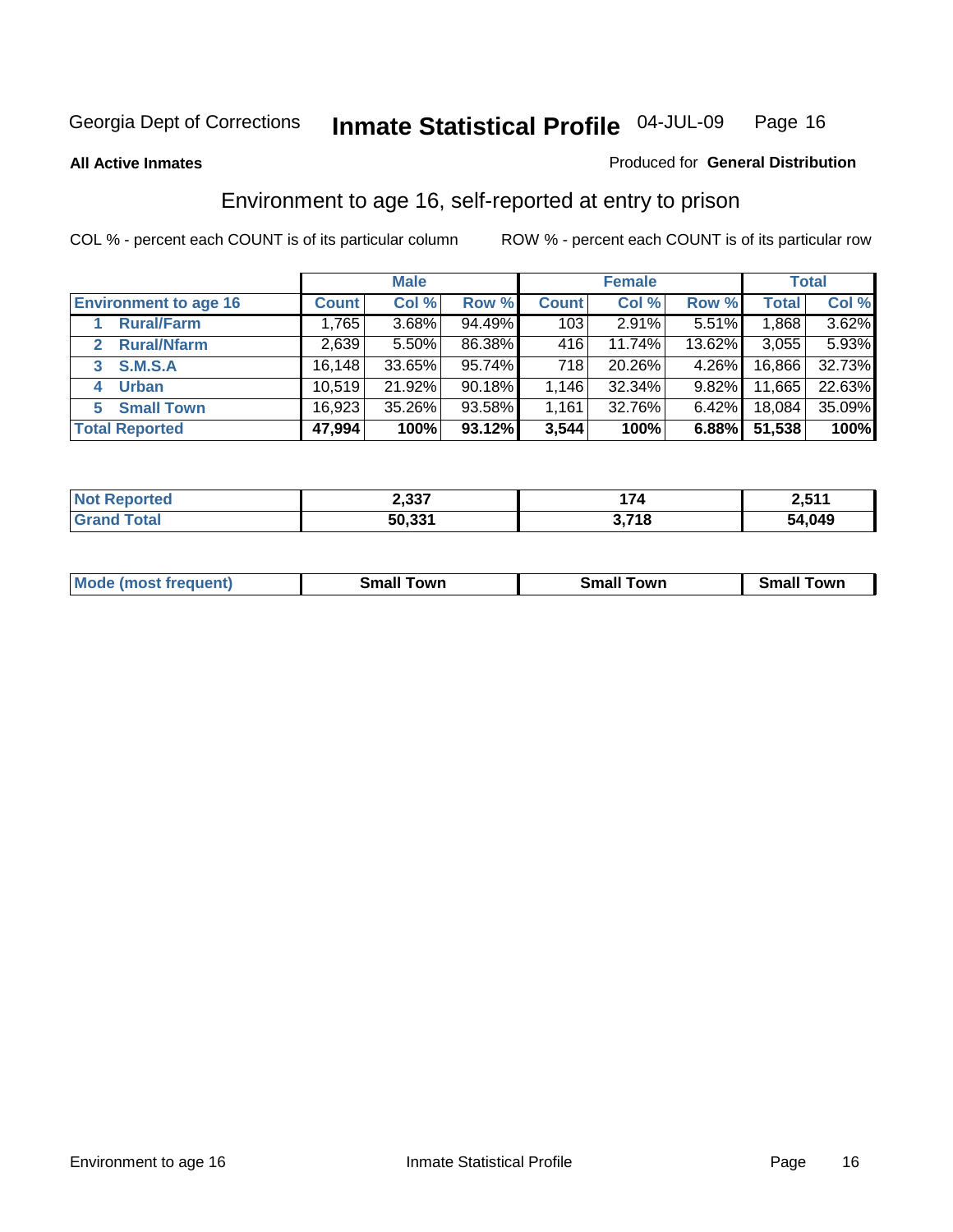**All Active Inmates**

### Produced for **General Distribution**

# Guardian status to age 16, self-reported at entry to prison

|                                  |              | <b>Male</b> |         |              | <b>Female</b> |       |              | <b>Total</b> |
|----------------------------------|--------------|-------------|---------|--------------|---------------|-------|--------------|--------------|
| <b>Guardian Status To Age 16</b> | <b>Count</b> | Col %       | Row %   | <b>Count</b> | Col %         | Row % | <b>Total</b> | Col %        |
| 1 Orphanage                      | 30           | .11%        | 96.77%  |              | .13%          | 3.23% | 31           | .12%         |
| 2 Father Only                    | 798          | 3.06%       | 97.79%  | 18           | 2.41%         | 2.21% | 816          | 3.04%        |
| <b>3 Both Parents</b>            | 10,446       | 40.00%      | 97.02%  | 321          | 42.97%        | 2.98% | 10,767       | 40.08%       |
| <b>4 Mother Only</b>             | 11,293       | 43.24%      | 97.97%  | 234          | 31.33%        | 2.03% | 11,527       | 42.91%       |
| <b>6 Oth Female</b>              | 637          | 2.44%       | 95.65%  | 29           | 3.88%         | 4.35% | 666          | 2.48%        |
| <b>7 Oth Male</b>                | 103          | .39%        | 95.37%  | 5            | .67%          | 4.63% | 108          | .40%         |
| 8 Step-Parents                   | 253          | .97%        | 100.00% |              |               |       | 253          | .94%         |
| 9 Foster Home                    | 389          | 1.49%       | 96.77%  | 13           | 1.74%         | 3.23% | 402          | 1.50%        |
| <b>10 Grand Parents</b>          | 2,169        | 8.30%       | 94.51%  | 126          | 16.87%        | 5.49% | 2,295        | 8.54%        |
| <b>Total Reported</b>            | 26,118       | 100%        | 97.22%  | 747          | 100%          | 2.78% | 26,865       | 100%         |

| orted<br>. Nr | 14. GAO<br><b>24,413</b> | 2,971                       | 27,184 |
|---------------|--------------------------|-----------------------------|--------|
| . Gr          | 50.33'                   | $\rightarrow$ 740<br>J.I IO | 54,049 |

| Mode | Dnlv<br>Mot | <b>Roth</b><br>Parents | <b>IMot</b><br>Onlv<br>∵hei |
|------|-------------|------------------------|-----------------------------|
|      |             |                        |                             |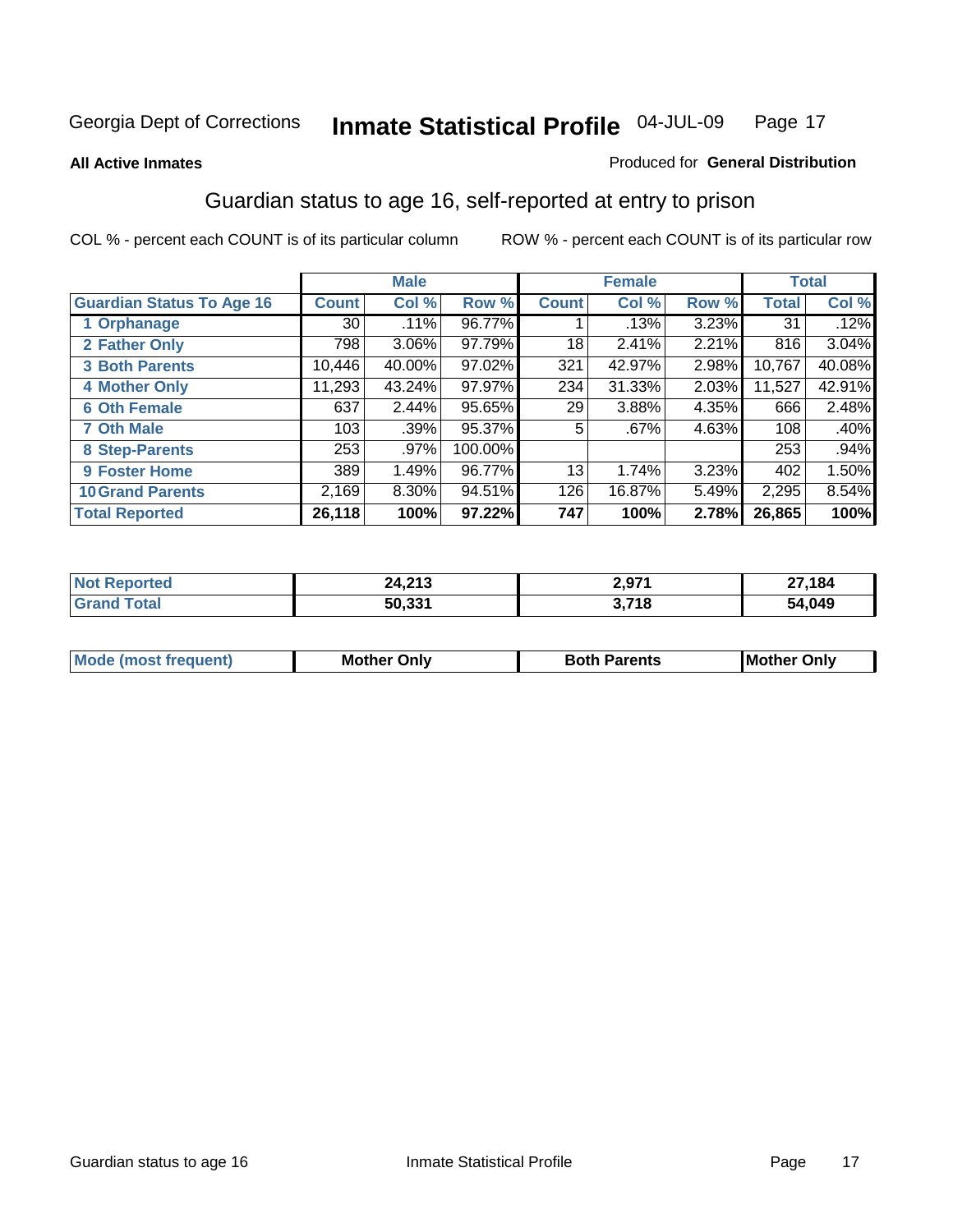### **All Active Inmates**

### Produced for **General Distribution**

# Employment status before prison, self-reported at entry to prison

|              |                          | <b>Male</b> |        |        | <b>Female</b> |        |        | <b>Total</b> |        |
|--------------|--------------------------|-------------|--------|--------|---------------|--------|--------|--------------|--------|
|              | <b>Employment Status</b> | Count       | Col %  | Row %  | <b>Count</b>  | Col %  | Row %  | <b>Total</b> | Col %  |
|              | <b>Full Time</b>         | 23,061      | 52.17% | 95.90% | 987           | 50.46% | 4.10%  | 24,048       | 52.10% |
| $\mathbf{2}$ | <b>Part Time</b>         | 3,291       | 7.45%  | 97.48% | 85            | 4.35%  | 2.52%  | 3,376        | 7.31%  |
| 3            | Unempl $<$ 6m            | 4,618       | 10.45% | 97.26% | 130           | 6.65%  | 2.74%  | 4,748        | 10.29% |
| 4            | Unempl > 6m              | 7,995       | 18.09% | 95.89% | 343           | 17.54% | 4.11%  | 8,338        | 18.06% |
| 5            | <b>Never Workd</b>       | 3,353       | 7.59%  | 96.30% | 129           | 6.60%  | 3.70%  | 3,482        | 7.54%  |
| 6            | <b>Student</b>           | 388         | .88%   | 86.80% | 59            | 3.02%  | 13.20% | 447          | .97%   |
| 7            | <b>Incapable</b>         | ا 498.      | 3.39%  | 87.04% | 223           | 11.40% | 12.96% | 1,721        | 3.73%  |
|              | <b>Total Reported</b>    | 44,204      | 100%   | 95.76% | 1,956         | 100%   | 4.24%  | 46,160       | 100%   |

| .<br>$\sim$ | ,762        | 7,889      |
|-------------|-------------|------------|
| 50.331      | <b>2740</b> | ,049<br>54 |

| Mo | 'me<br>uн<br>the contract of the contract of the contract of the contract of the contract of the contract of the contract of the contract of the contract of the contract of the contract of the contract of the contract of the contract o | ïme<br>uı.<br>the contract of the contract of the contract of the contract of the contract of the contract of the contract of the contract of the contract of the contract of the contract of the contract of the contract of the contract o |
|----|---------------------------------------------------------------------------------------------------------------------------------------------------------------------------------------------------------------------------------------------|----------------------------------------------------------------------------------------------------------------------------------------------------------------------------------------------------------------------------------------------|
|    |                                                                                                                                                                                                                                             |                                                                                                                                                                                                                                              |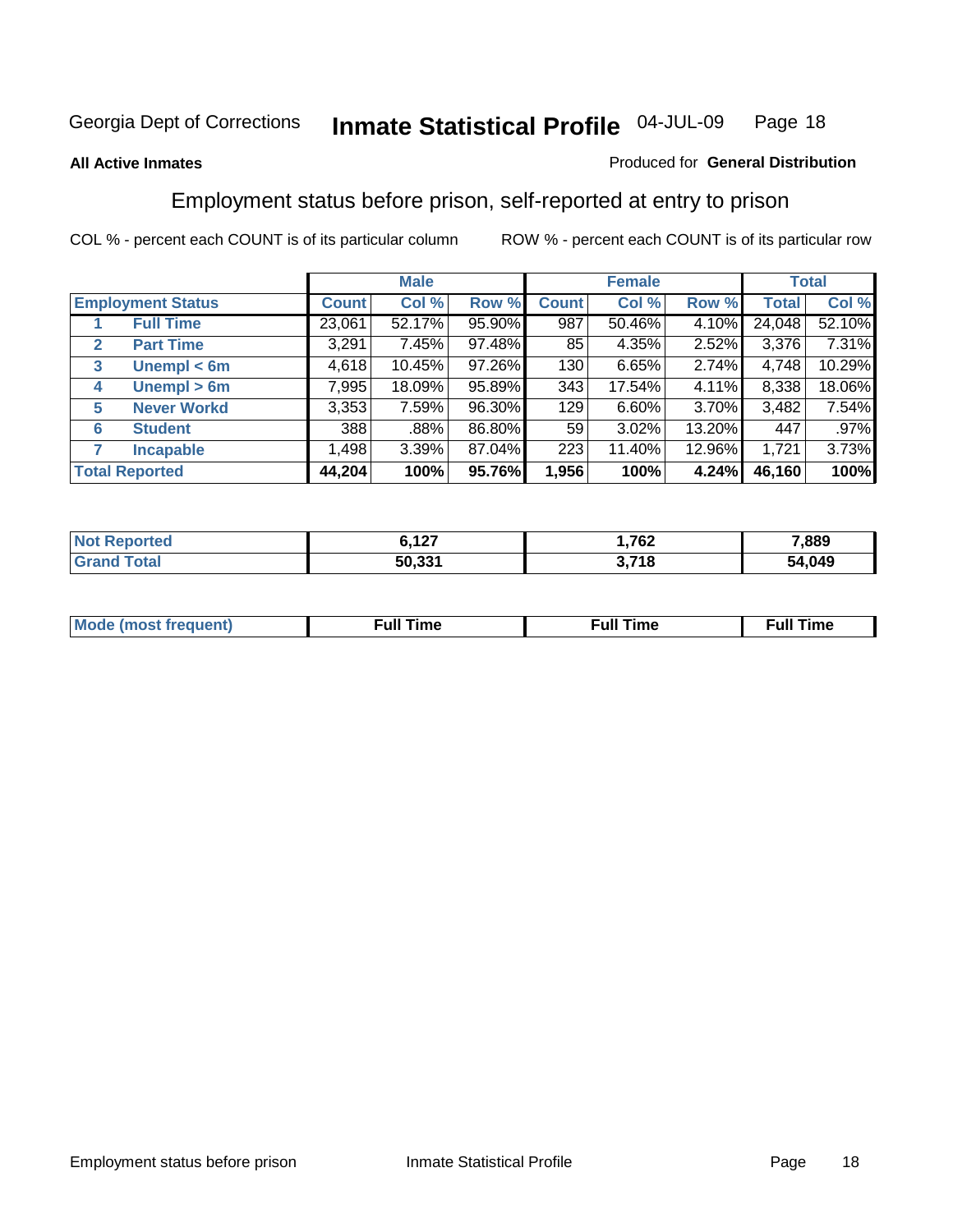### **All Active Inmates**

Produced for **General Distribution**

# Age at admission

|                         |                  | <b>Male</b> |         |                  | <b>Female</b> |        |                 | <b>Total</b> |
|-------------------------|------------------|-------------|---------|------------------|---------------|--------|-----------------|--------------|
| <b>Age At Admission</b> | <b>Count</b>     | Col %       | Row %   | <b>Count</b>     | Col %         | Row %  | <b>Total</b>    | Col %        |
| 13                      | 1                | 0.01%       | 100.00% |                  |               |        | 1               | 0.01%        |
| 14                      | 14               | 0.03%       | 93.33%  | 1                | 0.03%         | 6.67%  | $\overline{15}$ | 0.03%        |
| 15                      | 58               | 0.12%       | 98.31%  | 1                | 0.03%         | 1.69%  | $\overline{59}$ | 0.11%        |
| 16                      | $\overline{183}$ | 0.36%       | 95.31%  | $\overline{9}$   | 0.24%         | 4.69%  | 192             | 0.36%        |
| $\overline{17}$         | $\overline{771}$ | 1.53%       | 96.50%  | $\overline{28}$  | 0.76%         | 3.50%  | 799             | 1.48%        |
| 18                      | 1,603            | 3.19%       | 97.15%  | $\overline{47}$  | 1.27%         | 2.85%  | 1,650           | 3.06%        |
| 19                      | 2,144            | 4.27%       | 96.88%  | 69               | 1.86%         | 3.12%  | 2,213           | 4.10%        |
| 20                      | 2,203            | 4.38%       | 94.92%  | $\overline{118}$ | 3.18%         | 5.08%  | 2,321           | 4.30%        |
| 21                      | 2,135            | 4.25%       | 94.80%  | 117              | 3.16%         | 5.20%  | 2,252           | 4.17%        |
| 22                      | 2,151            | 4.28%       | 95.47%  | 102              | 2.75%         | 4.53%  | 2,253           | 4.18%        |
| 23                      | 2,060            | 4.10%       | 94.19%  | 127              | 3.43%         | 5.81%  | 2,187           | 4.05%        |
| 24                      | 2,024            | 4.03%       | 93.88%  | $\overline{132}$ | 3.56%         | 6.12%  | 2,156           | 4.00%        |
| $\overline{25}$         | 2,004            | 3.99%       | 93.82%  | 132              | 3.56%         | 6.18%  | 2,136           | 3.96%        |
| 26                      | 1,826            | 3.63%       | 93.21%  | $\overline{133}$ | 3.59%         | 6.79%  | 1,959           | 3.63%        |
| 27                      | 1,909            | 3.80%       | 93.99%  | $\overline{122}$ | 3.29%         | 6.01%  | 2,031           | 3.76%        |
| 28                      | 1,873            | 3.73%       | 93.60%  | 128              | 3.45%         | 6.40%  | 2,001           | 3.71%        |
| 29                      | 1,675            | 3.33%       | 91.43%  | 157              | 4.24%         | 8.57%  | 1,832           | 3.40%        |
| 30                      | 1,629            | 3.24%       | 92.56%  | $\overline{131}$ | 3.54%         | 7.44%  | 1,760           | 3.26%        |
| 31                      | 1,504            | 2.99%       | 93.47%  | 105              | 2.83%         | 6.53%  | 1,609           | 2.98%        |
| 32                      | 1,397            | 2.78%       | 93.07%  | 104              | 2.81%         | 6.93%  | 1,501           | 2.78%        |
| 33                      | 1,311            | 2.61%       | 93.11%  | $\overline{97}$  | 2.62%         | 6.89%  | 1,408           | 2.61%        |
| 34                      | 1,354            | 2.70%       | 91.92%  | $\overline{119}$ | 3.21%         | 8.08%  | 1,473           | 2.73%        |
| 35                      | 1,307            | 2.60%       | 92.04%  | 113              | 3.05%         | 7.96%  | 1,420           | 2.63%        |
| 36                      | 1,304            | 2.60%       | 91.38%  | $\overline{123}$ | 3.32%         | 8.62%  | 1,427           | 2.65%        |
| $\overline{37}$         | 1,235            | 2.46%       | 91.14%  | 120              | 3.24%         | 8.86%  | 1,355           | 2.51%        |
| 38                      | 1,162            | 2.31%       | 90.50%  | 122              | 3.29%         | 9.50%  | 1,284           | 2.38%        |
| 39                      | 1,153            | 2.29%       | 90.43%  | 122              | 3.29%         | 9.57%  | 1,275           | 2.36%        |
| 40                      | 1,102            | 2.19%       | 91.45%  | 103              | 2.78%         | 8.55%  | 1,205           | 2.23%        |
| 41                      | 1,082            | 2.15%       | 89.94%  | $\overline{121}$ | 3.27%         | 10.06% | 1,203           | 2.23%        |
| 42                      | 1,018            | 2.03%       | 90.09%  | $\overline{112}$ | 3.02%         | 9.91%  | 1,130           | 2.09%        |
| 43                      | 997              | 1.98%       | 91.30%  | $\overline{95}$  | 2.56%         | 8.70%  | 1,092           | 2.02%        |
| 44                      | 944              | 1.88%       | 92.19%  | 80               | 2.16%         | 7.81%  | 1,024           | 1.90%        |
| 45                      | 874              | 1.74%       | 90.29%  | 94               | 2.54%         | 9.71%  | 968             | 1.79%        |
| 46                      | 821              | 1.63%       | 90.32%  | $\overline{88}$  | 2.38%         | 9.68%  | 909             | 1.69%        |
| 47                      | 737              | 1.47%       | 91.44%  | 69               | 1.86%         | 8.56%  | 806             | 1.49%        |
| 48                      | 677              | 1.35%       | 89.43%  | 80               | 2.16%         | 10.57% | 757             | 1.40%        |
| 49                      | 615              | 1.22%       | 92.48%  | 50               | 1.35%         | 7.52%  | 665             | 1.23%        |
| 50                      | 519              | 1.03%       | 91.53%  | 48               | 1.30%         | 8.47%  | 567             | 1.05%        |
| 51                      | 443              | 0.88%       | 94.06%  | $\overline{28}$  | 0.76%         | 5.94%  | 471             | 0.87%        |
| 52                      | 413              | 0.82%       | 93.23%  | $\overline{30}$  | 0.81%         | 6.77%  | 443             | 0.82%        |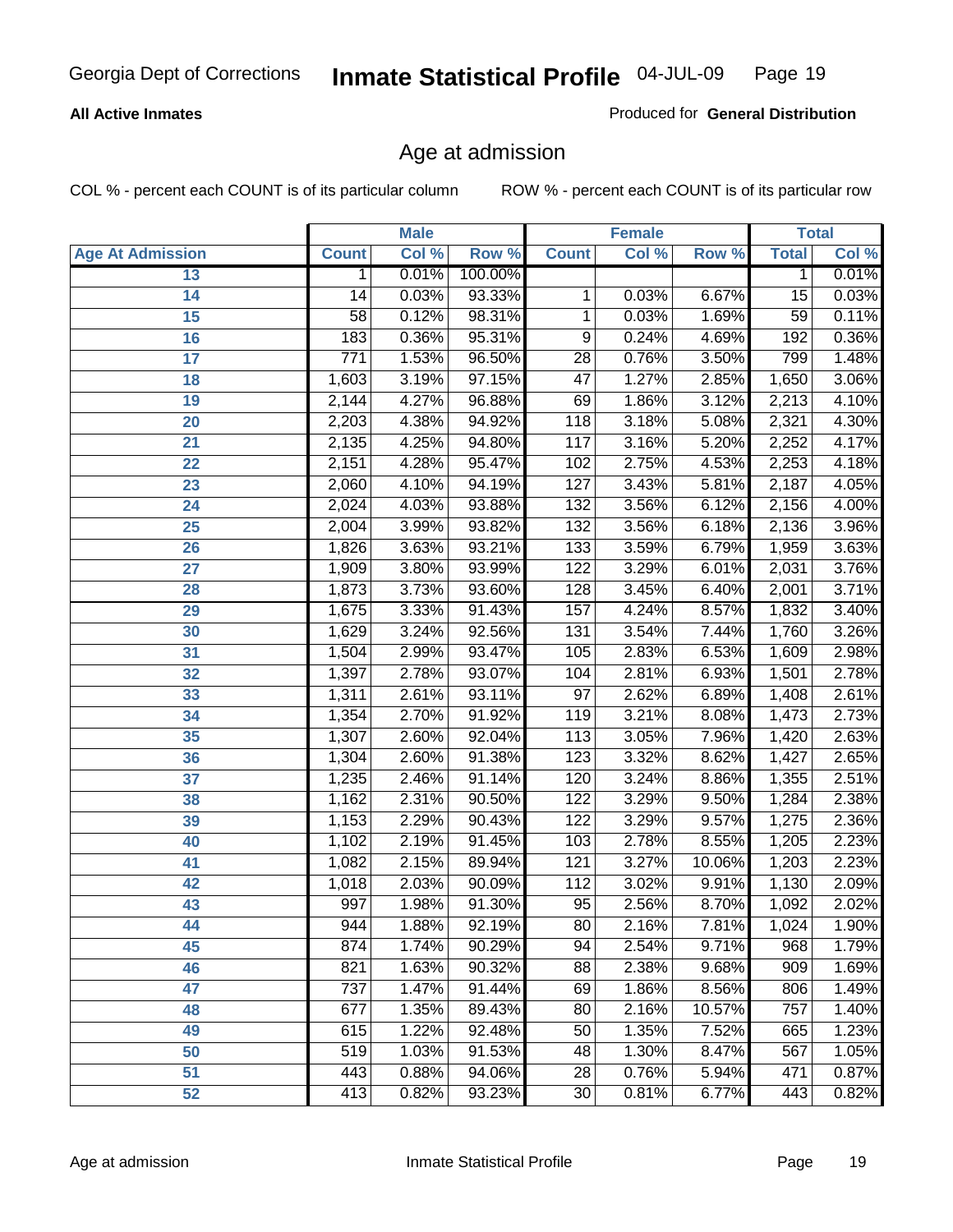### **All Active Inmates**

Produced for **General Distribution**

# Age at admission

|                         | <b>Male</b>      |       | <b>Female</b> |                 |       | <b>Total</b> |                  |       |
|-------------------------|------------------|-------|---------------|-----------------|-------|--------------|------------------|-------|
| <b>Age At Admission</b> | <b>Count</b>     | Col % | Row %         | <b>Count</b>    | Col % | Row %        | <b>Total</b>     | Col % |
| 53                      | $\overline{328}$ | 0.65% | 89.13%        | 40              | 1.08% | 10.87%       | 368              | 0.68% |
| 54                      | 250              | 0.50% | 92.94%        | $\overline{19}$ | 0.51% | 7.06%        | 269              | 0.50% |
| 55                      | 264              | 0.53% | 97.06%        | $\overline{8}$  | 0.22% | 2.94%        | $\overline{272}$ | 0.50% |
| $\overline{56}$         | 189              | 0.38% | 93.10%        | $\overline{14}$ | 0.38% | 6.90%        | $\overline{203}$ | 0.38% |
| 57                      | $\overline{172}$ | 0.34% | 95.03%        | $\overline{9}$  | 0.24% | 4.97%        | 181              | 0.34% |
| 58                      | 134              | 0.27% | 95.71%        | $\overline{6}$  | 0.16% | 4.29%        | 140              | 0.26% |
| 59                      | $\overline{143}$ | 0.28% | 94.08%        | $\overline{9}$  | 0.24% | 5.92%        | 152              | 0.28% |
| 60                      | $\overline{92}$  | 0.18% | 94.85%        | 5               | 0.13% | 5.15%        | $\overline{97}$  | 0.18% |
| 61                      | 63               | 0.13% | 95.45%        | $\overline{3}$  | 0.08% | 4.55%        | 66               | 0.12% |
| 62                      | 62               | 0.12% | 96.88%        | $\overline{2}$  | 0.05% | 3.13%        | 64               | 0.12% |
| 63                      | 54               | 0.11% | 96.43%        | $\overline{2}$  | 0.05% | 3.57%        | 56               | 0.10% |
| 64                      | $\overline{43}$  | 0.09% | 97.73%        | 1               | 0.03% | 2.27%        | 44               | 0.08% |
| 65                      | $\overline{35}$  | 0.07% | 97.22%        | 1               | 0.03% | 2.78%        | $\overline{36}$  | 0.07% |
| 66                      | 29               | 0.06% | 93.55%        | $\overline{2}$  | 0.05% | 6.45%        | $\overline{31}$  | 0.06% |
| 67                      | 29               | 0.06% | 93.55%        | $\overline{2}$  | 0.05% | 6.45%        | $\overline{31}$  | 0.06% |
| 68                      | $\overline{24}$  | 0.05% | 100.00%       |                 |       |              | $\overline{24}$  | 0.04% |
| 69                      | $\overline{26}$  | 0.05% | 100.00%       |                 |       |              | $\overline{26}$  | 0.05% |
| 70                      | 11               | 0.02% | 84.62%        | $\overline{2}$  | 0.05% | 15.38%       | $\overline{13}$  | 0.02% |
| 71                      | $\overline{8}$   | 0.02% | 100.00%       |                 |       |              | 8                | 0.01% |
| $\overline{72}$         | $\overline{8}$   | 0.02% | 100.00%       |                 |       |              | $\overline{8}$   | 0.01% |
| 73                      | 10               | 0.02% | 100.00%       |                 |       |              | $\overline{10}$  | 0.02% |
| 74                      | $\overline{7}$   | 0.01% | 87.50%        | 1               | 0.03% | 12.50%       | $\overline{8}$   | 0.01% |
| 75                      | 8                | 0.02% | 100.00%       |                 |       |              | 8                | 0.01% |
| 76                      | $\overline{6}$   | 0.01% | 100.00%       |                 |       |              | 6                | 0.01% |
| 77                      | $\overline{2}$   | 0.01% | 66.67%        | 1               | 0.03% | 33.33%       | $\overline{3}$   | 0.01% |
| 78                      | $\overline{2}$   | 0.01% | 100.00%       |                 |       |              | $\overline{2}$   | 0.01% |
| 79                      | $\overline{5}$   | 0.01% | 83.33%        | $\mathbf{1}$    | 0.03% | 16.67%       | 6                | 0.01% |
| 80                      | $\overline{2}$   | 0.01% | 100.00%       |                 |       |              | $\overline{2}$   | 0.01% |
| 81                      | $\mathbf{1}$     | 0.01% | 100.00%       |                 |       |              | 1                | 0.01% |
| 84                      | 1                | 0.01% | 100.00%       |                 |       |              | 1                | 0.01% |
| <b>Total Reported</b>   | 50,240           | 100%  | 93.13%        | 3,705           | 100%  | 6.87%        | 53,945           | 100%  |

| <b>Not Reported</b> |        | 1 v   | 104    |
|---------------------|--------|-------|--------|
| <b>Grand Total</b>  | 50,331 | 3,718 | 54,049 |

| <b>Mean</b><br>(average)       | 31.89 | 34.00   | 32.04 |
|--------------------------------|-------|---------|-------|
| <b>Median (middle)</b>         | 30    | ົ<br>აა | 30    |
| <b>Mode</b><br>(most frequent) | 20    | 29      | 20    |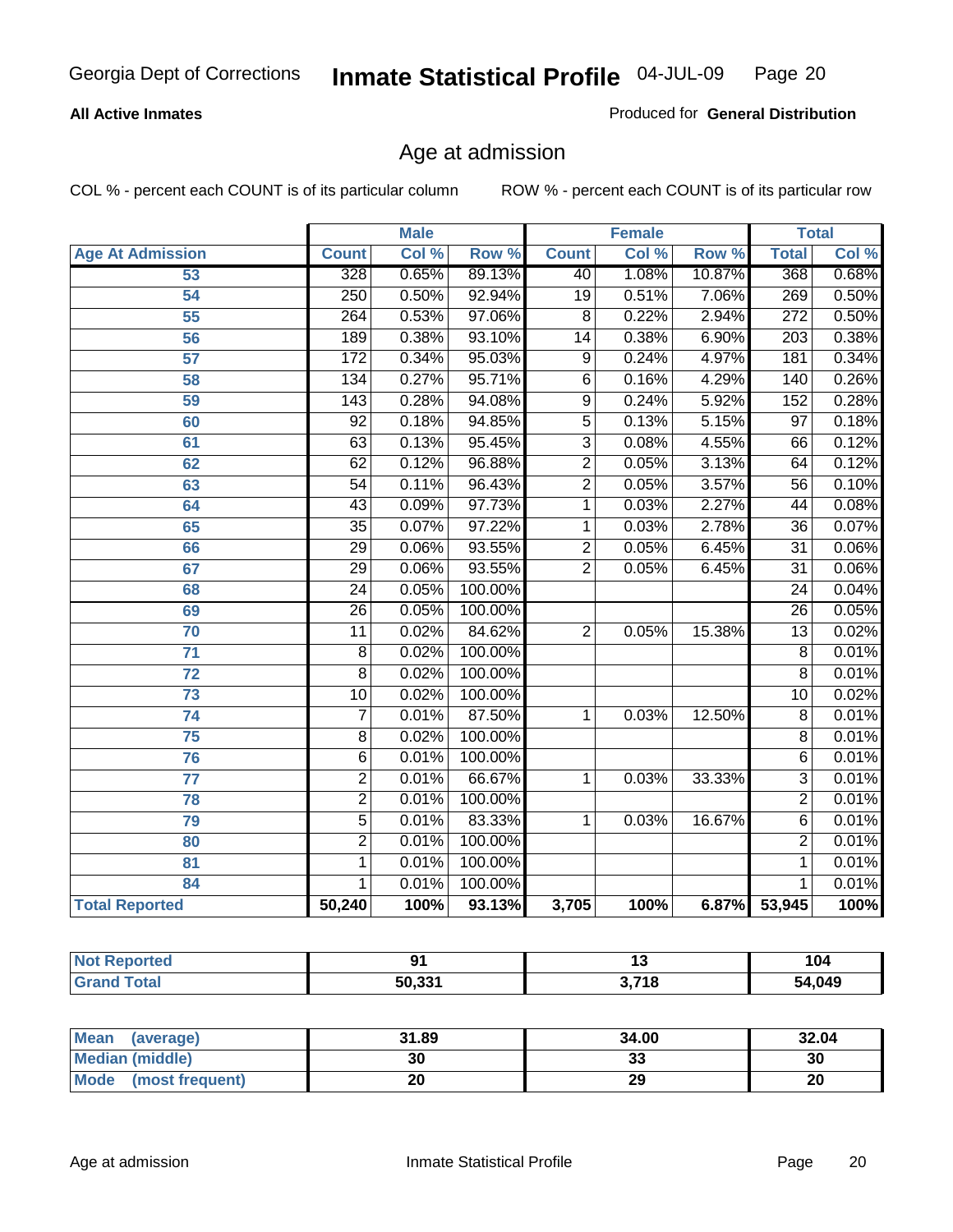### **All Active Inmates**

Produced for **General Distribution**

# Age at release

|                       | <b>Male</b>  |      |       | <b>Female</b>  |       |       | <b>Total</b> |       |
|-----------------------|--------------|------|-------|----------------|-------|-------|--------------|-------|
| <b>Age At Release</b> | <b>Count</b> | Col% | Row % | <b>Count</b> Ⅰ | Col % | Row % | <b>Total</b> | Col % |
| <b>Total Reported</b> |              |      |       |                |       |       |              |       |

| <b>Still Active</b> | 50,331 | 3,718 | 54,049 |
|---------------------|--------|-------|--------|
| <b>Not Reported</b> |        |       |        |
| <b>Grand Total</b>  | 50,331 | 3,718 | 54,049 |

| Mean (average)       | N/A | N/A | N/A |
|----------------------|-----|-----|-----|
| Median (middle)      | N/A | N/A | N/A |
| Mode (most frequent) | N/A | N/A | N/A |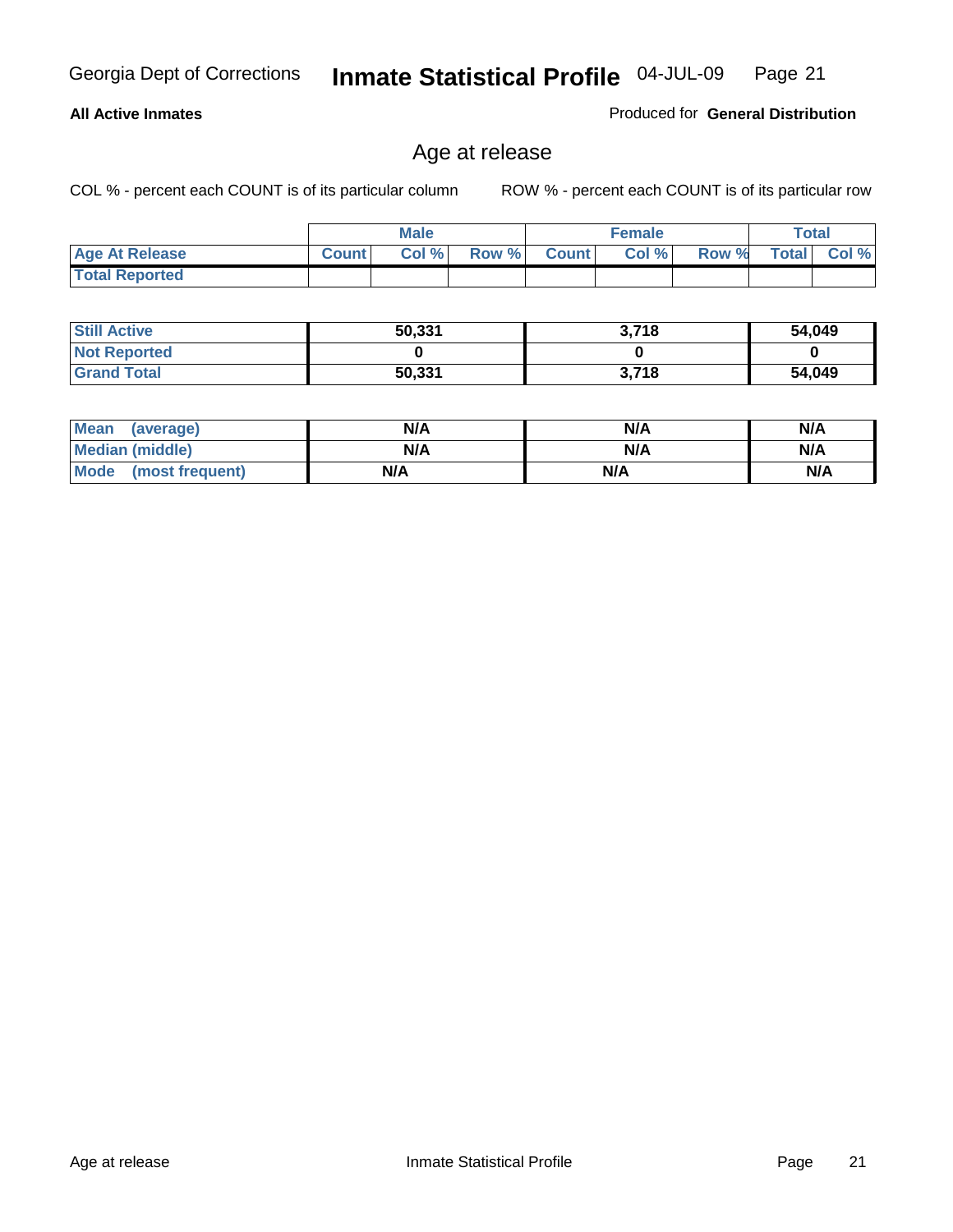### **All Active Inmates**

### Produced for **General Distribution**

# Height, measured at entry to prison

|                        |                  | <b>Male</b> |                  |                         | <b>Female</b> |         | <b>Total</b>     |        |
|------------------------|------------------|-------------|------------------|-------------------------|---------------|---------|------------------|--------|
| <b>Height</b>          | <b>Count</b>     | Col %       | Row <sup>%</sup> | <b>Count</b>            | Col %         | Row %   | <b>Total</b>     | Col %  |
| <b>Under four feet</b> | 1                | 0.01%       | 50.00%           | 1                       | 0.03%         | 50.00%  | $\overline{2}$   | 0.01%  |
| 4'01''                 |                  |             |                  | $\overline{3}$          | 0.09%         | 100.00% | $\overline{3}$   | 0.01%  |
| 4'03''                 | $\mathbf{1}$     | 0.01%       | 100.00%          |                         |               |         | 1                | 0.01%  |
| 4'05''                 | $\overline{1}$   | 0.01%       | 100.00%          |                         |               |         | $\overline{1}$   | 0.01%  |
| 4'06"                  |                  |             |                  | $\overline{2}$          | 0.06%         | 100.00% | $\overline{2}$   | 0.01%  |
| 4'07"                  |                  |             |                  | $\overline{1}$          | 0.03%         | 100.00% | $\overline{1}$   | 0.01%  |
| 4'08"                  | $\overline{2}$   | 0.01%       | 25.00%           | $\overline{6}$          | 0.17%         | 75.00%  | $\overline{8}$   | 0.02%  |
| 4'09"                  |                  |             |                  | $\overline{10}$         | 0.29%         | 100.00% | $\overline{10}$  | 0.02%  |
| 4'10''                 | 1                | 0.01%       | 11.11%           | 8                       | 0.23%         | 88.89%  | $\overline{9}$   | 0.02%  |
| 4'11''                 | 9                | 0.02%       | 11.54%           | $\overline{69}$         | 1.97%         | 88.46%  | $\overline{78}$  | 0.15%  |
| 5'00''                 | $\overline{92}$  | 0.19%       | 39.83%           | 139                     | 3.97%         | 60.17%  | 231              | 0.44%  |
| 5'01''                 | $\overline{92}$  | 0.19%       | 32.74%           | 189                     | 5.40%         | 67.26%  | $\overline{281}$ | 0.54%  |
| 5'02''                 | $\overline{215}$ | 0.44%       | 37.13%           | 364                     | 10.41%        | 62.87%  | 579              | 1.10%  |
| 5'03''                 | 382              | 0.78%       | 50.07%           | 381                     | 10.90%        | 49.93%  | 763              | 1.46%  |
| 5'04"                  | 882              | 1.80%       | 63.45%           | 508                     | 14.53%        | 36.55%  | 1,390            | 2.65%  |
| 5'05''                 | 1,636            | 3.34%       | 78.92%           | 437                     | 12.50%        | 21.08%  | 2,073            | 3.95%  |
| 5'06''                 | 3,205            | 6.55%       | 87.21%           | 470                     | 13.44%        | 12.79%  | 3,675            | 7.01%  |
| 5'07''                 | 4,177            | 8.54%       | 91.16%           | 405                     | 11.58%        | 8.84%   | 4,582            | 8.74%  |
| 5'08''                 | 5,023            | 10.27%      | 96.41%           | 187                     | 5.35%         | 3.59%   | 5,210            | 9.94%  |
| 5'09''                 | 5,972            | 12.21%      | 97.52%           | 152                     | 4.35%         | 2.48%   | 6,124            | 11.68% |
| 5'10''                 | 5,755            | 11.76%      | 98.85%           | $\overline{67}$         | 1.92%         | 1.15%   | 5,822            | 11.11% |
| 5'11''                 | 5,988            | 12.24%      | 99.12%           | $\overline{53}$         | 1.52%         | 0.88%   | 6,041            | 11.52% |
| 6'00''                 | 5,683            | 11.62%      | 99.67%           | $\overline{19}$         | 0.54%         | 0.33%   | 5,702            | 10.88% |
| 6'01''                 | 3,898            | 7.97%       | 99.67%           | $\overline{13}$         | 0.37%         | 0.33%   | 3,911            | 7.46%  |
| 6'02''                 | 2,818            | 5.76%       | 99.65%           | $\overline{10}$         | 0.29%         | 0.35%   | 2,828            | 5.39%  |
| 6'03''                 | 1,572            | 3.21%       | 99.87%           | $\overline{\mathbf{c}}$ | 0.06%         | 0.13%   | 1,574            | 3.00%  |
| 6'04''                 | 863              | 1.76%       | 99.88%           | $\overline{1}$          | 0.03%         | 0.12%   | 864              | 1.65%  |
| 6'05''                 | $\overline{342}$ | 0.70%       | 100.00%          |                         |               |         | 342              | 0.65%  |
| 6'06''                 | 166              | 0.34%       | 100.00%          |                         |               |         | 166              | 0.32%  |
| 6'07''                 | $\overline{56}$  | 0.11%       | 100.00%          |                         |               |         | $\overline{56}$  | 0.11%  |
| 6'08''                 | $\overline{21}$  | 0.04%       | 100.00%          |                         |               |         | $\overline{21}$  | 0.04%  |
| 6'09''                 | $\overline{21}$  | 0.04%       | 100.00%          |                         |               |         | $\overline{21}$  | 0.04%  |
| 6'10''                 | $\overline{10}$  | 0.02%       | 100.00%          |                         |               |         | $\overline{10}$  | 0.02%  |
| 6'11''                 | $\overline{22}$  | 0.04%       | 100.00%          |                         |               |         | $\overline{22}$  | 0.04%  |
| Seven feet +           | $\overline{21}$  | 0.04%       | 100.00%          |                         |               |         | $\overline{21}$  | 0.04%  |
| <b>Total Reported</b>  | 48,927           | 100%        | 93.33%           | 3,497                   | 100%          | 6.67%   | 52,424           | 100%   |

| orted                 | ,404   | nn/<br>.                  | ,625   |
|-----------------------|--------|---------------------------|--------|
| $\sim$ $\sim$<br>υιαι | 50,331 | <b>2740</b><br><b>I</b> Q | 54,049 |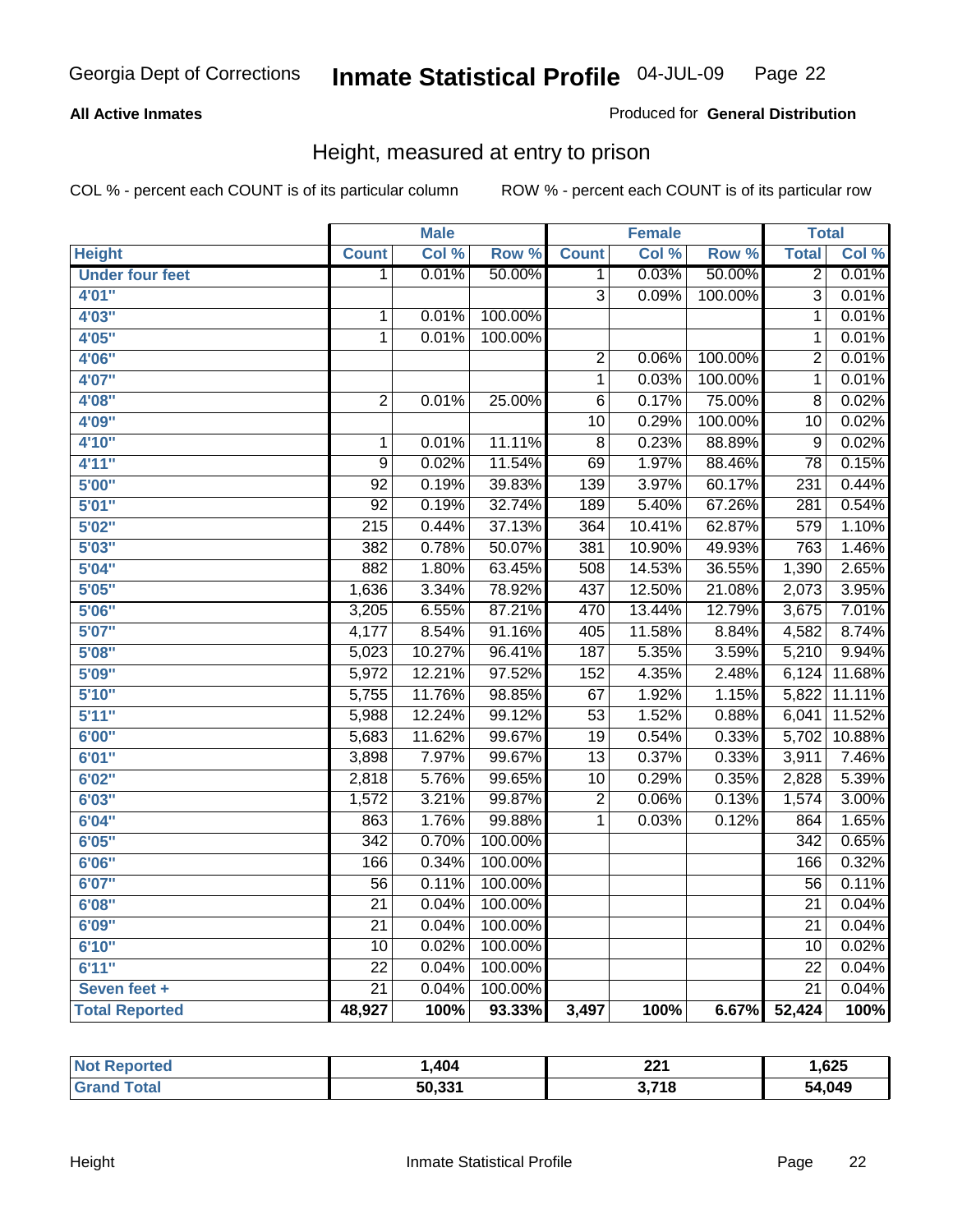### **All Active Inmates**

Produced for **General Distribution**

# Height, measured at entry to prison

|                        | <b>Male</b> | <b>Female</b> | <b>Total</b> |
|------------------------|-------------|---------------|--------------|
| Mean (average)         | 5'10"       | 5'05"         | 5'10''       |
| <b>Median (middle)</b> | 5'10''      | 5'05"         | 5'10''       |
| Mode (most frequent)   | 5'11"       | 5'04"         | 5'09"        |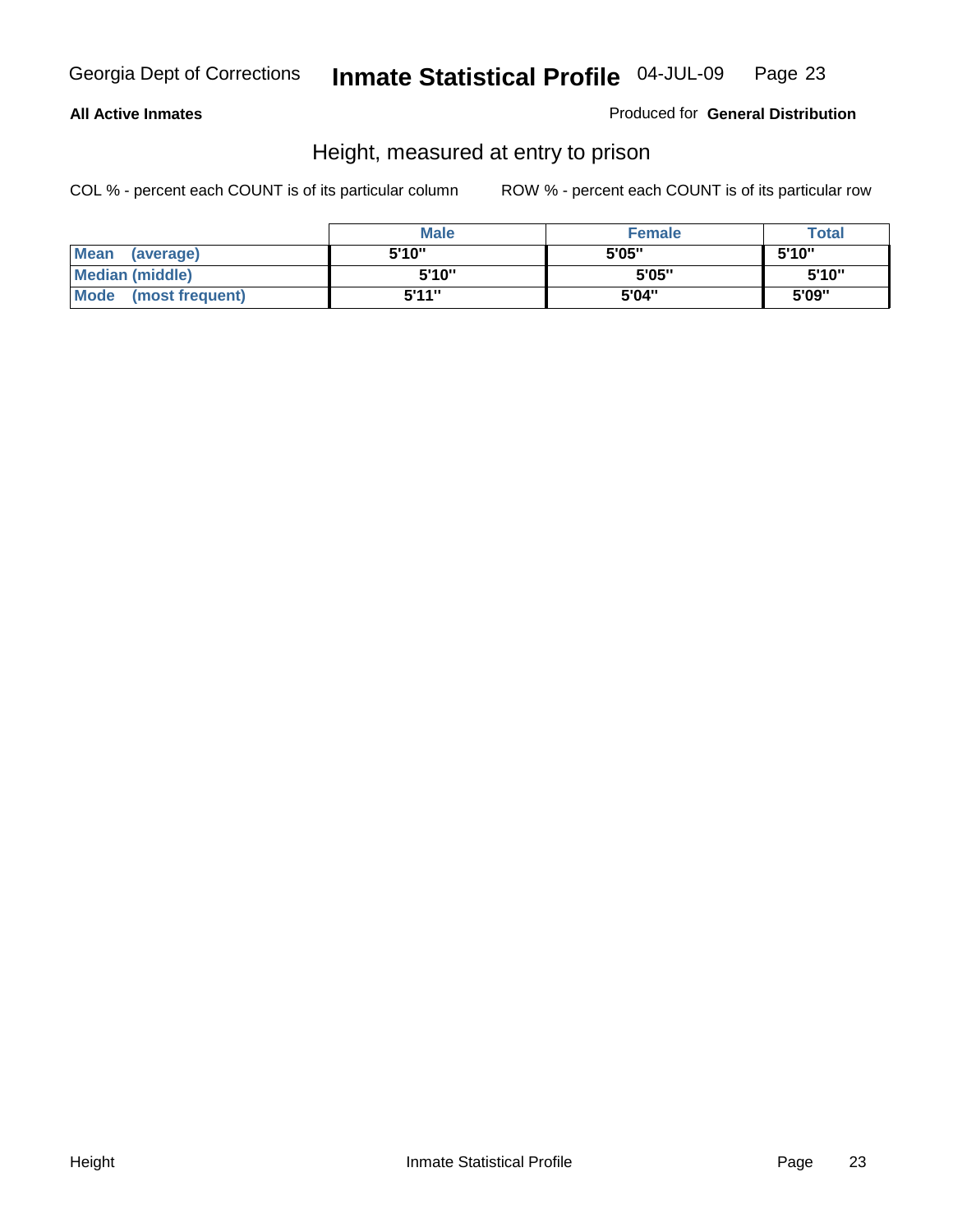### **All Active Inmates**

### Produced for **General Distribution**

# Weight, measured at entry to prison

|                        |                  | <b>Male</b> |         |                  | <b>Female</b> |                  | <b>Total</b>     |        |
|------------------------|------------------|-------------|---------|------------------|---------------|------------------|------------------|--------|
| Weight                 | <b>Count</b>     | Col %       | Row %   | <b>Count</b>     | Col %         | Row <sup>%</sup> | <b>Total</b>     | Col %  |
| <b>Under 80 pounds</b> | $\overline{10}$  | 0.02%       | 83.33%  | $\overline{2}$   | 0.06%         | 16.67%           | $\overline{12}$  | 0.02%  |
| 80 - 89 pounds         | $\overline{2}$   | 0.01%       | 50.00%  | $\overline{2}$   | 0.06%         | 50.00%           | $\overline{4}$   | 0.01%  |
| 90 - 99 pounds         | $\overline{3}$   | 0.01%       | 27.27%  | $\overline{8}$   | 0.23%         | 72.73%           | $\overline{11}$  | 0.02%  |
| 100 - 109 pounds       | $\overline{18}$  | 0.04%       | 25.00%  | $\overline{54}$  | 1.54%         | 75.00%           | $\overline{72}$  | 0.14%  |
| 110 - 119 pounds       | 107              | 0.22%       | 49.31%  | 110              | 3.15%         | 50.69%           | 217              | 0.41%  |
| 120 - 129 pounds       | 460              | 0.94%       | 61.50%  | 288              | 8.24%         | 38.50%           | $\overline{748}$ | 1.43%  |
| 130 - 139 pounds       | 1,471            | 3.01%       | 79.64%  | $\overline{376}$ | 10.75%        | 20.36%           | 1,847            | 3.52%  |
| 140 - 149 pounds       | 3,302            | 6.75%       | 89.85%  | $\overline{373}$ | 10.67%        | 10.15%           | 3,675            | 7.01%  |
| 150 - 159 pounds       | 4,760            | 9.73%       | 91.89%  | 420              | 12.01%        | 8.11%            | 5,180            | 9.88%  |
| 160 - 169 pounds       | 6,663            | 13.62%      | 94.64%  | $\overline{377}$ | 10.78%        | 5.36%            | 7,040            | 13.43% |
| 170 - 179 pounds       | 6,193            | 12.66%      | 95.70%  | $\overline{278}$ | 7.95%         | 4.30%            | 6,471            | 12.34% |
| 180 - 189 pounds       | 6,683            | 13.66%      | 96.34%  | 254              | 7.26%         | 3.66%            | 6,937            | 13.23% |
| 190 - 199 pounds       | 4,487            | 9.17%       | 95.86%  | 194              | 5.55%         | 4.14%            | 4,681            | 8.93%  |
| 200 - 209 pounds       | 4,056            | 8.29%       | 95.32%  | 199              | 5.69%         | 4.68%            | 4,255            | 8.12%  |
| 210 - 219 pounds       | 2,918            | 5.96%       | 96.11%  | 118              | 3.37%         | 3.89%            | 3,036            | 5.79%  |
| 220 - 229 pounds       | 2,453            | 5.01%       | 95.60%  | $\overline{113}$ | 3.23%         | 4.40%            | 2,566            | 4.89%  |
| 230 - 239 pounds       | 1,534            | 3.14%       | 94.93%  | $\overline{82}$  | 2.34%         | 5.07%            | 1,616            | 3.08%  |
| 240 - 249 pounds       | 1,221            | 2.50%       | 95.84%  | $\overline{53}$  | 1.52%         | 4.16%            | 1,274            | 2.43%  |
| 250 - 259 pounds       | 837              | 1.71%       | 94.58%  | $\overline{48}$  | 1.37%         | 5.42%            | 885              | 1.69%  |
| 260 - 269 pounds       | 597              | 1.22%       | 93.57%  | $\overline{41}$  | 1.17%         | 6.43%            | 638              | 1.22%  |
| 270 - 279 pounds       | 345              | 0.71%       | 94.52%  | 20               | 0.57%         | 5.48%            | 365              | 0.70%  |
| 280 - 289 pounds       | 298              | 0.61%       | 91.69%  | $\overline{27}$  | 0.77%         | 8.31%            | 325              | 0.62%  |
| 290 - 299 pounds       | 138              | 0.28%       | 92.62%  | $\overline{11}$  | 0.31%         | 7.38%            | 149              | 0.28%  |
| 300 - 309 pounds       | $\overline{122}$ | 0.25%       | 86.52%  | $\overline{19}$  | 0.54%         | 13.48%           | $\overline{141}$ | 0.27%  |
| 310 - 319 pounds       | 67               | 0.14%       | 88.16%  | $\overline{9}$   | 0.26%         | 11.84%           | $\overline{76}$  | 0.14%  |
| 320 - 329 pounds       | $\overline{56}$  | 0.11%       | 87.50%  | $\overline{8}$   | 0.23%         | 12.50%           | 64               | 0.12%  |
| 330 - 339 pounds       | $\overline{27}$  | 0.06%       | 96.43%  | 1                | 0.03%         | 3.57%            | $\overline{28}$  | 0.05%  |
| 340 - 349 pounds       | $\overline{21}$  | 0.04%       | 84.00%  | 4                | 0.11%         | 16.00%           | $\overline{25}$  | 0.05%  |
| 350 - 359 pounds       | $\overline{28}$  | 0.06%       | 82.35%  | $\overline{6}$   | 0.17%         | 17.65%           | $\overline{34}$  | 0.06%  |
| 360 - 369 pounds       | $\overline{21}$  | 0.04%       | 95.45%  | $\overline{1}$   | 0.03%         | 4.55%            | $\overline{22}$  | 0.04%  |
| 370 - 379 pounds       | 8                | 0.02%       | 100.00% |                  |               |                  | 8                | 0.02%  |
| 380 - 389 pounds       | 3                | 0.01%       | 75.00%  | 1                | 0.03%         | 25.00%           | $\overline{4}$   | 0.01%  |
| 390 - 399 pounds       | $\overline{4}$   | 0.01%       | 100.00% |                  |               |                  | 4                | 0.01%  |
| 400 pounds and over    | $\overline{15}$  | 0.03%       | 100.00% |                  |               |                  | $\overline{15}$  | 0.03%  |
| <b>Total Reported</b>  | 48,928           | 100%        | 93.33%  | 3,497            | 100%          | 6.67%            | 52,425           | 100%   |

| Reported<br>' Not | ,403   | ົດດ⊿<br>ZZ I          | 624. ا |
|-------------------|--------|-----------------------|--------|
| ⊺ota.<br>' Gra    | 50.331 | 3,718<br>$\mathbf{v}$ | 54,049 |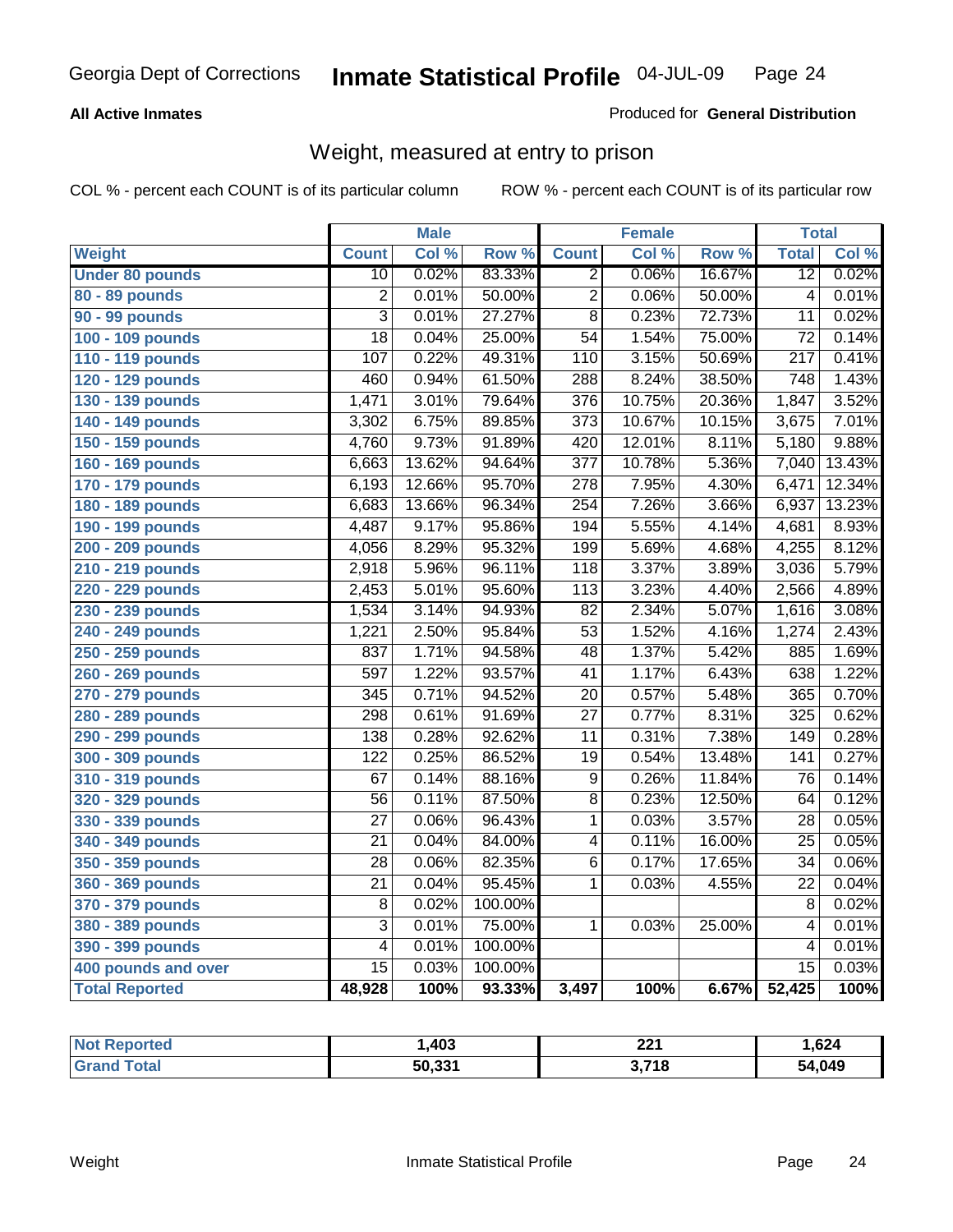### **All Active Inmates**

### Produced for **General Distribution**

# Weight, measured at entry to prison

|                                | <b>Male</b> | <b>Female</b> | Total |
|--------------------------------|-------------|---------------|-------|
| <b>Mean</b><br>(average)       | 185         | 170           | 184   |
| <b>Median (middle)</b>         | 180         | 160           | 180   |
| <b>Mode</b><br>(most frequent) | 180         | 150           | 180   |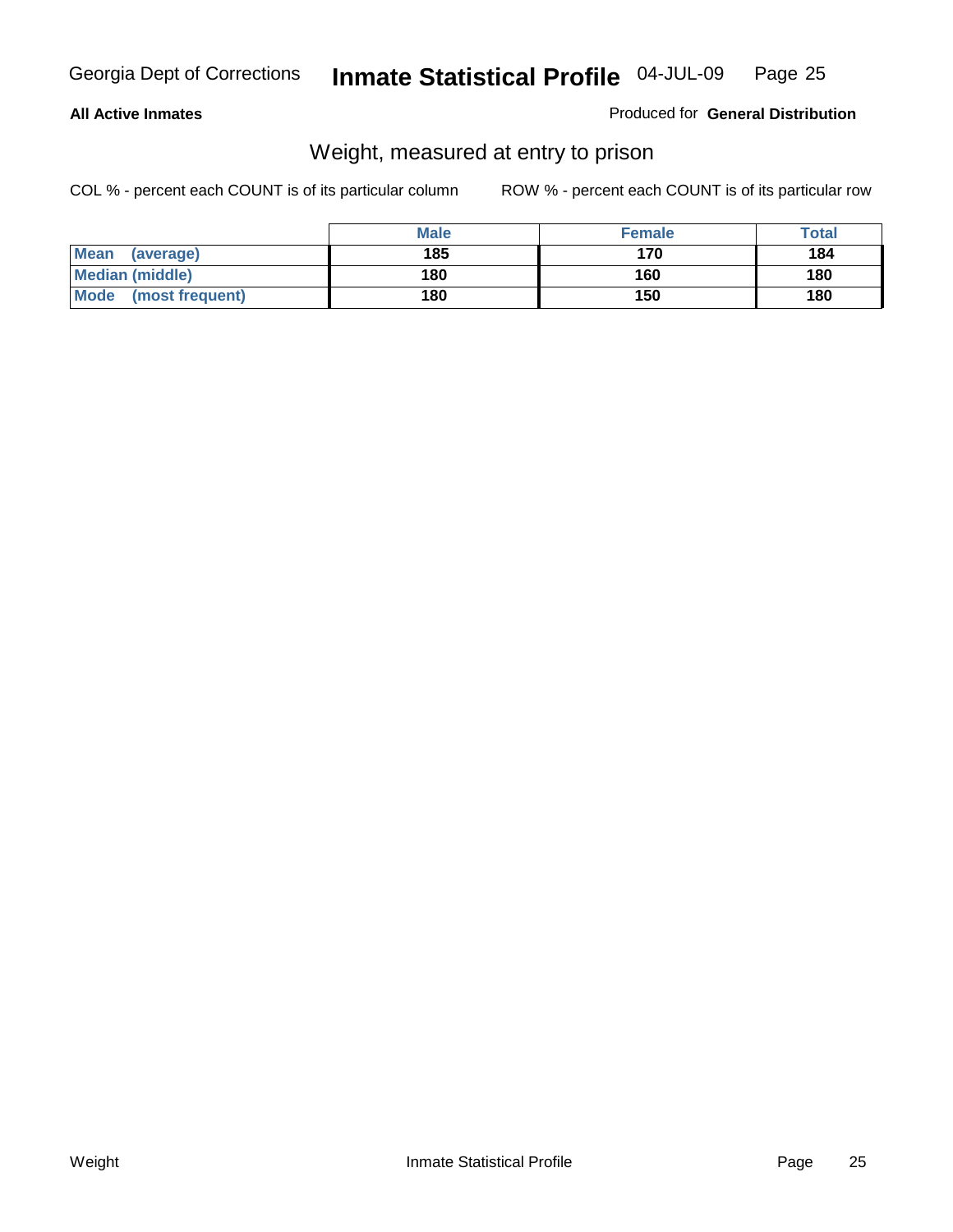**All Active Inmates**

### Produced for **General Distribution**

# Military service

|                         |              | <b>Male</b> |             |       | <b>Female</b> |          |              | <b>Total</b> |
|-------------------------|--------------|-------------|-------------|-------|---------------|----------|--------------|--------------|
| <b>Military service</b> | <b>Count</b> | Col %       | Row % Count |       | Col %         | Row %    | <b>Total</b> | Col %        |
| <b>Air Force</b>        | 278          | .68%        | 97.54%      |       | .20%          | 2.46%    | 285          | .64%         |
| 2<br><b>Army</b>        | 2,062        | 5.02%       | 98.66%      | 28    | .81%          | 1.34%    | 2,090        | 4.70%        |
| <b>Navy</b><br>3        | 617          | 1.50%       | 98.09%      | 12    | .35%          | 1.91%    | 629          | 1.41%        |
| <b>Marines</b><br>4     | 450          | 1.10%       | 99.78%      |       | $.03\%$       | .22%     | 451          | 1.01%        |
| <b>Coast Guard</b><br>5 | 22           | $.05\%$     | 100.00%     |       |               |          | 22           | .05%         |
| <b>None</b><br>96       | 37,607       | $91.64\%$   | 91.67%      | 3,418 | 98.62%        | $8.33\%$ | 41,025       | 92.19%       |
| <b>Total Reported</b>   | 41,036       | 100%        | 92.21%      | 3,466 | 100%          | 7.79%    | 44,502       | 100%         |

| <b>rted</b><br><b>NO1</b> | 9,295  | 252<br>$\sim$ $\sim$ | 9.547       |
|---------------------------|--------|----------------------|-------------|
| `otal                     | 50,331 | 3,718                | 4,049<br>54 |

| <b>Mou</b><br>.<br>Army<br>Army<br>$\cdot$ affiny $\cdot$ |
|-----------------------------------------------------------|
|-----------------------------------------------------------|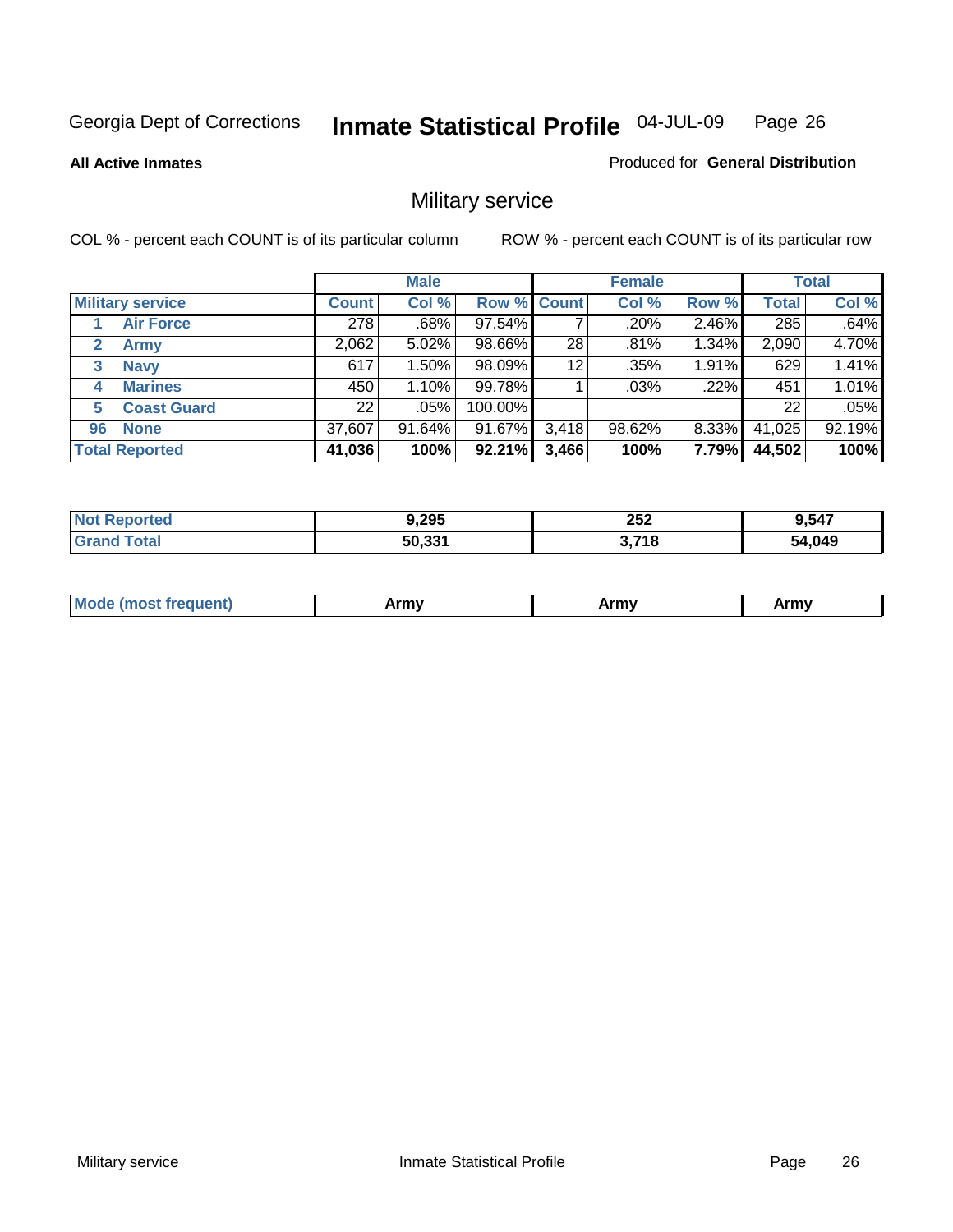### **All Active Inmates**

### Produced for **General Distribution**

# Type of admission to prison

|              |                             |              | <b>Male</b> |                    |                | <b>Female</b> |        |              | <b>Total</b> |
|--------------|-----------------------------|--------------|-------------|--------------------|----------------|---------------|--------|--------------|--------------|
|              | <b>Type of Admission</b>    | <b>Count</b> | Col %       | <b>Row % Count</b> |                | Col %         | Row %  | <b>Total</b> | Col %        |
| 1            | <b>Committed From Court</b> | 35,370       | 70.64%      | 93.37% 2,512       |                | 67.84%        | 6.63%  | 37,882       | 70.45%       |
| $\mathbf{2}$ | <b>Return Appeal/Bond</b>   | 10           | .02%        | 90.91%             |                | .03%          | 9.09%  | 11           | .02%         |
| 3            | <b>Parole Rev/New Sent</b>  | 4,108        | 8.20%       | 95.47%             | 195            | 5.27%         | 4.53%  | 4,303        | 8.00%        |
| 4            | <b>Par Rev/No New Sent</b>  | 1,551        | 3.10%       | 93.77%             | 103            | 2.78%         | 6.23%  | 1,654        | 3.08%        |
| 5            | <b>Prob Viol/Total Rev</b>  |              | .01%        | 100.00%            |                |               |        |              | .01%         |
| 6            | <b>Prob Viol/Partial</b>    | 3,674        | 7.34%       | 89.28%             | 441            | 11.91%        | 10.72% | 4,115        | 7.65%        |
| 7            | <b>Admit Fm Other Cust</b>  | 34           | $.07\%$     | 100.00%            |                |               |        | 34           | .06%         |
| 9            | <b>Prob Rev/Remainder</b>   | 4,560        | 9.11%       | 91.31%             | 434            | 11.72%        | 8.69%  | 4,994        | 9.29%        |
| 10           | <b>New Sent/Par Rev Pnd</b> | 39           | .08%        | 95.12%             | $\overline{2}$ | .05%          | 4.88%  | 41           | .08%         |
| 11           | <b>Life W/O Parole</b>      | 327          | .65%        | 98.49%             | 5              | .14%          | 1.51%  | 332          | .62%         |
| 30           | <b>Par Rev/Rsn Unknown</b>  | 73           | .15%        | 100.00%            |                |               |        | 73           | .14%         |
| 32           | <b>Pb Parole Rescinded</b>  | 16           | .03%        | 94.12%             | 1              | .03%          | 5.88%  | 17           | .03%         |
| 33           | <b>Prob Revoc/Spec Cond</b> | 131          | .26%        | 93.57%             | 9              | .24%          | 6.43%  | 140          | .26%         |
| 40           | <b>Par Rev/Revoc Center</b> | 155          | .31%        | 100.00%            |                |               |        | 155          | .29%         |
| 44           | <b>Whitworth Detention</b>  | 18           | .04%        | 100.00%            |                |               |        | 18           | .03%         |
| 50           | <b>Dcys At Risk</b>         | 5            | .01%        | 100.00%            |                |               |        | 5            | .01%         |
|              | <b>Total Reported</b>       | 50,072       | 100%        | 93.11% 3,703       |                | 100%          | 6.89%  | 53,775       | 100%         |

| Reported   | ---    | '~                 | $\sim$      |
|------------|--------|--------------------|-------------|
| <b>NOT</b> | ∠ວອ    |                    | <u> 214</u> |
|            | 50.33' | <b>74 G</b><br>. . | .049        |

| Mou.<br>uent)<br>most trea | Court Cmmt | Cmmt<br>COULLET. | Cmm<br>∶ourt |
|----------------------------|------------|------------------|--------------|
|                            |            |                  |              |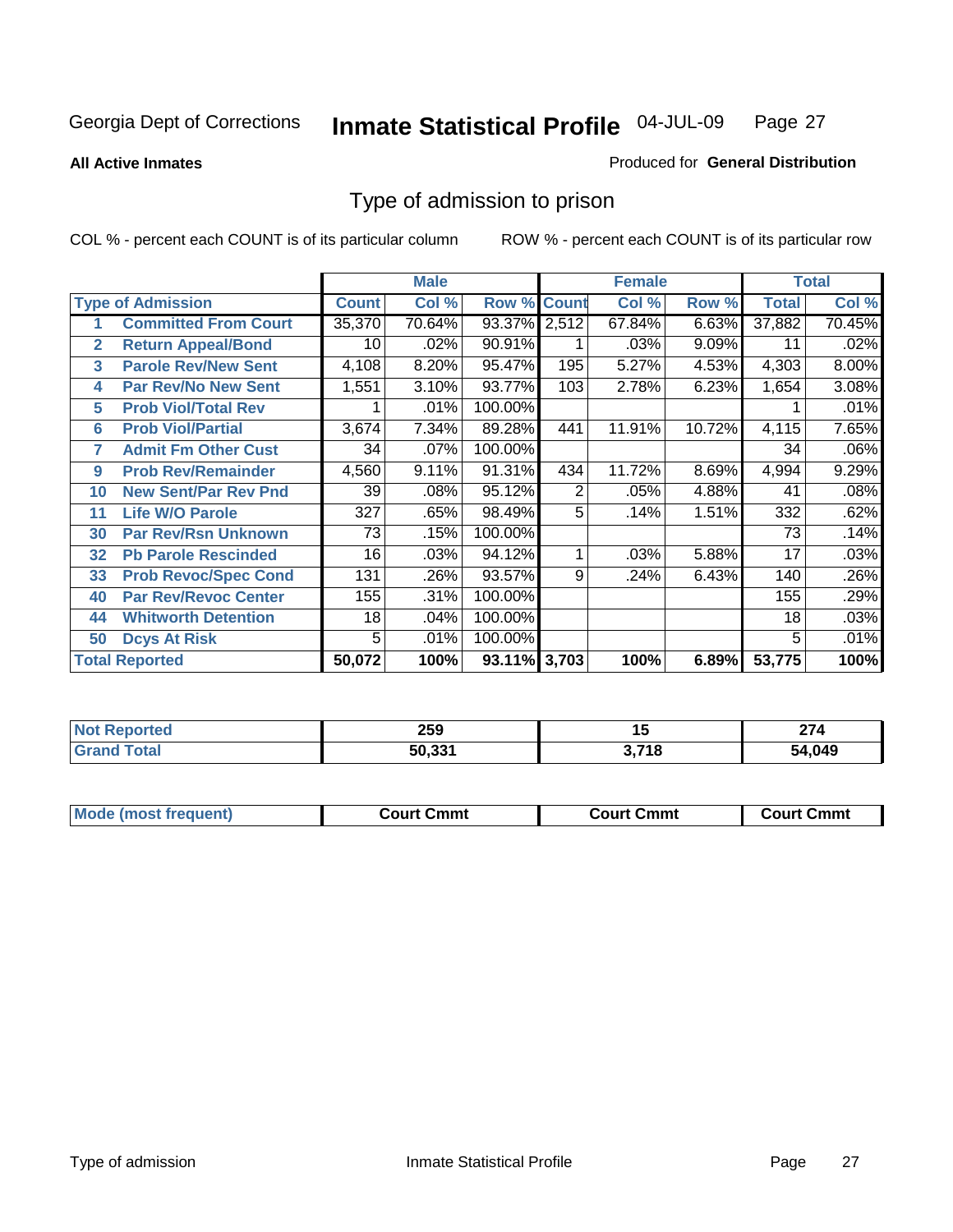**All Active Inmates**

### Produced for **General Distribution**

# Current / last security status

|                        |              | <b>Male</b> |                    |       | <b>Female</b> |         |              | <b>Total</b> |
|------------------------|--------------|-------------|--------------------|-------|---------------|---------|--------------|--------------|
| <b>Security Status</b> | <b>Count</b> | Col %       | <b>Row % Count</b> |       | Col %         | Row %   | <b>Total</b> | Col %        |
| 0 Diag Incom           |              | .01%        | 100.00%            |       | $.00\%$       |         |              | .01%         |
| 1 Wrk Releas           | 12           | $.02\%$     | 92.31%             |       | .03%          | 7.69%   | 13           | .03%         |
| 2 Trusty               | 150          | .31%        | 96.15%             | 6     | $.17\%$       | 3.85%   | 156          | .30%         |
| 3 Minimum              | 14,325       | 29.59%      | 86.69%             | 2,199 | 62.10%        | 13.31%  | 16,524       | 31.81%       |
| 4 Medium               | 27,271       | 56.34%      | 96.06%             | 1,118 | 31.57%        | 3.94%   | 28,389       | 54.65%       |
| 5 Close                | 6,543        | 13.52%      | 96.80%             | 216   | 6.10%         | 3.20%   | 6,759        | 13.01%       |
| <b>6 Maximum</b>       | 103          | .21%        | $99.04\%$          |       | .03%          | $.96\%$ | 104          | .20%         |
| <b>Total Reported</b>  | 48,405       | 100%        | 93.18%             | 3,541 | 100%          | 6.82%   | 51,946       | 100%         |

| <b>Still being diagnosed</b> | .836   | 164   | 2,000  |
|------------------------------|--------|-------|--------|
| <b>Not Reported</b>          | 90     |       | 103    |
| <b>Grand Total</b>           | 50,331 | 3,718 | 54,049 |

| M. | <b>Medium</b> | <b>BR</b><br>num | Me<br>. |
|----|---------------|------------------|---------|
|    |               |                  |         |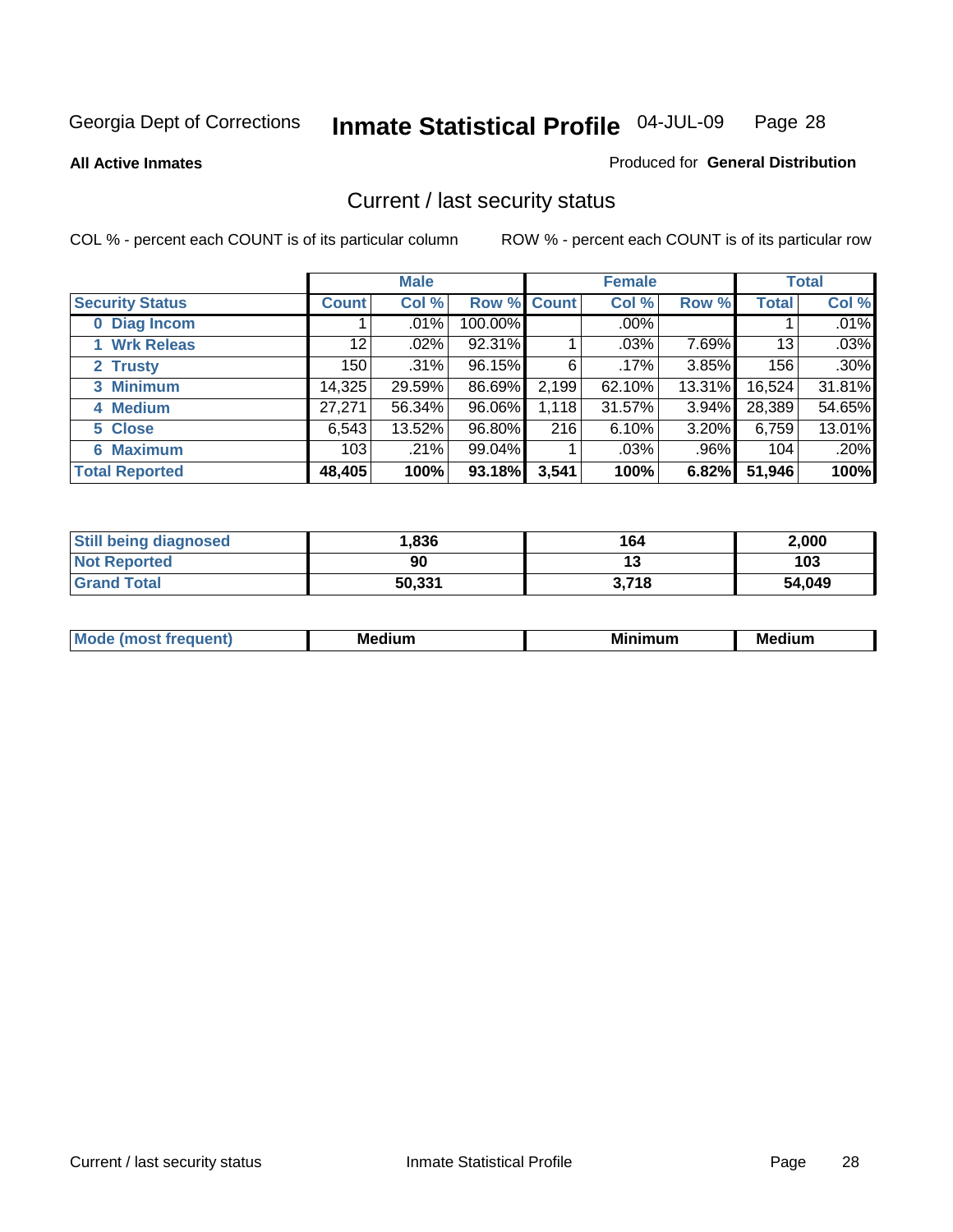**All Active Inmates**

### Produced for **General Distribution**

# Current / last type of institution

|                            |              | <b>Male</b> |         |             | <b>Female</b> |          |              | <b>Total</b> |
|----------------------------|--------------|-------------|---------|-------------|---------------|----------|--------------|--------------|
| <b>Type of Institution</b> | <b>Count</b> | Col %       |         | Row % Count | Col %         | Row %    | <b>Total</b> | Col %        |
| <b>County Jail</b>         |              | .01%        | 66.67%  |             | .03%          | 33.33%   | 3            | $.01\%$      |
| <b>Transitional Center</b> | 2,587        | 5.14%       | 88.47%  | 337         | $9.06\%$      | 11.53%   | 2,924        | 5.41%        |
| <b>County Camp</b>         | 4,913        | 9.76%       | 100.00% |             |               |          | 4,913        | 9.09%        |
| <b>State Prison</b>        | 36,441       | 72.40%      | 91.92%  | 3,203       | 86.15%        | $8.08\%$ | 39,644       | 73.35%       |
| <b>Private Prison</b>      | 5,306        | 10.54%      | 99.98%  |             | $.03\%$       | .02%     | 5,307        | 9.82%        |
| <b>Prison Annex</b>        |              | .01%        | 100.00% |             |               |          |              | .01%         |
| <b>Pre Release Center</b>  | 974          | 1.94%       | 84.70%  | 176         | 4.73%         | 15.30%   | 1,150        | 2.13%        |
| <b>Inmate Boot Camp</b>    | 106          | .21%        | 100.00% |             |               |          | 106          | .20%         |
| <b>Parole Revoc Center</b> |              | $.01\%$     | 100.00% |             |               |          |              | .01%         |
| <b>Total Reported</b>      | 50,331       | 100%        | 93.12%  | 3,718       | 100%          | 6.88%    | 54,049       | 100%         |

| <b>Not</b><br>Reported |        |       |        |
|------------------------|--------|-------|--------|
| <b>Total</b>           | 50,331 | 3,718 | 54,049 |

| <b>Mode (most frequent)</b> | <b>State Prison</b> | <b>State Prison</b> | <b>State Prison I</b> |
|-----------------------------|---------------------|---------------------|-----------------------|
|                             |                     |                     |                       |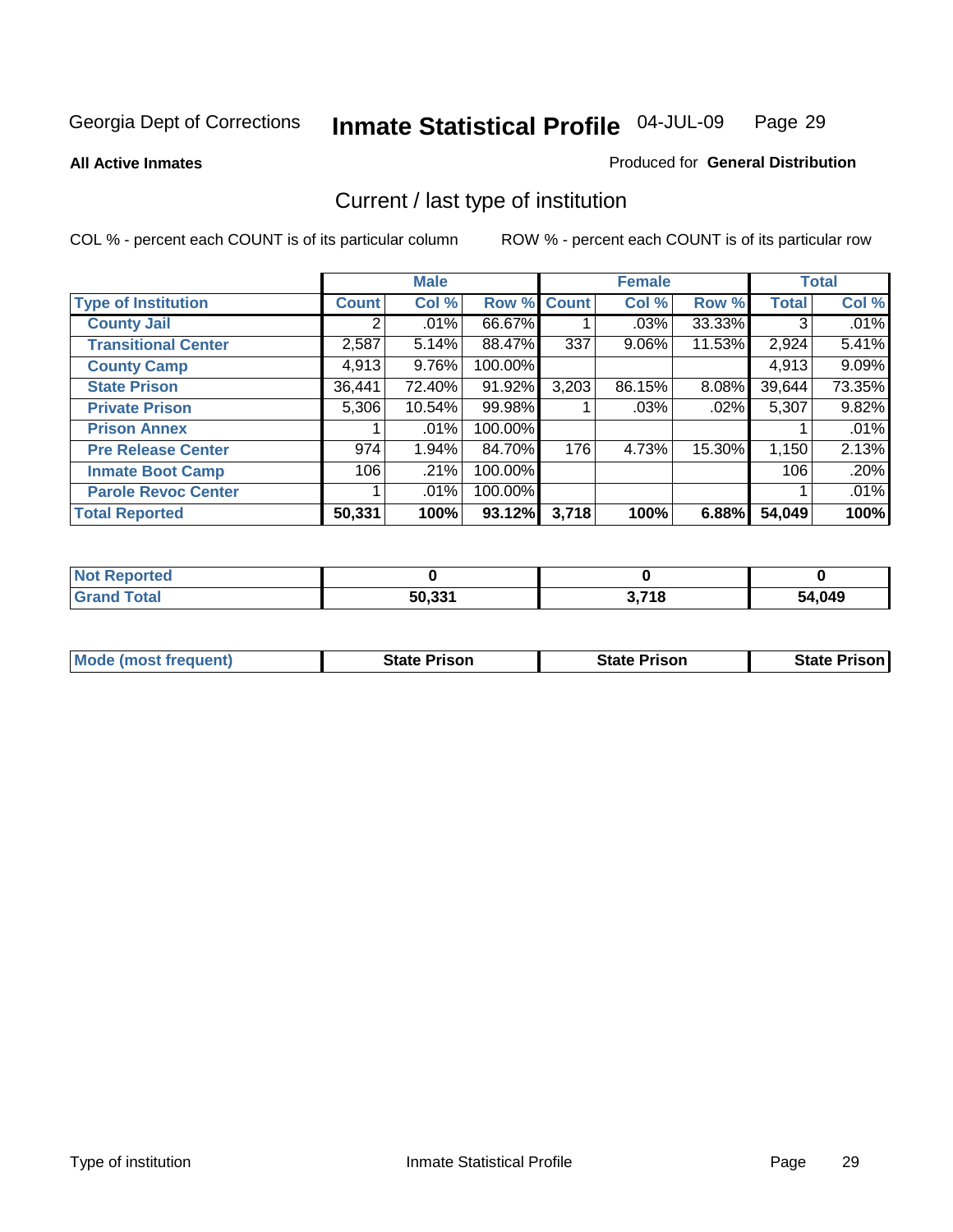**All Active Inmates**

### Produced for **General Distribution**

# Institution type - transitional centers

|     |                                          |              | <b>Male</b> |         |              | <b>Female</b> |         |              | <b>Total</b> |
|-----|------------------------------------------|--------------|-------------|---------|--------------|---------------|---------|--------------|--------------|
|     | <b>Institution Type - Trans. Centers</b> | <b>Count</b> | Col %       | Row %   | <b>Count</b> | Col %         | Row %   | <b>Total</b> | Col %        |
| 220 | <b>Albany Trans-Ctr</b>                  | 154          | 5.95%       | 100.00% |              |               |         | 154          | 5.27%        |
| 227 | <b>Arrendale Trans-Ctr</b>               |              |             |         | 110          | 32.64%        | 100.00% | 110          | 3.76%        |
| 223 | <b>Atlanta Male Trans-Ctr</b>            | 250          | 9.66%       | 100.00% |              |               |         | 250          | 8.55%        |
| 246 | <b>Augusta Trans-Ctr</b>                 | 201          | 7.77%       | 100.00% |              |               |         | 201          | 6.87%        |
| 249 | <b>Clayton Transitional Ctr</b>          | 334          | 12.91%      | 100.00% |              |               |         | 334          | 11.42%       |
| 247 | <b>Coastal Transitional Ctr</b>          | 265          | 10.24%      | 100.00% |              |               |         | 265          | 9.06%        |
| 225 | <b>Columbus Trans-Ctr</b>                | 191          | 7.38%       | 100.00% |              |               |         | 191          | 6.53%        |
| 252 | <b>Emanuel-Swainsboro Tc</b>             | 206          | 7.96%       | 100.00% |              |               |         | 206          | 7.05%        |
| 250 | <b>Helms Trans-Ctr</b>                   | 100          | 3.87%       | 100.00% |              |               |         | 100          | 3.42%        |
| 248 | <b>Lagrange Trans Ctr</b>                | 147          | 5.68%       | 100.00% |              |               |         | 147          | 5.03%        |
| 231 | <b>Macon Male Trans-Ctr</b>              | 148          | 5.72%       | 100.00% |              |               |         | 148          | 5.06%        |
| 235 | <b>Metro Womens Trans-Ctr</b>            |              |             |         | 227          | 67.36%        | 100.00% | 227          | 7.76%        |
| 233 | <b>Phillips Trans-Ctr</b>                | 285          | 11.02%      | 100.00% |              |               |         | 285          | 9.75%        |
| 253 | <b>Smith Trans-Ctr</b>                   | 201          | 7.77%       | 100.00% |              |               |         | 201          | 6.87%        |
| 230 | <b>Valdosta Trans-Ctr</b>                | 105          | 4.06%       | 100.00% |              |               |         | 105          | 3.59%        |
|     | <b>Total Reported</b>                    | 2,587        | 100%        | 88.47%  | 337          | 100%          | 11.53%  | 2,924        | 100%         |

| <b>Reported</b> |       |            |       |
|-----------------|-------|------------|-------|
| 'ota.           | 2,587 | へへつ<br>JJI | 2,924 |

| Mode (most frequent) | 249 Clayton Transitional Ctr 235 Metro Womens Trans- | Ctr | 249 Clayton<br><b>Transitional Ctr</b> |
|----------------------|------------------------------------------------------|-----|----------------------------------------|
|                      |                                                      |     |                                        |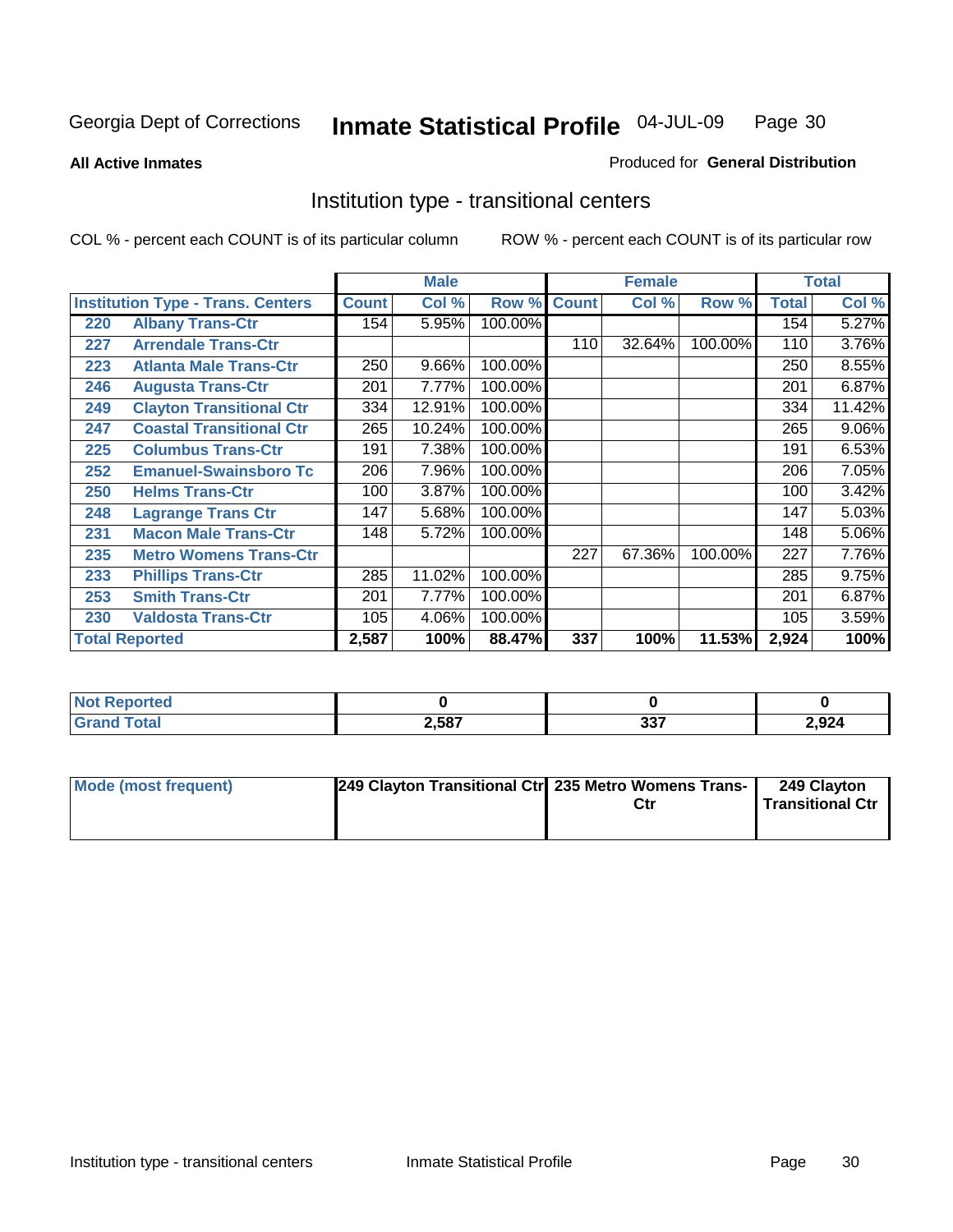**All Active Inmates**

### Produced for **General Distribution**

# Institution type - mental hospitals

|                                                  | Male  |                    | <b>Female</b> |                   | <b>Total</b> |
|--------------------------------------------------|-------|--------------------|---------------|-------------------|--------------|
| <b>Institution Type - Mental Hospitals Count</b> | Col % | <b>Row % Count</b> |               | Col % Row % Total | Col %        |
| <b>Total Reported</b>                            |       |                    |               |                   |              |

| <b>Not Reported</b>              |  |  |
|----------------------------------|--|--|
| <b>Total</b><br>C <sub>ucu</sub> |  |  |

| Mode (most frequent) | <b>Null</b> | <b>Null</b> | <b>Null</b> |
|----------------------|-------------|-------------|-------------|
|                      |             |             |             |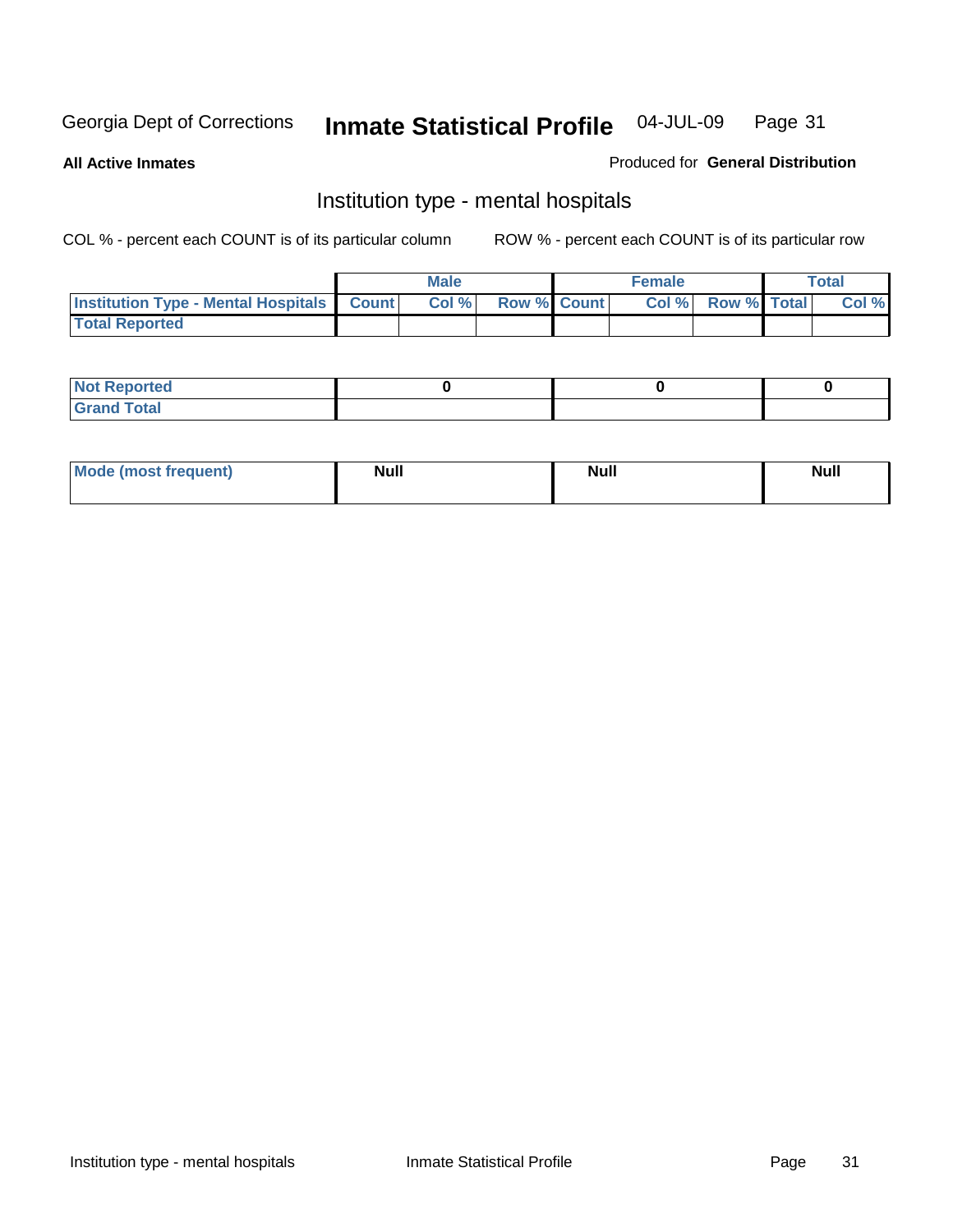#### **All Active Inmates**

### Produced for **General Distribution**

# Institution type - county prisons

|                                          |                  | <b>Male</b> |         |              | <b>Female</b> |                          |                  | <b>Total</b> |
|------------------------------------------|------------------|-------------|---------|--------------|---------------|--------------------------|------------------|--------------|
| <b>Institution Type - County Prisons</b> | <b>Count</b>     | Col %       | Row %   | <b>Count</b> | Col %         | Row %                    | <b>Total</b>     | Col %        |
| <b>Bulloch County Ci</b><br>402          | 142              | 2.89%       | 100.00% |              |               |                          | 142              | 2.89%        |
| <b>Carroll County Ci</b><br>404          | 212              | 4.32%       | 100.00% |              |               |                          | $\overline{212}$ | 4.32%        |
| <b>Clarke County Ci</b><br>406           | 107              | 2.18%       | 100.00% |              |               |                          | 107              | 2.18%        |
| <b>Clayton County Ci</b><br>456          | 229              | 4.66%       | 100.00% |              |               |                          | 229              | 4.66%        |
| <b>Colquitt County Ci</b><br>407         | 194              | 3.95%       | 100.00% |              |               |                          | 194              | 3.95%        |
| <b>Coweta County Ci</b><br>409           | 202              | 4.11%       | 100.00% |              |               |                          | 202              | 4.11%        |
| <b>Decatur County Ci</b><br>411          | 212              | 4.32%       | 100.00% |              |               |                          | 212              | 4.32%        |
| <b>Effingham County Ci</b><br>413        | $\overline{247}$ | 5.03%       | 100.00% |              |               |                          | 247              | 5.03%        |
| <b>Floyd County Ci</b><br>415            | 343              | 6.98%       | 100.00% |              |               |                          | 343              | 6.98%        |
| <b>Gwinnett County Ci</b><br>419         | 117              | 2.38%       | 100.00% |              |               |                          | 117              | 2.38%        |
| <b>Hall County Ci</b><br>420             | 152              | 3.09%       | 100.00% |              |               |                          | 152              | 3.09%        |
| <b>Harris County Ci</b><br>422           | 107              | 2.18%       | 100.00% |              |               |                          | 107              | 2.18%        |
| <b>Jackson County Ci</b><br>426          | 162              | 3.30%       | 100.00% |              |               |                          | 162              | 3.30%        |
| <b>Jefferson County Ci</b><br>428        | 187              | 3.81%       | 100.00% |              |               |                          | 187              | 3.81%        |
| <b>Mitchell County Ci</b><br>433         | 132              | 2.69%       | 100.00% |              |               |                          | 132              | 2.69%        |
| Muscogee County Ci<br>435                | $\overline{516}$ | 10.50%      | 100.00% |              |               |                          | 516              | 10.50%       |
| <b>Richmond County Ci</b><br>439         | $\overline{216}$ | 4.40%       | 100.00% |              |               |                          | $\overline{216}$ | 4.40%        |
| <b>Screven County Prison</b><br>440      | 144              | 2.93%       | 100.00% |              |               |                          | 144              | 2.93%        |
| <b>Spalding County Ci</b><br>441         | $\overline{379}$ | 7.71%       | 100.00% |              |               |                          | $\overline{379}$ | 7.71%        |
| <b>Sumter County Ci</b><br>443           | 345              | 7.02%       | 100.00% |              |               |                          | $\overline{345}$ | 7.02%        |
| <b>Terrell County Ci</b><br>444          | 135              | 2.75%       | 100.00% |              |               |                          | 135              | 2.75%        |
| <b>Thomas County Ci</b><br>445           | 161              | 3.28%       | 100.00% |              |               |                          | 161              | 3.28%        |
| <b>Troup County Ci</b><br>447            | 272              | 5.54%       | 100.00% |              |               |                          | 272              | 5.54%        |
| <b>Total Reported</b>                    | 4,913            | 100%        | 100%    |              |               | $\overline{\frac{9}{6}}$ | 4,913            | 100%         |

| <b>Not Reported</b>    |     |       |
|------------------------|-----|-------|
| <b>Total</b><br>∣Grand | 012 | 1.913 |

| Mode (most frequent)<br>435 Muscogee County Ci | Null | 435 Muscogee<br><b>County Ci</b> |
|------------------------------------------------|------|----------------------------------|
|------------------------------------------------|------|----------------------------------|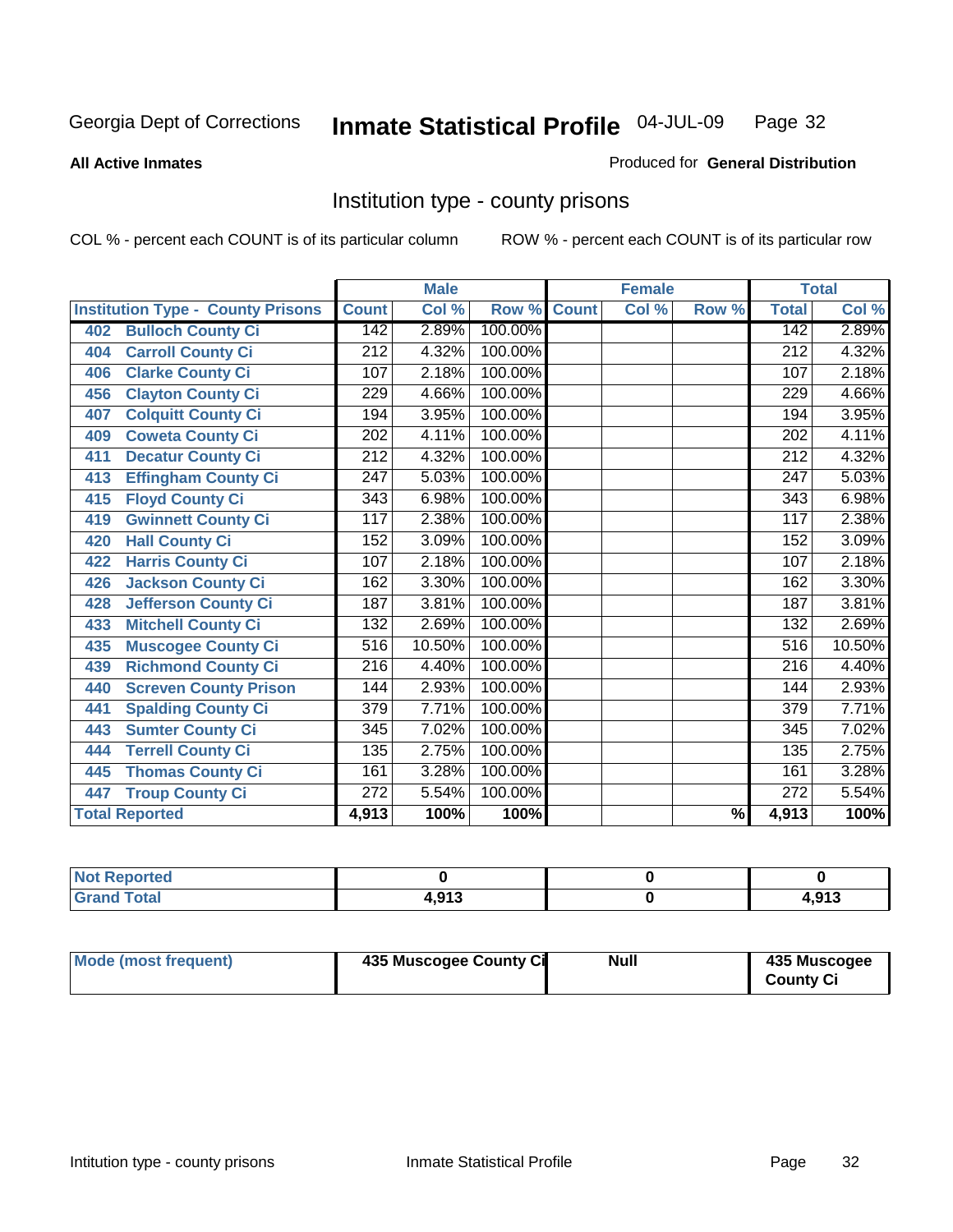### **All Active Inmates**

### Produced for **General Distribution**

# Institution type - state prisons

|     |                                            |              | <b>Male</b> |         |              | <b>Female</b> |         | <b>Total</b> |       |
|-----|--------------------------------------------|--------------|-------------|---------|--------------|---------------|---------|--------------|-------|
|     | <b>Institution Type - State Prisons</b>    | <b>Count</b> | Col %       | Row %   | <b>Count</b> | Col %         | Row %   | <b>Total</b> | Col % |
| 508 | <b>Arrendale State Prison</b>              |              |             |         | 1,245        | 38.87%        | 100.00% | 1,245        | 3.14% |
| 532 | <b>Augusta State Med.</b><br><b>Prison</b> | 1,075        | 2.95%       | 99.91%  | 1            | .03%          | .09%    | 1,076        | 2.71% |
| 543 | <b>Autry State Prison</b>                  | 1,564        | 4.29%       | 100.00% |              |               |         | 1,564        | 3.95% |
| 553 | <b>Baldwin State Prison</b>                | 874          | 2.40%       | 100.00% |              |               |         | 874          | 2.20% |
| 536 | <b>Bostick State Prison</b>                | 715          | 1.96%       | 100.00% |              |               |         | 715          | 1.80% |
| 534 | <b>Burrus Corr Trn Cntr</b>                | 522          | 1.43%       | 100.00% |              |               |         | 522          | 1.32% |
| 547 | <b>Calhoun State Prison</b>                | 1,647        | 4.52%       | 100.00% |              |               |         | 1,647        | 4.15% |
| 531 | <b>Central State Prison</b>                | 819          | 2.25%       | 100.00% |              |               |         | 819          | 2.07% |
| 523 | <b>Coastal State Prison</b>                | 1,310        | 3.59%       | 100.00% |              |               |         | 1,310        | 3.30% |
| 535 | <b>Colony Farm State Prison</b>            | 1            | .01%        | 100.00% |              |               |         | 1            | .01%  |
| 503 | <b>Dodge State Prison</b>                  | 1,205        | 3.31%       | 100.00% |              |               |         | 1,205        | 3.04% |
| 548 | <b>Dooly State Prison</b>                  | 1,690        | 4.64%       | 100.00% |              |               |         | 1,690        | 4.26% |
| 521 | <b>Ga Diag &amp; Class Pris</b>            | 1,850        | 5.08%       | 100.00% |              |               |         | 1,850        | 4.67% |
| 522 | <b>Ga Diag &amp; Class Pris-</b>           | 257          | .71%        | 100.00% |              |               |         | 257          | .65%  |
|     | <b>Perm</b>                                |              |             |         |              |               |         |              |       |
| 517 | <b>Ga State Prison</b>                     | 1,482        | 4.07%       | 100.00% |              |               |         | 1,482        | 3.74% |
| 541 | <b>Hancock State Prison</b>                | 1,311        | 3.60%       | 100.00% |              |               |         | 1,311        | 3.31% |
| 540 | <b>Hays State Prison</b>                   | 1,418        | 3.89%       | 100.00% |              |               |         | 1,418        | 3.58% |
| 545 | <b>Johnson State Prison</b>                | 1,579        | 4.33%       | 100.00% |              |               |         | 1,579        | 3.98% |
| 510 | <b>Lee State Prison</b>                    | 746          | 2.05%       | 100.00% |              |               |         | 746          | 1.88% |
| 564 | <b>Long State Prison</b>                   | 188          | .52%        | 100.00% |              |               |         | 188          | .47%  |
| 549 | <b>Macon State Prison</b>                  | 1,781        | 4.89%       | 100.00% |              |               |         | 1,781        | 4.49% |
| 519 | <b>Men'S State Prison</b>                  | 662          | 1.82%       | 100.00% |              |               |         | 662          | 1.67% |
| 554 | <b>Metro State Prison (W)</b>              |              |             |         | 776          | 24.23%        | 100.00% | 776          | 1.96% |
| 561 | <b>Milan State Prison</b>                  | 1            | .01%        | 100.00% |              |               |         | 1            | .01%  |
| 509 | <b>Montgomery State Prison</b>             | 415          | 1.14%       | 100.00% |              |               |         | 415          | 1.05% |
| 505 | <b>Phillips State Prison</b>               | 804          | 2.21%       | 100.00% |              |               |         | 804          | 2.03% |
| 557 | <b>Pulaski State Prison (W)</b>            |              |             |         | 1,181        | 36.87%        | 100.00% | 1,181        | 2.98% |
| 533 | <b>Rogers State Prison</b>                 | 1,325        | 3.64%       | 100.00% |              |               |         | 1,325        | 3.34% |
| 530 | <b>Rutledge State Prison</b>               | 587          | 1.61%       | 100.00% |              |               |         | 587          | 1.48% |
| 525 | <b>Scott State Prison</b>                  | 1,784        | 4.90%       | 100.00% |              |               |         | 1,784        | 4.50% |
| 550 | <b>Smith State Prison</b>                  | 1,374        | 3.77%       | 100.00% |              |               |         | 1,374        | 3.47% |
| 542 | <b>Telfair State Prison</b>                | 1,134        | 3.11%       | 100.00% |              |               |         | 1,134        | 2.86% |
| 537 | <b>Valdosta State Prison</b>               | 1,365        | 3.75%       | 100.00% |              |               |         | 1,365        | 3.44% |
| 506 | <b>Walker State Prison</b>                 | 414          | 1.14%       | 100.00% |              |               |         | 414          | 1.04% |
| 501 | <b>Ware State Prison</b>                   | 1,177        | 3.23%       | 100.00% |              |               |         | 1,177        | 2.97% |
| 552 | <b>Washington Sp</b>                       | 1,507        | 4.14%       | 100.00% |              |               |         | 1,507        | 3.80% |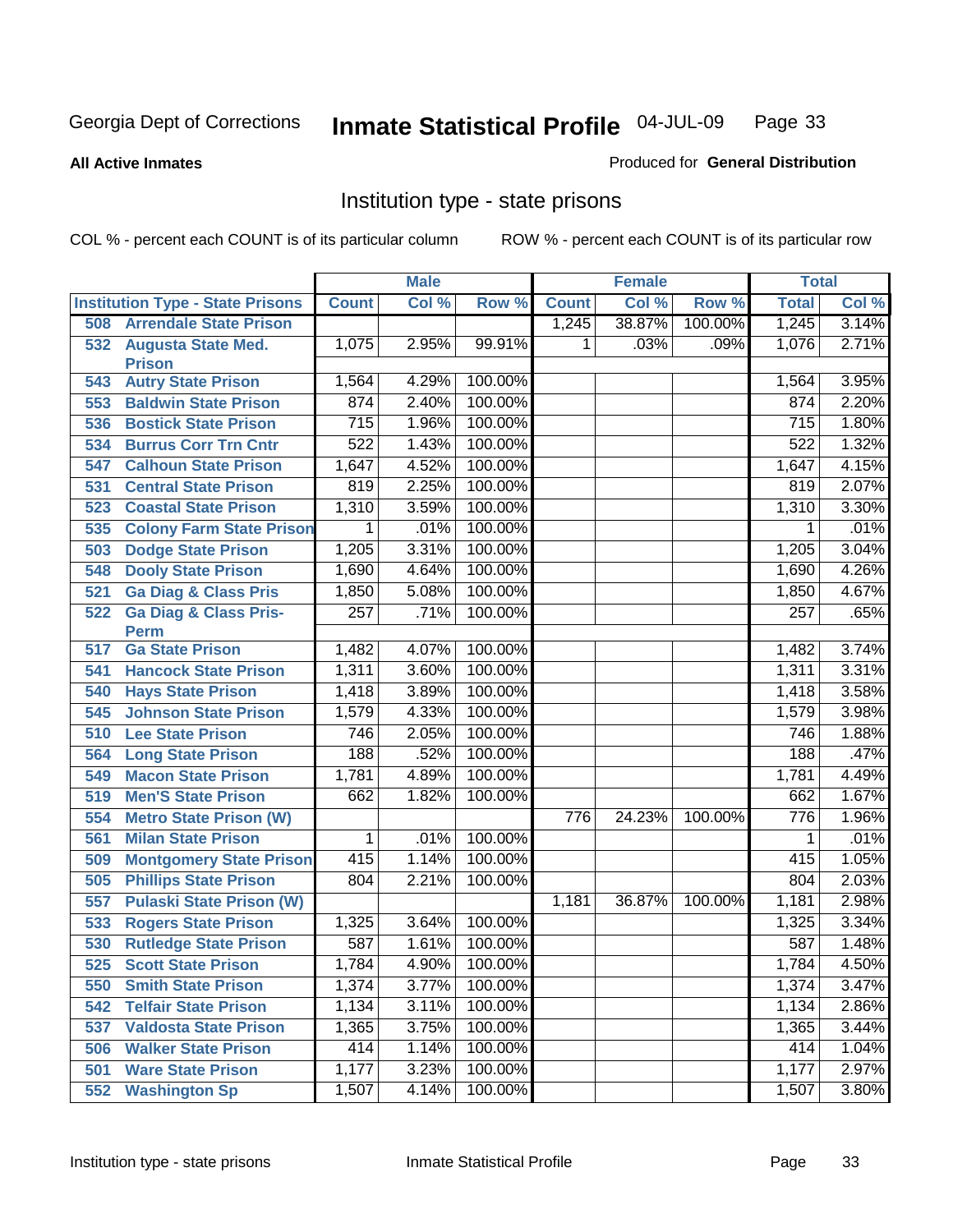**All Active Inmates**

Produced for **General Distribution**

# Institution type - state prisons

|                                         |              | <b>Male</b> |           |             | <b>Female</b> |          |              | Total |
|-----------------------------------------|--------------|-------------|-----------|-------------|---------------|----------|--------------|-------|
| <b>Institution Type - State Prisons</b> | <b>Count</b> | Col %       |           | Row % Count | Col %         | Row %    | <b>Total</b> | Col % |
| 546<br><b>Wilcox State Prison</b>       | ∃858.        | 5.10%       | 100.00%   |             |               |          | .858         | 4.69% |
| <b>Total Reported</b>                   | 36,441       | 100%        | $91.92\%$ | 3,203       | 100%          | $8.08\%$ | 39,644       | 100%  |

| <b>Not</b><br><b>Not Reported</b> |        |       |        |
|-----------------------------------|--------|-------|--------|
| Total                             | 36.441 | 3,203 | 39,644 |

| Mode (most frequent) | 546 Wilcox State Prison | <b>508 Arrendale State Prison</b> | 546 Wilcox State<br>Prison |
|----------------------|-------------------------|-----------------------------------|----------------------------|
|----------------------|-------------------------|-----------------------------------|----------------------------|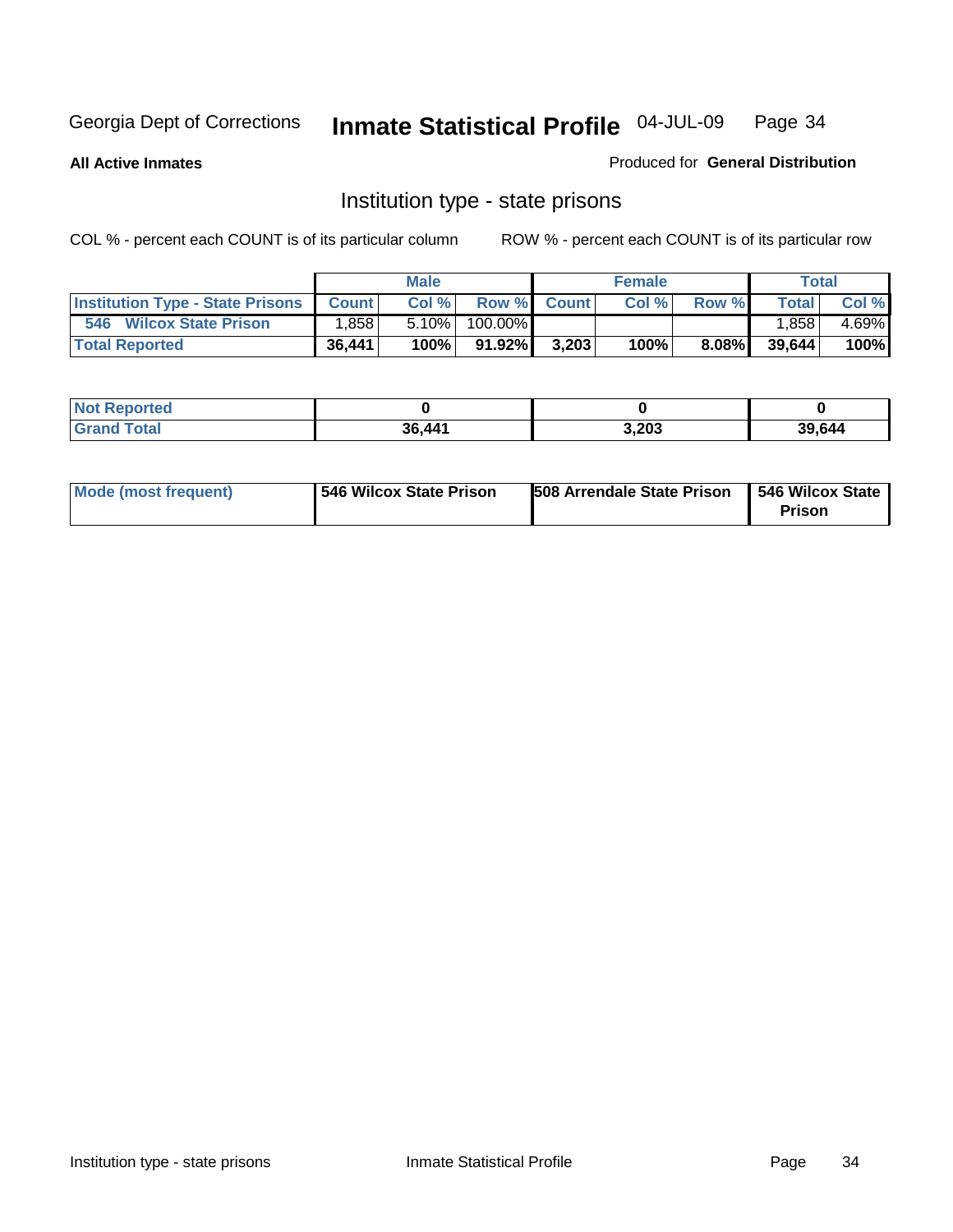**All Active Inmates**

### Produced for **General Distribution**

# Institution type - private prisons

|                                           | <b>Male</b>  |           | <b>Female</b> |  |            | <b>Total</b>        |              |        |
|-------------------------------------------|--------------|-----------|---------------|--|------------|---------------------|--------------|--------|
| <b>Institution Type - Private Prisons</b> | <b>Count</b> | Col %     | Row % Count   |  | Col %      | Row %               | <b>Total</b> | Col %  |
| <b>Coffee Corr Facility</b><br>569        | 1.776        | $33.47\%$ | $99.94\%$     |  | $100.00\%$ | .06% $\blacksquare$ | 1.777        | 33.48% |
| D Ray James Corr Fac<br>567               | 1.810        | $34.11\%$ | $100.00\%$    |  |            |                     | 1,810        | 34.11% |
| <b>Wheeler Corr Facility</b><br>571       | 1.720        | $32.42\%$ | $100.00\%$    |  |            |                     | 1,720        | 32.41% |
| <b>Total Reported</b>                     | 5,306        | 100%      | 99.98%        |  | 100%       | $.02\%$             | 5,307        | 100%   |

| <b>Reported</b><br><b>NOT</b> |       |      |
|-------------------------------|-------|------|
| <b>Grand Total</b>            | 5.306 | ,307 |

| Mode (most frequent) | 567 D Ray James Corr Fac 569 Coffee Corr Facility |  | 567 D Ray James<br><b>Corr Fac</b> |
|----------------------|---------------------------------------------------|--|------------------------------------|
|----------------------|---------------------------------------------------|--|------------------------------------|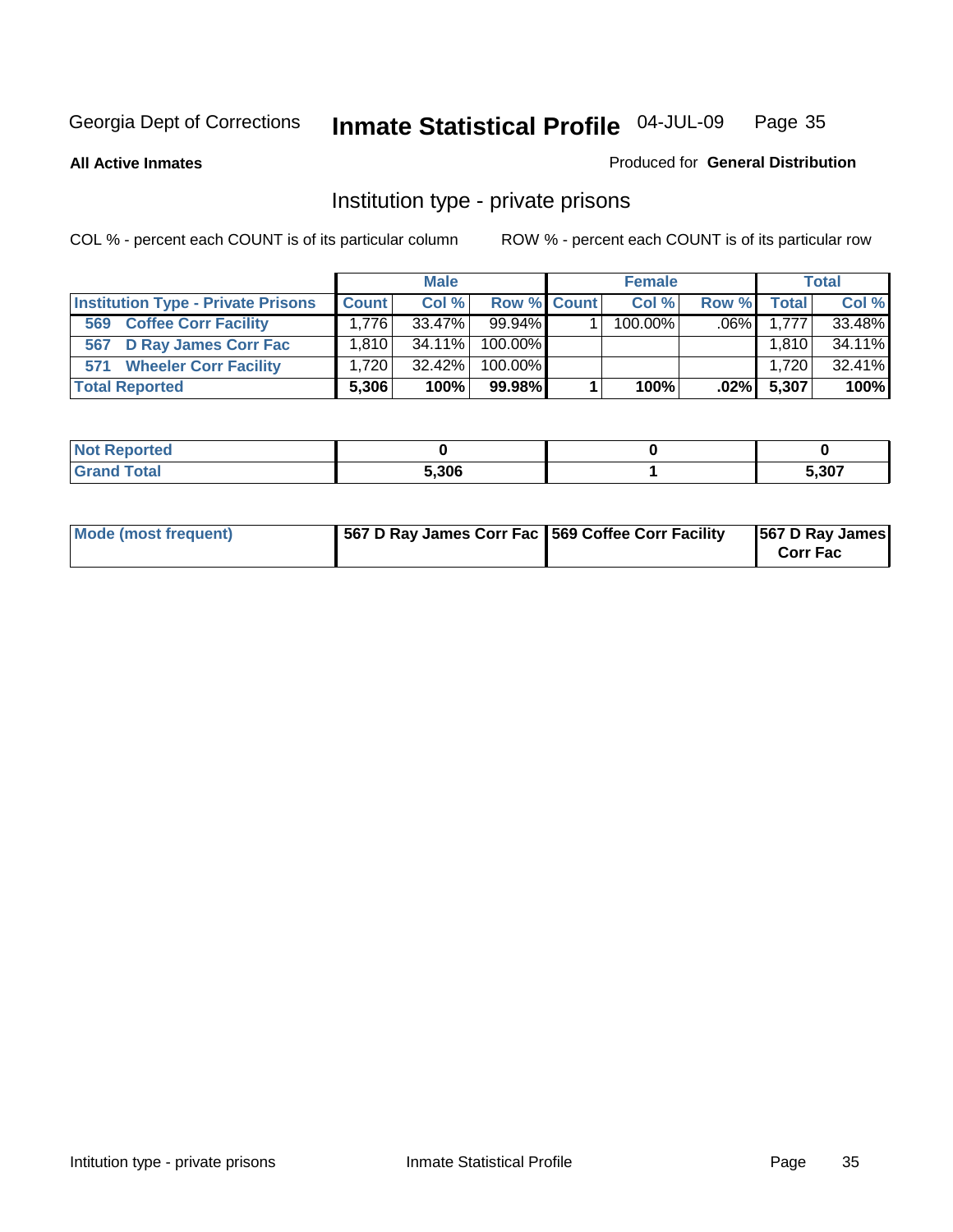**All Active Inmates**

Produced for **General Distribution**

# Institution type - prison annexes

|                                                | <b>Male</b> |            |         | <b>Female</b> |       |       | Total        |         |
|------------------------------------------------|-------------|------------|---------|---------------|-------|-------|--------------|---------|
| <b>Institution Type - Prison Annexes Count</b> |             | Col %      | Row %   | <b>Count</b>  | Col % | Row % | <b>Total</b> | Col %   |
| 7541 Hancock Annex                             |             | $100.00\%$ | 100.00% |               |       |       |              | 100.00% |
| <b>Total Reported</b>                          |             | 100%       | 100%    |               |       | %     |              | 100%    |

| <b>Not Reported</b><br>NOT. |  |  |
|-----------------------------|--|--|
| <b>Grand Total</b>          |  |  |

| <b>Mode (most frequent)</b> | <b>7541 Hancock Annex</b> | <b>Null</b> | 7541 Hancock |
|-----------------------------|---------------------------|-------------|--------------|
|                             |                           |             | Annex        |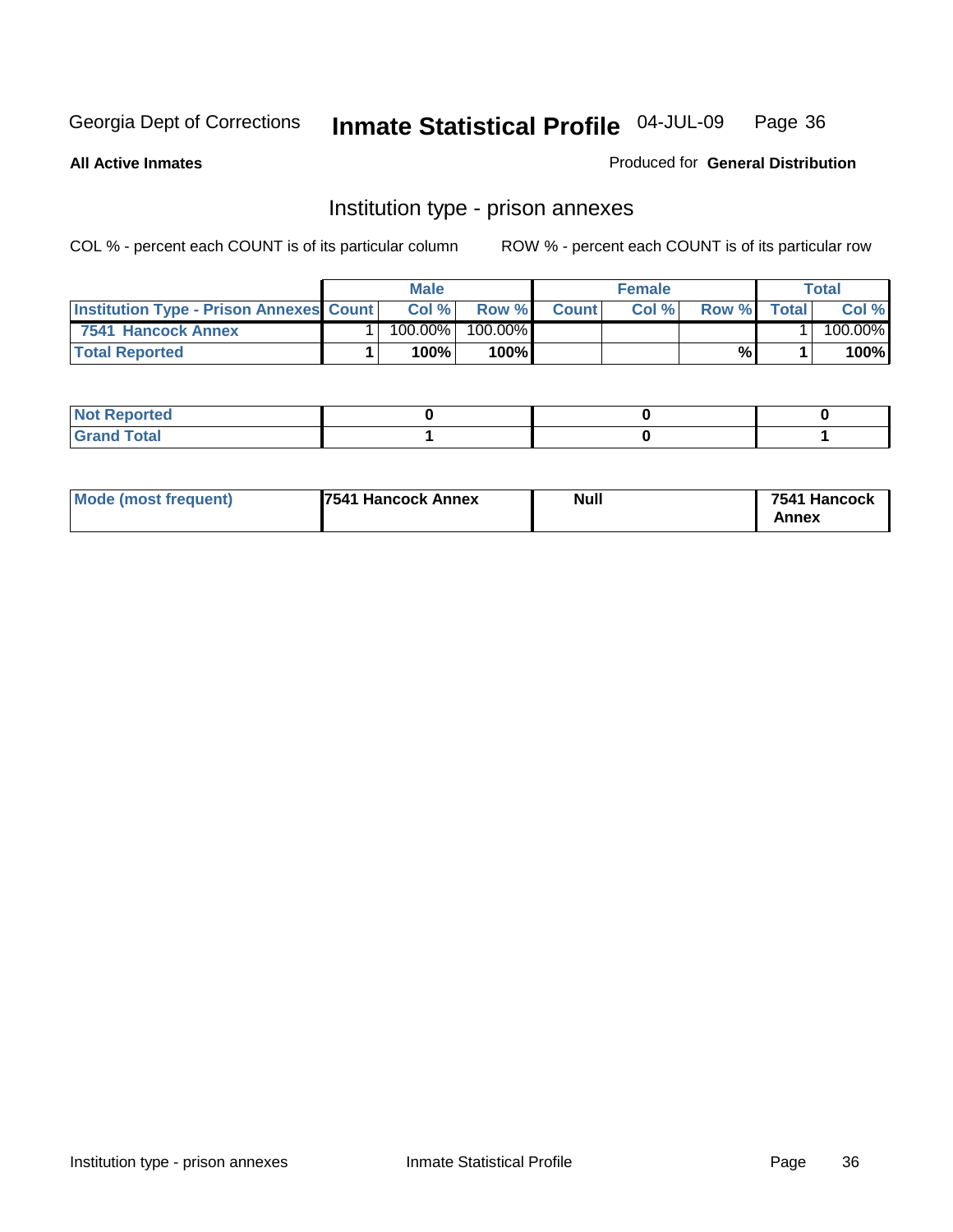**All Active Inmates**

Produced for **General Distribution**

## Institution type - pre-release centers

|                                                |     | <b>Male</b> |         |              | <b>Female</b> |         |              | <b>Total</b> |
|------------------------------------------------|-----|-------------|---------|--------------|---------------|---------|--------------|--------------|
| <b>Institution Type - Prison Annexes Count</b> |     | Col %       | Row %   | <b>Count</b> | Col %         | Row %   | <b>Total</b> | Col %        |
| 7507 Appling Pre-Release Ctr                   | 189 | 19.40%      | 100.00% |              |               |         | 189          | 16.43%       |
| 7521 Lamar Pre-Release Center                  | 200 | 20.53%      | 100.00% |              |               |         | 200          | 17.39%       |
| 7543 Pelham Pre-Release                        |     | .21%        | 100.00% |              |               |         |              | .17%         |
| <b>Center</b>                                  |     |             |         |              |               |         |              |              |
| 7546 Turner Pre-Release Center                 | 192 | 19.71%      | 100.00% |              |               |         | 192          | 16.70%       |
| 7538 W Central Pre-Release Ctr                 |     |             |         | 176          | 100.00%       | 100.00% | 176          | 15.30%       |
| 556 Western Pre-Release Cntr                   | 199 | 20.43%      | 100.00% |              |               |         | 199          | 17.30%       |
| 7572 Wilkes Pre-Release Center                 | 192 | 19.71%      | 100.00% |              |               |         | 192          | 16.70%       |
| <b>Total Reported</b>                          | 974 | 100%        | 84.7%   | 176          | 100%          | 15.3%   | 1,150        | 100%         |

| Reported<br>NOT        |     |                     |       |
|------------------------|-----|---------------------|-------|
| <b>Total</b><br>'Grand | 974 | ィラア<br>. <i>.</i> v | 1,150 |

| Mode (most frequent) | 7521 Lamar Pre-Release | 7538 W Central Pre-Release   7521 Lamar Pre- |                |
|----------------------|------------------------|----------------------------------------------|----------------|
|                      | Center                 | Ctı                                          | Release Center |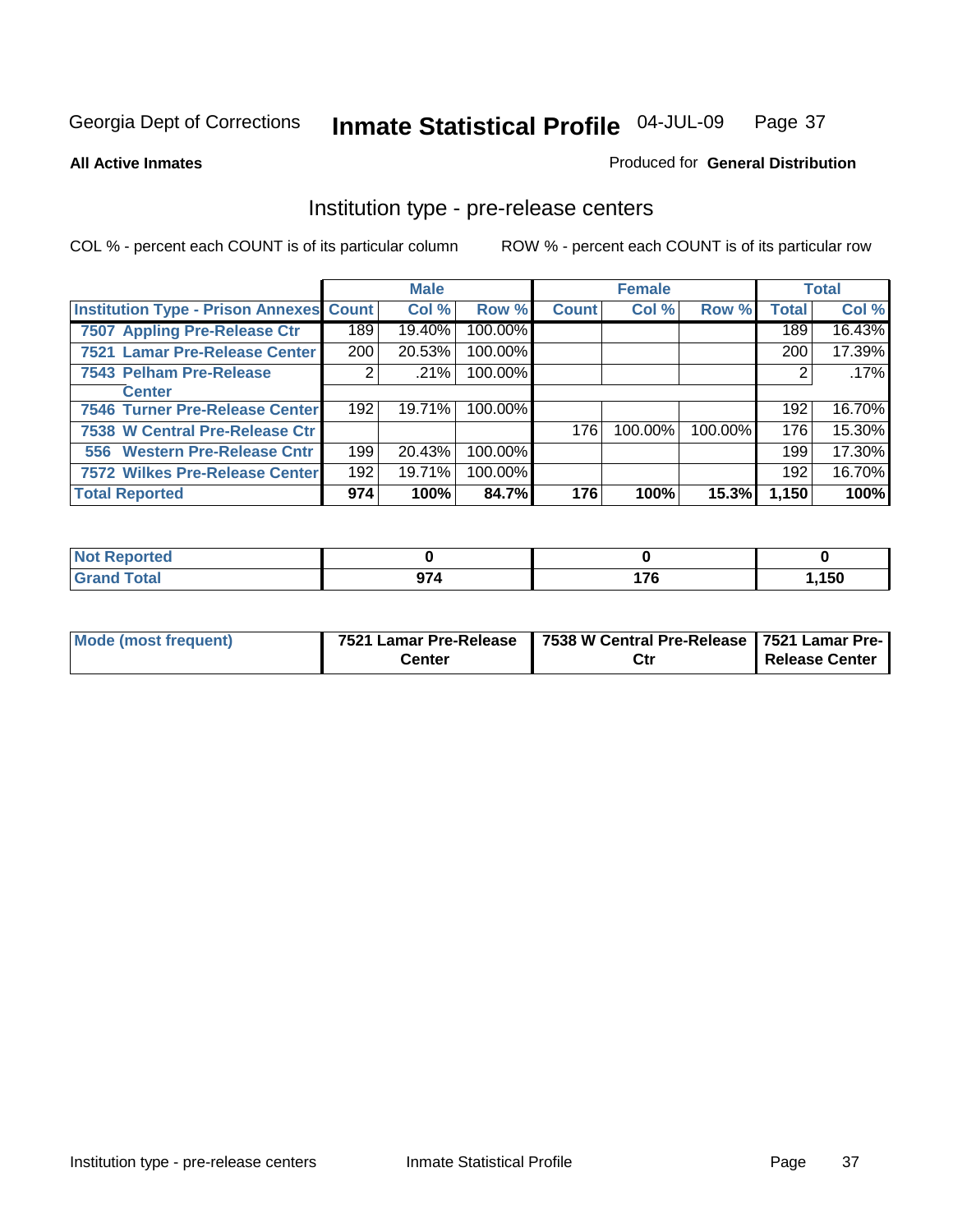**All Active Inmates**

#### Produced for **General Distribution**

# Institution type - inmate boot camp

|                                      |              | <b>Male</b> |         |              | <b>Female</b> |       |       | Total   |
|--------------------------------------|--------------|-------------|---------|--------------|---------------|-------|-------|---------|
| <b>Institution Type - Boot Camps</b> | <b>Count</b> | Col %       | Row %   | <b>Count</b> | Col%          | Row % | Total | Col %   |
| 9534 Burruss Inm Boot Camp           | 106          | 100.00%     | 100.00% |              |               |       | 106   | 100.00% |
| <b>Total Rported</b>                 | 106          | 100%        | 100%    |              |               | %⊾    | 106   | 100%    |

| rted<br>.       |            |     |
|-----------------|------------|-----|
| $\sim$ - $\sim$ | 106<br>- - | 106 |

| Mode (most frequent) | 9534 Burruss Inm Boot | <b>Null</b> | 9534 Burruss Inm |
|----------------------|-----------------------|-------------|------------------|
|                      | Camp                  |             | <b>Boot Camp</b> |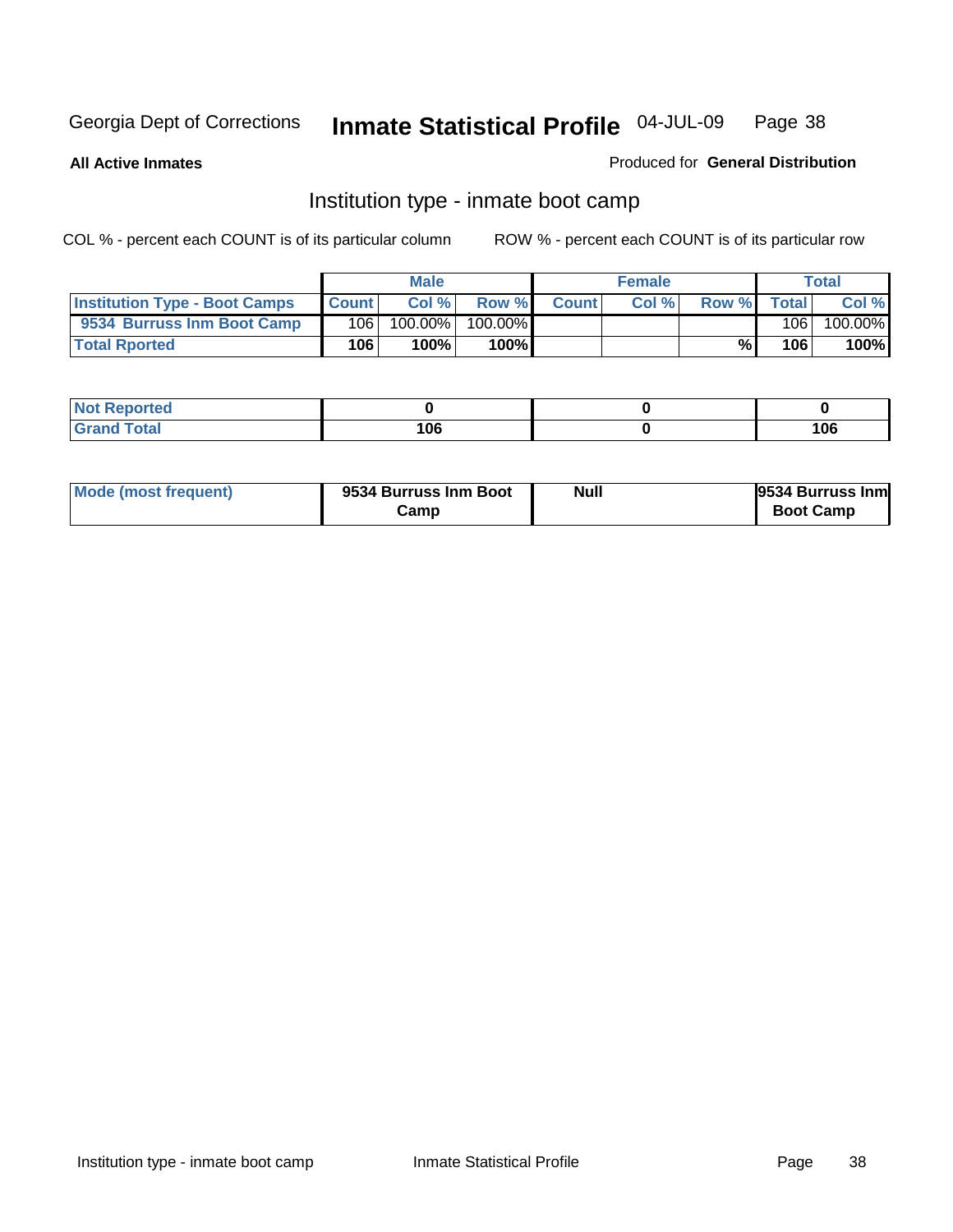#### **All Active Inmates**

#### Produced for **General Distribution**

# Number of disciplinary reports

|                                       |              | <b>Male</b> |             |       | <b>Female</b> |          |              | <b>Total</b> |
|---------------------------------------|--------------|-------------|-------------|-------|---------------|----------|--------------|--------------|
| <b>Number of Disciplinary Reports</b> | <b>Count</b> | Col %       | Row % Count |       | Col %         | Row %    | <b>Total</b> | Col %        |
|                                       | 22,008       | 43.73%      | 90.85%      | 2,216 | 59.60%        | $9.15\%$ | 24,224       | 44.82%       |
|                                       | 7,113        | 14.13%      | 92.20%      | 602   | 16.19%        | 7.80%    | 7,715        | 14.27%       |
|                                       | 3,966        | 7.88%       | 94.54%      | 229   | $6.16\%$      | 5.46%    | 4,195        | 7.76%        |
| 3                                     | 2,660        | 5.29%       | 94.80%      | 146   | 3.93%         | 5.20%    | 2,806        | 5.19%        |
|                                       | 950, ا       | 3.87%       | 95.78%      | 86    | 2.31%         | 4.22%    | 2,036        | 3.77%        |
| 5                                     | 1,541        | $3.06\%$    | 96.25%      | 60    | 1.61%         | 3.75%    | 1,601        | 2.96%        |
| <b>More Than 5</b>                    | 11,093       | 22.04%      | 96.70%      | 379   | 10.19%        | 3.30%    | 11,472       | 21.23%       |
| <b>Total Reported</b>                 | 50,331       | 100%        | 93.12%      | 3,718 | 100%          | 6.88%    | 54,049       | 100%         |

| N         |        |            |      |
|-----------|--------|------------|------|
| $\sim$ 10 | 50 331 | <b>740</b> | ,049 |
|           |        | . . U      | מי   |

| Mean (average)       | 4.94 | 2.26 | 4.75 |
|----------------------|------|------|------|
| Median (middle)      |      |      |      |
| Mode (most frequent) |      |      |      |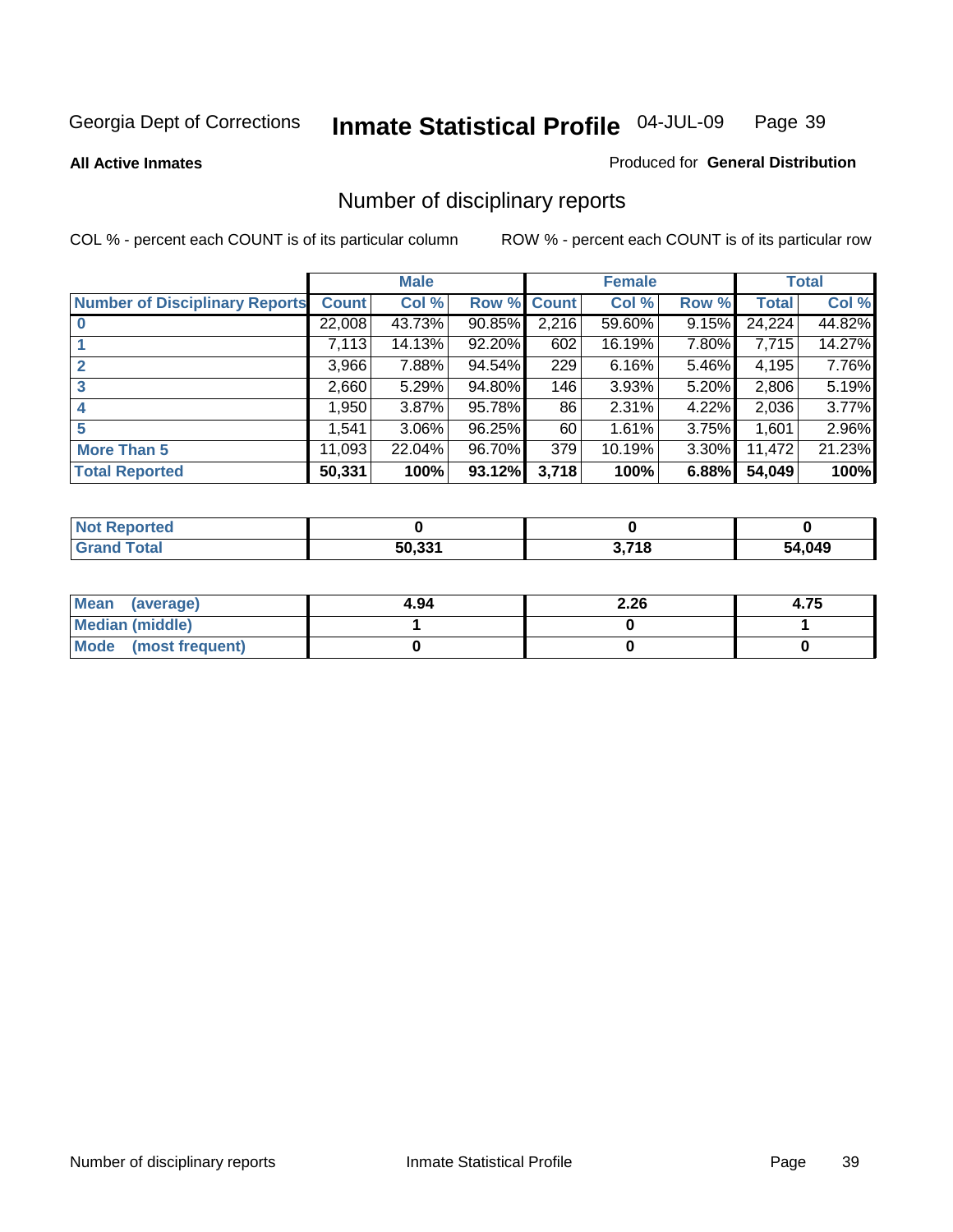**All Active Inmates**

#### Produced for **General Distribution**

## Number of transfers

|                            |         | <b>Male</b> |                    |       | <b>Female</b> |          |              | <b>Total</b> |
|----------------------------|---------|-------------|--------------------|-------|---------------|----------|--------------|--------------|
| <b>Number of Transfers</b> | Count l | Col %       | <b>Row % Count</b> |       | Col %         | Row %    | <b>Total</b> | Col %        |
|                            | 3,067   | 6.09%       | 86.05%             | 497   | 13.37%        | 13.95%   | 3,564        | 6.59%        |
|                            | 19,010  | 37.77%      | 90.15%             | 2,077 | 55.86%        | $9.85\%$ | 21,087       | 39.01%       |
|                            | 10,151  | 20.17%      | 94.03%             | 644   | 17.32%        | 5.97%    | 10,795       | 19.97%       |
| 3                          | 6,367   | 12.65%      | 95.43%             | 305   | 8.20%         | 4.57%    | 6,672        | 12.34%       |
|                            | 3,937   | 7.82%       | 97.64%             | 95    | 2.56%         | $2.36\%$ | 4,032        | 7.46%        |
| 5                          | 2,570   | 5.11%       | 98.24%             | 46    | 1.24%         | 1.76%    | 2,616        | 4.84%        |
| <b>More Than 5</b>         | 5,229   | 10.39%      | 98.98%             | 54    | 1.45%         | 1.02%    | 5,283        | 9.77%        |
| <b>Total Reported</b>      | 50,331  | 100%        | 93.12%             | 3,718 | 100%          | 6.88%    | 54,049       | 100%         |

| N         |        |            |      |
|-----------|--------|------------|------|
| $\sim$ 10 | 50 331 | <b>740</b> | ,049 |
|           |        | . . U      | מי   |

| Mean (average)       | 2.62 | 1.43 | 2.54 |
|----------------------|------|------|------|
| Median (middle)      |      |      |      |
| Mode (most frequent) |      |      |      |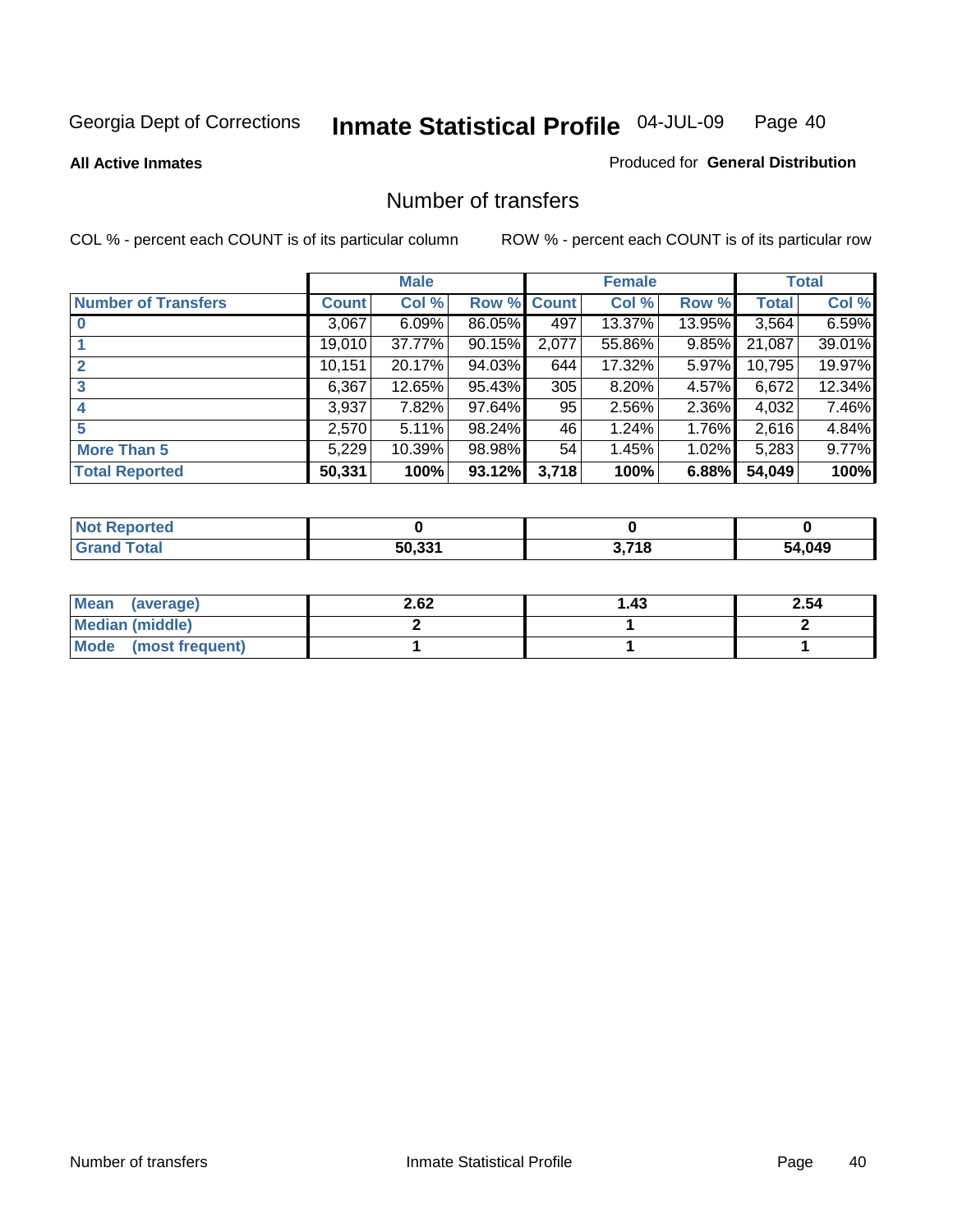**All Active Inmates**

#### Produced for **General Distribution**

# Number of escapes

|                          |         | <b>Male</b> |                    |       | <b>Female</b> |          |        | <b>Total</b> |
|--------------------------|---------|-------------|--------------------|-------|---------------|----------|--------|--------------|
| <b>Number of Escapes</b> | Count l | Col %       | <b>Row % Count</b> |       | Col %         | Row %    | Total  | Col %        |
|                          | 50,013  | 99.37%      | 93.09%             | 3,712 | 99.84%        | $6.91\%$ | 53,725 | 99.40%       |
|                          | 300     | $0.60\%$    | 98.04%             | 6     | 0.16%         | 1.96%    | 306    | 0.57%        |
|                          | 12      | 0.02%       | 100.00%            |       |               |          | 12     | 0.02%        |
|                          | 5.      | 0.01%       | 100.00%            |       |               |          | 5      | 0.01%        |
|                          |         | 0.01%       | 100.00%            |       |               |          |        | 0.01%        |
| <b>Total Reported</b>    | 50,331  | 100%        | 93.12%             | 3,718 | 100%          | 6.88%    | 54,049 | 100.0%       |

| теа   |        |             |        |
|-------|--------|-------------|--------|
| Total | 50 331 | <b>2740</b> | 64,049 |

| <b>Mean</b><br>(average) |  | .0 |
|--------------------------|--|----|
| Median (middle)          |  |    |
| Mode (most frequent)     |  |    |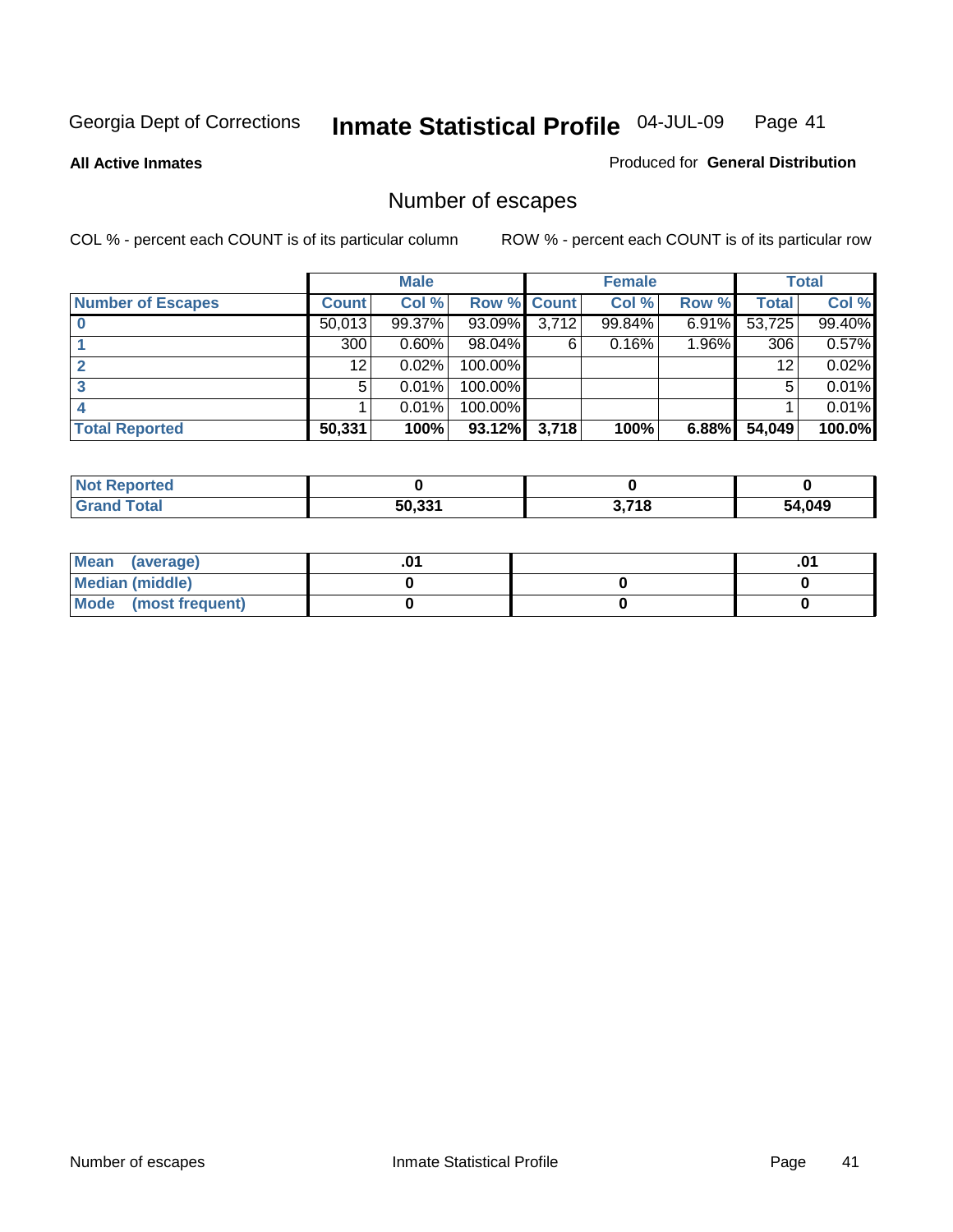**All Active Inmates**

#### Produced for **General Distribution**

# Probable future release type of still active inmates

|                                         |              | <b>Male</b> |                    |       | <b>Female</b> |          | <b>Total</b> |        |
|-----------------------------------------|--------------|-------------|--------------------|-------|---------------|----------|--------------|--------|
| <b>Probable Future Release Type</b>     | <b>Count</b> | Col %       | <b>Row % Count</b> |       | Col %         | Row %    | <b>Total</b> | Col %  |
| <b>Paroled with probation to follow</b> | 7,357        | 14.65%      | 93.07%             | 548   | 14.80%        | $6.93\%$ | 7,905        | 14.66% |
| Paroled w/o probation to follow         | 6,732        | $13.41\%$   | 93.36%             | 479   | 12.94%        | $6.64\%$ | 7.211        | 13.37% |
| <b>Maxout with probation to follow</b>  | 14,755       | 29.38%      | 92.65% 1,171       |       | 31.62%        | $7.35\%$ | 15,926       | 29.54% |
| <b>Maxout w/o probation to follow</b>   | 14,345       | 28.56%      | 92.29%             | 1.199 | 32.38%        | $7.71\%$ | 15,544       | 28.83% |
| Life, LWOP or death sentence            | 7,030        | 14.00%      | 95.83%             | 306   | 8.26%         | $4.17\%$ | 7,336        | 13.60% |
| <b>Total Reported</b>                   | 50,219       | 100%        | $93.13\%$ 3,703    |       | 100%          | 6.87%    | 53,922       | 100%   |

| .eleased                   |        |              |        |
|----------------------------|--------|--------------|--------|
| $\mathsf{Total}$<br>. Grar | 50,219 | בחדי<br>ני ו | 53,922 |

| Mode (most frequent) | Maxout with PROB follow   Maxout w/o PROB follow   Maxout with PROB |        |
|----------------------|---------------------------------------------------------------------|--------|
|                      |                                                                     | follow |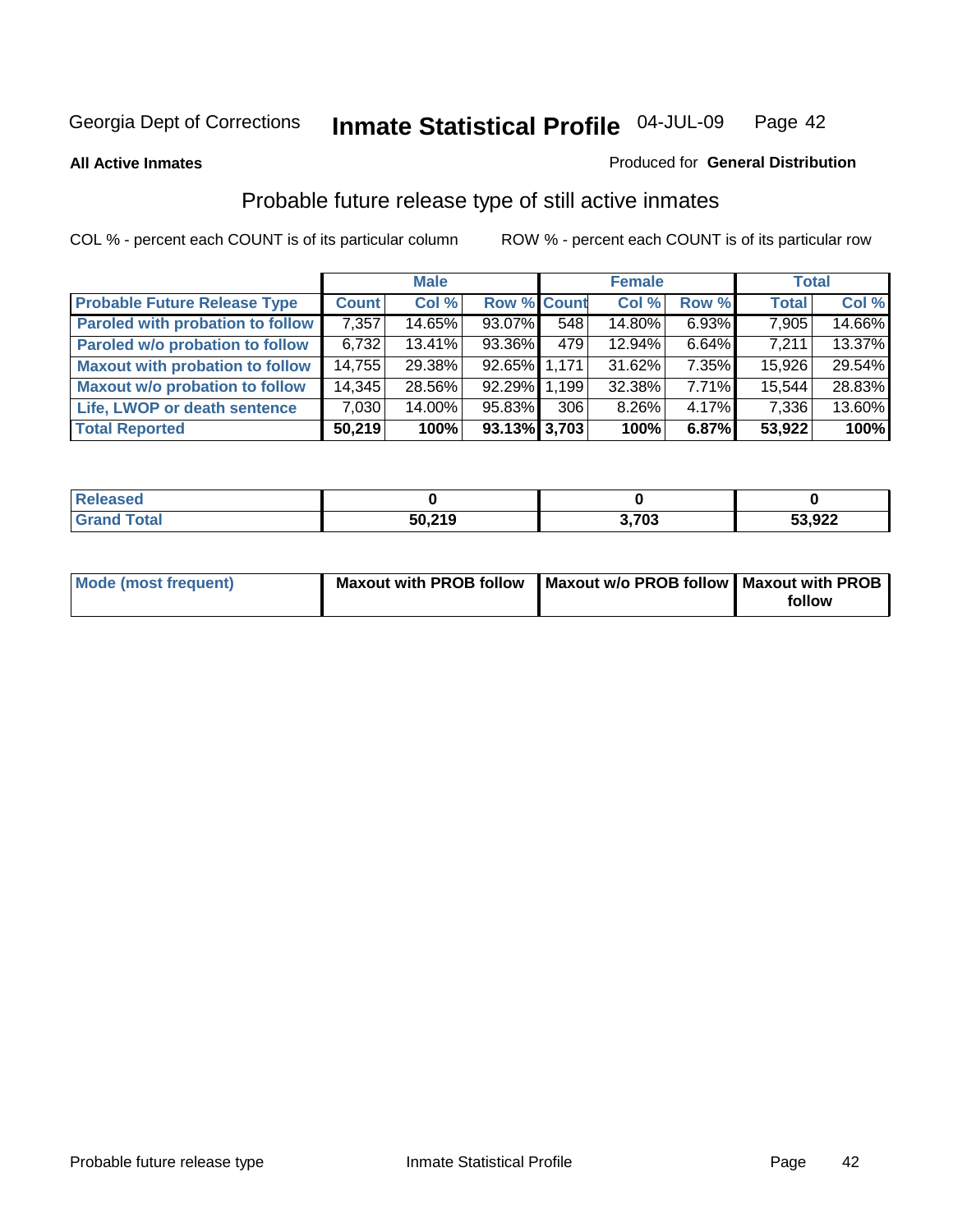**All Active Inmates**

Produced for **General Distribution**

# Actual release type

|                            |              | <b>Male</b> |                    | <b>Female</b> |        |       | Total |
|----------------------------|--------------|-------------|--------------------|---------------|--------|-------|-------|
| <b>Actual Release Type</b> | <b>Count</b> | Col %       | <b>Row % Count</b> | Col %         | Row %I | Total | Col % |
| <b>Total Reported</b>      |              | %           | %                  | %             | %      |       | %     |

| <b>Still Active</b> | 50,331 | 3,718 | 54,049 |
|---------------------|--------|-------|--------|
| <b>Not Reported</b> |        |       |        |
| <b>Grand Total</b>  | 50,331 | 3.718 | 54,049 |

| M<br>____ | Ah d <sup>u</sup><br>,,,,, | <b>Null</b> | <b>IVAII</b> |
|-----------|----------------------------|-------------|--------------|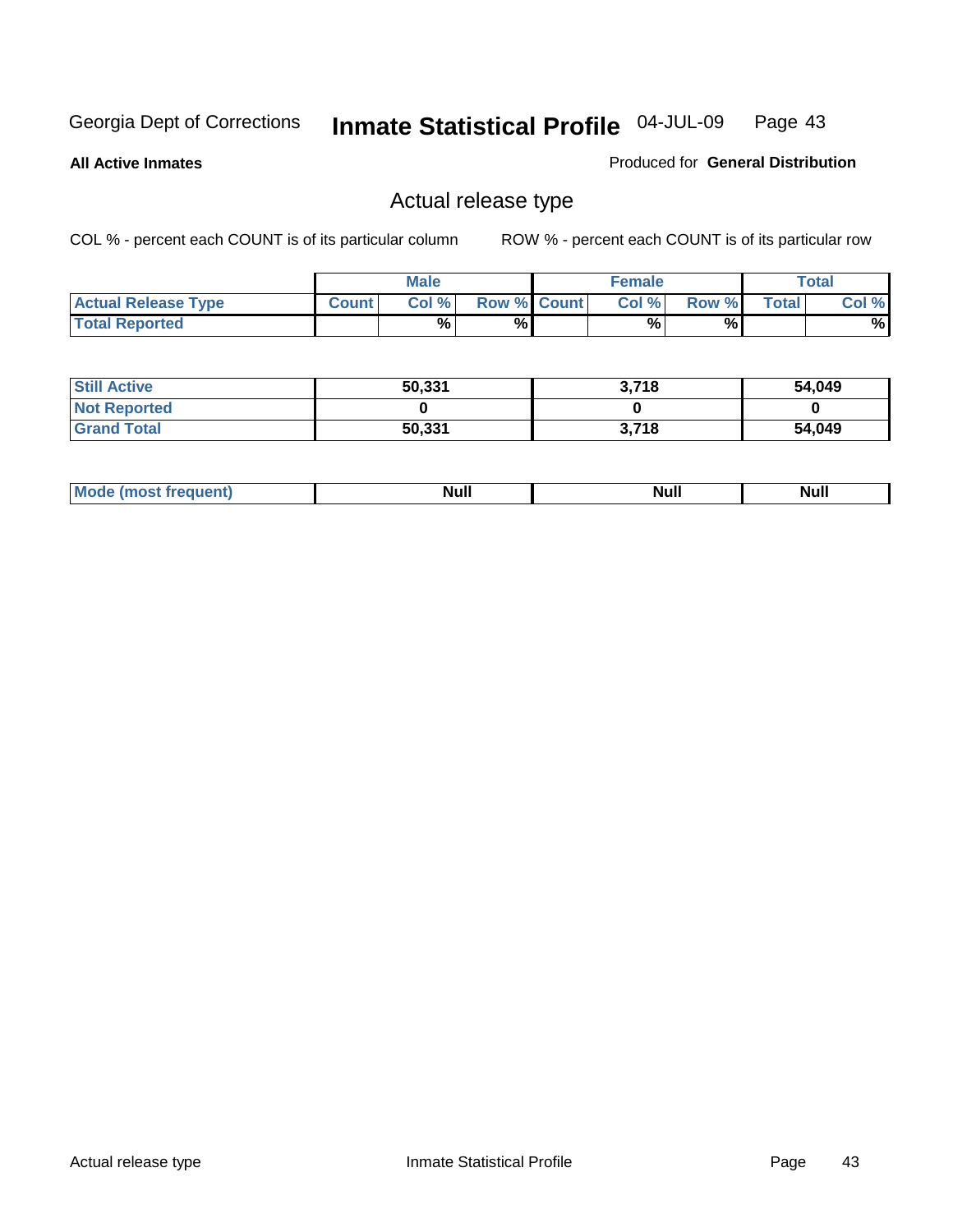### **All Active Inmates**

### Produced for **General Distribution**

## Time served in current (or last) institution

|                              |              | <b>Male</b> |        |              | <b>Female</b> |        |                    | <b>Total</b> |
|------------------------------|--------------|-------------|--------|--------------|---------------|--------|--------------------|--------------|
| <b>Time In Institution</b>   | <b>Count</b> | Col %       | Row %  | <b>Count</b> | Col %         | Row %  | <b>Total</b>       | Col %        |
| 0 to 3 months                | 12,590       | 25.01%      | 92.79% | 978          | 26.30%        | 7.21%  | 13,568             | 25.10%       |
| <b>3.01 to 6 months</b>      | 8,128        | 16.15%      | 93.10% | 602          | 16.19%        | 6.90%  | 8,730              | 16.15%       |
| 6.01 to 9 months             | 6,873        | 13.66%      | 93.60% | 470          | 12.64%        | 6.40%  | 7,343              | 13.59%       |
| 9.01 to 12 months            | 4,906        | 9.75%       | 90.94% | 489          | 13.15%        | 9.06%  | 5,395              | 9.98%        |
| <b>12.01 to 18 months</b>    | 5,355        | 10.64%      | 92.71% | 421          | 11.32%        | 7.29%  | 5,776              | 10.69%       |
| <b>18.01 to 24 months</b>    | 2,985        | 5.93%       | 94.13% | 186          | 5.00%         | 5.87%  | $\overline{3,171}$ | 5.87%        |
| 2.01 to 3 years              | 3,270        | 6.50%       | 94.92% | 175          | 4.71%         | 5.08%  | 3,445              | 6.37%        |
| 3.01 to 4 years              | 1,915        | 3.80%       | 94.15% | 119          | 3.20%         | 5.85%  | 2,034              | 3.76%        |
| $\overline{4.01}$ to 5 years | 1,099        | 2.18%       | 88.20% | 147          | 3.95%         | 11.80% | 1,246              | 2.31%        |
| 5.01 to 6 years              | 833          | 1.66%       | 97.09% | 25           | 0.67%         | 2.91%  | 858                | 1.59%        |
| 6.01 to 7 years              | 587          | 1.17%       | 97.02% | 18           | 0.48%         | 2.98%  | 605                | 1.12%        |
| 7.01 to 8 years              | 451          | 0.90%       | 95.15% | 23           | 0.62%         | 4.85%  | 474                | 0.88%        |
| 8.01 to 9 years              | 332          | 0.66%       | 95.68% | 15           | 0.40%         | 4.32%  | 347                | 0.64%        |
| 9.01 to 10 years             | 256          | 0.51%       | 94.81% | 14           | 0.38%         | 5.19%  | 270                | 0.50%        |
| Over 10 years                | 751          | 1.49%       | 95.43% | 36           | 0.97%         | 4.57%  | 787                | 1.46%        |
| <b>Total Reported</b>        | 50,331       | 100%        | 93.12% | 3,718        | 100%          | 6.88%  | 54,049             | 100.0%       |

| <b>Not Reported</b> |                    |       |        |
|---------------------|--------------------|-------|--------|
| <b>Total</b>        | 50.33 <sup>4</sup> | 3,718 | 54,049 |

| <b>Mean</b><br>(average) | 17 months | 14 months | 17 months |
|--------------------------|-----------|-----------|-----------|
| Median (middle)          | 8 months  | 8 months  | 8 months  |
| Mode<br>(most frequent)  | l months  | 1 months  | months    |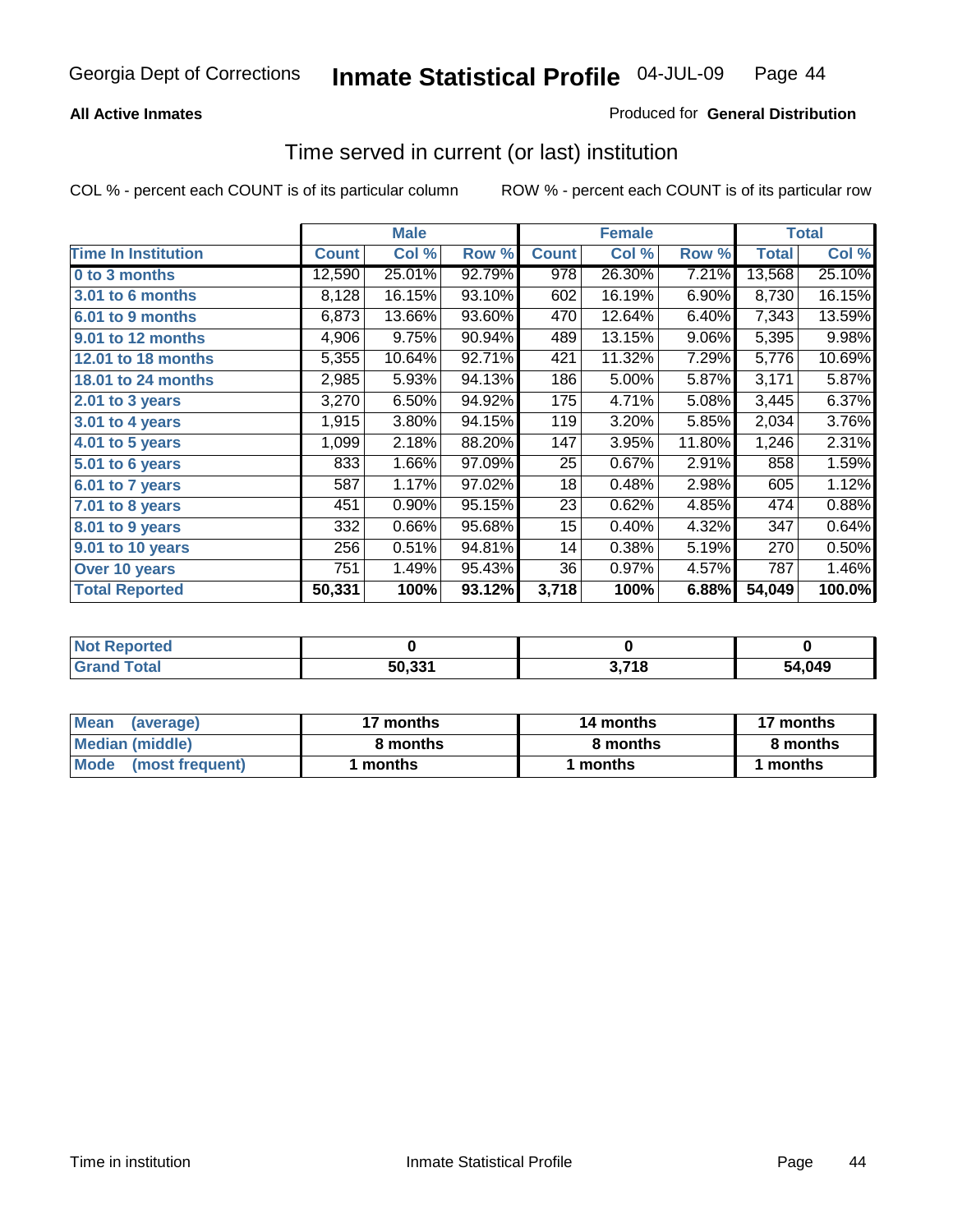**All Active Inmates**

#### Produced for **General Distribution**

# Highest grade level attained

|                              |                  | <b>Male</b> |         |                  | <b>Female</b> |        |                  | <b>Total</b> |
|------------------------------|------------------|-------------|---------|------------------|---------------|--------|------------------|--------------|
| <b>Grade Level</b>           | <b>Count</b>     | Col %       | Row %   | <b>Count</b>     | Col %         | Row %  | <b>Total</b>     | Col %        |
| No school at all             | 46               | 0.09%       | 93.88%  | $\overline{3}$   | 0.09%         | 6.12%  | 49               | 0.09%        |
| <b>Grade 1</b>               | 41               | 0.08%       | 97.62%  | 1                | 0.03%         | 2.38%  | 42               | 0.08%        |
| <b>Grade 2</b>               | 59               | 0.12%       | 93.65%  | 4                | 0.11%         | 6.35%  | 63               | 0.12%        |
| <b>Grade 3</b>               | 128              | 0.26%       | 94.81%  | $\overline{7}$   | 0.20%         | 5.19%  | 135              | 0.26%        |
| <b>Grade 4</b>               | 141              | 0.29%       | 95.27%  | $\overline{7}$   | 0.20%         | 4.73%  | 148              | 0.28%        |
| Grade 5                      | 228              | 0.47%       | 96.20%  | 9                | 0.26%         | 3.80%  | $\overline{237}$ | 0.45%        |
| Grade 6                      | 817              | 1.68%       | 95.56%  | $\overline{38}$  | 1.08%         | 4.44%  | 855              | 1.64%        |
| <b>Grade 7</b>               | 1,220            | 2.51%       | 93.99%  | $\overline{78}$  | 2.21%         | 6.01%  | 1,298            | 2.49%        |
| Grade 8                      | 4,640            | 9.55%       | 93.49%  | 323              | 9.16%         | 6.51%  | 4,963            | 9.52%        |
| Grade 9                      | 7,655            | 15.75%      | 94.11%  | 479              | 13.59%        | 5.89%  | 8,134            | 15.61%       |
| Grade 10                     | 10,293           | 21.18%      | 94.89%  | 554              | 15.72%        | 5.11%  | 10,847           | 20.81%       |
| Grade 11                     | 9,032            | 18.59%      | 94.58%  | 518              | 14.70%        | 5.42%  | 9,550            | 18.32%       |
| <b>Grade 12 or GED</b>       | 8,457            | 17.40%      | 93.53%  | 585              | 16.60%        | 6.47%  | 9,042            | 17.35%       |
| Some tech school             | $\overline{721}$ | 1.48%       | 83.06%  | $\overline{147}$ | 4.17%         | 16.94% | 868              | 1.67%        |
| <b>Completed tech school</b> | 1,138            | 2.34%       | 84.55%  | 208              | 5.90%         | 15.45% | 1,346            | 2.58%        |
| College, 1 year              | 1,211            | 2.49%       | 89.70%  | 139              | 3.94%         | 10.30% | 1,350            | 2.59%        |
| College, 2 year              | 1,624            | 3.34%       | 87.41%  | 234              | 6.64%         | 12.59% | 1,858            | 3.56%        |
| College, 3 year              | 444              | 0.91%       | 85.88%  | $\overline{73}$  | 2.07%         | 14.12% | 517              | 0.99%        |
| <b>Bachelor's degree</b>     | 554              | 1.14%       | 85.10%  | $\overline{97}$  | 2.75%         | 14.90% | 651              | 1.25%        |
| <b>Master's degree</b>       | 91               | 0.19%       | 85.05%  | 16               | 0.45%         | 14.95% | 107              | 0.21%        |
| Ph.D. degree                 | $\overline{25}$  | 0.05%       | 89.29%  | $\overline{3}$   | 0.09%         | 10.71% | 28               | 0.05%        |
| Law degree                   | $\overline{15}$  | 0.03%       | 88.24%  | $\overline{2}$   | 0.06%         | 11.76% | $\overline{17}$  | 0.03%        |
| <b>Some medical school</b>   | $\overline{2}$   | 0.01%       | 100.00% |                  |               |        | $\overline{2}$   | 0.01%        |
| <b>Medical degree</b>        | $\overline{11}$  | 0.02%       | 100.00% |                  |               |        | $\overline{11}$  | 0.02%        |
| <b>Total Reported</b>        | 48,593           | 100%        | 93.24%  | 3,525            | 100.0%        | 6.76%  | 52,118           | 100%         |

| .738       | 1 N.C<br>193      | .021        |
|------------|-------------------|-------------|
| EN OOA<br> | 1 אי<br>. .<br>J. | 4.049<br>٠л |

| <b>Mean</b><br>(average)       | 10.44    | 11.06           | 10.48    |
|--------------------------------|----------|-----------------|----------|
| Median (middle)                | Grade 10 | Grade 11        | Grade 10 |
| <b>Mode</b><br>(most frequent) | Grade 10 | Grade 12 or GED | Grade 10 |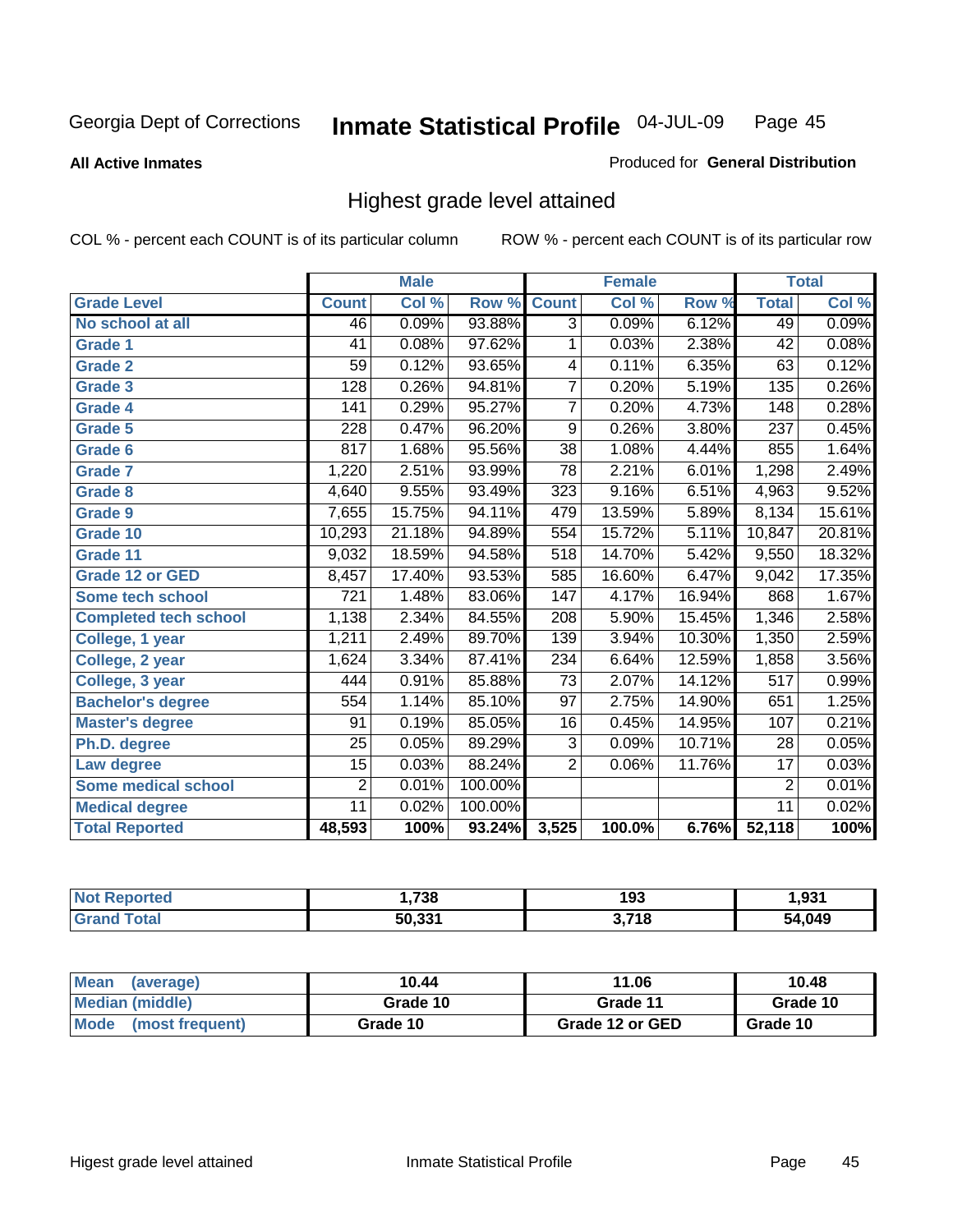Produced for **General Distribution**

#### **All Active Inmates**

# Culture fair IQ scores

|                       |              | <b>Male</b> |        |              | <b>Female</b> |        |              | <b>Total</b> |
|-----------------------|--------------|-------------|--------|--------------|---------------|--------|--------------|--------------|
| <b>IQ Scores</b>      | <b>Count</b> | Col %       | Row %  | <b>Count</b> | Col %         | Row %  | <b>Total</b> | Col %        |
| $60 - 69$             | 1,480        | 3.15%       | 95.48% | 70           | 2.47%         | 4.52%  | 1,550        | 3.11%        |
| $70 - 79$             | 3,807        | 8.09%       | 94.05% | 241          | 8.49%         | 5.95%  | 4,048        | 8.12%        |
| $80 - 89$             | 7,230        | 15.37%      | 91.04% | 712          | 25.10%        | 8.96%  | 7,942        | 15.92%       |
| $90 - 99$             | 12,198       | 25.93%      | 92.62% | 972          | 34.26%        | 7.38%  | 13,170       | 26.41%       |
| $100 - 109$           | 12,533       | 26.65%      | 96.77% | 418          | 14.73%        | 3.23%  | 12,951       | 25.97%       |
| $110 - 119$           | 7,988        | 16.98%      | 97.34% | 218          | 7.68%         | 2.66%  | 8,206        | 16.45%       |
| $120 - 129$           | 1,712        | 3.64%       | 93.45% | 120          | 4.23%         | 6.55%  | 1,832        | 3.67%        |
| $130 - 139$           | 67           | 0.14%       | 52.76% | 60           | 2.11%         | 47.24% | 127          | 0.25%        |
| 140 & Up              | 21           | 0.04%       | 44.68% | 26           | 0.92%         | 55.32% | 47           | 0.09%        |
| <b>Total Reported</b> | 47,036       | 100%        | 94.31% | 2,837        | 100%          | 5.69%  | 49,873       | 100%         |

| <b>Not Reported</b>  | 2,708  | 668   | 3,376  |
|----------------------|--------|-------|--------|
| Not Valid (under 60) | 587    | 213   | 800    |
| <b>Grand Total</b>   | 50,331 | 3,718 | 54,049 |

| <b>Mean</b><br>(average) | 98  | 96 | 98 |
|--------------------------|-----|----|----|
| Median (middle)          | 99  | 94 | 99 |
| Mode (most frequent)     | 103 |    | 99 |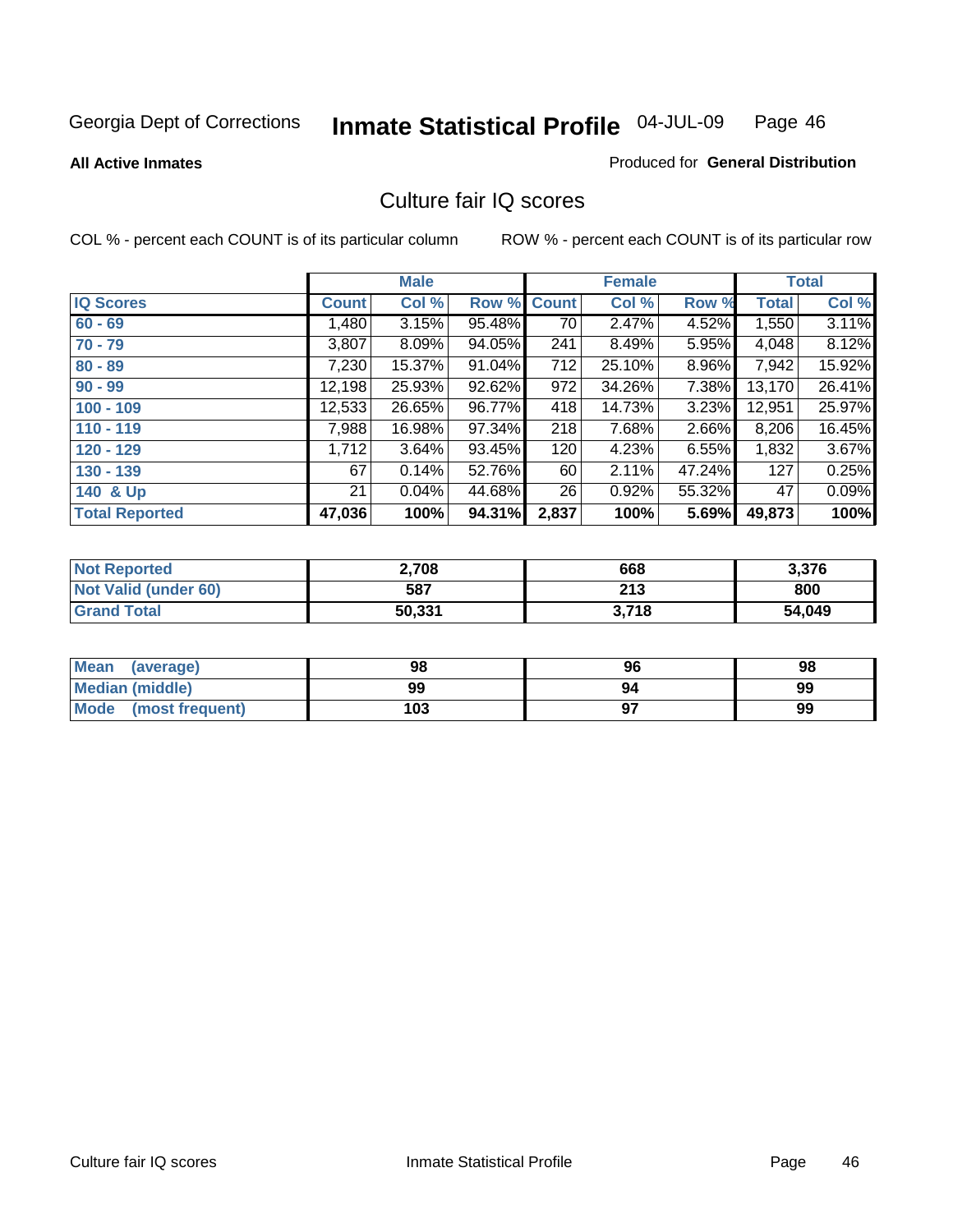#### **All Active Inmates**

#### Produced for **General Distribution**

# Wide Range Achievement Test (WRAT) reading score

|                           |              | <b>Male</b> |        |              | <b>Female</b> |          |              | <b>Total</b> |
|---------------------------|--------------|-------------|--------|--------------|---------------|----------|--------------|--------------|
| <b>WRAT Reading Score</b> | <b>Count</b> | Col %       | Row %  | <b>Count</b> | Col %         | Row %    | <b>Total</b> | Col %        |
| 0.1 to 0.9                | 927          | 1.95%       | 98.62% | 13           | 0.42%         | 1.38%    | 940          | 1.85%        |
| 1.0 to 1.9                | 1,214        | 2.55%       | 97.20% | 35           | 1.14%         | 2.80%    | 1,249        | 2.46%        |
| 2.0 to 2.9                | 2,269        | 4.76%       | 96.84% | 74           | 2.42%         | 3.16%    | 2,343        | 4.62%        |
| 3.0 to 3.9                | 3,800        | 7.97%       | 95.84% | 165          | 5.39%         | 4.16%    | 3,965        | 7.82%        |
| 4.0 to 4.9                | 4,502        | 9.45%       | 95.40% | 217          | 7.08%         | 4.60%    | 4,719        | 9.31%        |
| 5.0 to 5.9                | 3,973        | 8.34%       | 95.21% | 200          | 6.53%         | 4.79%    | 4,173        | 8.23%        |
| 6.0 to 6.9                | 4,229        | 8.88%       | 94.25% | 258          | 8.42%         | 5.75%    | 4,487        | 8.85%        |
| 7.0 to 7.9                | 1,976        | 4.15%       | 93.78% | 131          | 4.28%         | 6.22%    | 2,107        | 4.15%        |
| 8.0 to 8.9                | 4,093        | 8.59%       | 94.68% | 230          | 7.51%         | 5.32%    | 4,323        | 8.52%        |
| 9.0 to 9.9                | 3,278        | 6.88%       | 95.96% | 138          | 4.51%         | 4.04%    | 3,416        | 6.74%        |
| 10.0 to 10.9              | 2,618        | 5.49%       | 92.97% | 198          | 6.46%         | 7.03%    | 2,816        | 5.55%        |
| 11.0 to 11.9              | 3,027        | 6.35%       | 90.74% | 309          | 10.09%        | $9.26\%$ | 3,336        | 6.58%        |
| 12.0 to 12.9              | 9,208        | 19.32%      | 92.07% | 793          | 25.89%        | 7.93%    | 10,001       | 19.72%       |
| 13                        | 2,536        | 5.32%       | 89.36% | 302          | 9.86%         | 10.64%   | 2,838        | 5.60%        |
| <b>Total Reported</b>     | 47,650       | 100%        | 93.96% | 3,063        | 100%          | 6.04%    | 50,713       | 100%         |

| NO | 2,681  | 655          | 3.336  |
|----|--------|--------------|--------|
|    | 50,331 | 3,718<br>J.I | 54,049 |

| <b>Mean</b><br>(average) | 8.02       | 9.27 | 8.10 |
|--------------------------|------------|------|------|
| <b>Median (middle)</b>   | י ה<br>0.Z | 10.2 | O.A  |
| Mode<br>(most frequent)  | 12.8       | 12.9 | 12.8 |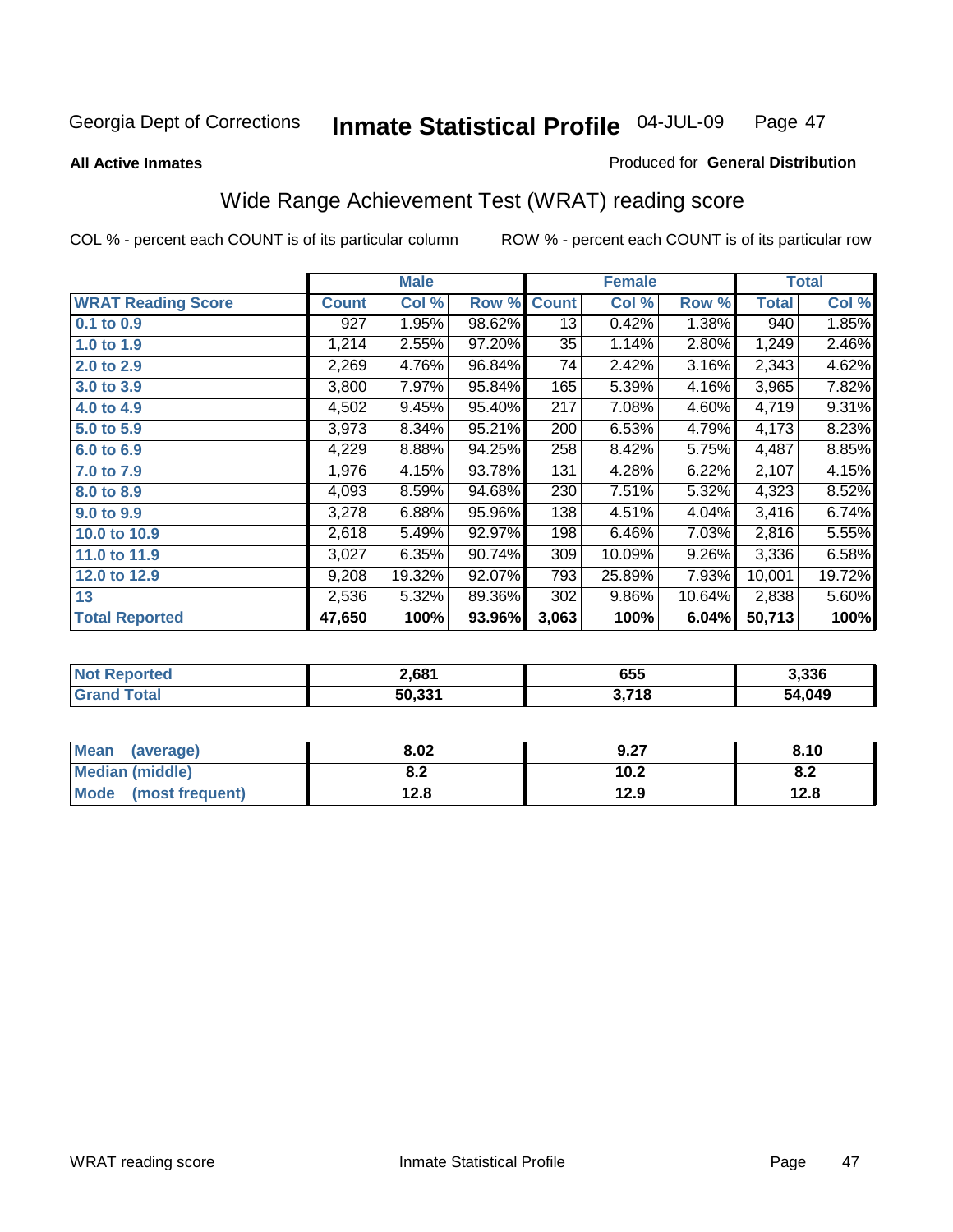**All Active Inmates**

#### Produced for **General Distribution**

# Wide Range Achievement Test (WRAT) math score

|                              |              | <b>Male</b> |        |              | <b>Female</b> |        |              | <b>Total</b> |
|------------------------------|--------------|-------------|--------|--------------|---------------|--------|--------------|--------------|
| <b>WRAT Mathematic Score</b> | <b>Count</b> | Col %       | Row %  | <b>Count</b> | Col %         | Row %  | <b>Total</b> | Col %        |
| 0.1 to 0.9                   | 117          | 0.25%       | 99.15% | 1            | 0.03%         | 0.85%  | 118          | 0.23%        |
| 1.0 to 1.9                   | 289          | 0.61%       | 94.75% | 16           | 0.52%         | 5.25%  | 305          | 0.60%        |
| 2.0 to 2.9                   | 1,221        | 2.56%       | 95.39% | 59           | 1.93%         | 4.61%  | 1,280        | 2.52%        |
| 3.0 to 3.9                   | 2,884        | 6.05%       | 96.33% | 110          | 3.59%         | 3.67%  | 2,994        | 5.90%        |
| 4.0 to 4.9                   | 5,425        | 11.38%      | 95.88% | 233          | 7.61%         | 4.12%  | 5,658        | 11.15%       |
| 5.0 to 5.9                   | 6,797        | 14.26%      | 94.89% | 366          | 11.96%        | 5.11%  | 7,163        | 14.12%       |
| 6.0 to 6.9                   | 10,743       | 22.54%      | 94.70% | 601          | 19.63%        | 5.30%  | 11,344       | 22.36%       |
| 7.0 to 7.9                   | 5,782        | 12.13%      | 94.90% | 311          | 10.16%        | 5.10%  | 6,093        | 12.01%       |
| 8.0 to 8.9                   | 3,922        | 8.23%       | 91.46% | 366          | 11.96%        | 8.54%  | 4,288        | 8.45%        |
| 9.0 to 9.9                   | 3,431        | 7.20%       | 93.18% | 251          | 8.20%         | 6.82%  | 3,682        | 7.26%        |
| 10.0 to 10.9                 | 1,700        | 3.57%       | 96.21% | 67           | 2.19%         | 3.79%  | 1,767        | 3.48%        |
| 11.0 to 11.9                 | 1,726        | 3.62%       | 91.96% | 151          | 4.93%         | 8.04%  | 1,877        | 3.70%        |
| 12.0 to 12.9                 | 3,336        | 7.00%       | 87.22% | 489          | 15.98%        | 12.78% | 3,825        | 7.54%        |
| 13                           | 289          | 0.61%       | 87.84% | 40           | 1.31%         | 12.16% | 329          | 0.65%        |
| <b>Total Reported</b>        | 47,662       | 100%        | 93.97% | 3,061        | 100%          | 6.03%  | 50,723       | 100%         |

| <b>orted</b><br>NO. | 2,669  | 657           | 3,326  |
|---------------------|--------|---------------|--------|
| `ota⊦<br>.Gr        | 50,331 | .718<br>. J.I | 54,049 |

| <b>Mean</b><br>(average) | 7.10 | 8.01 | 7.16 |
|--------------------------|------|------|------|
| <b>Median (middle)</b>   | 6.8  |      | 6.9  |
| Mode<br>(most frequent)  | 6.9  | 12.9 | 6.9  |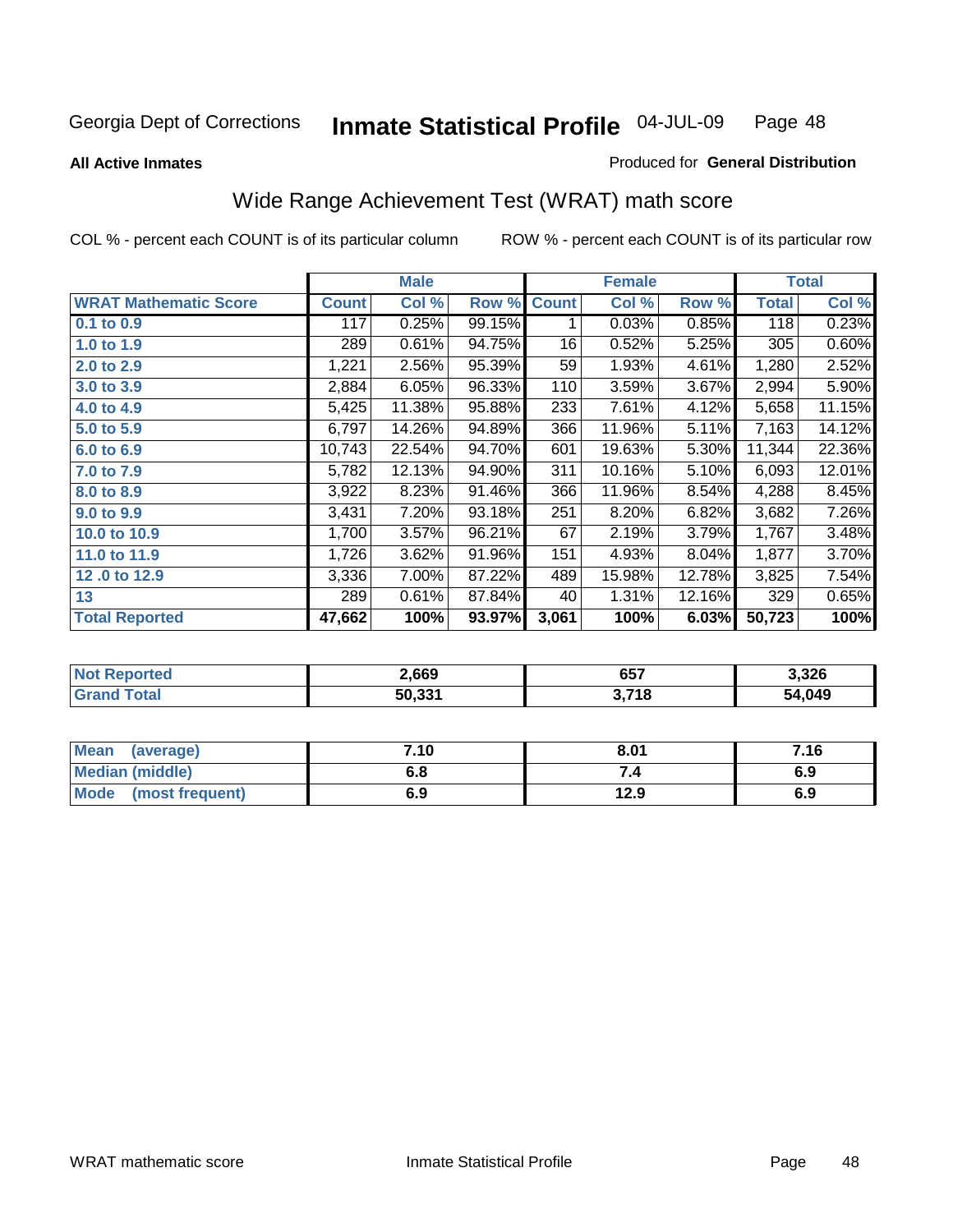#### **All Active Inmates**

#### Produced for **General Distribution**

# Wide Range Achievement Test (WRAT) spelling score

|                            |              | <b>Male</b> |        |              | <b>Female</b> |        |                    | <b>Total</b> |
|----------------------------|--------------|-------------|--------|--------------|---------------|--------|--------------------|--------------|
| <b>WRAT Spelling Score</b> | <b>Count</b> | Col %       | Row %  | <b>Count</b> | Col %         | Row %  | <b>Total</b>       | Col %        |
| $0.1$ to $0.9$             | 1,042        | 2.19%       | 98.39% | 17           | 0.55%         | 1.61%  | 1,059              | 2.09%        |
| 1.0 to 1.9                 | 1,992        | 4.18%       | 98.32% | 34           | 1.11%         | 1.68%  | 2,026              | 3.99%        |
| 2.0 to 2.9                 | 3,409        | 7.15%       | 98.36% | 57           | 1.86%         | 1.64%  | 3,466              | 6.83%        |
| 3.0 to 3.9                 | 3,786        | 7.94%       | 97.38% | 102          | 3.33%         | 2.62%  | 3,888              | 7.67%        |
| 4.0 to 4.9                 | 4,125        | 8.66%       | 96.99% | 128          | 4.18%         | 3.01%  | 4,253              | 8.38%        |
| 5.0 to 5.9                 | 5,474        | 11.49%      | 95.18% | 277          | 9.04%         | 4.82%  | 5,751              | 11.34%       |
| 6.0 to 6.9                 | 5,283        | 11.09%      | 94.92% | 283          | 9.24%         | 5.08%  | $\overline{5,566}$ | 10.97%       |
| 7.0 to 7.9                 | 3,951        | 8.29%       | 93.56% | 272          | 8.88%         | 6.44%  | 4,223              | 8.33%        |
| 8.0 to 8.9                 | 3,765        | 7.90%       | 93.05% | 281          | 9.17%         | 6.95%  | 4,046              | 7.98%        |
| 9.0 to 9.9                 | 2,984        | 6.26%       | 93.84% | 196          | 6.40%         | 6.16%  | 3,180              | 6.27%        |
| 10.0 to 10.9               | 2,812        | 5.90%       | 93.30% | 202          | 6.59%         | 6.70%  | 3,014              | 5.94%        |
| 11.0 to 11.9               | 2,361        | 4.95%       | 91.09% | 231          | 7.54%         | 8.91%  | 2,592              | 5.11%        |
| 12.0 to 12.9               | 5,495        | 11.53%      | 87.17% | 809          | 26.40%        | 12.83% | 6,304              | 12.43%       |
| 13                         | 1,179        | 2.47%       | 87.08% | 175          | 5.71%         | 12.92% | 1,354              | 2.67%        |
| <b>Total Reported</b>      | 47,658       | 100%        | 93.96% | 3,064        | 100%          | 6.04%  | 50,722             | 100%         |
|                            |              |             |        |              |               |        |                    |              |

| <b>Not Reported</b> | 2,673  | 654   | 3,327  |
|---------------------|--------|-------|--------|
| <b>Grand Total</b>  | 50,331 | 3,718 | 54,049 |

| <b>Mean</b><br>(average) | 744                | 0.47 | '.24 |
|--------------------------|--------------------|------|------|
| <b>Median (middle)</b>   | o.4                | ৬.১  | υ.,  |
| Mode<br>(most frequent)  | <u>. . </u><br>U.Z | 12.9 | 12.9 |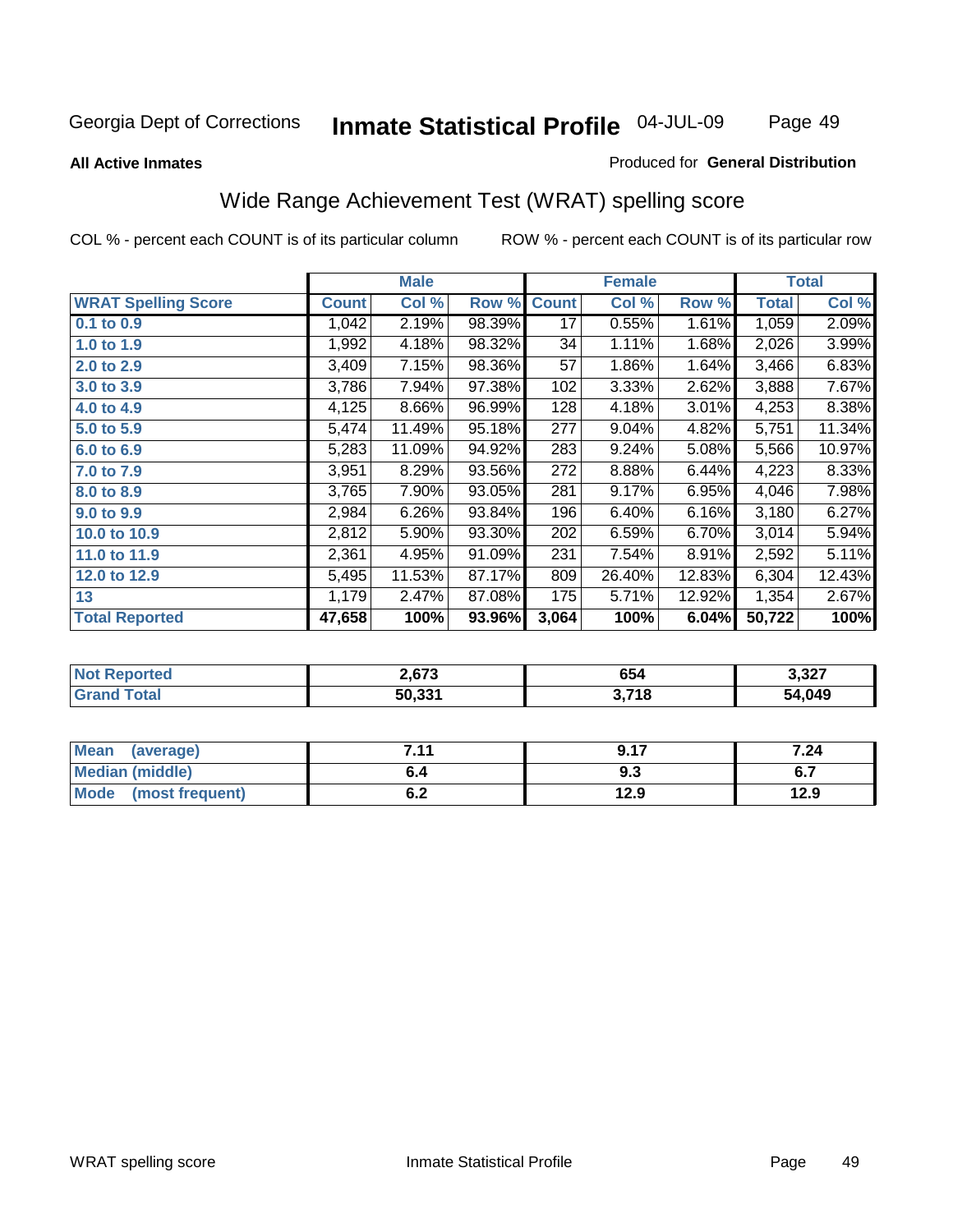#### **All Active Inmates**

#### Produced for **General Distribution**

## Scope of substance abuse - summary

|                        |              | <b>Male</b> |           |              | <b>Female</b> |           |              | <b>Total</b> |
|------------------------|--------------|-------------|-----------|--------------|---------------|-----------|--------------|--------------|
| <b>Substance Abuse</b> | <b>Count</b> | Col %       | Row %     | <b>Count</b> | Col %         | Row %     | <b>Total</b> | Col %        |
| <b>None</b>            | 17,891       | 35.55%      | 93.95%    | 1,152        | 30.98%        | $6.05\%$  | 19,043       | 35.23%       |
| Drugs only             | 17.998       | 35.76%      | 89.42%    | 2,129        | 57.26%        | $10.58\%$ | 20,127       | 37.24%       |
| <b>Alcohol only</b>    | 3,397        | 6.75%       | $97.67\%$ | 81           | $2.18\%$      | $2.33\%$  | 3,478        | 6.43%        |
| Drugs and alcohol      | 11.045       | $21.94\%$   | 96.88%    | 356          | 9.58%         | $3.12\%$  | 11.401       | 21.09%       |
| <b>Total Reported</b>  | 50,331       | 100%        | 93.12%    | 3,718        | 100%          | 6.88%     | 54,049       | 100%         |

| <b>Not Reported</b> |        |                |        |
|---------------------|--------|----------------|--------|
| <b>Grand Total</b>  | 50.331 | , 74 0<br>- 10 | 54,049 |

|  | Mode<br>(most frequent) | Drugs only | Drugs only | Drugs only |
|--|-------------------------|------------|------------|------------|
|--|-------------------------|------------|------------|------------|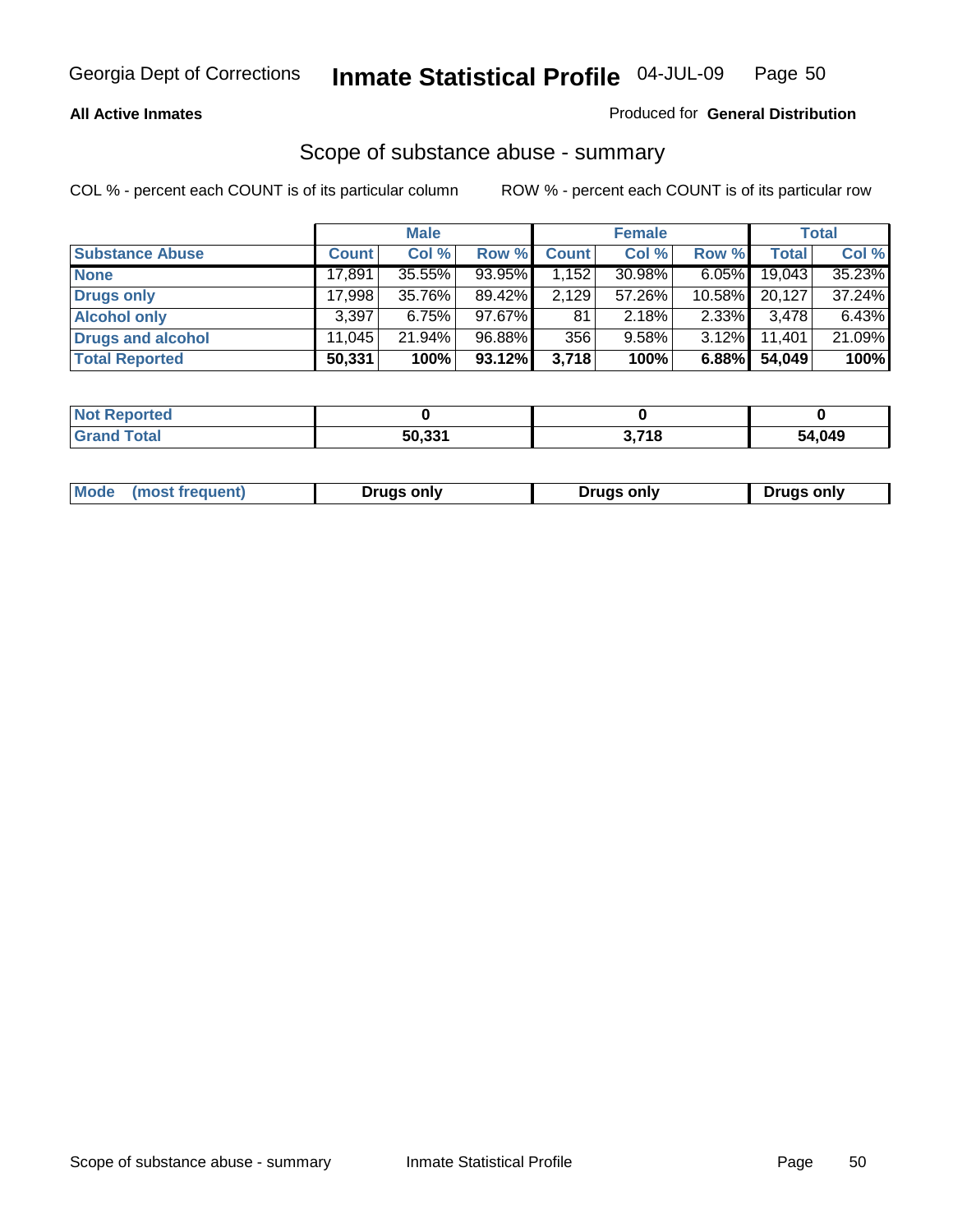#### **All Active Inmates**

#### Produced for **General Distribution**

## Scope of substance abuse - detail

|                                      |              | <b>Male</b> |        |              | <b>Female</b> |        |              | <b>Total</b> |
|--------------------------------------|--------------|-------------|--------|--------------|---------------|--------|--------------|--------------|
| <b>Substance Abuse</b>               | <b>Count</b> | Col %       | Row %  | <b>Count</b> | Col %         | Row %  | <b>Total</b> | Col %        |
| No drug or alcohol problems          | 17,891       | 35.55%      | 93.95% | 1,152        | 30.98%        | 6.05%  | 19,043       | 35.23%       |
| Drug addiction but no alcohol        | 278          | 0.55%       | 77.22% | 82           | 2.21%         | 22.78% | 360          | 0.67%        |
| <b>Drug addiction and alcohol</b>    | 128          | 0.25%       | 97.71% | 3            | 0.08%         | 2.29%  | 131          | 0.24%        |
| <b>labuse</b>                        |              |             |        |              |               |        |              |              |
| <b>Drug addiction and alcoholism</b> | 63           | 0.13%       | 92.65% | 5            | 0.13%         | 7.35%  | 68           | 0.13%        |
| No drug problem but alcohol          | 2,784        | 5.53%       | 98.69% | 37           | 1.00%         | 1.31%  | 2,821        | 5.22%        |
| <b>labuse</b>                        |              |             |        |              |               |        |              |              |
| No drug problem but alcoholism       | 613          | 1.22%       | 93.30% | 44           | 1.18%         | 6.70%  | 657          | 1.22%        |
| Drug experiment but no alcohol       | 8,135        | 16.16%      | 95.19% | 411          | 11.05%        | 4.81%  | 8,546        | 15.81%       |
| <b>Drug experiment &amp; alcohol</b> | 1,548        | 3.08%       | 98.54% | 23           | 0.62%         | 1.46%  | 1,571        | 2.91%        |
| <b>labuse</b>                        |              |             |        |              |               |        |              |              |
| Drug experiment & alcoholism         | 608          | 1.21%       | 94.70% | 34           | 0.91%         | 5.30%  | 642          | 1.19%        |
| Drug abuse but no alcohol            | 9,585        | 19.04%      | 85.42% | 1,636        | 44.00%        | 14.58% | 11,221       | 20.76%       |
| Drug abuse and alcohol abuse         | 7,352        | 14.61%      | 98.30% | 127          | 3.42%         | 1.70%  | 7,479        | 13.84%       |
| <b>Drug abuse and alcoholism</b>     | 1,346        | 2.67%       | 89.14% | 164          | 4.41%         | 10.86% | 1,510        | 2.79%        |
| <b>Total Reported</b>                | 50,331       | 100%        | 93.12% | 3,718        | 100%          | 6.88%  | 54,049       | 100.0%       |

| Reported<br><b>Not</b> |                 |              |       |
|------------------------|-----------------|--------------|-------|
| <b>Total</b>           | にへ つつイ<br>30.33 | 274 Q<br>. . | 4,049 |

| Mode (most frequent) | No drug or alcohol problems Drug abuse but no alcohol No drug or alcohol |          |
|----------------------|--------------------------------------------------------------------------|----------|
|                      |                                                                          | problems |
|                      |                                                                          |          |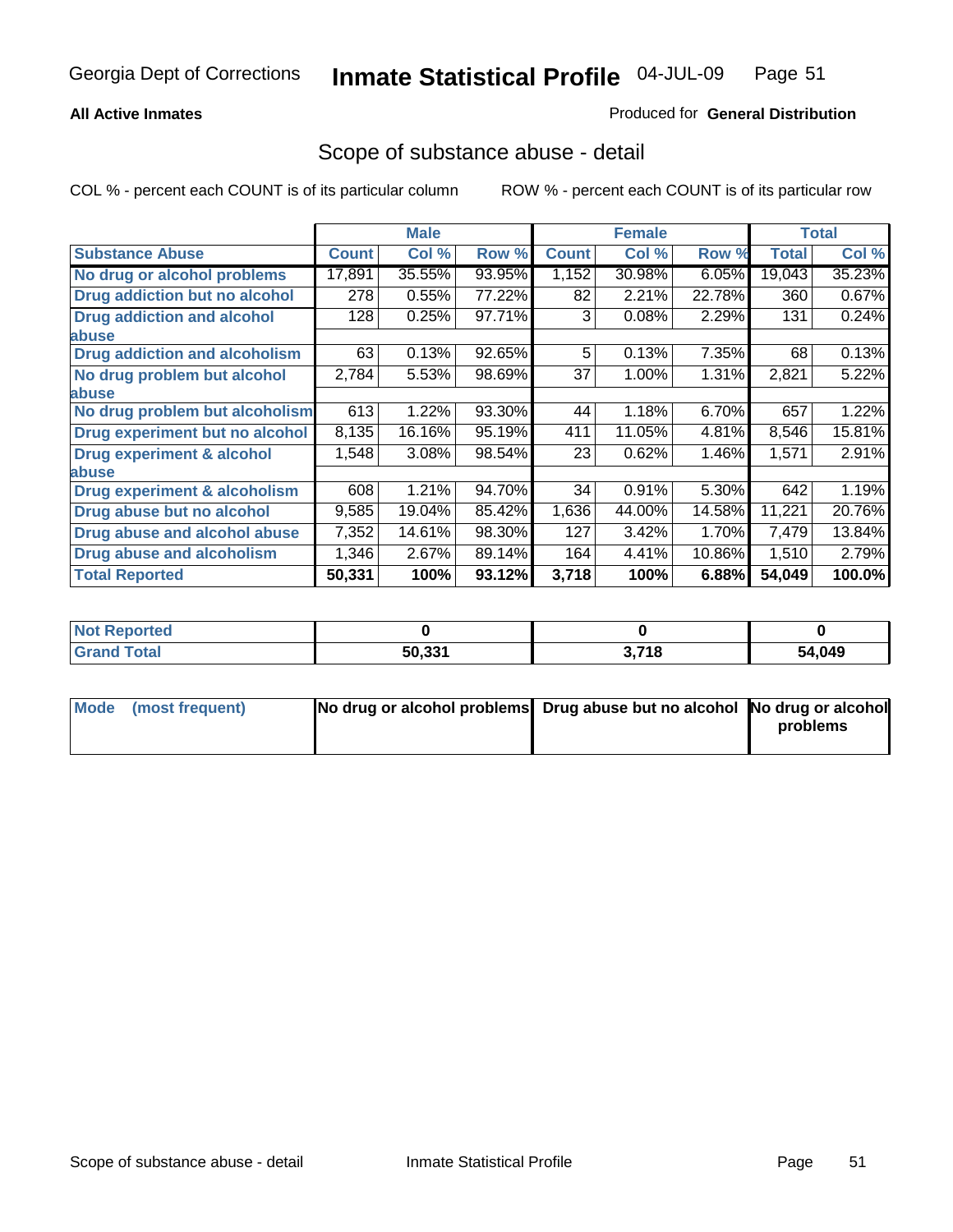**All Active Inmates**

#### Produced for **General Distribution**

## Current / last mental health treatment level

|                                    |              | <b>Male</b> |         |              | <b>Female</b> |          |              | <b>Total</b> |
|------------------------------------|--------------|-------------|---------|--------------|---------------|----------|--------------|--------------|
| <b>Mental Health Treatment Lev</b> | <b>Count</b> | Col%        | Row %   | <b>Count</b> | Col%          | Row %    | <b>Total</b> | Col %        |
| 1 No problem at current time       | 3,038        | 24.19%      | 96.29%  | 117          | 5.11%         | $3.71\%$ | 3,155        | 21.25%       |
| <b>2 Receiving outpatient</b>      | 7,555        | 60.16%      | 78.15%  | 2,112        | 92.23%        | 21.85%   | 9,667        | 65.11%       |
| treatment                          |              |             |         |              |               |          |              |              |
| 3 Inpatient, moderate              | 1,553        | 12.37%      | 97.49%  | 40           | 1.75%         | 2.51%    | 1,593        | 10.73%       |
| treatment                          |              |             |         |              |               |          |              |              |
| 4 Inpatient, intensive             | 375          | 2.99%       | 94.70%  | 21           | 0.92%         | 5.30%    | 396          | 2.67%        |
| treatment                          |              |             |         |              |               |          |              |              |
| <b>5 Undergoing crisis</b>         | 28           | 0.22%       | 100.00% |              |               |          | 28           | 0.19%        |
| stabilization                      |              |             |         |              |               |          |              |              |
| <b>6 Hospital for criminally</b>   | 9            | 0.07%       | 100.00% |              |               |          | 9            | $0.06\%$     |
| insane                             |              |             |         |              |               |          |              |              |
| <b>Total Evaluated</b>             | 12,558       | 100%        | 84.58%  | 2,290        | 100%          | 15.42%   | 14,848       | 100.0%       |

| Never had MH evaluation | 37,773 | . 428 | 39,201 |
|-------------------------|--------|-------|--------|
| <b>Grand Total</b>      | 50,331 | 3,718 | 54,049 |

| <b>Median (middle)</b>         | <b>Receiving outpatient</b><br>treatment | <b>Receiving outpatient</b><br>treatment | <b>Receiving</b><br>outpatient<br>treatment |  |
|--------------------------------|------------------------------------------|------------------------------------------|---------------------------------------------|--|
| <b>Mode</b><br>(most frequent) | <b>Receiving outpatient</b><br>treatment | <b>Receiving outpatient</b><br>treatment | <b>Receiving</b><br>outpatient<br>treatment |  |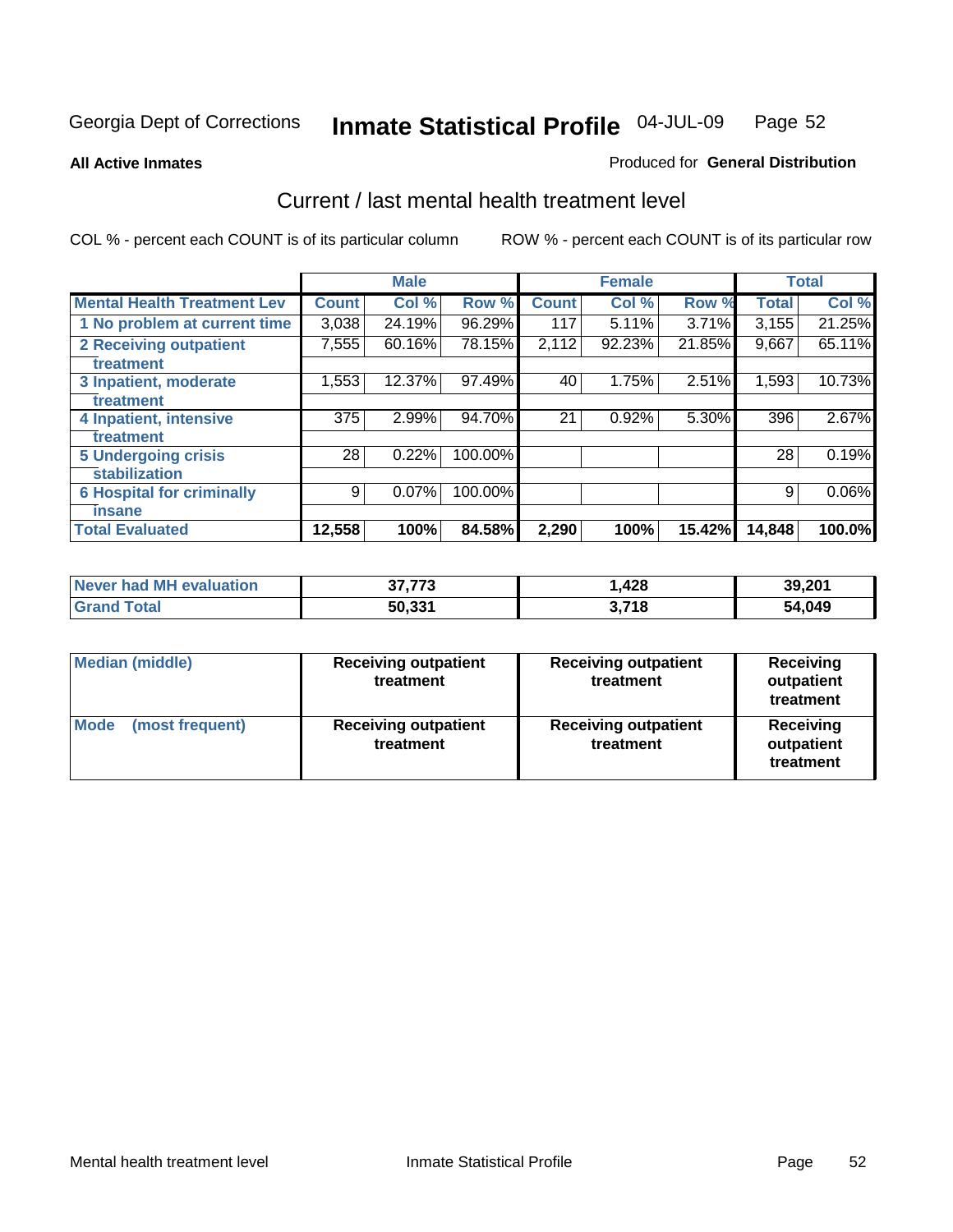### **All Active Inmates**

### Produced for **General Distribution**

# PULHESDWIT medical scale - 'P' overall condition ('P'hysical)

|                                   |              | <b>Male</b> |        |              | <b>Female</b> |        |              | <b>Total</b> |
|-----------------------------------|--------------|-------------|--------|--------------|---------------|--------|--------------|--------------|
| 'P' Overall Condition             | <b>Count</b> | Col %       | Row %  | <b>Count</b> | Col %         | Row %  | <b>Total</b> | Col %        |
| 1 No medical illness              | 36,884       | 74.77%      | 94.98% | 1,950        | 54.99%        | 5.02%  | 38,834       | 73.44%       |
| 2 Well-controlled chronic illness | 10,494       | 21.27%      | 88.33% | 1,386        | 39.09%        | 11.67% | 11,880       | 22.47%       |
| 3 Poorly-controlled chronic       | 1,781        | 3.61%       | 92.57% | 143          | 4.03%         | 7.43%  | 1,924        | 3.64%        |
| <b>illness</b>                    |              |             |        |              |               |        |              |              |
| 4 Significant problems requiring  | 167          | $0.34\%$    | 82.27% | 36           | 1.02%         | 17.73% | 203          | 0.38%        |
| special housing                   |              |             |        |              |               |        |              |              |
| 5 Terminal illness, $<$ 6 months  | 5            | 0.01%       | 83.33% |              | 0.03%         | 16.67% | 6            | 0.01%        |
| to live                           |              |             |        |              |               |        |              |              |
| Inmate is pregnant<br>6           |              | 0.01%       | 3.23%  | 30           | 0.85%         | 96.77% | 31           | $0.06\%$     |
| <b>Total Reported</b>             | 49,332       | 100%        | 93.29% | 3,546        | 100%          | 6.71%  | 52,878       | 100%         |

| <b>Not</b><br>Reported       | 999    | ィフヘ                     | 474    |
|------------------------------|--------|-------------------------|--------|
| <b>Total</b><br><b>Grand</b> | 50,331 | <b>740</b><br><b>IO</b> | 54,049 |

| Mode (most frequent) | 1 No medical illness | 1 No medical illness | 1 No medical |
|----------------------|----------------------|----------------------|--------------|
|                      |                      |                      | illness      |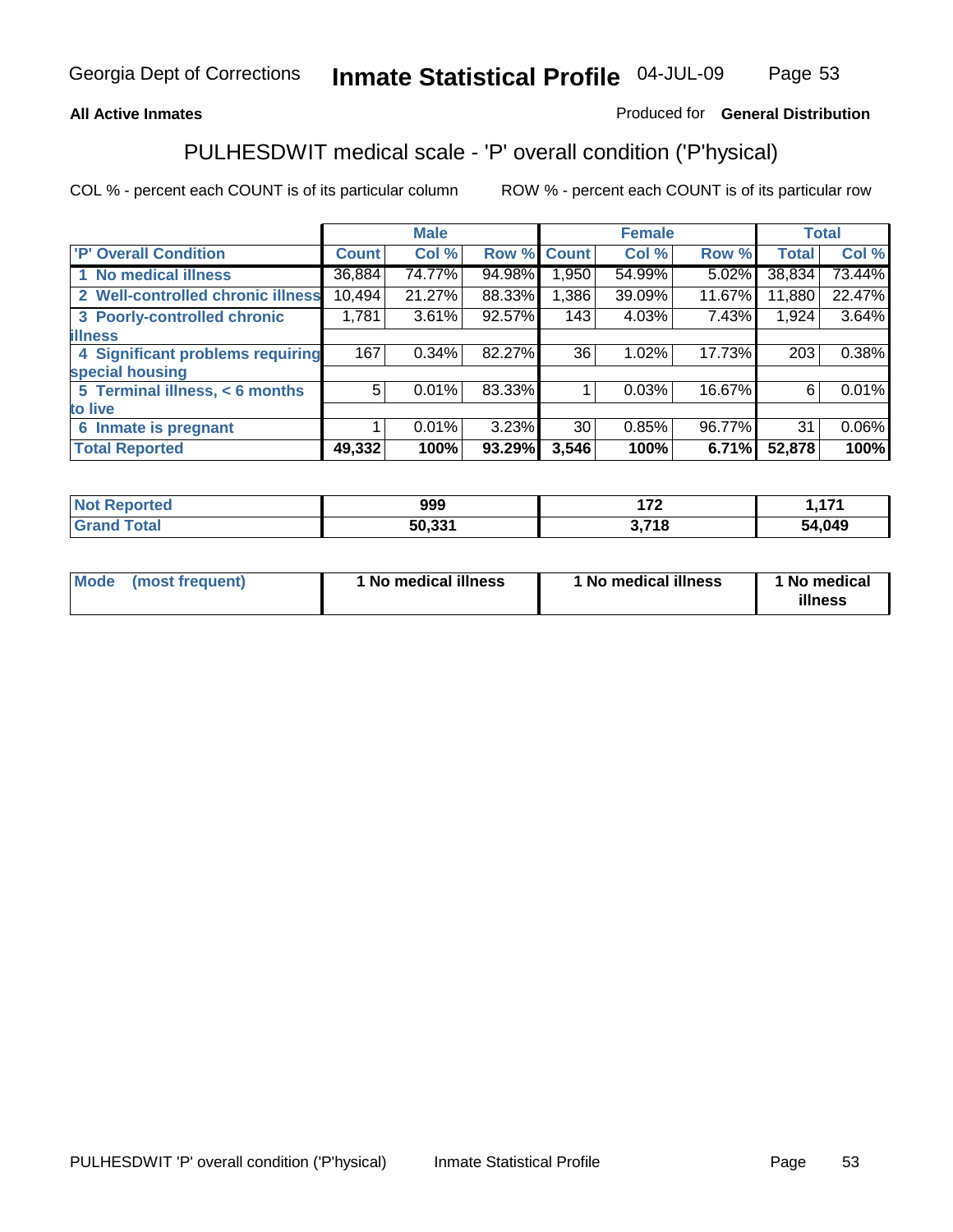#### **All Active Inmates**

#### Produced for **General Distribution**

## PULHESDWIT medical scale - 'U' upper body

|                              |              | <b>Male</b> |        |              | <b>Female</b> |        |              | <b>Total</b> |
|------------------------------|--------------|-------------|--------|--------------|---------------|--------|--------------|--------------|
| <b>U' Upper Body</b>         | <b>Count</b> | Col %       | Row %  | <b>Count</b> | Col %         | Row %  | <b>Total</b> | Col %        |
| 1 Upper bones, joints,       | 47,415       | 96.11%      | 93.62% | 3,229        | 91.06%        | 6.38%  | 50,644       | 95.78%       |
| muscles all OK               |              |             |        |              |               |        |              |              |
| 2 One or both arms minimally | 1,635        | 3.31%       | 84.67% | 296          | 8.35%         | 15.33% | 1,931        | 3.65%        |
| limited                      |              |             |        |              |               |        |              |              |
| 3 One or both arms           | 227          | 0.46%       | 93.03% | 17           | 0.48%         | 6.97%  | 244          | 0.46%        |
| moderately limited           |              |             |        |              |               |        |              |              |
| 4 One arm disabled,          | 54           | 0.11%       | 94.74% | 3            | 0.08%         | 5.26%  | 57           | 0.11%        |
| paralyzed, or amputated      |              |             |        |              |               |        |              |              |
| 5 Both arms disabled,        |              | 0.01%       | 50.00% |              | 0.03%         | 50.00% | 2            | 0.01%        |
| paralyzed, or amputated      |              |             |        |              |               |        |              |              |
| <b>Total Reported</b>        | 49,332       | 100%        | 93.29% | 3,546        | 100%          | 6.71%  | 52,878       | 100.0%       |

| <b>Not Reported</b>          | 999    | ィラヘ   | 474    |
|------------------------------|--------|-------|--------|
| <b>Total</b><br><b>Grand</b> | 50,331 | 3,718 | 54,049 |

| <b>Mode</b> | (most frequent) | 1 Upper bones, joints,<br>muscles all OK | 1 Upper bones, joints,<br>muscles all OK | 1 Upper bones,<br>joints, muscles all<br>ΟK |
|-------------|-----------------|------------------------------------------|------------------------------------------|---------------------------------------------|
|-------------|-----------------|------------------------------------------|------------------------------------------|---------------------------------------------|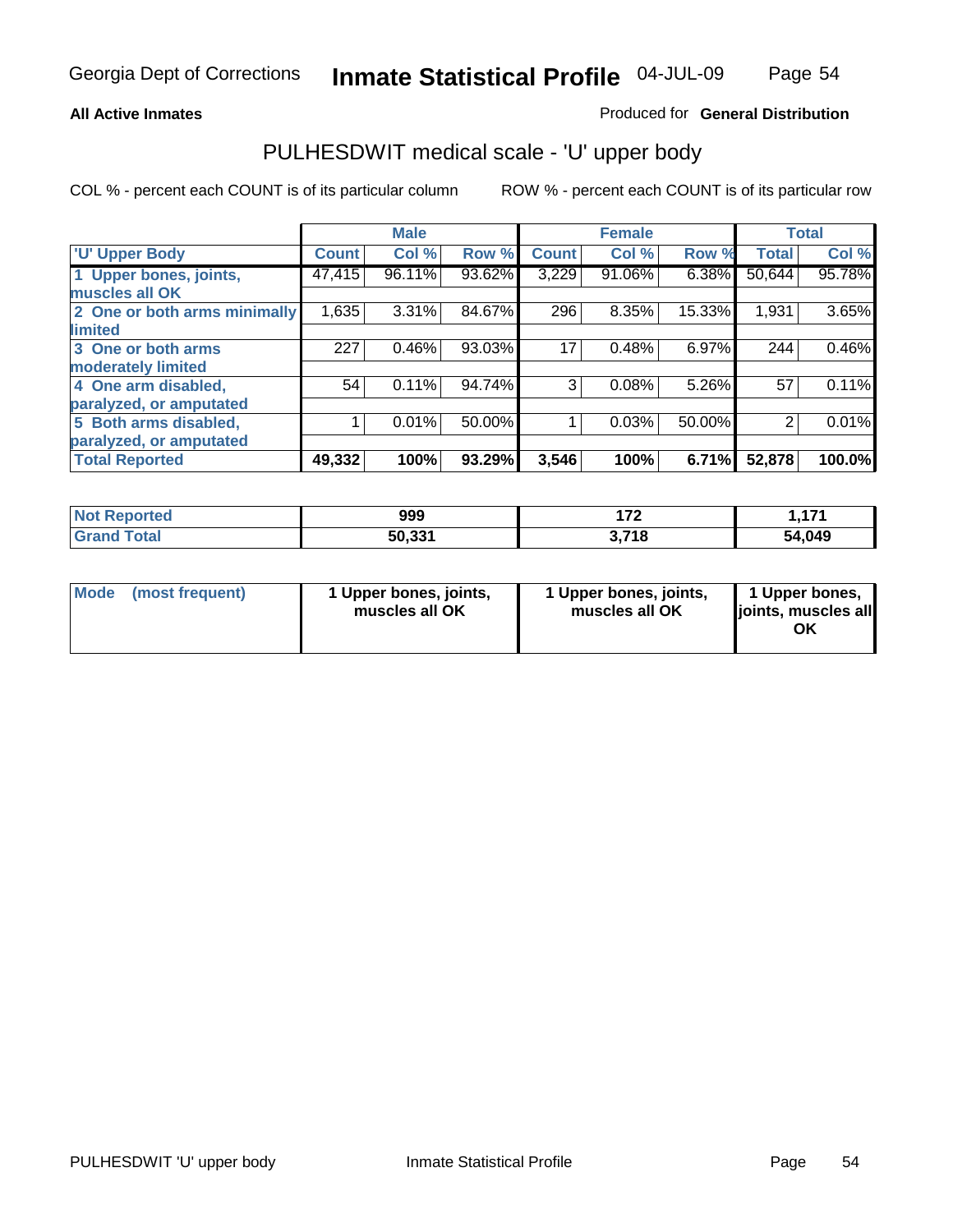#### **All Active Inmates**

#### Produced for **General Distribution**

## PULHESDWIT medical scale - 'L' lower body

|                                |        | <b>Male</b> |        |              | <b>Female</b> |        |              | <b>Total</b> |
|--------------------------------|--------|-------------|--------|--------------|---------------|--------|--------------|--------------|
| <b>L' Lower Body</b>           | Count! | Col %       | Row %  | <b>Count</b> | Col %         | Row %  | <b>Total</b> | Col %        |
| 1 Lower bones, joints,         | 44,115 | 89.42%      | 94.53% | 2,554        | 72.02%        | 5.47%  | 46,669       | 88.26%       |
| muscles all OK                 |        |             |        |              |               |        |              |              |
| 2 One or both legs minimally   | 4,428  | 8.98%       | 82.63% | 931          | 26.25%        | 17.37% | 5,359        | 10.13%       |
| limited                        |        |             |        |              |               |        |              |              |
| 3 One or both legs             | 641    | 1.30%       | 93.17% | 47           | 1.33%         | 6.83%  | 688          | 1.30%        |
| moderately limited             |        |             |        |              |               |        |              |              |
| 4 One leg disabled, paralyzed, | 135    | 0.27%       | 91.22% | 13           | 0.37%         | 8.78%  | 148          | 0.28%        |
| or amputated                   |        |             |        |              |               |        |              |              |
| 5 Both legs disabled,          | 13     | 0.03%       | 92.86% |              | 0.03%         | 7.14%  | 14           | 0.03%        |
| paralyzed, or amputated        |        |             |        |              |               |        |              |              |
| <b>Total Reported</b>          | 49,332 | 100%        | 93.29% | 3,546        | 100%          | 6.71%  | 52,878       | 100%         |

| <b>Not Reported</b>          | 999    | ィラヘ   | 474    |
|------------------------------|--------|-------|--------|
| <b>Total</b><br><b>Grand</b> | 50,331 | 3,718 | 54,049 |

|  | Mode (most frequent) | 1 Lower bones, joints,<br>muscles all OK | 1 Lower bones, joints,<br>muscles all OK | 1 Lower bones,<br>joints, muscles all<br>OK |
|--|----------------------|------------------------------------------|------------------------------------------|---------------------------------------------|
|--|----------------------|------------------------------------------|------------------------------------------|---------------------------------------------|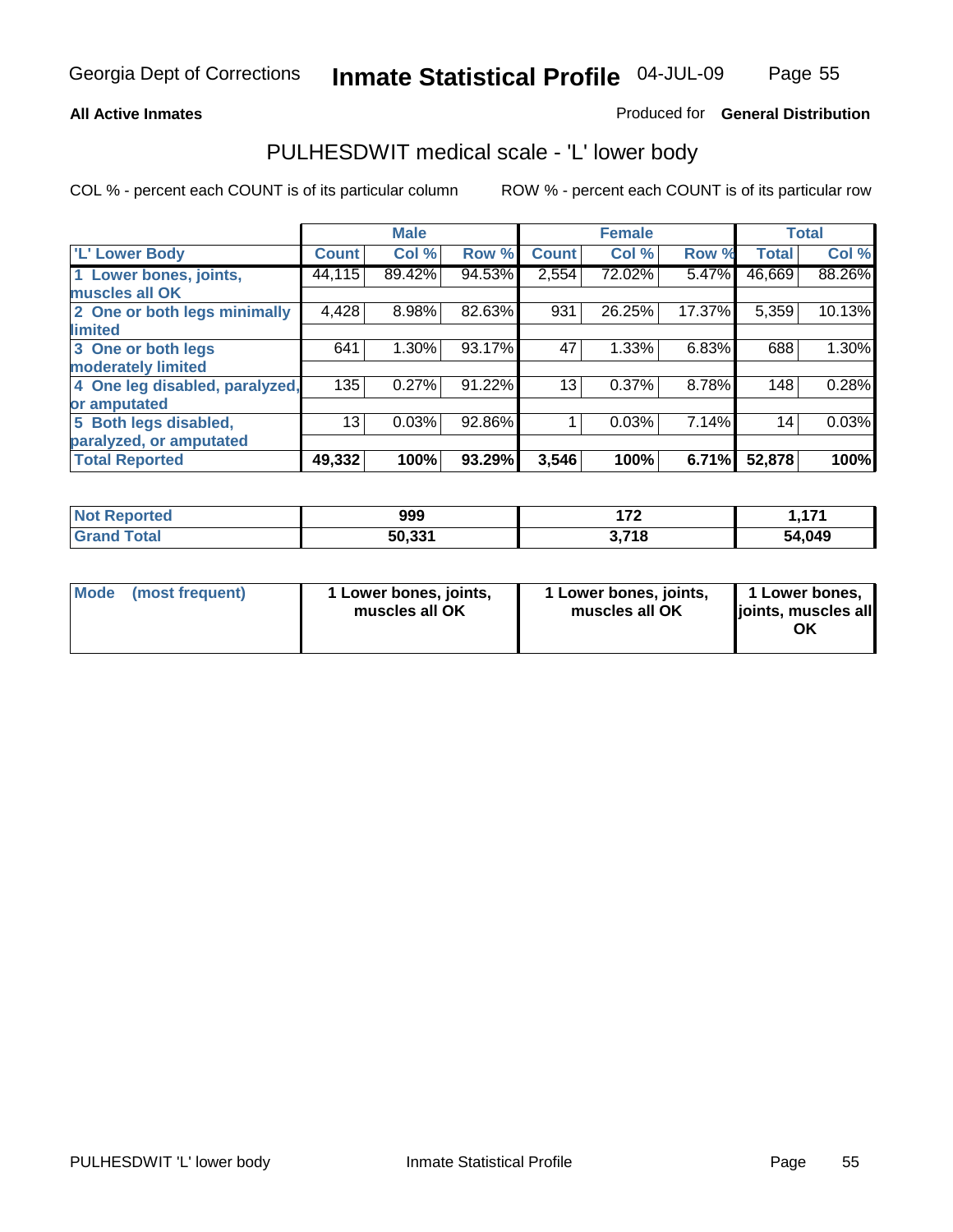#### **All Active Inmates**

#### Produced for **General Distribution**

## PULHESDWIT medical scale - 'H' hearing

COL % - percent each COUNT is of its particular column ROW % - percent each COUNT is of its particular row

|                                |              | <b>Male</b> |             |       | <b>Female</b> |        | <b>Total</b> |        |
|--------------------------------|--------------|-------------|-------------|-------|---------------|--------|--------------|--------|
| <b>H'</b> Hearing              | <b>Count</b> | Col %       | Row % Count |       | Col %         | Row %  | <b>Total</b> | Col %  |
| 1 Normal hearing both ears     | 48,827       | 98.98%      | 93.33%      | 3,492 | 98.48%        | 6.67%  | 52,319       | 98.94% |
| 2 Some loss in one ear with    | 387          | 0.78%       | 89.17%      | 47    | 1.33%         | 10.83% | 434          | 0.82%  |
| other OK, or mild loss in both |              |             |             |       |               |        |              |        |
| 3 Total loss in one ear with   | 75           | 0.15%       | 96.15%      | 3     | 0.08%         | 3.85%  | 78           | 0.15%  |
| mild loss in other             |              |             |             |       |               |        |              |        |
| 4 Severe loss in both ears     | 24           | 0.05%       | 96.00%      |       | 0.03%         | 4.00%  | 25           | 0.05%  |
| 5 Total loss in both ears,     | 19           | 0.04%       | 86.36%      | 3     | 0.08%         | 13.64% | 22           | 0.04%  |
| requiring special housing      |              |             |             |       |               |        |              |        |
| <b>Total Reported</b>          | 49,332       | 100%        | 93.29%      | 3,546 | 100%          | 6.71%  | 52,878       | 100%   |

| ported<br>N. | 999    | ---           | 474<br>. |
|--------------|--------|---------------|----------|
| <b>Total</b> | 50,331 | 2719<br>- 1 6 | 54,049   |

| Mode (most frequent) | 1 Normal hearing both ears 11 Normal hearing both ears 1 Normal hearing |           |
|----------------------|-------------------------------------------------------------------------|-----------|
|                      |                                                                         | both ears |
|                      |                                                                         |           |

Page 56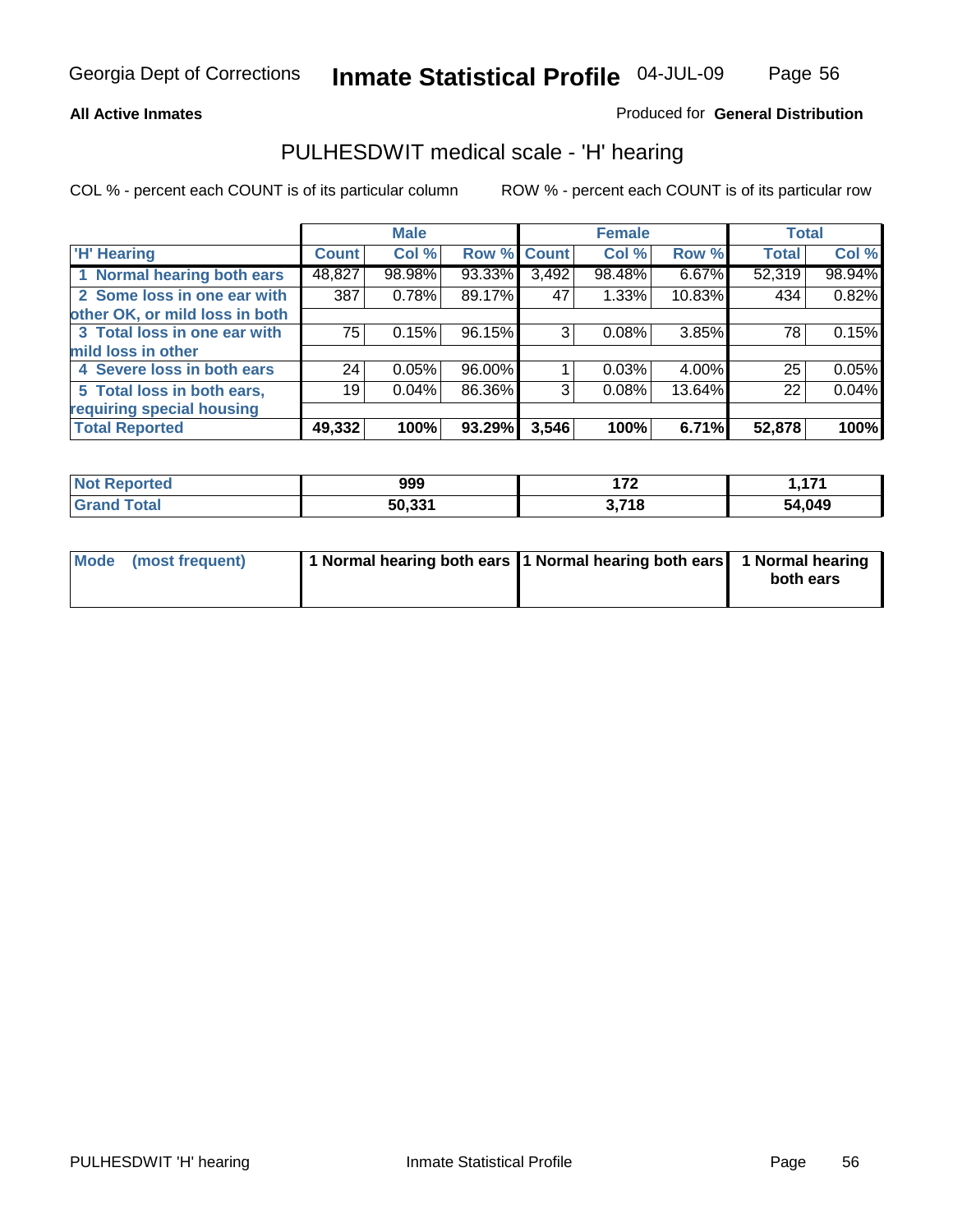### Produced for **General Distribution**

# PULHESDWIT medical scale - 'E' vision

|                                 |              | <b>Male</b> |             |       | <b>Female</b> |        |              | <b>Total</b> |
|---------------------------------|--------------|-------------|-------------|-------|---------------|--------|--------------|--------------|
| 'E' Vision                      | <b>Count</b> | Col %       | Row % Count |       | Col%          | Row %  | <b>Total</b> | Col %        |
| 1 Correctable to 20/40 in both  | 43,103       | 87.37%      | 94.81%      | 2,361 | 66.58%        | 5.19%  | 45,464       | 85.98%       |
| eyes                            |              |             |             |       |               |        |              |              |
| 2 Correctable to 20/70 in one   | 5,568        | 11.29%      | 83.96%      | 1,064 | 30.01%        | 16.04% | 6,632        | 12.54%       |
| eye, may be blind in other      |              |             |             |       |               |        |              |              |
| 3 Correctable to 20/200 in one  | 558          | 1.13%       | 82.30%      | 120   | 3.38%         | 17.70% | 678          | 1.28%        |
| eye, may be blind in other      |              |             |             |       |               |        |              |              |
| 4 One eye not correctable to    | 90           | 0.18%       | 98.90%      |       | 0.03%         | 1.10%  | 91           | 0.17%        |
| 20/200, other may be blind      |              |             |             |       |               |        |              |              |
| 5 Blind in both eyes, requiring | 13           | 0.03%       | 100.00%     |       |               |        | 13           | 0.02%        |
| special housing                 |              |             |             |       |               |        |              |              |
| <b>Total Reported</b>           | 49,332       | 100%        | 93.29%      | 3,546 | 100%          | 6.71%  | 52,878       | 100%         |

| <b>Not Reported</b> | 999    | יי    | 474    |
|---------------------|--------|-------|--------|
| Tota'<br>Grang      | 50.331 | 3,718 | 54,049 |

|  | Mode (most frequent) | 1 Correctable to 20/40 in<br>both eves | 1 Correctable to 20/40 in   1 Correctable to<br>both eves | 20/40 in both eyes |
|--|----------------------|----------------------------------------|-----------------------------------------------------------|--------------------|
|--|----------------------|----------------------------------------|-----------------------------------------------------------|--------------------|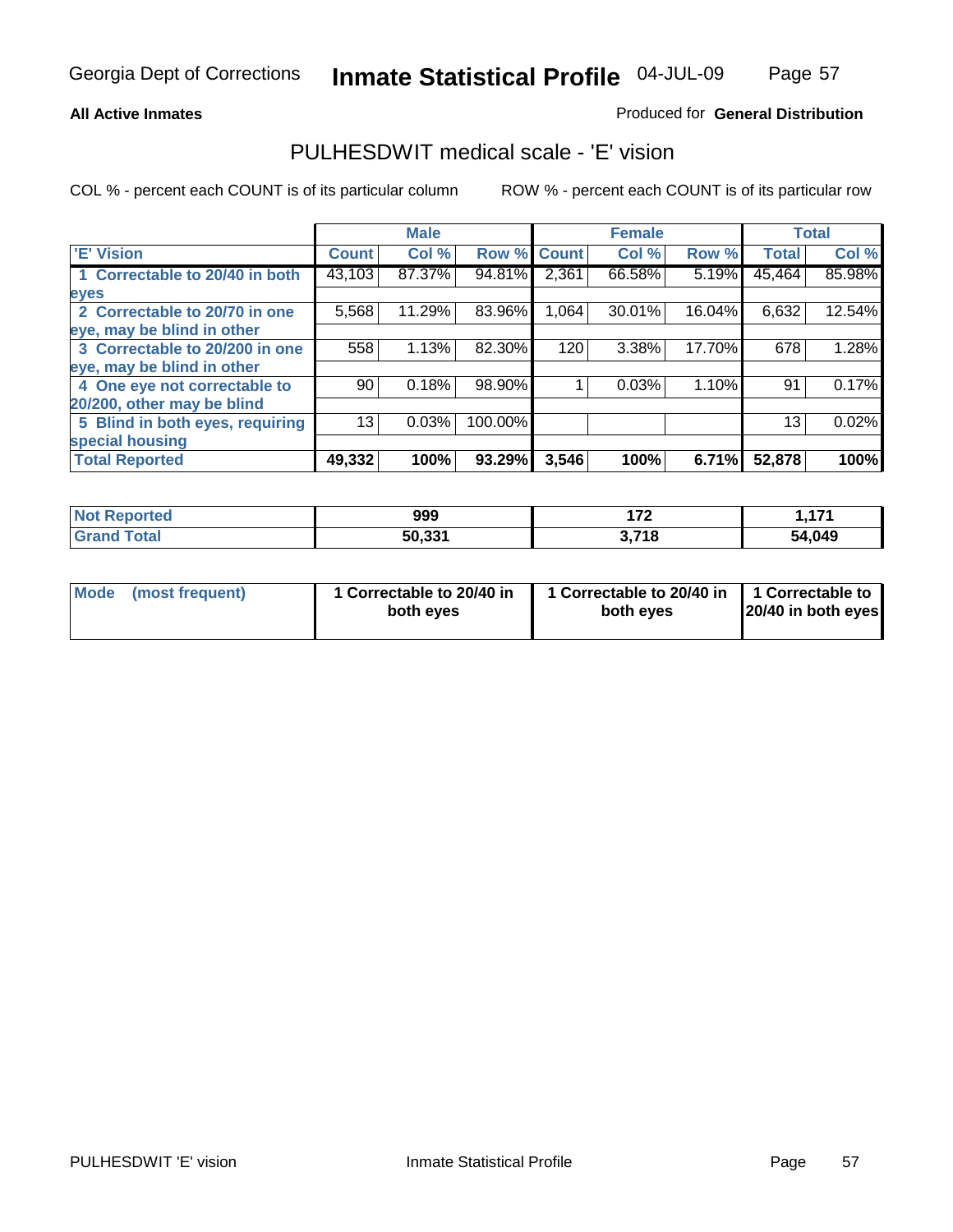#### **All Active Inmates**

#### Produced for **General Distribution**

# PULHESDWIT medical scale - 'S' pSychiatric

|                                        |              | <b>Male</b> |         |              | <b>Female</b> |        |              | <b>Total</b> |
|----------------------------------------|--------------|-------------|---------|--------------|---------------|--------|--------------|--------------|
| 'S' pSychiatric                        | <b>Count</b> | Col %       | Row %   | <b>Count</b> | Col %         | Row %  | <b>Total</b> | Col %        |
| 1 No impairment or disorders           | 42,077       | 86.64%      | 95.52%  | .973         | 58.49%        | 4.48%  | 44,050       | 84.81%       |
| 2 Stable, or in remission, or          | 4,967        | 10.23%      | 78.63%  | ,350         | 40.02%        | 21.37% | 6,317        | 12.16%       |
| mild impairment or retardation         |              |             |         |              |               |        |              |              |
| 3 Requires moderate inpatient          | 1,327        | 2.73%       | 97.43%  | 35           | 1.04%         | 2.57%  | 1,362        | 2.62%        |
| treatment                              |              |             |         |              |               |        |              |              |
| 4 Requires intensive inpatient         | 184          | 0.38%       | 92.46%  | 15           | 0.44%         | 7.54%  | 199          | 0.38%        |
| treatment                              |              |             |         |              |               |        |              |              |
| <b>5 Requires Crisis Stabilization</b> | 11           | 0.02%       | 100.00% |              |               |        | 11           | 0.02%        |
| Unit (CSU) inpatient care              |              |             |         |              |               |        |              |              |
| <b>Total Reported</b>                  | 48,566       | 100%        | 93.51%  | 3,373        | 100%          | 6.49%  | 51,939       | 100%         |

| <b>Not Reported</b>    | 765,،  | 345   | 2,110  |
|------------------------|--------|-------|--------|
| <b>Total</b><br>ˈGrand | 50,331 | 3,718 | 54,049 |

|  | Mode (most frequent) | <b>1</b> No impairment or disorders | 1 No impairment or<br>disorders | 1 No impairment or<br>disorders |
|--|----------------------|-------------------------------------|---------------------------------|---------------------------------|
|--|----------------------|-------------------------------------|---------------------------------|---------------------------------|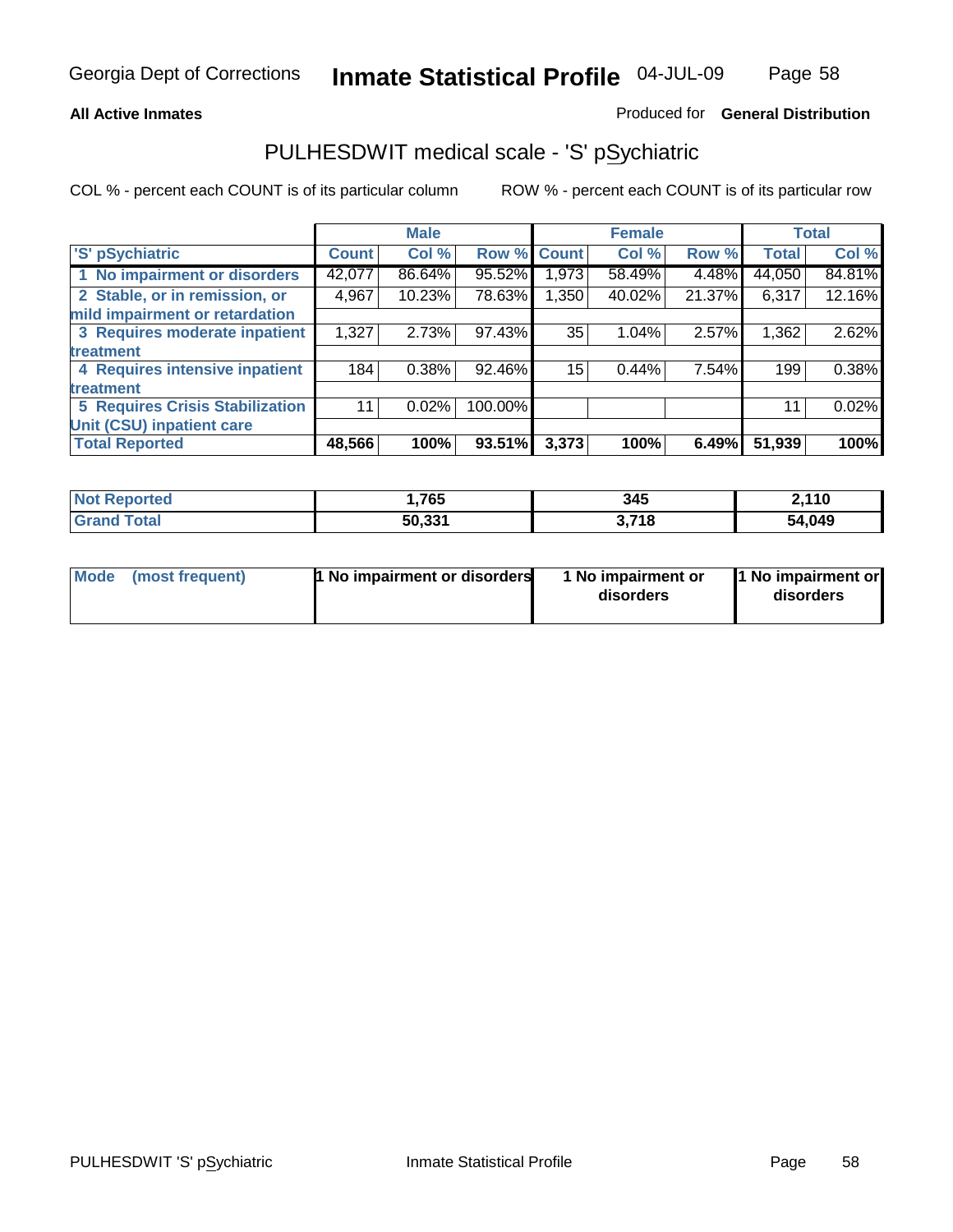**All Active Inmates**

#### Produced for **General Distribution**

## PULHESDWIT medical scale - 'D' dental

|                                 |              | <b>Male</b> |             |       | <b>Female</b> |          |              | <b>Total</b> |
|---------------------------------|--------------|-------------|-------------|-------|---------------|----------|--------------|--------------|
| 'D' Dental                      | <b>Count</b> | Col %       | Row % Count |       | Col %         | Row %    | <b>Total</b> | Col %        |
| 1 Minimal routine dental health | 18,049       | 37.20%      | 90.70%      | .851  | 54.84%        | 9.30%    | 19,900       | 38.35%       |
| <b>needs</b>                    |              |             |             |       |               |          |              |              |
| 2 Moderate cavities and/or      | 19,398       | 39.98%      | 94.17%      | .201  | 35.59%        | 5.83%    | 20,599       | 39.70%       |
| gum disease                     |              |             |             |       |               |          |              |              |
| 3 Extensive gum disease         | 11,021       | 22.72%      | 97.15%      | 323   | 9.57%         | 2.85%    | 11,344       | 21.86%       |
| and/or widespread decay         |              |             |             |       |               |          |              |              |
| 4 Urgent need for dental        | 47           | 0.10%       | 100.00%     |       |               |          | 47           | 0.09%        |
| <b>services</b>                 |              |             |             |       |               |          |              |              |
| 5 Life-threatening disease or   |              | 0.01%       | 100.00%     |       |               |          |              | 0.01%        |
| extreme pain or infection       |              |             |             |       |               |          |              |              |
| <b>Total Reported</b>           | 48,516       | 100%        | 93.50%      | 3,375 | 100%          | $6.50\%$ | 51,891       | 100.0%       |

| <b>Not Reported</b> | 15.∥   | 343   | 2,158  |
|---------------------|--------|-------|--------|
| <b>Grand Total</b>  | 50,331 | 3,718 | 54,049 |

| <b>Mode</b> | (most frequent) | 2 Moderate cavities and/or<br>qum disease | Minimal routine dental<br>health needs | 2 Moderate<br>cavities and/or |
|-------------|-----------------|-------------------------------------------|----------------------------------------|-------------------------------|
|             |                 |                                           |                                        | qum disease                   |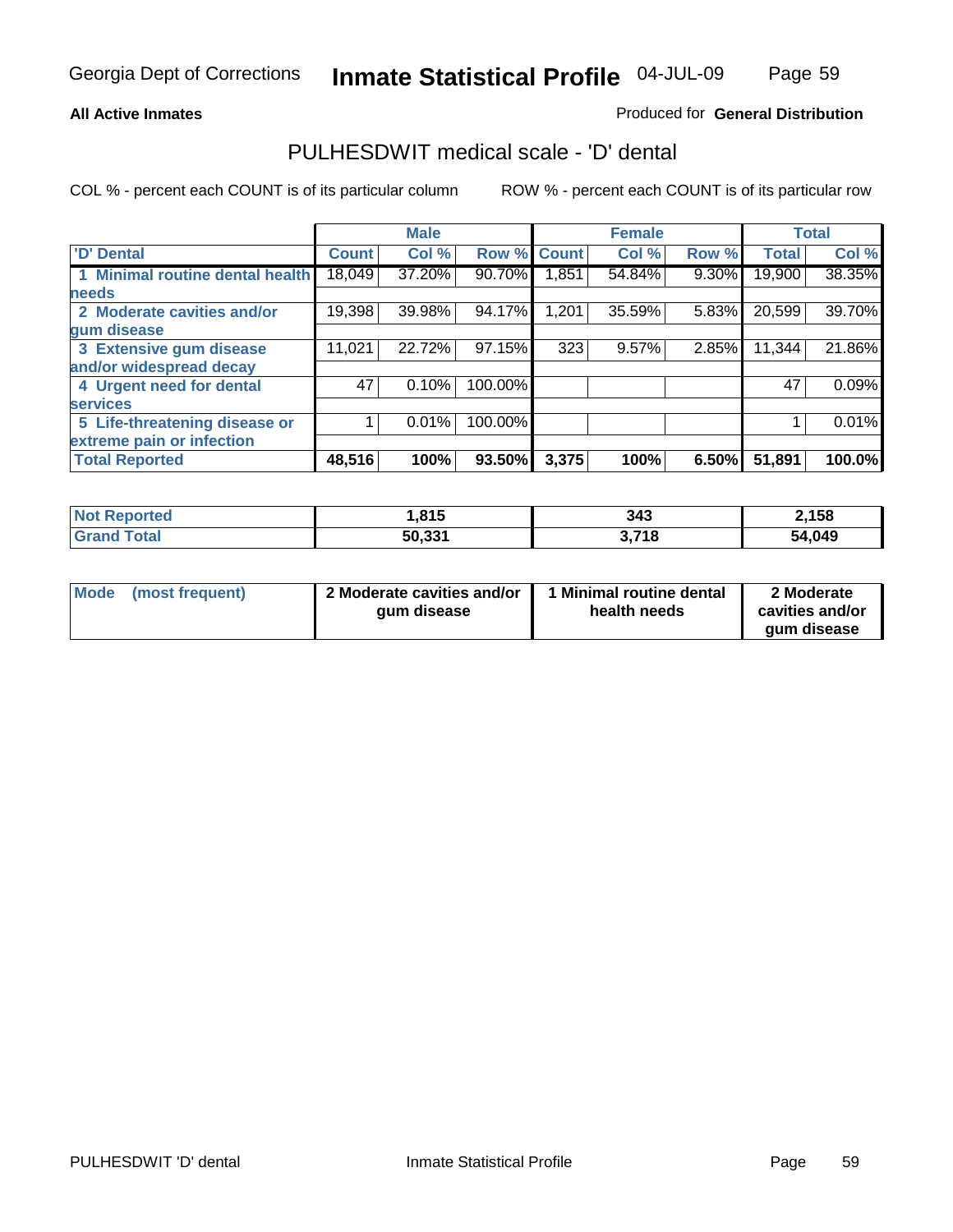#### **All Active Inmates**

#### Produced for **General Distribution**

## PULHESDWIT medical scale - 'W' work ability

|                                 |              | <b>Male</b> |        |              | <b>Female</b> |        |              | <b>Total</b> |
|---------------------------------|--------------|-------------|--------|--------------|---------------|--------|--------------|--------------|
| W' work ability                 | <b>Count</b> | Col %       | Row %  | <b>Count</b> | Col %         | Row %  | <b>Total</b> | Col %        |
| 1 Unrestricted work or activity | 41,141       | 83.40%      | 93.42% | 2,898        | 81.73%        | 6.58%  | 44,039       | 83.28%       |
| 2 Minor restrictions on type of | 6,404        | 12.98%      | 93.80% | 423          | 11.93%        | 6.20%  | 6,827        | 12.91%       |
| <b>work</b>                     |              |             |        |              |               |        |              |              |
| 3 Moderate restrictions on type | 1,312        | 2.66%       | 89.56% | 153          | 4.31%         | 10.44% | 1,465        | 2.77%        |
| of work                         |              |             |        |              |               |        |              |              |
| 4 Major restrictions on type of | 417          | 0.85%       | 85.80% | 69           | 1.95%         | 14.20% | 486          | 0.92%        |
| <b>work</b>                     |              |             |        |              |               |        |              |              |
| 5 Cannot work under any         | 58           | 0.12%       | 95.08% | 3            | 0.08%         | 4.92%  | 61           | 0.12%        |
| <b>circumstances</b>            |              |             |        |              |               |        |              |              |
| <b>Total Reported</b>           | 49,332       | 100%        | 93.29% | 3,546        | 100%          | 6.71%  | 52,878       | 100%         |

| <b>Not Reported</b>          | 999    | יי    | 474<br>. |
|------------------------------|--------|-------|----------|
| <b>Total</b><br><b>Grand</b> | 50,331 | 3,718 | 54,049   |

| Mode (most frequent) | 1 Unrestricted work or | 1 Unrestricted work or | 1 Unrestricted   |
|----------------------|------------------------|------------------------|------------------|
|                      | activity               | activity               | work or activity |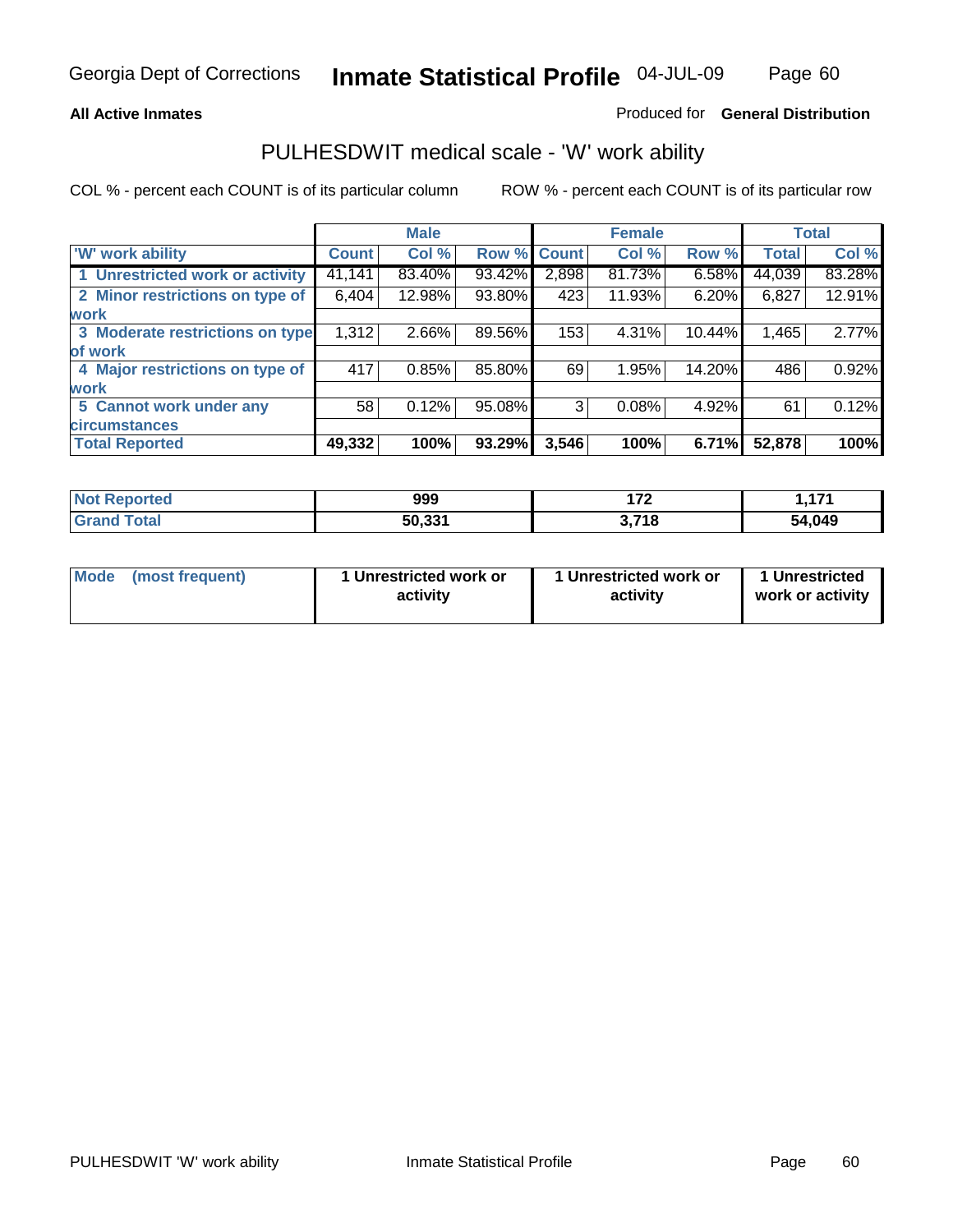### Page 61

#### **All Active Inmates**

### Produced for **General Distribution**

# PULHESDWIT medical scale - 'I' impairment

|                                   |              | <b>Male</b> |             |       | <b>Female</b> |       |              | <b>Total</b> |
|-----------------------------------|--------------|-------------|-------------|-------|---------------|-------|--------------|--------------|
| <b>T' Impairment</b>              | <b>Count</b> | Col %       | Row % Count |       | Col %         | Row % | <b>Total</b> | Col %        |
| 1 No impairments or               | 49,033       | 99.39%      | 93.28%      | 3,534 | 99.66%        | 6.72% | 52,567       | 99.41%       |
| <b>disabilities</b>               |              |             |             |       |               |       |              |              |
| 2 Wheelchair-bound but            | 169          | 0.34%       | 96.57%      | 6     | 0.17%         | 3.43% | 175          | 0.33%        |
| otherwise OK                      |              |             |             |       |               |       |              |              |
| <b>3 Needs low-level Assisted</b> | 45           | 0.09%       | 93.75%      | 3     | 0.08%         | 6.25% | 48           | 0.09%        |
| Living (level I)                  |              |             |             |       |               |       |              |              |
| 4 Needs moderate Assisted         | 22           | 0.04%       | 100.00%     |       |               |       | 22           | 0.04%        |
| <b>Living (level II)</b>          |              |             |             |       |               |       |              |              |
| <b>5 Needs maximal Assisted</b>   | 63           | 0.13%       | 95.45%      | 3     | 0.08%         | 4.55% | 66           | 0.12%        |
| <b>Living (level III)</b>         |              |             |             |       |               |       |              |              |
| <b>Total Reported</b>             | 49,332       | 100%        | 93.29%      | 3,546 | 100%          | 6.71% | 52,878       | 100%         |

| <b>Not</b><br>Reported       | 999    | ィラヘ<br>. . | 171<br>. |
|------------------------------|--------|------------|----------|
| <b>Total</b><br><b>Grand</b> | 50,331 | 718.<br>◡. | 54,049   |

| Mode | (most frequent) | 1 No impairments or<br>disabilities | 1 No impairments or<br>disabilities | 1 No impairments<br>or disabilities |
|------|-----------------|-------------------------------------|-------------------------------------|-------------------------------------|
|------|-----------------|-------------------------------------|-------------------------------------|-------------------------------------|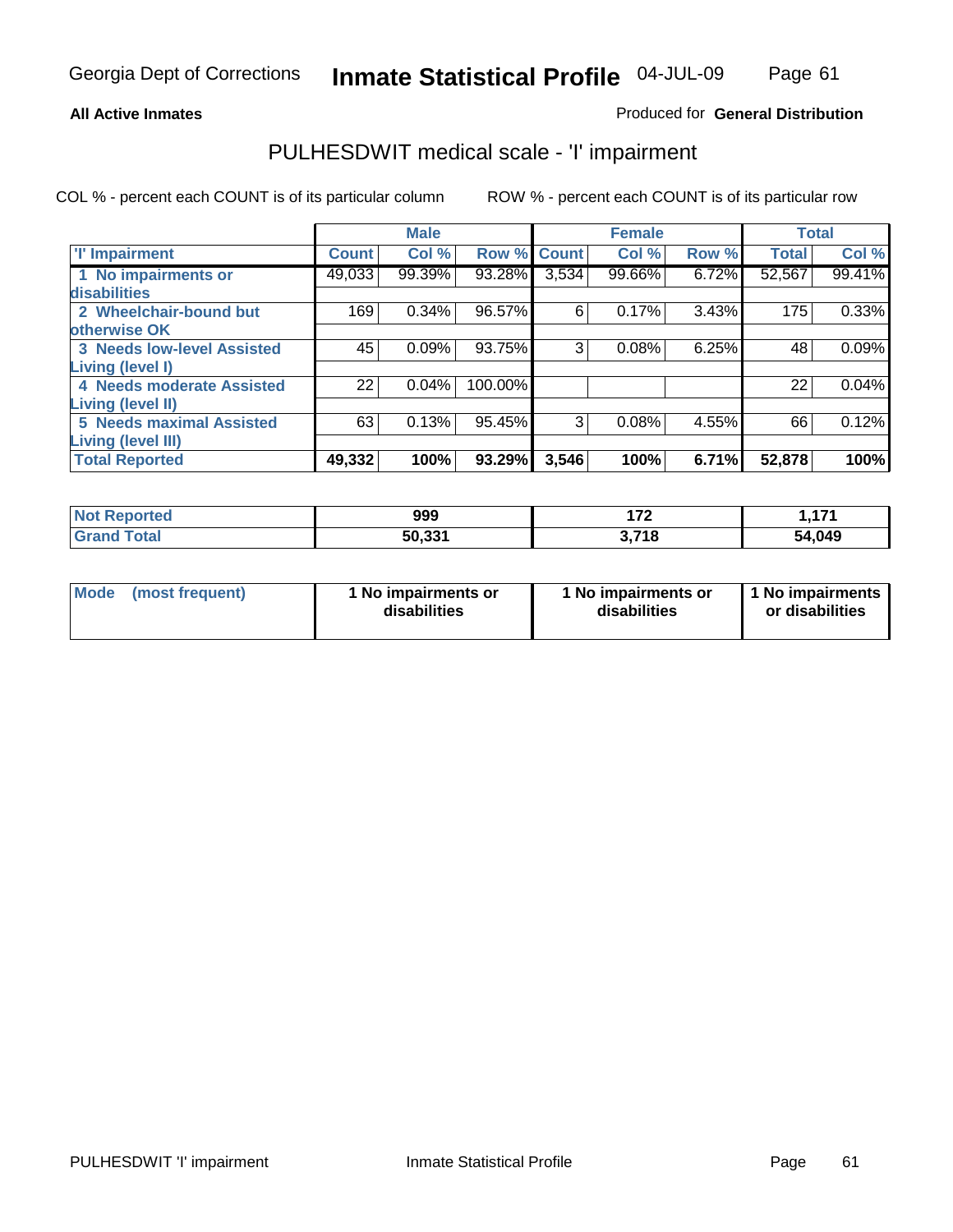#### **Inmate Statistical Profile** 04-JUL-09 Page Page 62

### All Active Inmates **All Active Inmates All Active Inmates Produced fo General Distribution**

# PULHESDWIT medical scale - 'T' transportability

|                              |              | <b>Male</b> |         |                | <b>Female</b> |       | <b>Total</b> |        |
|------------------------------|--------------|-------------|---------|----------------|---------------|-------|--------------|--------|
| <b>T' Transportability</b>   | <b>Count</b> | Col %       | Row %   | <b>Count</b>   | Col %         | Row % | <b>Total</b> | Col %  |
| 1 Can be transported in any  | 49,179       | 99.69%      | 93.29%  | 3,537          | 99.75%        | 6.71% | 52,716       | 99.69% |
| ordinary approved vehicle    |              |             |         |                |               |       |              |        |
| 2 Wheelchair-bound, not      | 64           | 0.13%       | 91.43%  | 6              | 0.17%         | 8.57% | 70           | 0.13%  |
| needing special vehicle      |              |             |         |                |               |       |              |        |
| 3 Wheelchair-bound, requires | 14           | 0.03%       | 93.33%  |                | 0.03%         | 6.67% | 15           | 0.03%  |
| special vehicle              |              |             |         |                |               |       |              |        |
| 4 Needs specially-equipped   | 6            | 0.01%       | 100.00% |                |               |       | 6            | 0.01%  |
| medical vehicle              |              |             |         |                |               |       |              |        |
| <b>5 Requires ambulance</b>  | 69           | 0.14%       | 97.18%  | $\overline{2}$ | 0.06%         | 2.82% | 71           | 0.13%  |
| transport                    |              |             |         |                |               |       |              |        |
| <b>Total Reported</b>        | 49,332       | 100%        | 93.29%  | 3,546          | 100%          | 6.71% | 52,878       | 100%   |

| Not F<br><b>Reported</b> | 999    | ィラヘ<br>. | 4.74<br>., |
|--------------------------|--------|----------|------------|
| <b>Grand Total</b>       | 50,331 | 3,718    | 54,049     |

| Mode (most frequent) | 1 Can be transported in any 1 Can be transported in any | ordinary approved vehicle   ordinary approved vehicle   transported in any | 1 Can be<br>ordinary approved<br>vehicle |
|----------------------|---------------------------------------------------------|----------------------------------------------------------------------------|------------------------------------------|
|                      |                                                         |                                                                            |                                          |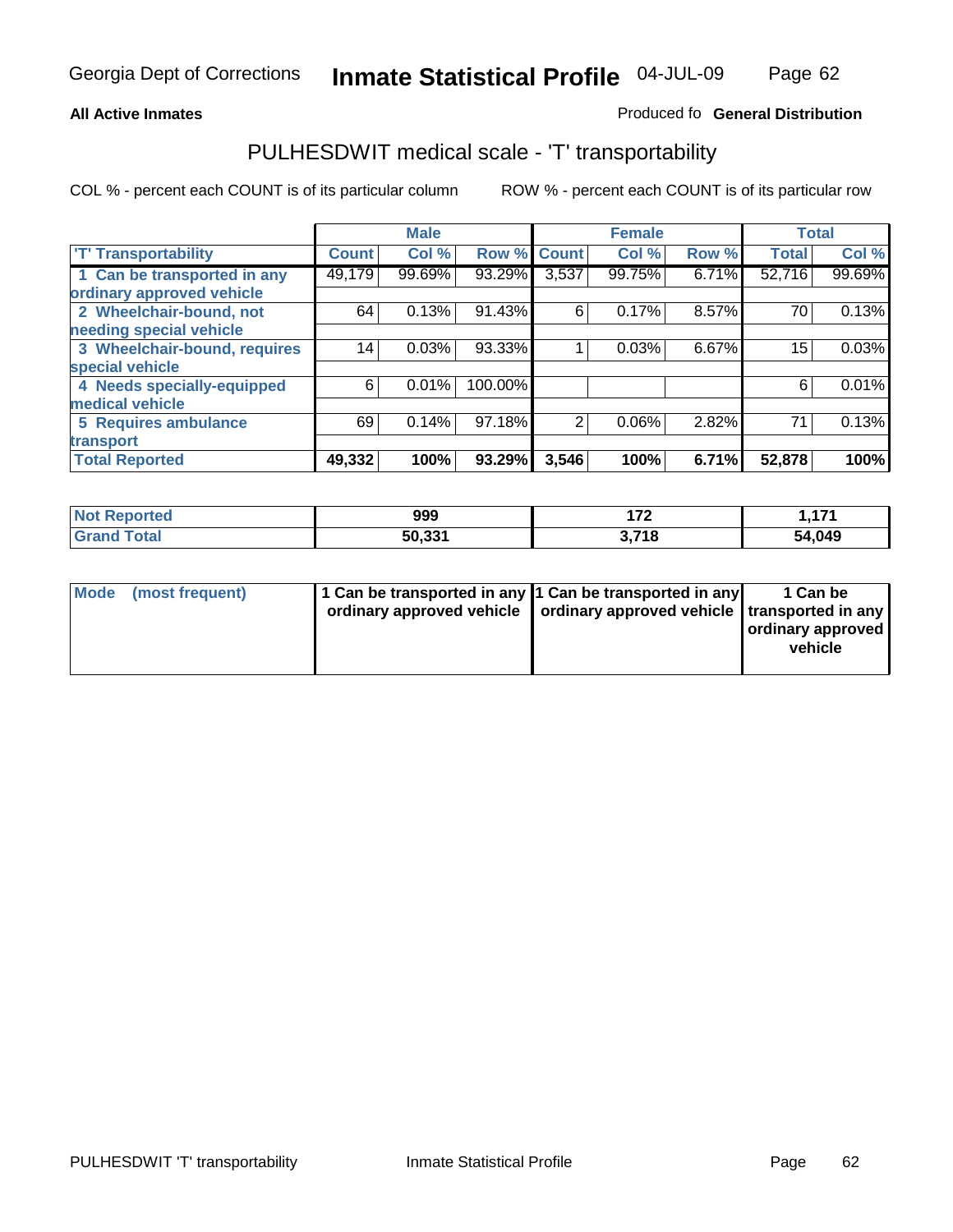### **All Active Inmates**

### Produced for **General Distribution**

# Criminality in family, self-reported

|                              |              | <b>Male</b> |        |             | <b>Female</b> |       |               | <b>Total</b> |
|------------------------------|--------------|-------------|--------|-------------|---------------|-------|---------------|--------------|
| <b>Criminality In Family</b> | <b>Count</b> | Col %       |        | Row % Count | Col %         | Row % | <b>Total</b>  | Col %        |
| Yes, criminality in family   | 11.040       | 22.65%      | 87.67% | 1.552       | 43.17%        |       | 12.33% 12,592 | 24.06%       |
| No criminality in family     | 37.701       | 77.35%      | 94.86% | 2,043       | 56.83%        |       | 5.14% 39,744  | 75.94%       |
| <b>Total Reported</b>        | 48,741       | 100%        | 93.13% | 3,595       | 100%          |       | 6.87% 52,336  | 100%         |

| <b>Not Reported</b>   | ,590   | י ה<br>נגו         | - 74 2<br>- 19 |
|-----------------------|--------|--------------------|----------------|
| Total<br><b>Grand</b> | 50,331 | <b>740</b><br>71 C | 54,049         |

|  | Mode (most frequent) | No criminality in family | No criminality in family | No criminality in<br>family |
|--|----------------------|--------------------------|--------------------------|-----------------------------|
|--|----------------------|--------------------------|--------------------------|-----------------------------|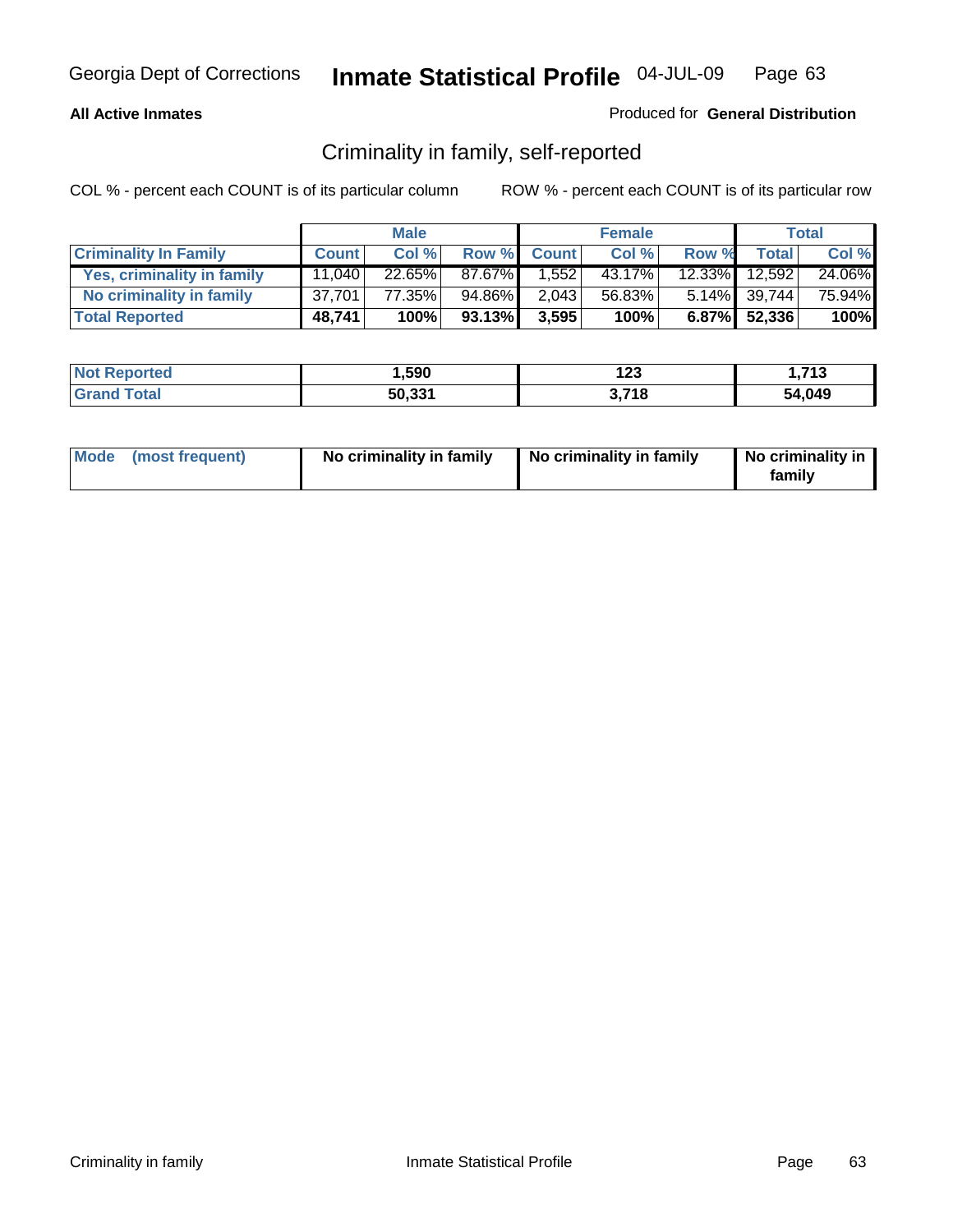#### **All Active Inmates**

#### Produced for **General Distribution**

# Alcoholism in family, self-reported

|                             |              | <b>Male</b> |        |              | <b>Female</b> |           |              | <b>Total</b> |
|-----------------------------|--------------|-------------|--------|--------------|---------------|-----------|--------------|--------------|
| <b>Alcoholism In Family</b> | <b>Count</b> | Col %       | Row %  | <b>Count</b> | Col %         | Row %     | <b>Total</b> | Col %        |
| Yes, alcoholism in family   | 7.250        | 14.87%      | 88.74% | 920          | 25.59%        | $11.26\%$ | 8.170        | 15.61%       |
| No alcoholism in family     | 41,491       | 85.13%      | 93.94% | 2,675        | 74.41%        | $6.06\%$  | 44,166       | 84.39%       |
| <b>Total Reported</b>       | 48,741       | 100%        | 93.13% | 3,595        | 100%          |           | 6.87% 52,336 | 100%         |

| <b>Not Reported</b>     | ,590   | י ה<br>ن 1 | - 74 2<br>- 19 |
|-------------------------|--------|------------|----------------|
| <b>Srand</b><br>∣ Total | 50,331 | .718       | 54.049         |

|  | Mode (most frequent) | No alcoholism in family | No alcoholism in family | No alcoholism in<br>family |
|--|----------------------|-------------------------|-------------------------|----------------------------|
|--|----------------------|-------------------------|-------------------------|----------------------------|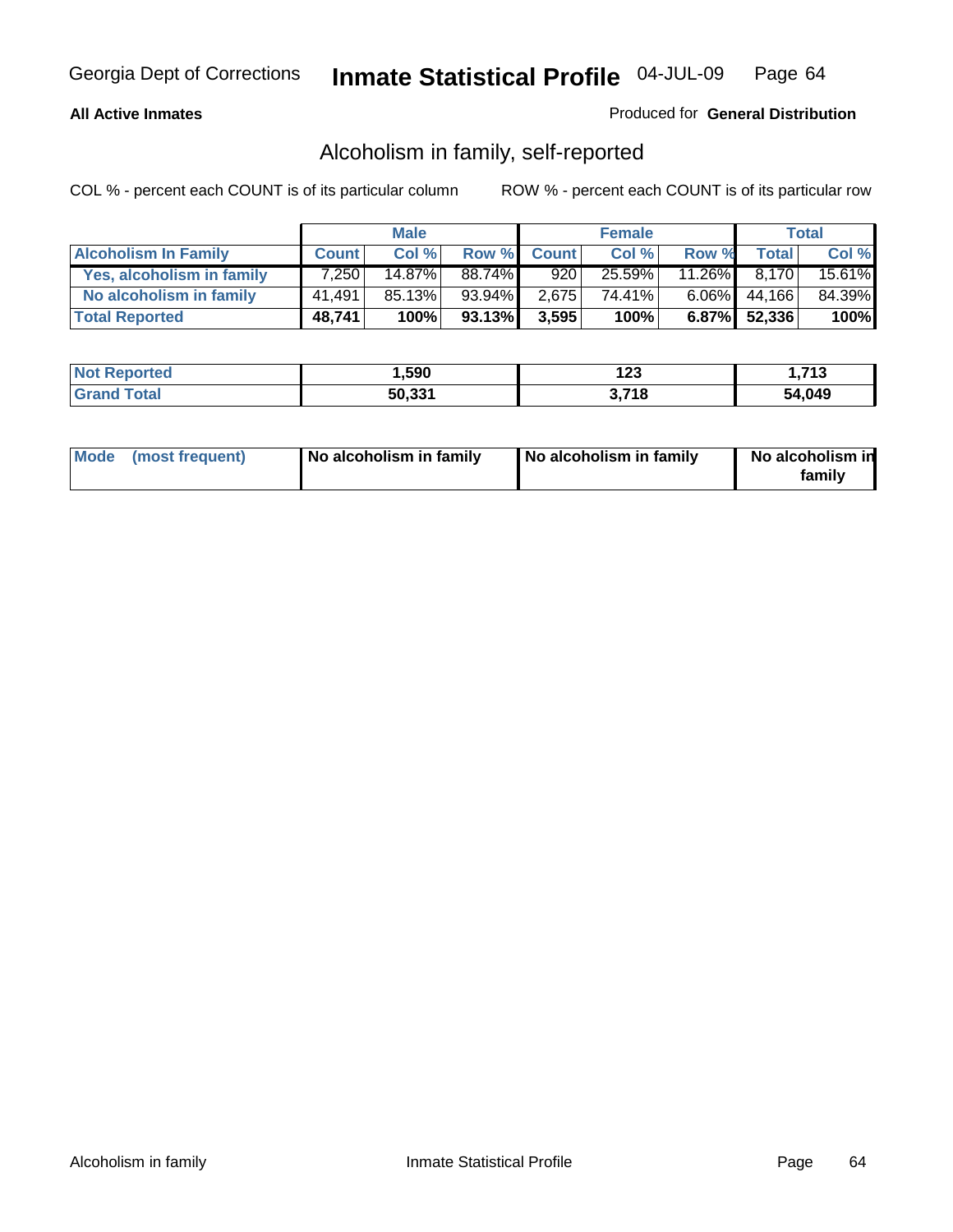#### **All Active Inmates**

#### Produced for **General Distribution**

# Drug abuse in family, self-reported

|                           |              | <b>Male</b> |           |              | <b>Female</b> |           |              | <b>Total</b> |
|---------------------------|--------------|-------------|-----------|--------------|---------------|-----------|--------------|--------------|
| Drug Abuse In Family      | <b>Count</b> | Col %       | Row %     | <b>Count</b> | Col %         | Row %     | <b>Total</b> | Col %        |
| Yes, drug abuse in family | 3.935        | $8.07\%$    | $81.54\%$ | 891          | 24.78%        | $18.46\%$ | 4.826        | $9.22\%$     |
| No drug abuse in family   | 44.806       | $91.93\%$   | 94.31%    | 2,704        | 75.22%        | $5.69\%$  | 47.510       | 90.78%       |
| <b>Total Reported</b>     | 48,741       | 100%        | 93.13%    | 3,595        | 100%          |           | 6.87% 52,336 | 100%         |

| <b>Not Reported</b>   | ,590   | י ה<br>נגו         | - 74 2<br>- 19 |
|-----------------------|--------|--------------------|----------------|
| Total<br><b>Grand</b> | 50,331 | <b>740</b><br>71 C | 54,049         |

|  | Mode (most frequent) | No drug abuse in family | No drug abuse in family | No drug abuse in<br>family |
|--|----------------------|-------------------------|-------------------------|----------------------------|
|--|----------------------|-------------------------|-------------------------|----------------------------|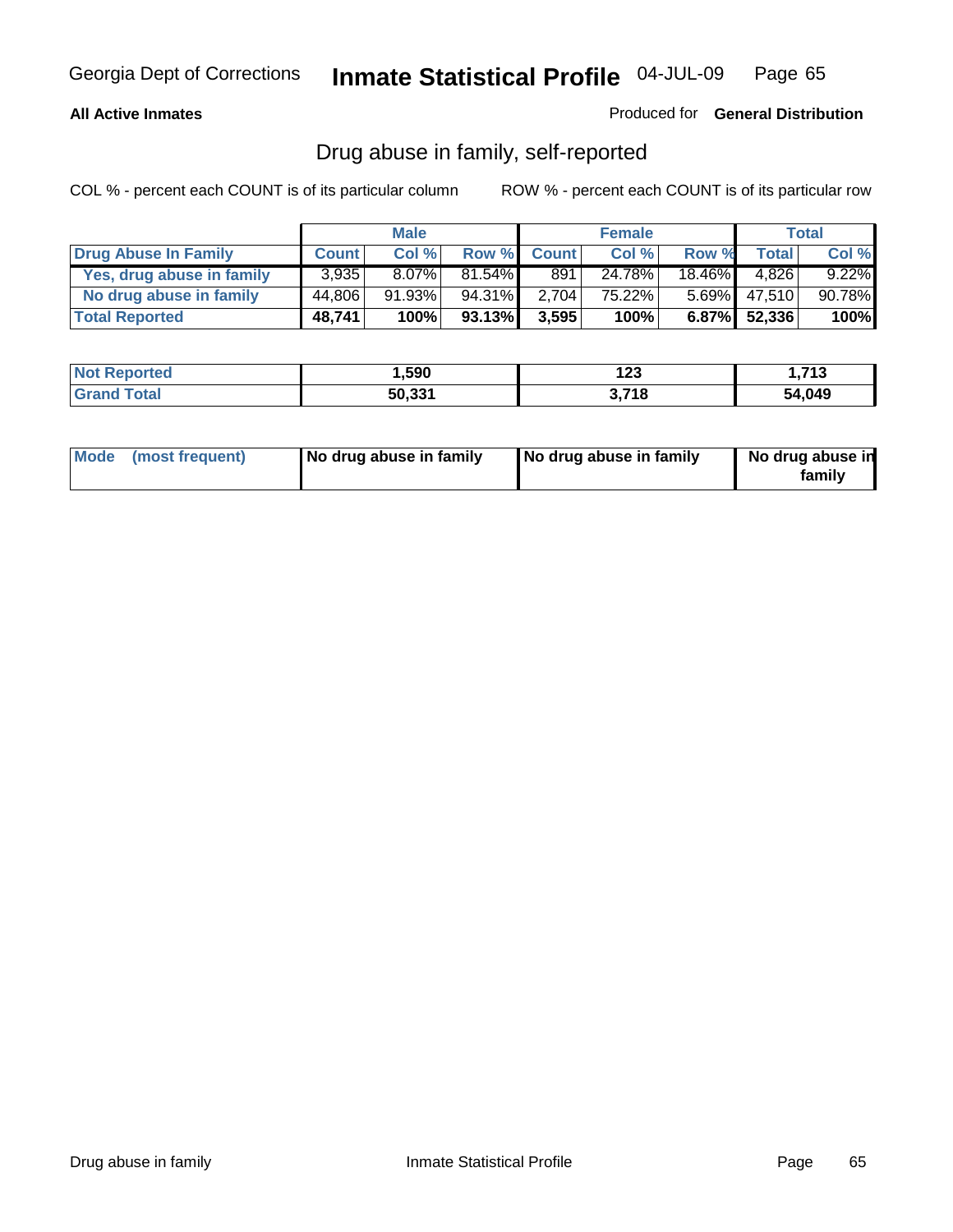#### **All Active Inmates**

### Produced for **General Distribution**

## Subjected to frequent beatings, self-reported

|                            |              | <b>Male</b> |        |              | <b>Female</b> |          |        | <b>Total</b> |
|----------------------------|--------------|-------------|--------|--------------|---------------|----------|--------|--------------|
| <b>Frequent beatings</b>   | <b>Count</b> | Col%        | Row %  | <b>Count</b> | Col%          | Row %    | Total  | Col %        |
| Yes, subjected to frequent | .867         | 3.83%       | 78.35% | 516          | 14.35%        | 21.65%   | 2,383  | 4.55%        |
| beatings                   |              |             |        |              |               |          |        |              |
| Not subjected to frequent  | 46.874       | $96.17\%$   | 93.84% | 3,079        | 85.65%        | $6.16\%$ | 49,953 | 95.45%       |
| <b>beatings</b>            |              |             |        |              |               |          |        |              |
| <b>Total Reported</b>      | 48,741       | 100%        | 93.13% | 3,595        | 100%          | 6.87%    | 52,336 | 100%         |

| <b>Not F</b><br>Reported | 590,   | 123        | - 74 2<br>- 19 |
|--------------------------|--------|------------|----------------|
| <b>Total</b><br>⊩Grar    | 50,331 | <b>740</b> | 54,049         |

| Mode            | Not subjected to frequent | Not subjected to frequent | Not subjected to  |
|-----------------|---------------------------|---------------------------|-------------------|
| (most frequent) | beatings                  | beatings                  | frequent beatings |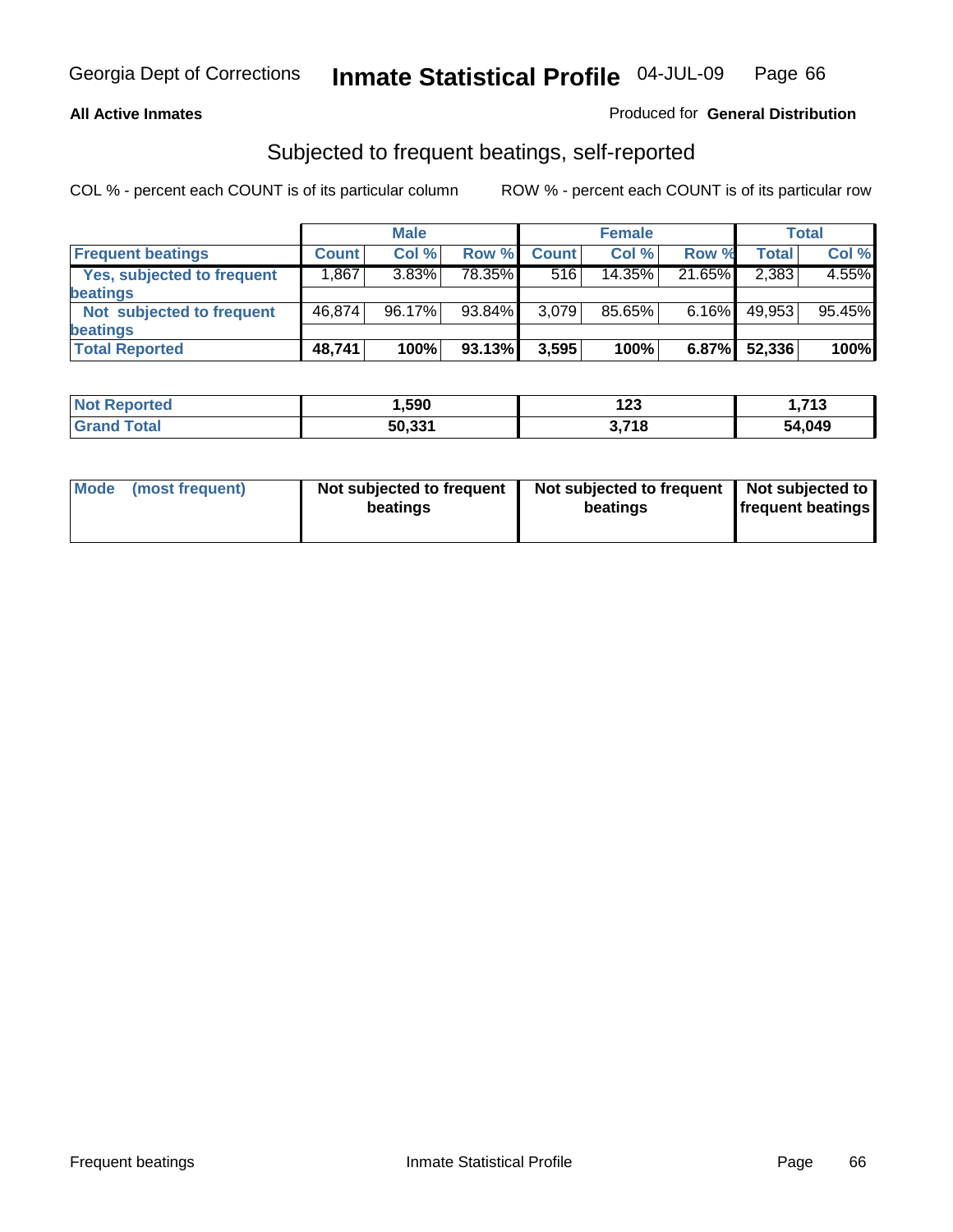#### **All Active Inmates**

### Produced for **General Distribution**

## Father absent during inmate's childhood

|                           |              | <b>Male</b> |           |              | <b>Female</b> |       |              | Total  |
|---------------------------|--------------|-------------|-----------|--------------|---------------|-------|--------------|--------|
| <b>Father Absent</b>      | <b>Count</b> | Col %       | Row %     | <b>Count</b> | Col %         | Row % | <b>Total</b> | Col %  |
| Yes, father was absent    | 24,469       | 50.20%      | 94.76%    | 1,354        | 37.66%        |       | 5.24% 25,823 | 49.34% |
| No, father was not absent | 24,272       | 49.80%      | $91.55\%$ | 2.241        | 62.34%        |       | 8.45% 26,513 | 50.66% |
| <b>Total Reported</b>     | 48,741       | 100%        | 93.13%    | 3,595        | 100%          |       | 6.87% 52,336 | 100%   |

| <b>Not Reported</b> | 590,   | י ה<br>נגו | - 74 2<br>- 19 |
|---------------------|--------|------------|----------------|
| <b>Grand Total</b>  | 50,331 | 3.718      | 54.049         |

| Mode (most frequent) | Yes, father was absent | No, father was not absent No, father was not | absent |
|----------------------|------------------------|----------------------------------------------|--------|
|                      |                        |                                              |        |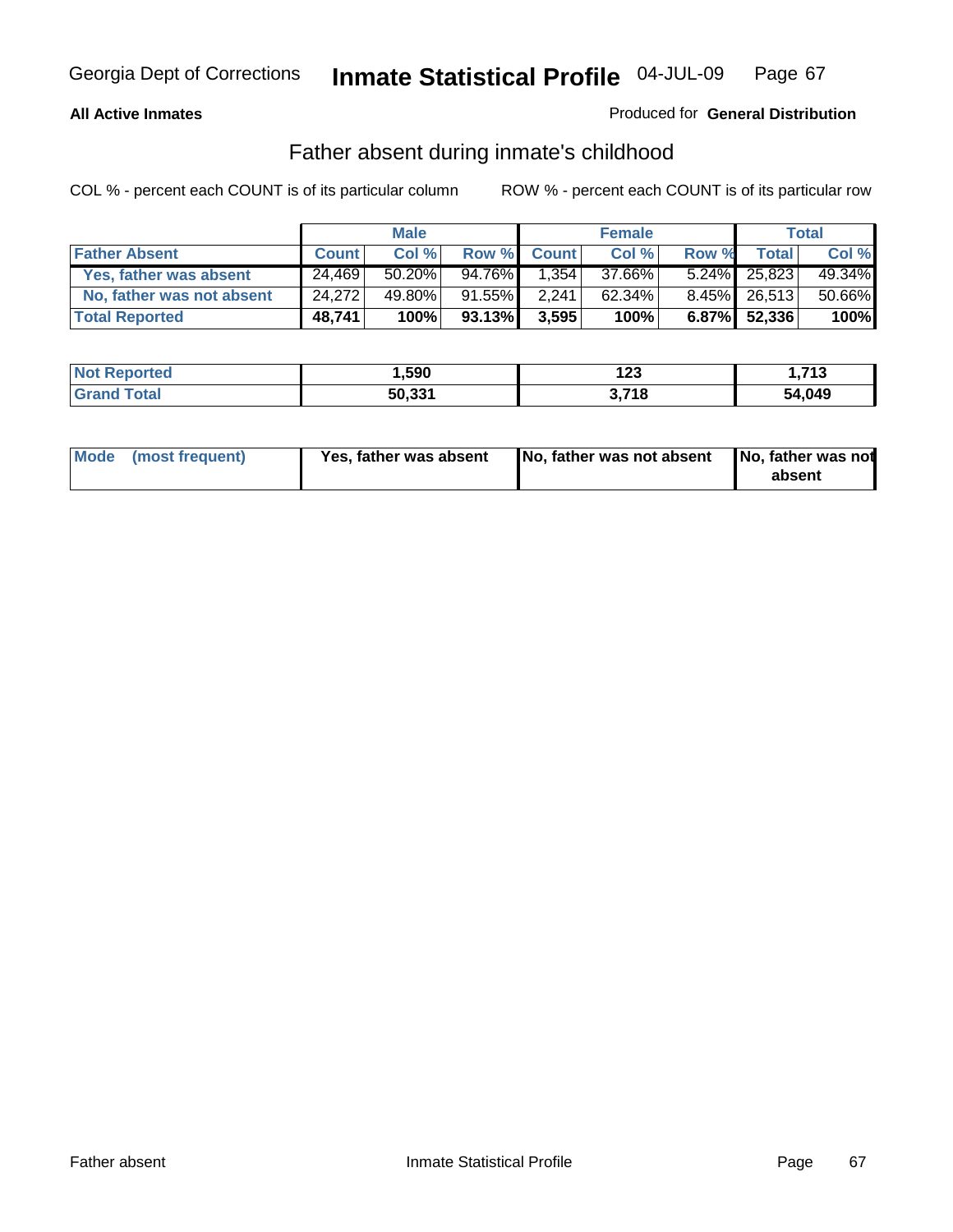### **All Active Inmates**

### Produced for **General Distribution**

# Mother absent during inmate's childhood

|                           |              | <b>Male</b> |        |              | <b>Female</b> |          |              | Total  |
|---------------------------|--------------|-------------|--------|--------------|---------------|----------|--------------|--------|
| <b>Mother Absent</b>      | <b>Count</b> | Col %       | Row %  | <b>Count</b> | Col %         | Row %    | <b>Total</b> | Col %  |
| Yes, mother was absent    | 6.468        | $13.27\%$   | 93.10% | 4791         | 13.32%        | $6.90\%$ | 6,947        | 13.27% |
| No, mother was not absent | 42,273       | 86.73%      | 93.13% | 3,116        | 86.68%        | $6.87\%$ | 45,389       | 86.73% |
| <b>Total Reported</b>     | 48,741       | 100%        | 93.13% | 3,595        | 100%          |          | 6.87% 52,336 | 100%   |

| <b>Not Reported</b> | 590,   | י ה<br>נגו | - 74 2<br>- 19 |
|---------------------|--------|------------|----------------|
| <b>Grand Total</b>  | 50,331 | 3.718      | 54.049         |

| Mode (most frequent) | No, mother was not absent   No, mother was not absent   No, mother was | not absent |
|----------------------|------------------------------------------------------------------------|------------|
|----------------------|------------------------------------------------------------------------|------------|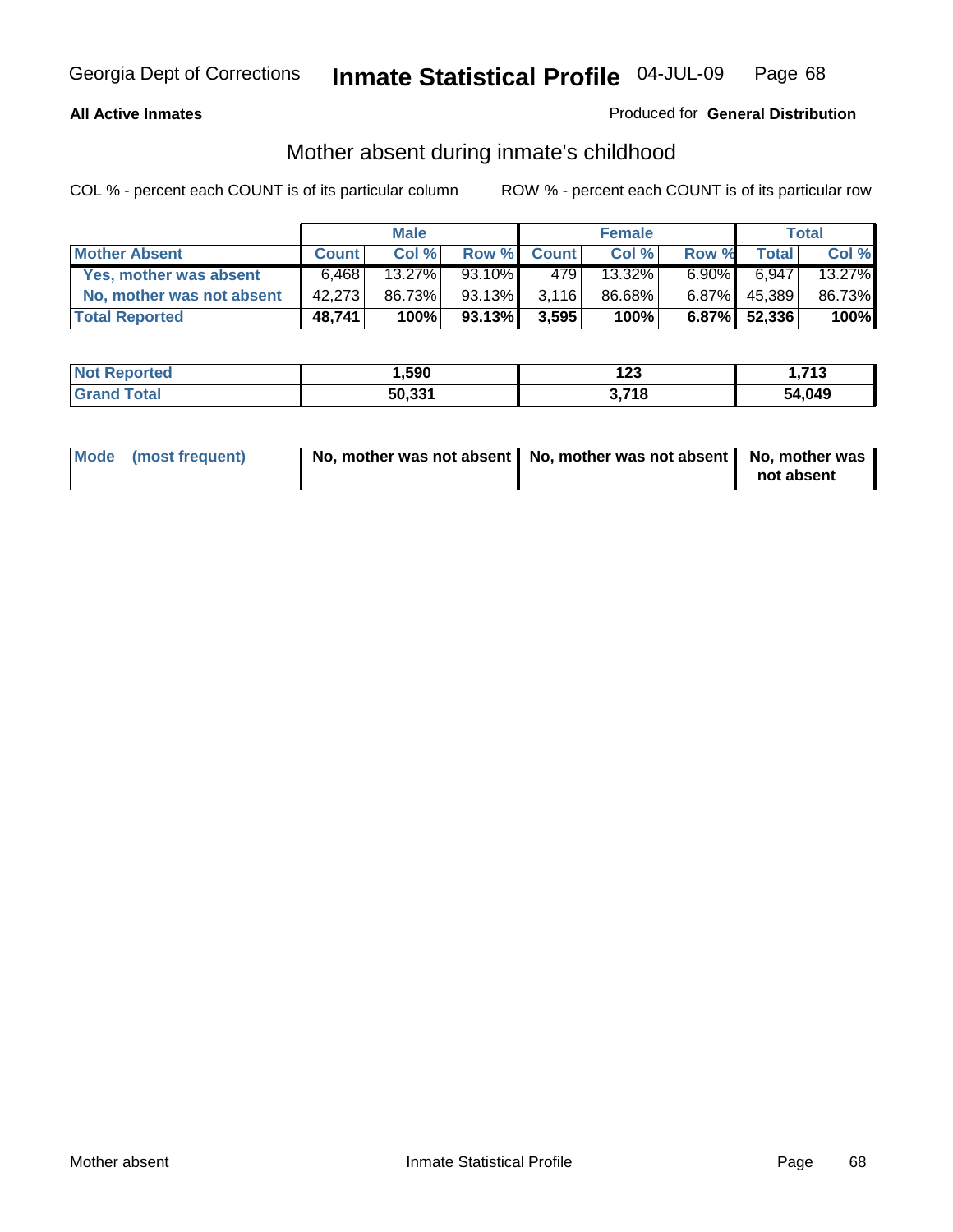**All Active Inmates**

#### Produced for **General Distribution**

# Number of prior Georgia incarcerations

|                                       |              | <b>Male</b> |                    |       | <b>Female</b> |          |        | <b>Total</b> |
|---------------------------------------|--------------|-------------|--------------------|-------|---------------|----------|--------|--------------|
| <b>Num of Prior GA Incarcerations</b> | <b>Count</b> | Col %       | <b>Row % Count</b> |       | Col %         | Row %    | Total  | Col %        |
| $\bf{0}$                              | 29,016       | 57.65%      | 91.84%             | 2,577 | 69.31%        | 8.16%    | 31,593 | 58.45%       |
|                                       | 8,807        | 17.50%      | 94.22%             | 540   | 14.52%        | 5.78%    | 9,347  | 17.29%       |
|                                       | 4,954        | 9.84%       | 95.00%             | 261   | 7.02%         | 5.00%    | 5,215  | 9.65%        |
| 3                                     | 3,065        | 6.09%       | 95.45%             | 146   | 3.93%         | 4.55%    | 3,211  | 5.94%        |
|                                       | 1,901        | 3.78%       | 95.86%             | 82    | 2.21%         | 4.14%    | 1,983  | 3.67%        |
| 5                                     | 1,089        | 2.16%       | 96.54%             | 39    | 1.05%         | $3.46\%$ | 1,128  | 2.09%        |
| <b>More Than 5</b>                    | 1,499        | 2.98%       | 95.36%             | 73    | 1.96%         | 4.64%    | 1,572  | 2.91%        |
| <b>Total Reported</b>                 | 50,331       | 100%        | 93.12%             | 3,718 | 100%          | 6.88%    | 54,049 | 100%         |

| <b>Not</b><br>orted |        |             |        |
|---------------------|--------|-------------|--------|
| <b>cotal</b>        | 50,33' | 7740<br>l d | 54,049 |

| Mean (average)       | l.O2 | .oo |  |
|----------------------|------|-----|--|
| Median (middle)      |      |     |  |
| Mode (most frequent) |      |     |  |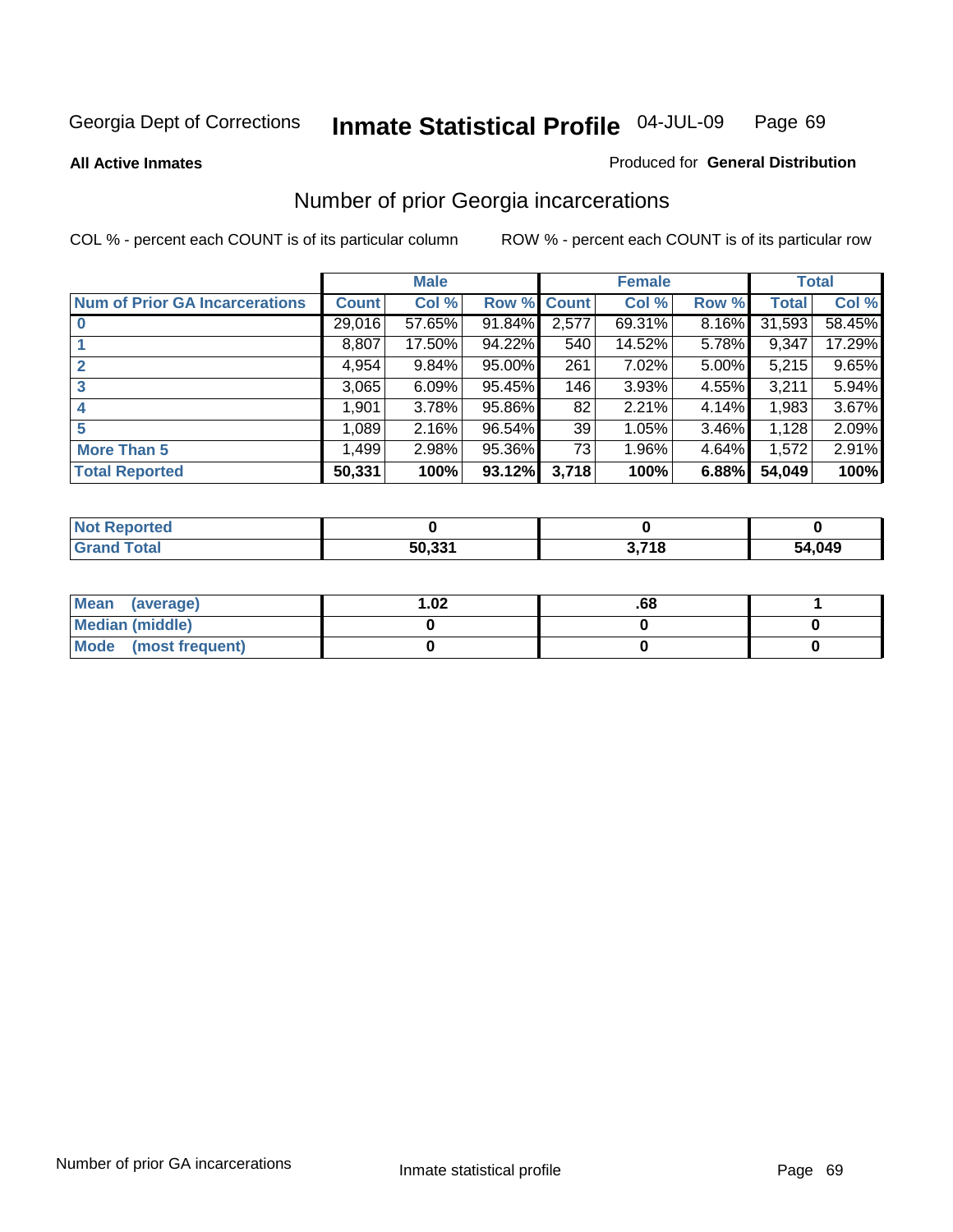#### **All Active Inmates**

#### Produced for **General Distribution**

## Prison sentence in years

COL % - percent each COUNT is of its particular column ROW % - percent each COUNT is of its particular row

|                                 |              | <b>Male</b> |         |              | <b>Female</b> |        |              | <b>Total</b> |
|---------------------------------|--------------|-------------|---------|--------------|---------------|--------|--------------|--------------|
| <b>Prison Sentence In Years</b> | <b>Count</b> | Col %       | Row %   | <b>Count</b> | Col %         | Row %  | <b>Total</b> | Col %        |
| $0 - 1$                         | 1,719        | 3.42%       | 88.20%  | 230          | 6.19%         | 11.80% | 1,949        | 3.61%        |
| $1.1 - 2$                       | 3,669        | 7.29%       | 87.15%  | 541          | 14.55%        | 12.85% | 4,210        | 7.79%        |
| $2.1 - 3$                       | 3,947        | 7.84%       | 88.96%  | 490          | 13.18%        | 11.04% | 4,437        | 8.21%        |
| $3.1 - 4$                       | 2,882        | 5.73%       | 90.29%  | 310          | 8.34%         | 9.71%  | 3,192        | 5.91%        |
| $4.1 - 5$                       | 5,284        | 10.50%      | 91.29%  | 504          | 13.56%        | 8.71%  | 5,788        | 10.71%       |
| $5.1 - 6$                       | 2,073        | 4.12%       | 92.71%  | 163          | 4.38%         | 7.29%  | 2,236        | 4.14%        |
| $6.1 - 7$                       | 1,989        | 3.95%       | 93.78%  | 132          | 3.55%         | 6.22%  | 2,121        | 3.92%        |
| $7.1 - 8$                       | 1,850        | 3.68%       | 93.53%  | 128          | 3.44%         | 6.47%  | 1,978        | 3.66%        |
| $8.1 - 9$                       | 706          | 1.40%       | 93.88%  | 46           | 1.24%         | 6.12%  | 752          | 1.39%        |
| $9.1 - 10$                      | 6,217        | 12.35%      | 94.28%  | 377          | 10.14%        | 5.72%  | 6,594        | 12.20%       |
| $10.1 - 12$                     | 2,467        | 4.90%       | 95.51%  | 116          | 3.12%         | 4.49%  | 2,583        | 4.78%        |
| $12.1 - 15$                     | 3,800        | 7.55%       | 96.08%  | 155          | 4.17%         | 3.92%  | 3,955        | 7.32%        |
| $15.1 - 20$                     | 3,692        | 7.34%       | 96.47%  | 135          | 3.63%         | 3.53%  | 3,827        | 7.08%        |
| 20.1 - Over                     | 2,931        | 5.82%       | 97.21%  | 84           | 2.26%         | 2.79%  | 3,015        | 5.58%        |
| <b>Life</b>                     | 6,477        | 12.87%      | 95.62%  | 297          | 7.99%         | 4.38%  | 6,774        | 12.53%       |
| <b>Life Without Parole</b>      | 519          | 1.03%       | 98.30%  | 9            | 0.24%         | 1.70%  | 528          | 0.98%        |
| <b>Death</b>                    | 106          | 0.21%       | 99.07%  |              | 0.03%         | 0.93%  | 107          | 0.20%        |
| <b>Youthful Offenders</b>       | 3            | 0.01%       | 100.00% |              |               |        | 3            | 0.01%        |
| <b>Total Reported</b>           | 50,331       | 100%        | 93.12%  | 3,718        | 100.0%        | 6.88%  | 54,049       | 100.0%       |

| <b>Not Reported</b>    |        |                   |        |
|------------------------|--------|-------------------|--------|
| <b>cotal</b><br>-Grati | 50.331 | <b>740</b><br>. . | 54,049 |

#### **Determinate (numeric) sentences only**

| Mear | 'апе | 9.04 | 41.د |
|------|------|------|------|
|      |      |      |      |

**All sentences (including determinate), with life, life without parole, and death sentences figured at 45 years**

| $\sim$<br>'NЛ<br>,,,<br>. .<br>ט.,<br>.<br>. |  |  |
|----------------------------------------------|--|--|
|                                              |  |  |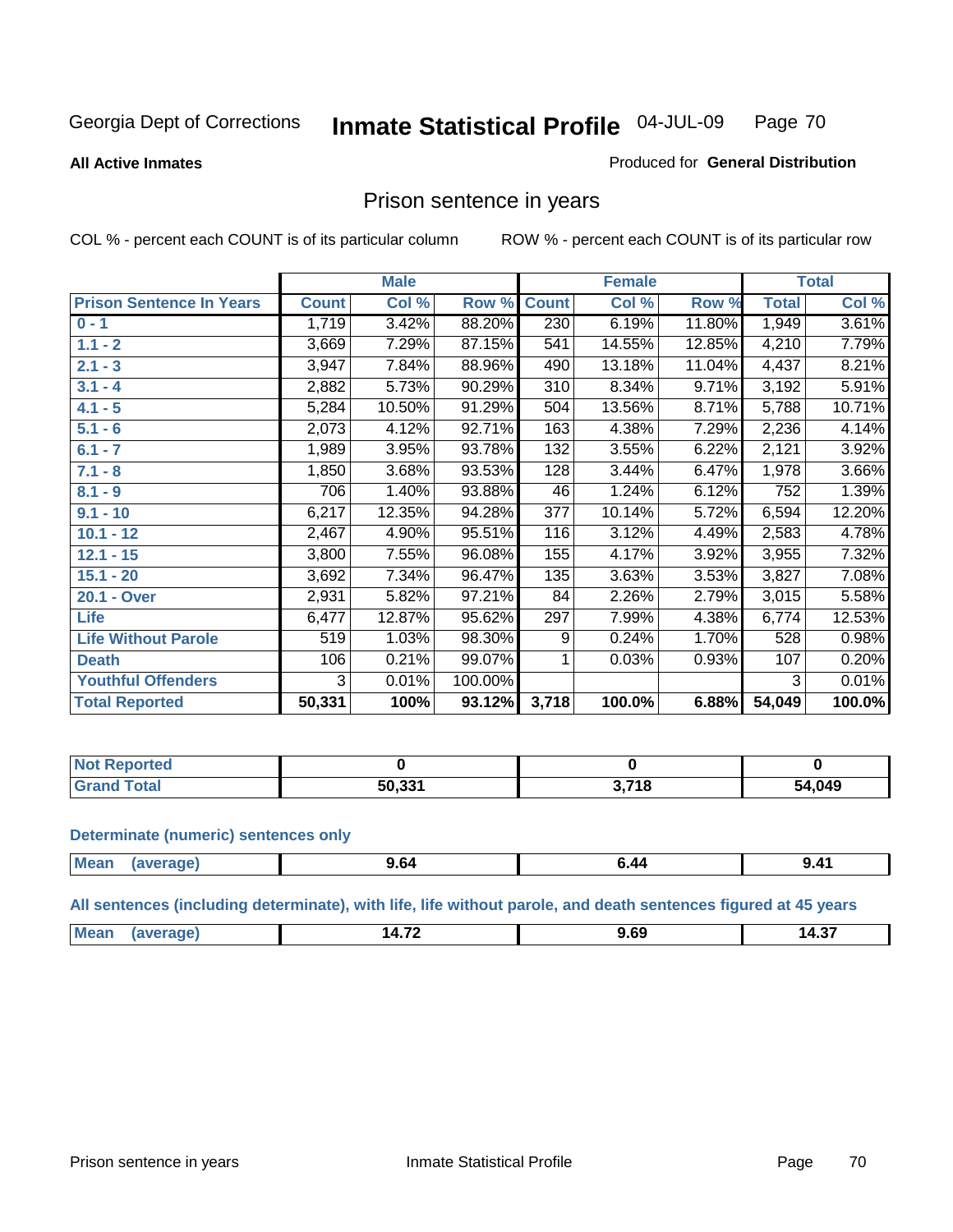#### **All Active Inmates**

#### Produced for **General Distribution**

# Primary offense, broken out into felonies vs misdemeanors

|                                  |              | <b>Male</b> |                    | <b>Female</b> |       | Total        |        |
|----------------------------------|--------------|-------------|--------------------|---------------|-------|--------------|--------|
| <b>Felonies and Misdemeanors</b> | <b>Count</b> | Col %       | <b>Row % Count</b> | Col%          | Row % | <b>Total</b> | Col %  |
| <b>Felonies</b>                  | 50,299       | $99.98\%$   | $93.12\%$ 3,715    | 100.00%       | 6.88% | 54.014       | 99.98% |
| <b>Misdemeanors</b>              | 10 I         | $.02\%$     | 100.00%            |               |       | 10           | .02%   |
| <b>Total Reported</b>            | 50,309       | 100%        | $93.12\%$ 3.715    | 100%          | 6.88% | 54,024       | 100%   |

| <b>Not Reported</b> | ^^<br>-- |        | ሳሪ<br>∠J |
|---------------------|----------|--------|----------|
| Gran.<br>⊺otal      | 50.331   | 50.312 | 54.049   |

| M | . | . | . |
|---|---|---|---|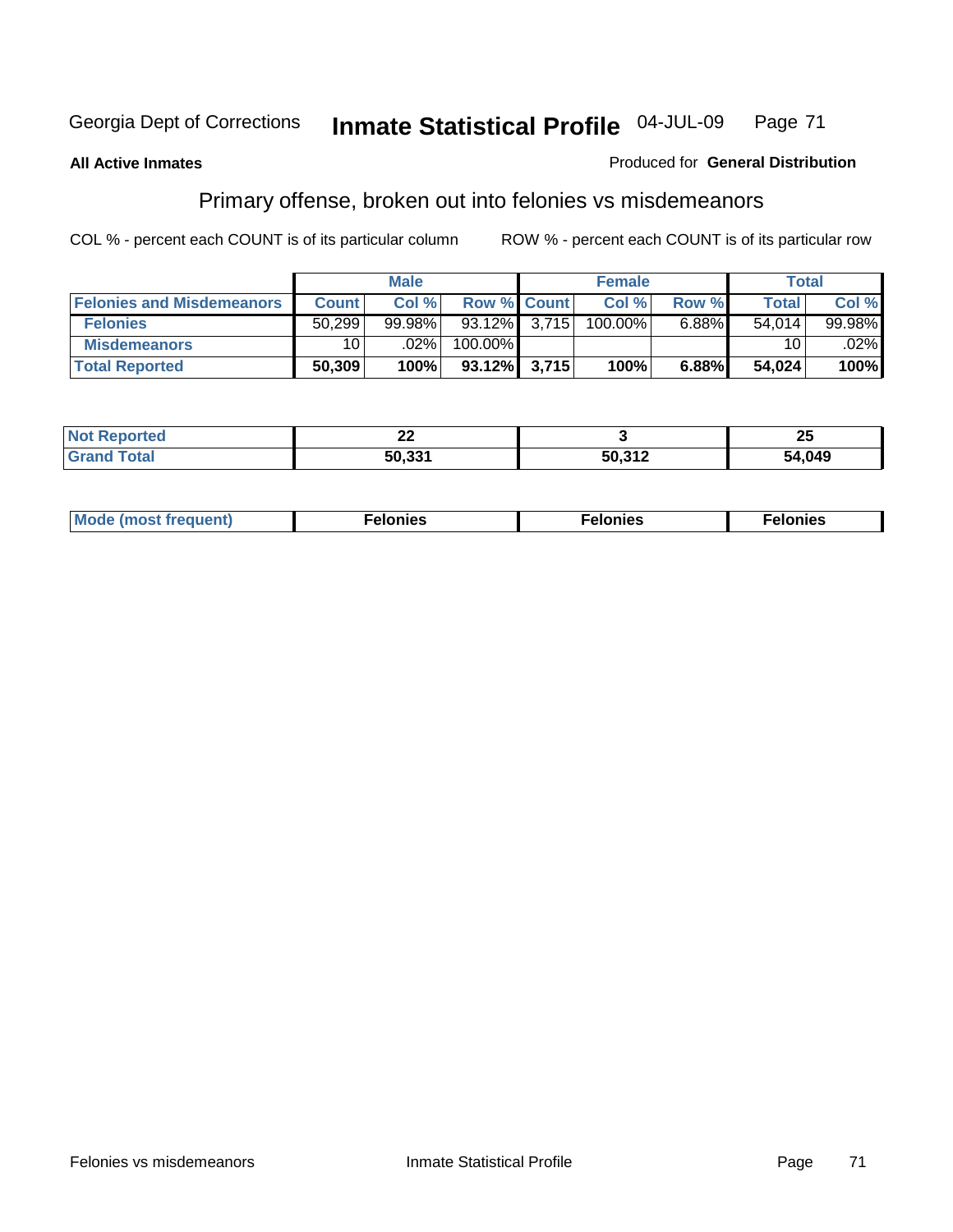#### **All Active Inmates**

#### Produced for **General Distribution**

# Primary offense, broken out into six broad crime categories

|                         |                       |              | <b>Male</b> |             |       | <b>Female</b> |          |              | <b>Total</b> |
|-------------------------|-----------------------|--------------|-------------|-------------|-------|---------------|----------|--------------|--------------|
| <b>Crime Categories</b> |                       | <b>Count</b> | Col %       | Row % Count |       | Col %         | Row %    | <b>Total</b> | Col %        |
|                         | <b>Violent</b>        | 22,529       | 44.78%      | 94.39%      | 1,338 | 36.02%        | $5.61\%$ | 23,867       | 44.18%       |
| 2                       | <b>Sex Crime</b>      | 7,732        | 15.37%      | 98.66%      | 105   | 2.83%         | 1.34%    | 7,837        | 14.51%       |
| 3                       | <b>Property</b>       | 9,543        | 18.97%      | 88.73%      | 1,212 | 32.62%        | 11.27%   | 10,755       | 19.91%       |
| 4                       | <b>Drug</b>           | 8,308        | 16.51%      | 89.95%      | 928   | 24.98%        | 10.05%   | 9,236        | 17.10%       |
| 5                       | <b>Habit/DUI</b>      | 128          | $.25\%$     | 94.12%      | 8     | .22%          | 5.88%    | 136          | $.25\%$      |
| 6                       | <b>Other</b>          | 2,069        | 4.11%       | 94.35%      | 124   | 3.34%         | 5.65%    | 2,193        | 4.06%        |
|                         | <b>Total Reported</b> | 50,309       | 100%        | 93.12%      | 3,715 | 100%          | 6.88%    | 54,024       | 100%         |

| N | ~<br>-- |               | - -<br>Zυ |  |
|---|---------|---------------|-----------|--|
|   | 50.331  | 74 O<br>- 1 C | 54,049    |  |

| <b>Mo</b><br>uenti | .<br>วlent | $- -$<br>Violent | --<br>Violent |
|--------------------|------------|------------------|---------------|
|                    |            |                  |               |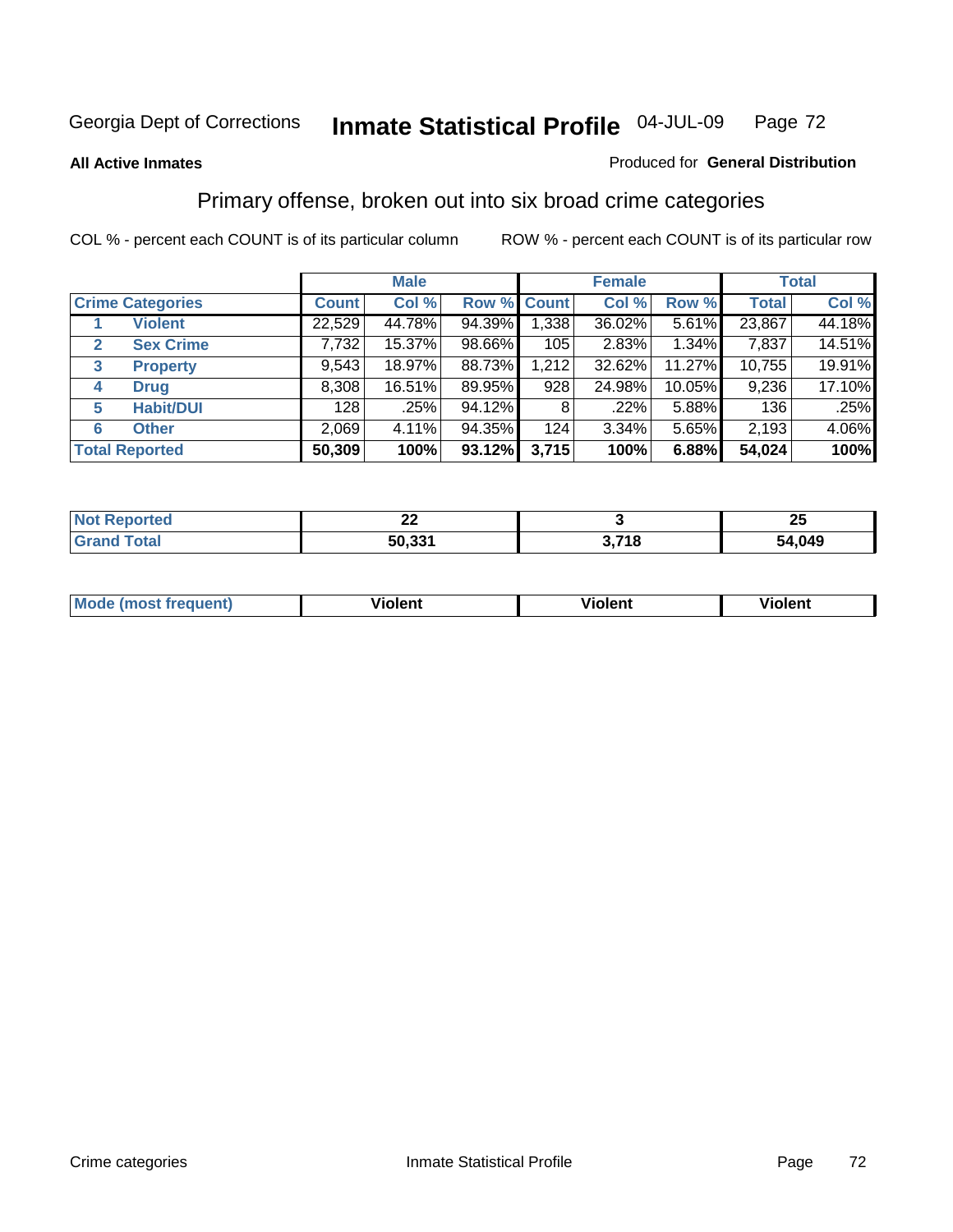**All Active Inmates**

#### Produced for **General Distribution**

## Primary offense, detailed offense code

| Col %<br>Col %<br><b>Primary Offense</b><br><b>Count</b><br>Col %<br>Row %<br><b>Count</b><br>Row %<br><b>Total</b><br>100.00%<br>.01%<br>$\overline{3}$<br>.01%<br>$\overline{3}$<br>45<br><b>Burglary</b><br><b>Viol Motor Veh Law</b><br>100.00%<br>$\mathbf{1}$<br>.01%<br>71<br>1<br>.01%<br>100.00%<br>.01%<br><b>Obstr Of Law Enf Officer</b><br>.01%<br>73<br>1<br>1<br>.01%<br>100.00%<br>.01%<br><b>Terroristic Threats</b><br>1<br>78<br>1<br>.01%<br>.01%<br>100.00%<br>$\overline{1}$<br>$\mathbf{1}$<br>101<br><b>Riot</b><br>100.00%<br>.01%<br>1<br>.01%<br>122<br><b>Obscenity &amp; Related</b><br>1<br><b>Offen</b><br><b>Entrng Mot Veh Crim</b><br>100.00%<br>.01%<br>149<br>1<br>.01%<br>1<br><b>Intnt</b><br>100.00%<br><b>Misc Misdemeanor</b><br>.01%<br>500<br>.01%<br>1<br>1<br>.03%<br>88.24%<br>.03%<br>$\overline{15}$<br>$\overline{2}$<br>11.76%<br>$\overline{17}$<br>1100<br><b>Misc Homicide Offense</b><br>.05%<br>9.50%<br>9.37%<br>4,779<br>94.39%<br>7.64%<br>5.61%<br>5,063<br>1101<br><b>Murder</b><br>284<br>88.36%<br>11.64%<br>2.16%<br>1102<br><b>Voluntary Manslaughter</b><br>1,032<br>2.05%<br>136<br>3.66%<br>1,168<br>84.33%<br>.25%<br><b>Involuntary</b><br>113<br>$.22\%$<br>.57%<br>15.67%<br>1103<br>21<br>134<br><b>Manslaughter</b><br>66.67%<br>33.33%<br>.01%<br><b>Feticide By Vehicle</b><br>$\overline{2}$<br>.01%<br>$\overline{3}$<br>1118<br>.03%<br>$\mathbf 1$<br>$\overline{5}$<br>100.00%<br>$\overline{5}$<br>.01%<br>.01%<br>1121<br><b>Feticide</b><br>86.65%<br>.73%<br><b>Vehicular Homicide</b><br>$\overline{344}$<br>.68%<br>397<br>1123<br>53<br>1.43%<br>13.35%<br>100.00%<br>.01%<br>1124<br><b>Homicide By Vessel</b><br>$\overline{5}$<br>.01%<br>$\overline{5}$<br><b>Conceal Death Of</b><br>86.96%<br>.04%<br>$\overline{20}$<br>.04%<br>$\overline{3}$<br>13.04%<br>$\overline{23}$<br>1125<br>.08%<br><b>Another</b><br>100.00%<br>.01%<br>$\overline{7}$<br>.01%<br>1190<br><b>Atmpt Murder</b><br>7 |
|----------------------------------------------------------------------------------------------------------------------------------------------------------------------------------------------------------------------------------------------------------------------------------------------------------------------------------------------------------------------------------------------------------------------------------------------------------------------------------------------------------------------------------------------------------------------------------------------------------------------------------------------------------------------------------------------------------------------------------------------------------------------------------------------------------------------------------------------------------------------------------------------------------------------------------------------------------------------------------------------------------------------------------------------------------------------------------------------------------------------------------------------------------------------------------------------------------------------------------------------------------------------------------------------------------------------------------------------------------------------------------------------------------------------------------------------------------------------------------------------------------------------------------------------------------------------------------------------------------------------------------------------------------------------------------------------------------------------------------------------------------------------------------------------------------------------------------------------------------------------------------------------------------------------------------------------------------------------------------------------|
|                                                                                                                                                                                                                                                                                                                                                                                                                                                                                                                                                                                                                                                                                                                                                                                                                                                                                                                                                                                                                                                                                                                                                                                                                                                                                                                                                                                                                                                                                                                                                                                                                                                                                                                                                                                                                                                                                                                                                                                              |
|                                                                                                                                                                                                                                                                                                                                                                                                                                                                                                                                                                                                                                                                                                                                                                                                                                                                                                                                                                                                                                                                                                                                                                                                                                                                                                                                                                                                                                                                                                                                                                                                                                                                                                                                                                                                                                                                                                                                                                                              |
|                                                                                                                                                                                                                                                                                                                                                                                                                                                                                                                                                                                                                                                                                                                                                                                                                                                                                                                                                                                                                                                                                                                                                                                                                                                                                                                                                                                                                                                                                                                                                                                                                                                                                                                                                                                                                                                                                                                                                                                              |
|                                                                                                                                                                                                                                                                                                                                                                                                                                                                                                                                                                                                                                                                                                                                                                                                                                                                                                                                                                                                                                                                                                                                                                                                                                                                                                                                                                                                                                                                                                                                                                                                                                                                                                                                                                                                                                                                                                                                                                                              |
|                                                                                                                                                                                                                                                                                                                                                                                                                                                                                                                                                                                                                                                                                                                                                                                                                                                                                                                                                                                                                                                                                                                                                                                                                                                                                                                                                                                                                                                                                                                                                                                                                                                                                                                                                                                                                                                                                                                                                                                              |
|                                                                                                                                                                                                                                                                                                                                                                                                                                                                                                                                                                                                                                                                                                                                                                                                                                                                                                                                                                                                                                                                                                                                                                                                                                                                                                                                                                                                                                                                                                                                                                                                                                                                                                                                                                                                                                                                                                                                                                                              |
|                                                                                                                                                                                                                                                                                                                                                                                                                                                                                                                                                                                                                                                                                                                                                                                                                                                                                                                                                                                                                                                                                                                                                                                                                                                                                                                                                                                                                                                                                                                                                                                                                                                                                                                                                                                                                                                                                                                                                                                              |
|                                                                                                                                                                                                                                                                                                                                                                                                                                                                                                                                                                                                                                                                                                                                                                                                                                                                                                                                                                                                                                                                                                                                                                                                                                                                                                                                                                                                                                                                                                                                                                                                                                                                                                                                                                                                                                                                                                                                                                                              |
|                                                                                                                                                                                                                                                                                                                                                                                                                                                                                                                                                                                                                                                                                                                                                                                                                                                                                                                                                                                                                                                                                                                                                                                                                                                                                                                                                                                                                                                                                                                                                                                                                                                                                                                                                                                                                                                                                                                                                                                              |
|                                                                                                                                                                                                                                                                                                                                                                                                                                                                                                                                                                                                                                                                                                                                                                                                                                                                                                                                                                                                                                                                                                                                                                                                                                                                                                                                                                                                                                                                                                                                                                                                                                                                                                                                                                                                                                                                                                                                                                                              |
|                                                                                                                                                                                                                                                                                                                                                                                                                                                                                                                                                                                                                                                                                                                                                                                                                                                                                                                                                                                                                                                                                                                                                                                                                                                                                                                                                                                                                                                                                                                                                                                                                                                                                                                                                                                                                                                                                                                                                                                              |
|                                                                                                                                                                                                                                                                                                                                                                                                                                                                                                                                                                                                                                                                                                                                                                                                                                                                                                                                                                                                                                                                                                                                                                                                                                                                                                                                                                                                                                                                                                                                                                                                                                                                                                                                                                                                                                                                                                                                                                                              |
|                                                                                                                                                                                                                                                                                                                                                                                                                                                                                                                                                                                                                                                                                                                                                                                                                                                                                                                                                                                                                                                                                                                                                                                                                                                                                                                                                                                                                                                                                                                                                                                                                                                                                                                                                                                                                                                                                                                                                                                              |
|                                                                                                                                                                                                                                                                                                                                                                                                                                                                                                                                                                                                                                                                                                                                                                                                                                                                                                                                                                                                                                                                                                                                                                                                                                                                                                                                                                                                                                                                                                                                                                                                                                                                                                                                                                                                                                                                                                                                                                                              |
|                                                                                                                                                                                                                                                                                                                                                                                                                                                                                                                                                                                                                                                                                                                                                                                                                                                                                                                                                                                                                                                                                                                                                                                                                                                                                                                                                                                                                                                                                                                                                                                                                                                                                                                                                                                                                                                                                                                                                                                              |
|                                                                                                                                                                                                                                                                                                                                                                                                                                                                                                                                                                                                                                                                                                                                                                                                                                                                                                                                                                                                                                                                                                                                                                                                                                                                                                                                                                                                                                                                                                                                                                                                                                                                                                                                                                                                                                                                                                                                                                                              |
|                                                                                                                                                                                                                                                                                                                                                                                                                                                                                                                                                                                                                                                                                                                                                                                                                                                                                                                                                                                                                                                                                                                                                                                                                                                                                                                                                                                                                                                                                                                                                                                                                                                                                                                                                                                                                                                                                                                                                                                              |
|                                                                                                                                                                                                                                                                                                                                                                                                                                                                                                                                                                                                                                                                                                                                                                                                                                                                                                                                                                                                                                                                                                                                                                                                                                                                                                                                                                                                                                                                                                                                                                                                                                                                                                                                                                                                                                                                                                                                                                                              |
|                                                                                                                                                                                                                                                                                                                                                                                                                                                                                                                                                                                                                                                                                                                                                                                                                                                                                                                                                                                                                                                                                                                                                                                                                                                                                                                                                                                                                                                                                                                                                                                                                                                                                                                                                                                                                                                                                                                                                                                              |
|                                                                                                                                                                                                                                                                                                                                                                                                                                                                                                                                                                                                                                                                                                                                                                                                                                                                                                                                                                                                                                                                                                                                                                                                                                                                                                                                                                                                                                                                                                                                                                                                                                                                                                                                                                                                                                                                                                                                                                                              |
|                                                                                                                                                                                                                                                                                                                                                                                                                                                                                                                                                                                                                                                                                                                                                                                                                                                                                                                                                                                                                                                                                                                                                                                                                                                                                                                                                                                                                                                                                                                                                                                                                                                                                                                                                                                                                                                                                                                                                                                              |
|                                                                                                                                                                                                                                                                                                                                                                                                                                                                                                                                                                                                                                                                                                                                                                                                                                                                                                                                                                                                                                                                                                                                                                                                                                                                                                                                                                                                                                                                                                                                                                                                                                                                                                                                                                                                                                                                                                                                                                                              |
| $\overline{2}$<br>.01%<br>50.00%<br>$\overline{2}$<br>.01%<br>.05%<br>50.00%<br>4<br>1191<br><b>Murder, Conspire To</b>                                                                                                                                                                                                                                                                                                                                                                                                                                                                                                                                                                                                                                                                                                                                                                                                                                                                                                                                                                                                                                                                                                                                                                                                                                                                                                                                                                                                                                                                                                                                                                                                                                                                                                                                                                                                                                                                      |
| <b>Commit</b><br>96.43%<br>$\overline{27}$<br>3.57%<br>.05%<br>1300<br><b>Misc Assault/Battery</b><br>.05%<br>.03%<br>28<br>$\mathbf 1$                                                                                                                                                                                                                                                                                                                                                                                                                                                                                                                                                                                                                                                                                                                                                                                                                                                                                                                                                                                                                                                                                                                                                                                                                                                                                                                                                                                                                                                                                                                                                                                                                                                                                                                                                                                                                                                      |
| $\overline{96}$<br>$\overline{2}$<br>.19%<br>97.96%<br>.05%<br>.18%<br><b>Family Violence Battery</b><br>2.04%<br>$\overline{98}$<br>1301                                                                                                                                                                                                                                                                                                                                                                                                                                                                                                                                                                                                                                                                                                                                                                                                                                                                                                                                                                                                                                                                                                                                                                                                                                                                                                                                                                                                                                                                                                                                                                                                                                                                                                                                                                                                                                                    |
| 5.42%<br>8.74%<br>1302<br><b>Aggrav Assault</b><br>8.88%<br>94.58%<br>256<br>6.89%<br>4,722<br>4,466                                                                                                                                                                                                                                                                                                                                                                                                                                                                                                                                                                                                                                                                                                                                                                                                                                                                                                                                                                                                                                                                                                                                                                                                                                                                                                                                                                                                                                                                                                                                                                                                                                                                                                                                                                                                                                                                                         |
| 88.89%<br>.03%<br>11.11%<br>.02%<br>1303<br><b>Atmpt Aggrav Assault</b><br>.02%<br>9<br>8<br>1                                                                                                                                                                                                                                                                                                                                                                                                                                                                                                                                                                                                                                                                                                                                                                                                                                                                                                                                                                                                                                                                                                                                                                                                                                                                                                                                                                                                                                                                                                                                                                                                                                                                                                                                                                                                                                                                                               |
| $\overline{3}$<br>100.00%<br>3<br>.01%<br>1304<br><b>Aggravated Assault On</b><br>.01%                                                                                                                                                                                                                                                                                                                                                                                                                                                                                                                                                                                                                                                                                                                                                                                                                                                                                                                                                                                                                                                                                                                                                                                                                                                                                                                                                                                                                                                                                                                                                                                                                                                                                                                                                                                                                                                                                                       |
| $65+$                                                                                                                                                                                                                                                                                                                                                                                                                                                                                                                                                                                                                                                                                                                                                                                                                                                                                                                                                                                                                                                                                                                                                                                                                                                                                                                                                                                                                                                                                                                                                                                                                                                                                                                                                                                                                                                                                                                                                                                        |
| 93.86%<br>1.63%<br>1305<br>826<br>1.64%<br>1.45%<br>6.14%<br>880<br><b>Aggrav Battery</b><br>54                                                                                                                                                                                                                                                                                                                                                                                                                                                                                                                                                                                                                                                                                                                                                                                                                                                                                                                                                                                                                                                                                                                                                                                                                                                                                                                                                                                                                                                                                                                                                                                                                                                                                                                                                                                                                                                                                              |
| .01%<br><b>Misc Family Violence</b><br>$\overline{6}$<br>.01%<br>100.00%<br>1306<br>$\overline{6}$                                                                                                                                                                                                                                                                                                                                                                                                                                                                                                                                                                                                                                                                                                                                                                                                                                                                                                                                                                                                                                                                                                                                                                                                                                                                                                                                                                                                                                                                                                                                                                                                                                                                                                                                                                                                                                                                                           |
| 323<br>93.62%<br>.64%<br>$\overline{22}$<br>.59%<br>6.38%<br>$\overline{345}$<br>.64%<br>1307<br><b>Terrorist Threats &amp; Acts</b>                                                                                                                                                                                                                                                                                                                                                                                                                                                                                                                                                                                                                                                                                                                                                                                                                                                                                                                                                                                                                                                                                                                                                                                                                                                                                                                                                                                                                                                                                                                                                                                                                                                                                                                                                                                                                                                         |
| $\overline{7}$<br>.35%<br>$\overline{183}$<br>.36%<br>96.32%<br><b>False Imprisonment</b><br>.19%<br>3.68%<br>190<br>1308                                                                                                                                                                                                                                                                                                                                                                                                                                                                                                                                                                                                                                                                                                                                                                                                                                                                                                                                                                                                                                                                                                                                                                                                                                                                                                                                                                                                                                                                                                                                                                                                                                                                                                                                                                                                                                                                    |
| 2.97%<br><b>Kidnapping</b><br>1,555<br>3.09%<br>97.01%<br>48<br>1.29%<br>2.99%<br>1,603<br>1311                                                                                                                                                                                                                                                                                                                                                                                                                                                                                                                                                                                                                                                                                                                                                                                                                                                                                                                                                                                                                                                                                                                                                                                                                                                                                                                                                                                                                                                                                                                                                                                                                                                                                                                                                                                                                                                                                              |
| <b>Interference With</b><br>$\overline{7}$<br>.01%<br>87.50%<br>$\overline{1}$<br>.03%<br>12.50%<br>$\overline{8}$<br>.01%<br>1312                                                                                                                                                                                                                                                                                                                                                                                                                                                                                                                                                                                                                                                                                                                                                                                                                                                                                                                                                                                                                                                                                                                                                                                                                                                                                                                                                                                                                                                                                                                                                                                                                                                                                                                                                                                                                                                           |
| <b>Custody</b>                                                                                                                                                                                                                                                                                                                                                                                                                                                                                                                                                                                                                                                                                                                                                                                                                                                                                                                                                                                                                                                                                                                                                                                                                                                                                                                                                                                                                                                                                                                                                                                                                                                                                                                                                                                                                                                                                                                                                                               |
| <b>Aggrav Assault Peace</b><br>331<br>.61%<br>318<br>.63%<br>96.07%<br>13<br>.35%<br>3.93%<br>1314<br><b>Ofcr</b>                                                                                                                                                                                                                                                                                                                                                                                                                                                                                                                                                                                                                                                                                                                                                                                                                                                                                                                                                                                                                                                                                                                                                                                                                                                                                                                                                                                                                                                                                                                                                                                                                                                                                                                                                                                                                                                                            |
| .03%<br><b>Aggrav Battery Peace</b><br>16<br>.03%<br>94.12%<br>.03%<br>5.88%<br>1315<br>1 <br>17                                                                                                                                                                                                                                                                                                                                                                                                                                                                                                                                                                                                                                                                                                                                                                                                                                                                                                                                                                                                                                                                                                                                                                                                                                                                                                                                                                                                                                                                                                                                                                                                                                                                                                                                                                                                                                                                                             |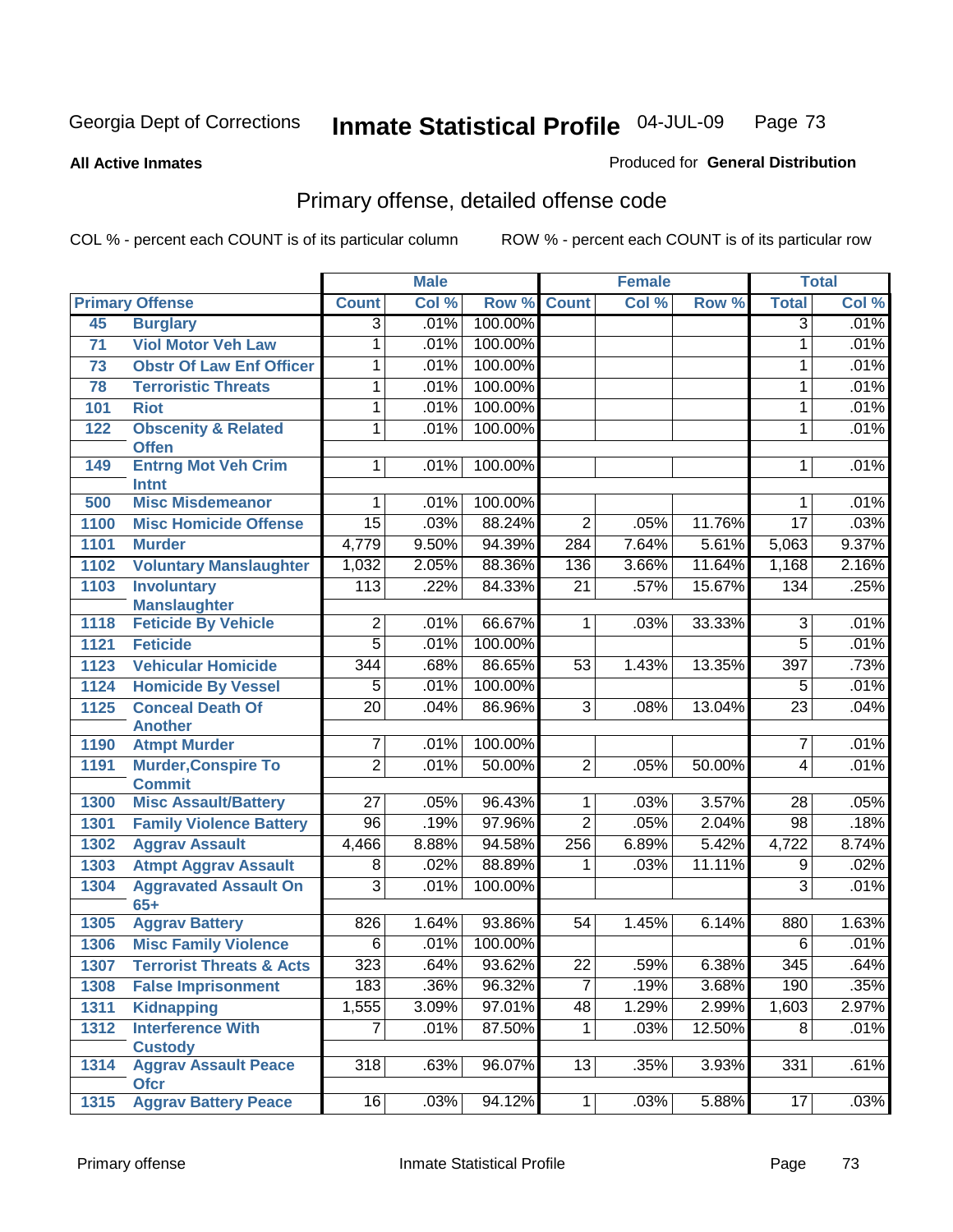#### **All Active Inmates**

#### Produced for **General Distribution**

## Primary offense, detailed offense code

|      |                                  |                 | <b>Male</b> |                 |                 | <b>Female</b> |         |                          | <b>Total</b> |
|------|----------------------------------|-----------------|-------------|-----------------|-----------------|---------------|---------|--------------------------|--------------|
|      | <b>Primary Offense</b>           | <b>Count</b>    | Col %       | Row %           | <b>Count</b>    | Col %         | Row %   | <b>Total</b>             | Col %        |
|      | <b>Ofcr</b>                      |                 |             |                 |                 |               |         |                          |              |
| 1316 | <b>Simple Battery</b>            | 11              | .02%        | 91.67%          | $\mathbf 1$     | .03%          | 8.33%   | 12                       | .02%         |
| 1317 | <b>Reck Cond Infected</b>        | $\overline{13}$ | .03%        | 72.22%          | $\overline{5}$  | .13%          | 27.78%  | $\overline{18}$          | .03%         |
|      | <b>Person</b>                    |                 |             |                 |                 |               |         |                          |              |
| 1318 | <b>Injury By Vehicle</b>         | 94              | .19%        | 92.16%          | 8               | .22%          | 7.84%   | 102                      | .19%         |
| 1320 | <b>Stalking</b>                  | 7               | .01%        | 100.00%         |                 |               |         | 7                        | .01%         |
| 1321 | <b>Aggrav Stalking</b>           | 320             | .64%        | 98.46%          | 5               | .13%          | 1.54%   | 325                      | .60%         |
| 1390 | <b>Atmpt Kidnap</b>              | 3               | .01%        | 100.00%         |                 |               |         | $\overline{3}$           | .01%         |
| 1400 | <b>Arson Misc</b>                | $\overline{2}$  | .01%        | 100.00%         |                 |               |         | $\overline{2}$           | .01%         |
| 1401 | <b>Arson 1st Degree</b>          | 104             | .21%        | 87.39%          | 15              | .40%          | 12.61%  | 119                      | .22%         |
| 1402 | <b>Arson 2nd Degree</b>          | $\overline{21}$ | .04%        | 87.50%          | $\overline{3}$  | .08%          | 12.50%  | 24                       | .04%         |
| 1403 | <b>Arson 3rd Degree</b>          | 3               | .01%        | 75.00%          | $\overline{1}$  | .03%          | 25.00%  | $\overline{\mathcal{A}}$ | .01%         |
| 1501 | <b>Crmnl Damage 1st</b>          | $\overline{33}$ | .07%        | 91.67%          | $\overline{3}$  | .08%          | 8.33%   | $\overline{36}$          | .07%         |
|      | <b>Degree</b>                    |                 |             |                 |                 |               |         |                          |              |
| 1502 | <b>Crmnl Damage 2nd</b>          | 110             | .22%        | 94.02%          | $\overline{7}$  | .19%          | 5.98%   | 117                      | .22%         |
| 1601 | <b>Degree</b><br><b>Burglary</b> | 5,105           | 10.15%      | 95.96%          | 215             | 5.79%         | 4.04%   | 5,320                    | 9.85%        |
| 1602 | <b>Poss Burglar Tools</b>        | $\overline{32}$ | .06%        | 100.00%         |                 |               |         | 32                       | $.06\%$      |
| 1690 | <b>Atmpt Burglary</b>            | $\overline{38}$ | .08%        | 100.00%         |                 |               |         | $\overline{38}$          | .07%         |
| 1700 | <b>Misc Forgery</b>              | $\overline{2}$  | .01%        | 50.00%          | $\overline{2}$  | .05%          | 50.00%  | 4                        | .01%         |
| 1701 | <b>Forgery 1st Degree</b>        | 1,030           | 2.05%       | 70.89%          | 423             | 11.39%        | 29.11%  | 1,453                    | 2.69%        |
| 1702 | <b>Forgery 2nd Degree</b>        | $\overline{22}$ | .04%        | 70.97%          | 9               | .24%          | 29.03%  | 31                       | .06%         |
| 1704 | <b>Bad Checks</b>                | $\overline{10}$ | .02%        | 71.43%          | $\overline{4}$  | .11%          | 28.57%  | 14                       | .03%         |
| 1750 | <b>Fraudulent Checks</b>         | 1               | .01%        | 100.00%         |                 |               |         | 1                        | .01%         |
| 1751 | <b>Theft Credit Card</b>         | $\overline{20}$ | .04%        | 71.43%          | $\overline{8}$  | .22%          | 28.57%  | $\overline{28}$          | .05%         |
| 1752 | <b>Forgery Credit Card</b>       | $\overline{2}$  | .01%        | 100.00%         |                 |               |         | $\overline{2}$           | .01%         |
| 1753 | <b>Fraudulent Credit Card</b>    | 49              | .10%        | 62.03%          | $\overline{30}$ | .81%          | 37.97%  | 79                       | .15%         |
| 1755 | <b>Recv Gds, Srvs Fraud</b>      | 1               | .01%        | 25.00%          | $\overline{3}$  | .08%          | 75.00%  | 4                        | .01%         |
|      | <b>Obtnd</b>                     |                 |             |                 |                 |               |         |                          |              |
| 1756 | <b>Financial Identity Fraud</b>  | 40              | .08%        | 47.62%          | 44              | 1.18%         | 52.38%  | 84                       | .16%         |
| 1759 | <b>Telecommunications</b>        | $\overline{2}$  | .01%        | 100.00%         |                 |               |         | $\overline{2}$           | .01%         |
|      | <b>Fraud</b>                     |                 |             |                 |                 |               |         |                          |              |
| 1760 | <b>Computer Pornography</b>      | 11              |             | $.02\%$ 100.00% |                 |               |         | 11                       | .02%         |
| 1761 | <b>Computer Theft</b>            | 6               | .01%        | 60.00%          | 4               | .11%          | 40.00%  | $\overline{10}$          | .02%         |
| 1799 | <b>Misc Fraud</b>                | $\overline{16}$ | .03%        | 64.00%          | $\overline{9}$  | .24%          | 36.00%  | $\overline{25}$          | .05%         |
| 1802 | <b>Theft By Taking</b>           | 1,048           | 2.08%       | 86.33%          | 166             | 4.47%         | 13.67%  | 1,214                    | 2.25%        |
| 1803 | <b>Theft By Deception</b>        | 49              | .10%        | 84.48%          | $\overline{9}$  | .24%          | 15.52%  | $\overline{58}$          | .11%         |
| 1804 | <b>Theft By Extortion</b>        | 3               | .01%        | 100.00%         |                 |               |         | 3                        | .01%         |
| 1805 | <b>Theft Of Lost Property</b>    |                 |             |                 | $\mathbf{1}$    | .03%          | 100.00% | $\mathbf{1}$             | .01%         |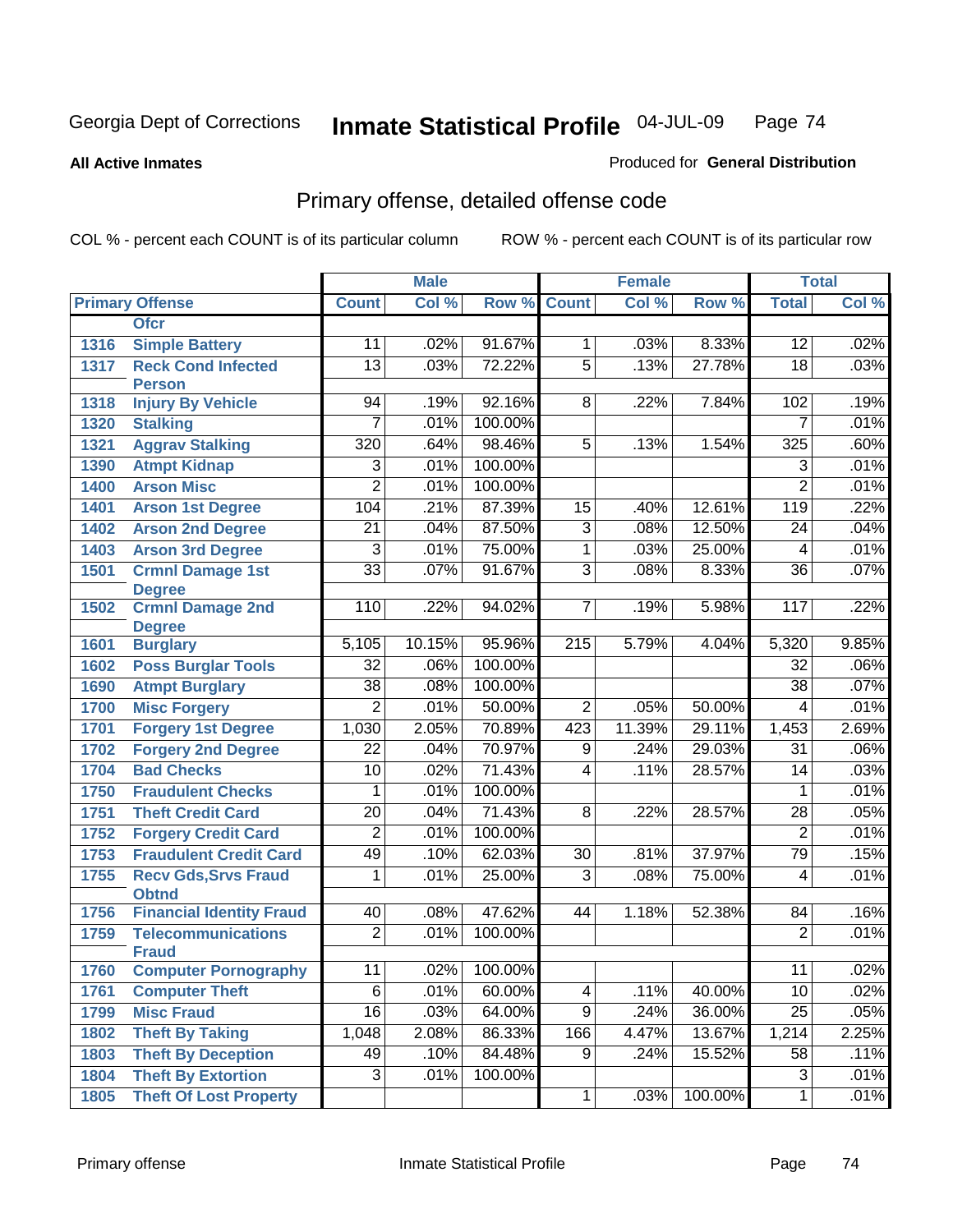**All Active Inmates**

#### Produced for **General Distribution**

## Primary offense, detailed offense code

|      |                                            |                  | <b>Male</b> |         |                 | <b>Female</b>              |        |                  | <b>Total</b> |
|------|--------------------------------------------|------------------|-------------|---------|-----------------|----------------------------|--------|------------------|--------------|
|      | <b>Primary Offense</b>                     | <b>Count</b>     | Col %       | Row %   | <b>Count</b>    | $\overline{\text{Col }^9}$ | Row %  | <b>Total</b>     | Col %        |
| 1806 | <b>Theft By Rec Stolen Prop</b>            | 933              | 1.85%       | 95.99%  | $\overline{39}$ | 1.05%                      | 4.01%  | 972              | 1.80%        |
| 1807 | <b>Theft Of Services</b>                   | 4                | .01%        | 100.00% |                 |                            |        | 4                | .01%         |
| 1808 | <b>Theft By Conversion</b>                 | $\overline{27}$  | .05%        | 75.00%  | 9               | .24%                       | 25.00% | $\overline{36}$  | .07%         |
| 1811 | <b>Convsn Paymnts Real</b>                 | $\overline{2}$   | .01%        | 100.00% |                 |                            |        | $\overline{2}$   | .01%         |
|      | <b>Propy</b>                               |                  |             |         |                 |                            |        |                  |              |
| 1812 | <b>Atmpt Theft By Taking</b>               | $\overline{5}$   | .01%        | 100.00% |                 |                            |        | 5                | .01%         |
| 1813 | <b>Theft Motorveh Or Part</b>              | 138              | .27%        | 93.24%  | 10              | .27%                       | 6.76%  | 148              | .27%         |
| 1815 | <b>Theft Bring Prop In State</b>           | 10               | .02%        | 100.00% |                 |                            |        | 10               | .02%         |
| 1816 | <b>Theft Recv Prop Out</b>                 | 9                | .02%        | 100.00% |                 |                            |        | 9                | .02%         |
|      | <b>State</b>                               |                  |             |         |                 |                            |        |                  |              |
| 1821 | <b>Theft By Shoplifting</b>                | 439              | .87%        | 71.15%  | 178             | 4.79%                      | 28.85% | 617              | 1.14%        |
| 1880 | <b>Entering Vehicle</b>                    | 164              | .33%        | 98.20%  | $\overline{3}$  | .08%                       | 1.80%  | 167              | .31%         |
| 1901 | <b>Robbery</b>                             | 1,732            | 3.44%       | 94.75%  | $\overline{96}$ | 2.58%                      | 5.25%  | 1,828            | 3.38%        |
| 1902 | <b>Armed Robbery</b>                       | 4,918            | 9.78%       | 97.02%  | 151             | 4.06%                      | 2.98%  | 5,069            | 9.38%        |
| 1903 | <b>Robbery By Force</b>                    | $\overline{205}$ | .41%        | 91.93%  | $\overline{18}$ | .48%                       | 8.07%  | $\overline{223}$ | .41%         |
| 1904 | <b>Robbery By Intimidation</b>             | 264              | .52%        | 91.35%  | $\overline{25}$ | .67%                       | 8.65%  | 289              | .53%         |
| 1905 | <b>Robbery By Sudden</b>                   | 117              | .23%        | 90.00%  | $\overline{13}$ | .35%                       | 10.00% | 130              | .24%         |
|      | <b>Snatch</b>                              |                  |             |         |                 |                            |        |                  |              |
| 1911 | <b>Hijacking Motor Vehicle</b>             | 44               | .09%        | 97.78%  | $\overline{1}$  | .03%                       | 2.22%  | 45               | .08%         |
| 1991 | <b>Atmpt Robbery</b>                       | $\overline{34}$  | .07%        | 94.44%  | $\overline{2}$  | .05%                       | 5.56%  | $\overline{36}$  | .07%         |
| 1992 | <b>Atmpt Armed Robbery</b>                 | $\overline{72}$  | .14%        | 94.74%  | $\overline{4}$  | .11%                       | 5.26%  | 76               | .14%         |
| 2000 | <b>Misc Sexual Offense</b>                 | $\overline{44}$  | .09%        | 97.78%  | $\overline{1}$  | .03%                       | 2.22%  | $\overline{45}$  | .08%         |
| 2001 | <b>Rape</b>                                | 1,792            | 3.56%       | 99.78%  | $\overline{4}$  | .11%                       | .22%   | 1,796            | 3.32%        |
| 2002 | <b>Sodomy</b>                              | $\overline{22}$  | .04%        | 100.00% |                 |                            |        | $\overline{22}$  | .04%         |
| 2003 | <b>Aggrav Sodomy</b>                       | 216              | .43%        | 99.08%  | $\overline{2}$  | .05%                       | .92%   | $\overline{218}$ | .40%         |
| 2004 | <b>Bestiality</b>                          | $\overline{2}$   | .01%        | 100.00% |                 |                            |        | $\overline{2}$   | .01%         |
| 2006 | <b>Incest</b>                              | 159              | .32%        | 97.55%  | $\overline{4}$  | .11%                       | 2.45%  | 163              | .30%         |
| 2007 | <b>Bigamy</b>                              | 1                | .01%        | 100.00% |                 |                            |        | 1                | .01%         |
| 2009 | <b>Aggrav Sexual Battery</b>               | 180              | .36%        | 99.45%  | $\mathbf 1$     | .03%                       | .55%   | 181              | .34%         |
| 2011 | <b>Sexual Battery</b>                      | $\overline{81}$  | .16%        | 97.59%  | $\overline{2}$  | .05%                       | 2.41%  | 83               | .15%         |
| 2016 | <b>Pimping A Minor Under</b>               | $\overline{3}$   | .01%        | 100.00% |                 |                            |        | $\overline{3}$   | .01%         |
|      | 18                                         |                  |             |         |                 |                            |        |                  |              |
| 2017 | <b>Pandering By</b>                        | $\overline{2}$   | .01%        | 100.00% |                 |                            |        | $\overline{2}$   | .01%         |
|      | <b>Compulsion</b>                          |                  |             |         |                 |                            |        |                  |              |
| 2018 | <b>Statutory Rape</b>                      | 854              | 1.70%       | 99.19%  | $\overline{7}$  | .19%                       | .81%   | 861              | 1.59%        |
| 2019 | <b>Child Molestation</b>                   | 2,451            | 4.87%       | 97.96%  | 51              | 1.37%                      | 2.04%  | 2,502            | 4.63%        |
| 2020 | <b>Enticing Child-Indec</b><br><b>Purp</b> | 114              | .23%        | 95.00%  | $\overline{6}$  | .16%                       | 5.00%  | 120              | .22%         |
| 2021 | <b>Aggrav Child Molestation</b>            | 1,330            | 2.64%       | 98.59%  | 19              | .51%                       | 1.41%  | 1,349            | 2.50%        |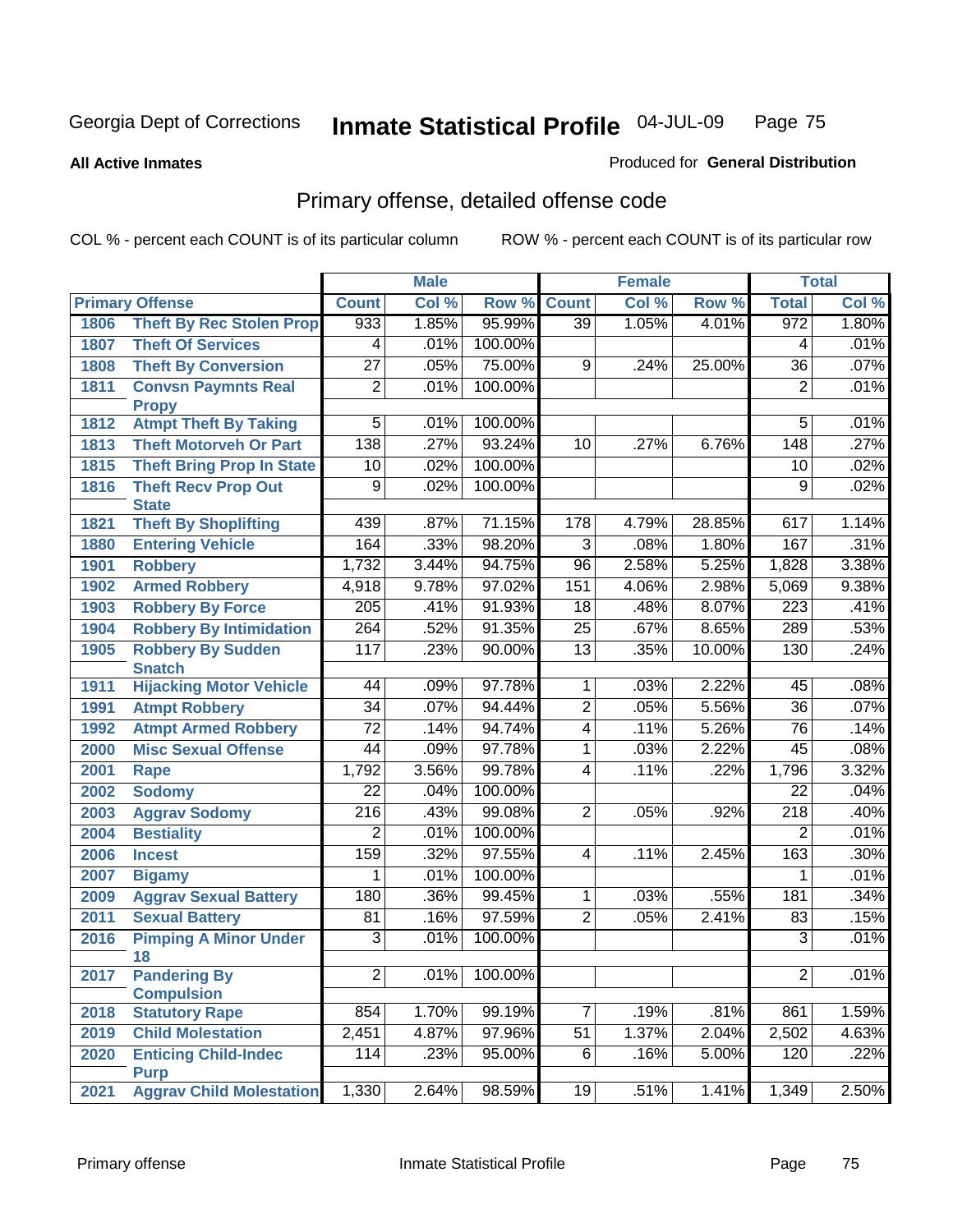**All Active Inmates**

#### Produced for **General Distribution**

## Primary offense, detailed offense code

|      |                                            |                  | <b>Male</b> |              |                 | <b>Female</b> |        |                 | <b>Total</b> |
|------|--------------------------------------------|------------------|-------------|--------------|-----------------|---------------|--------|-----------------|--------------|
|      | <b>Primary Offense</b>                     | <b>Count</b>     | Col %       | Row %        | <b>Count</b>    | Col %         | Row %  | <b>Total</b>    | Col %        |
| 2022 | <b>Necrophilia</b>                         | 1                | .01%        | 100.00%      |                 |               |        | 1               | .01%         |
| 2023 | Sexl/Asslt/Agn/Pers/Cstd                   | 4                | .01%        | 100.00%      |                 |               |        | 4               | .01%         |
| 2025 | <b>Solicit Sodomy From</b><br><b>Minor</b> | 3                | .01%        | 100.00%      |                 |               |        | 3               | .01%         |
| 2026 | <b>Sex Offender Fail Registr</b>           | $\overline{215}$ | .43%        | 97.73%       | $\overline{5}$  | .13%          | 2.27%  | 220             | .41%         |
| 2028 | <b>Sex Offender Fail To</b><br><b>Move</b> | $\overline{6}$   | .01%        | 100.00%      |                 |               |        | $\overline{6}$  | .01%         |
| 2090 | <b>Entice Child, Attempted</b>             | 4                | .01%        | 100.00%      |                 |               |        | 4               | .01%         |
| 2091 | <b>Atmpt Rape</b>                          | $\overline{22}$  | .04%        | 95.65%       | $\mathbf{1}$    | .03%          | 4.35%  | $\overline{23}$ | .04%         |
| 2092 | <b>Atmpt Sodomy</b>                        | $\overline{2}$   | .01%        | 100.00%      |                 |               |        | $\overline{2}$  | .01%         |
| 2093 | <b>Atmpt Aggrav Sodomy</b>                 | $\overline{4}$   | .01%        | 100.00%      |                 |               |        | 4               | .01%         |
| 2094 | <b>Atmpt Child Molestation</b>             | $\overline{26}$  | .05%        | 100.00%      |                 |               |        | $\overline{26}$ | .05%         |
| 2095 | <b>Agg Aslt W Intnt To Rape</b>            | $\overline{50}$  | .10%        | 100.00%      |                 |               |        | 50              | .09%         |
| 2096 | <b>Aggrav Ch Molest, Atmpt</b>             | $\overline{3}$   | .01%        | 100.00%      |                 |               |        | 3               | .01%         |
| 2097 | <b>Statutory Rape, Atmpt</b>               | $\overline{3}$   | .01%        | 100.00%      |                 |               |        | $\overline{3}$  | .01%         |
| 2099 | <b>Agg Sex Battery Atmpt</b>               | $\overline{3}$   | .01%        | 100.00%      |                 |               |        | $\overline{3}$  | .01%         |
| 2100 | <b>Misc Obscenity</b>                      | $\overline{3}$   | .01%        | 100.00%      |                 |               |        | $\overline{3}$  | .01%         |
| 2102 | <b>Distr Mat Depict Nudity</b>             | 1                | .01%        | 100.00%      |                 |               |        | 1               | .01%         |
| 2200 | <b>Misc Public Order</b>                   | 1                | .01%        | 100.00%      |                 |               |        | $\mathbf{1}$    | .01%         |
| 2205 | <b>False Swearng Writtn</b><br><b>Stmt</b> | $\overline{8}$   | .02%        | 88.89%       | $\mathbf 1$     | .03%          | 11.11% | $\overline{9}$  | .02%         |
| 2300 | <b>Abuse Of Govt Office</b>                | 1                | .01%        | 50.00%       | $\mathbf 1$     | .03%          | 50.00% | $\overline{2}$  | .01%         |
| 2301 | <b>Bribery Govt Officer</b>                | $\overline{3}$   | .01%        | 75.00%       | 1               | .03%          | 25.00% | 4               | .01%         |
| 2302 | <b>Viol Oath Public Offcr</b>              | 2                | .01%        | 100.00%      |                 |               |        | 2               | .01%         |
| 2304 | <b>Influence Legislative Act</b>           | 1                | .01%        | 100.00%      |                 |               |        | 1               | .01%         |
| 2307 | <b>Defrauding State</b>                    | 1                | .01%        | 25.00%       | 3               | .08%          | 75.00% | 4               | .01%         |
| 2313 | <b>Influencing Witness</b>                 | 4                | .01%        | 80.00%       | 1               | .03%          | 20.00% | $\overline{5}$  | .01%         |
| 2314 | <b>Obstr Of Law Enf Officer</b>            | 621              | 1.23%       | 94.38%       | $\overline{37}$ | 1.00%         | 5.62%  | 658             | 1.22%        |
| 2315 | <b>Tampering With</b><br><b>Evidence</b>   | 7                | .01%        | 63.64%       | 4               | .11%          | 36.36% | 11              | .02%         |
| 2316 | <b>Fleeing/Eluding Police</b>              | 158              | .31%        | 95.76%       | $\overline{7}$  | .19%          | 4.24%  | 165             | .31%         |
| 2400 | <b>Misc Judicial Proceeding</b>            | $\overline{2}$   |             | .01% 100.00% |                 |               |        | $\overline{2}$  | .01%         |
| 2401 | <b>Perjury</b>                             | $\overline{1}$   | .01%        | 100.00%      |                 |               |        | $\mathbf{1}$    | .01%         |
| 2402 | <b>False Swearing</b>                      | $\overline{3}$   | .01%        | 75.00%       | $\overline{1}$  | .03%          | 25.00% | $\overline{4}$  | .01%         |
| 2403 | <b>Subornation Of Perjury</b>              | 1                | .01%        | 100.00%      |                 |               |        | 1               | .01%         |
| 2405 | <b>Impersonating Officer</b>               | 4                | .01%        | 100.00%      |                 |               |        | 4               | .01%         |
| 2408 | <b>False Statements Govt</b>               | 19               | .04%        | 70.37%       | 8               | .22%          | 29.63% | $\overline{27}$ | .05%         |
| 2411 | <b>Impersntng In Legal</b>                 | 1                | .01%        | 100.00%      |                 |               |        | 1               | .01%         |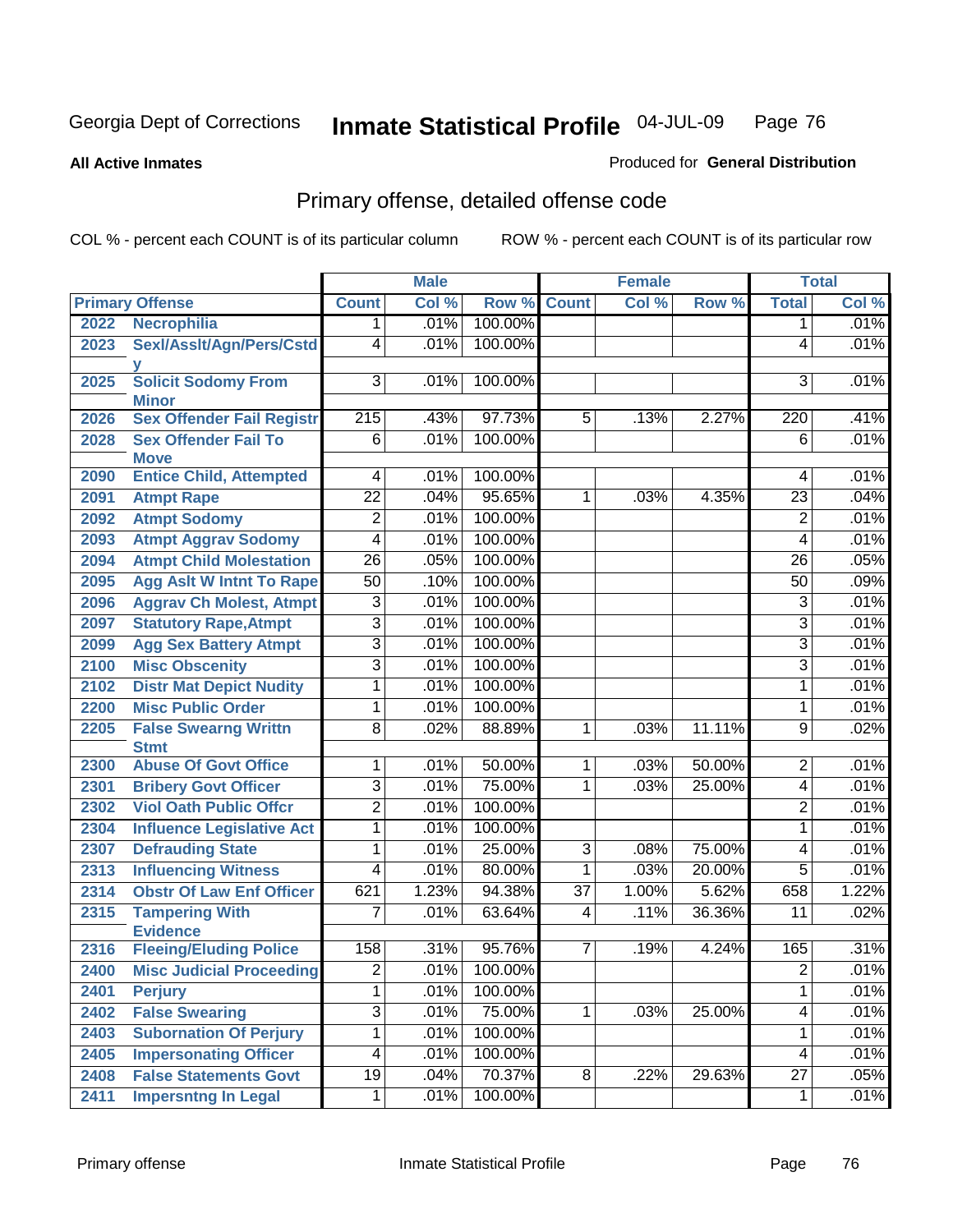**All Active Inmates**

#### Produced for **General Distribution**

## Primary offense, detailed offense code

|      |                                             |                 | <b>Male</b> |         |                 | <b>Female</b> |         |                 | <b>Total</b> |
|------|---------------------------------------------|-----------------|-------------|---------|-----------------|---------------|---------|-----------------|--------------|
|      | <b>Primary Offense</b>                      | <b>Count</b>    | Col %       | Row %   | <b>Count</b>    | Col %         | Row %   | <b>Total</b>    | Col %        |
|      | <b>Procd</b>                                |                 |             |         |                 |               |         |                 |              |
| 2501 | <b>Escape</b>                               | 82              | .16%        | 92.13%  | $\overline{7}$  | .19%          | 7.87%   | 89              | .16%         |
| 2502 | <b>Aiding Escape</b>                        | 1               | .01%        | 100.00% |                 |               |         | 1               | .01%         |
| 2503 | <b>Hindering Appreh Or Pun</b>              | 1               | .01%        | 50.00%  | 1               | .03%          | 50.00%  | $\overline{2}$  | .01%         |
| 2507 | <b>Mutiny In Penal Inst</b>                 | $\overline{3}$  | .01%        | 100.00% |                 |               |         | $\overline{3}$  | .01%         |
| 2511 | <b>Bail Jumping</b>                         | 7               | .01%        | 100.00% |                 |               |         | $\overline{7}$  | .01%         |
| 2613 | <b>Crmnl Interfere Govt</b><br><b>Prop</b>  | 43              | .09%        | 91.49%  | $\overline{4}$  | .11%          | 8.51%   | $\overline{47}$ | .09%         |
| 2703 | <b>Commerical Gambling</b>                  | 1               | .01%        | 100.00% |                 |               |         | 1               | .01%         |
| 2711 | <b>Bribery Of Contestant</b>                |                 |             |         | 1               | .03%          | 100.00% | 1               | .01%         |
| 2730 | <b>Lottery Violation</b>                    | $\overline{2}$  | .01%        | 100.00% |                 |               |         | $\overline{2}$  | .01%         |
| 2751 | <b>Bus Hijacking</b>                        | 1               | .01%        | 100.00% |                 |               |         | 1               | .01%         |
| 2761 | <b>Removal Baggage, Cargo</b><br><b>Etc</b> | $\overline{3}$  | .01%        | 100.00% |                 |               |         | 3               | .01%         |
| 2801 | <b>Cruelty To Children</b>                  | 248             | .49%        | 74.47%  | 85              | 2.29%         | 25.53%  | 333             | .62%         |
| 2803 | <b>Manufact Meth Near</b><br><b>Child</b>   | $\overline{14}$ | .03%        | 77.78%  | $\overline{4}$  | .11%          | 22.22%  | $\overline{18}$ | .03%         |
| 2811 | <b>Cruelty To Elder Person</b>              | 15              | .03%        | 75.00%  | 5               | .13%          | 25.00%  | 20              | .04%         |
| 2843 | <b>Sex Exploitation Child</b>               | $\overline{96}$ | .19%        | 97.96%  | $\overline{2}$  | .05%          | 2.04%   | $\overline{98}$ | .18%         |
| 2852 | <b>Abandonment Of Child</b>                 | $\overline{2}$  | .01%        | 100.00% |                 |               |         | $\overline{2}$  | .01%         |
| 2854 | <b>Cntrbtng Delingency</b><br><b>Minor</b>  |                 |             |         | 1               | .03%          | 100.00% | 1               | .01%         |
| 2900 | <b>Misc Weapon/Explosive</b><br><b>Off</b>  | $\overline{5}$  | .01%        | 100.00% |                 |               |         | 5               | .01%         |
| 2901 | <b>Carry Concealed Weapon</b>               | $\overline{3}$  | .01%        | 75.00%  | $\mathbf{1}$    | .03%          | 25.00%  | 4               | .01%         |
| 2903 | <b>Carry Pistl Without Licns</b>            | 1               | .01%        | 100.00% |                 |               |         | 1               | .01%         |
| 2910 | <b>Poss Of Firearm Dur</b><br><b>Crime</b>  | 257             | .51%        | 95.90%  | $\overline{11}$ | .30%          | 4.10%   | 268             | .50%         |
| 2911 | <b>Poss Knife During Crime</b>              | $\overline{9}$  | .02%        | 100.00% |                 |               |         | $\overline{9}$  | .02%         |
| 2912 | <b>Poss Of Certain</b><br><b>Weapons</b>    | $\overline{34}$ | .07%        | 97.14%  | $\overline{1}$  | .03%          | 2.86%   | $\overline{35}$ | .06%         |
| 2913 | <b>Poss Firearm 1st</b><br><b>Offender</b>  | $\overline{76}$ | .15%        | 97.44%  | $\overline{2}$  | .05%          | 2.56%   | $\overline{78}$ | .14%         |
| 2914 | <b>Poss Firearm Convct</b><br><b>Felon</b>  | 816             | 1.62%       | 97.96%  | 17 <sup>1</sup> | .46%          | 2.04%   | 833             | 1.54%        |
| 2915 | <b>Carry Weapon At School</b>               | 12              | .02%        | 100.00% |                 |               |         | 12              | .02%         |
| 2963 | <b>Guard Line</b><br><b>W/Weapon/Drugs</b>  | $\overline{5}$  | .01%        | 83.33%  | $\mathbf{1}$    | .03%          | 16.67%  | $\overline{6}$  | .01%         |
| 2965 | <b>Poss Wpn, Drugs By</b><br><b>Prisnr</b>  | 16              | .03%        | 100.00% |                 |               |         | $\overline{16}$ | .03%         |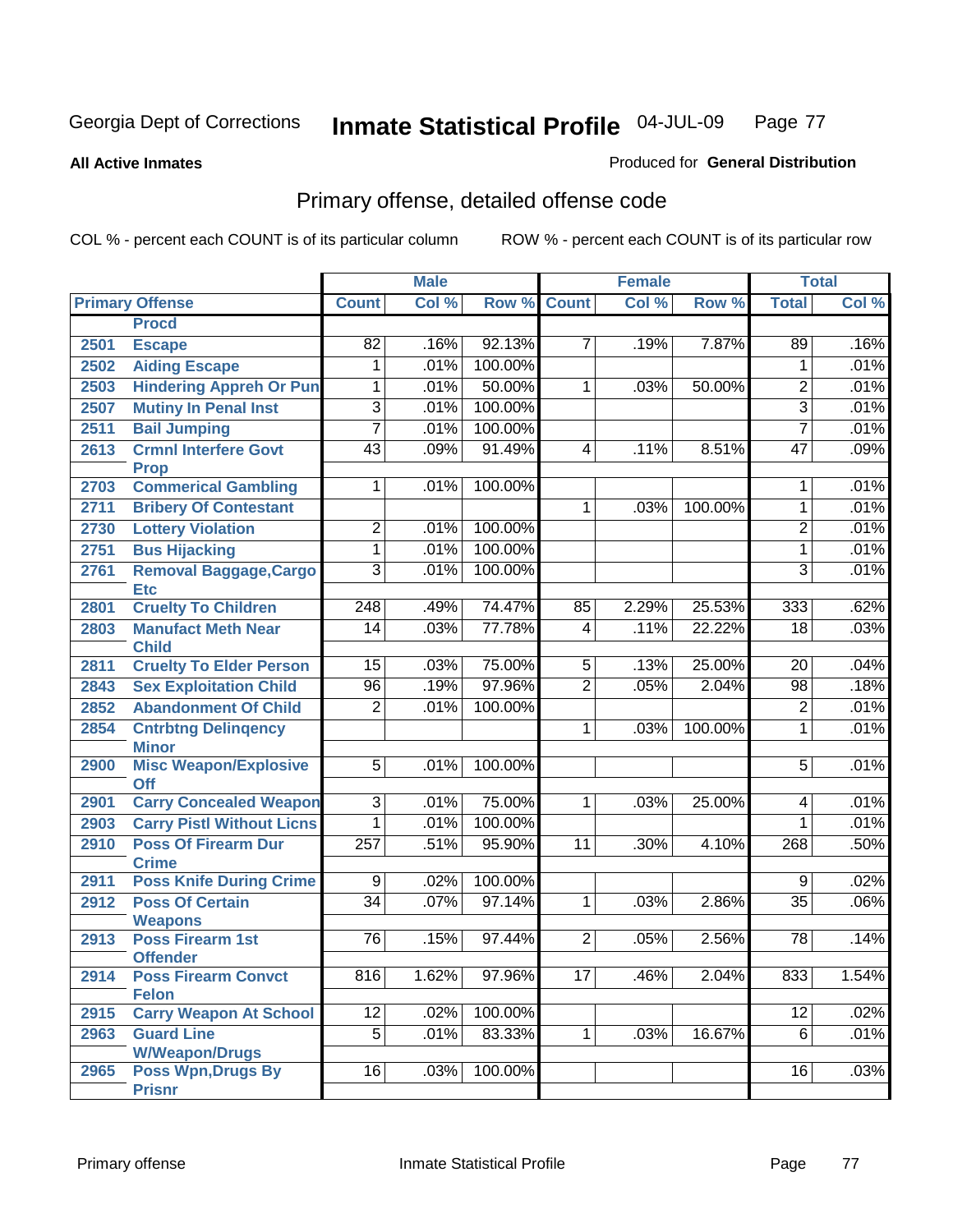**All Active Inmates**

#### Produced for **General Distribution**

## Primary offense, detailed offense code

|      |                                                |                  | <b>Male</b> |         |                 | <b>Female</b> |        |                  | <b>Total</b> |
|------|------------------------------------------------|------------------|-------------|---------|-----------------|---------------|--------|------------------|--------------|
|      | <b>Primary Offense</b>                         | <b>Count</b>     | Col %       | Row %   | <b>Count</b>    | Col %         | Row %  | <b>Total</b>     | Col %        |
| 2971 | <b>Cruelty To Animals</b>                      | $\overline{5}$   | .01%        | 100.00% |                 |               |        | $\overline{5}$   | .01%         |
| 2972 | <b>Aggrav Cruelty To</b><br><b>Animals</b>     | $\overline{4}$   | .01%        | 80.00%  | 1               | .03%          | 20.00% | $\overline{5}$   | .01%         |
| 3000 | <b>Misc Invasion Of Privacy</b>                | $\overline{2}$   | .01%        | 100.00% |                 |               |        | $\overline{2}$   | .01%         |
| 3001 | <b>Eavesdrop &amp;</b>                         | $\overline{2}$   | .01%        | 100.00% |                 |               |        | $\overline{2}$   | .01%         |
|      | <b>Surveillance</b>                            |                  |             |         |                 |               |        |                  |              |
| 3002 | <b>Peeping Tom</b>                             | 24               | .05%        | 100.00% |                 |               |        | 24               | .04%         |
| 3404 | <b>Racketeering</b>                            | 45               | .09%        | 77.59%  | 13              | .35%          | 22.41% | 58               | .11%         |
| 4001 | <b>S/D Narcotics Opiates</b>                   | $\overline{34}$  | .07%        | 85.00%  | $\overline{6}$  | .16%          | 15.00% | 40               | .07%         |
| 4002 | <b>S/D Dep Stim Cntrf Drugs</b>                | $\overline{58}$  | .12%        | 79.45%  | $\overline{15}$ | .40%          | 20.55% | $\overline{73}$  | .14%         |
| 4003 | <b>S/D Of Lsd</b>                              | $\overline{2}$   | .01%        | 100.00% |                 |               |        | $\overline{2}$   | .01%         |
| 4004 | <b>S/D Of Marijuana</b>                        | 330              | .66%        | 95.65%  | 15              | .40%          | 4.35%  | 345              | .64%         |
| 4006 | <b>Poss Narcotics Opiates</b>                  | 76               | .15%        | 81.72%  | 17              | .46%          | 18.28% | 93               | .17%         |
| 4007 | <b>Poss Dep Stim Cntrf</b>                     | 90               | .18%        | 82.57%  | 19              | .51%          | 17.43% | 109              | .20%         |
|      | <b>Drugs</b>                                   |                  |             |         |                 |               |        |                  |              |
| 4009 | <b>Poss Of Marijuana</b>                       | 160              | .32%        | 94.67%  | $\overline{9}$  | .24%          | 5.33%  | 169              | .31%         |
| 4011 | <b>Illegal Attm To Obt Drugs</b>               | 10               | .02%        | 62.50%  | $\overline{6}$  | .16%          | 37.50% | 16               | .03%         |
| 4012 | <b>Viol Ga Cntrl Sbst Act</b>                  | $\overline{27}$  | .05%        | 96.43%  | 1               | .03%          | 3.57%  | 28               | .05%         |
| 4013 | <b>Viol Dngrous Drgs Act</b>                   | $\overline{9}$   | .02%        | 90.00%  | 1               | .03%          | 10.00% | 10               | .02%         |
| 4014 | <b>Uniwfl Mfg/Del/Dist N-C S</b>               | $\overline{23}$  | .05%        | 95.83%  | $\overline{1}$  | .03%          | 4.17%  | $\overline{24}$  | .04%         |
| 4016 | <b>Poss Drug Related Matri</b>                 | 19               | .04%        | 73.08%  | $\overline{7}$  | .19%          | 26.92% | $\overline{26}$  | .05%         |
| 4017 | <b>S/D Cont Sub Public</b>                     | 83               | .16%        | 95.40%  | $\overline{4}$  | .11%          | 4.60%  | $\overline{87}$  | .16%         |
| 4018 | <b>S/D Cont Sub School</b>                     | 62               | .12%        | 96.88%  | $\overline{2}$  | .05%          | 3.13%  | 64               | .12%         |
| 4021 | <b>S/D Cocaine</b>                             | 1,530            | 3.04%       | 93.81%  | 101             | 2.72%         | 6.19%  | 1,631            | 3.02%        |
| 4022 | <b>Poss Of Cocaine</b>                         | 1,829            | 3.64%       | 87.26%  | 267             | 7.19%         | 12.74% | 2,096            | 3.88%        |
| 4030 | <b>Poss Ephedrine</b>                          | 6                | .01%        | 85.71%  | 1               | .03%          | 14.29% | 7                | .01%         |
| 4031 | <b>Poss Methamphetamine</b>                    | 613              | 1.22%       | 79.10%  | 162             | 4.36%         | 20.90% | $\overline{775}$ | 1.43%        |
| 4032 | <b>Sale Methamphetamine</b>                    | 104              | .21%        | 81.25%  | $\overline{24}$ | .65%          | 18.75% | 128              | .24%         |
| 4033 | <b>Poss Mda/Extsy</b>                          | $\overline{13}$  | .03%        | 86.67%  | $\overline{2}$  | .05%          | 13.33% | 15               | .03%         |
| 4034 | <b>Sale Mda/Extsy</b>                          | 8                | .02%        | 100.00% |                 |               |        | 8                | .01%         |
| 4050 | <b>Poss W Int Dist Cocaine</b>                 | 508              | 1.01%       | 93.55%  | $\overline{35}$ | .94%          | 6.45%  | 543              | 1.01%        |
| 4051 | <b>Poss W Int Dist</b>                         | $\overline{544}$ | 1.08%       | 95.94%  | $\overline{23}$ | .62%          | 4.06%  | 567              | 1.05%        |
|      | <b>Marijuana</b>                               |                  |             |         |                 |               |        |                  |              |
| 4052 | <b>Poss W Int Dist Meth</b>                    | 177              | .35%        | 81.94%  | 39              | 1.05%         | 18.06% | $\overline{216}$ | .40%         |
| 4053 | <b>Poss W Int Dis Other</b>                    | 62               | .12%        | 89.86%  | $\overline{7}$  | .19%          | 10.14% | 69               | .13%         |
| 4090 | <b>Drug</b><br><b>Atmpt Viol Substance Act</b> | $\overline{21}$  | .04%        | 75.00%  | $\overline{7}$  | .19%          | 25.00% | $\overline{28}$  | .05%         |
| 4100 | <b>Misc Drugs Trafficking</b>                  | $\overline{91}$  | .18%        | 93.81%  | $\overline{6}$  | .16%          | 6.19%  | $\overline{97}$  | .18%         |
| 4101 | <b>Traf Cocaine Less 200</b>                   | 602              | 1.20%       | 96.01%  | 25              | .67%          | 3.99%  | 627              |              |
|      |                                                |                  |             |         |                 |               |        |                  | 1.16%        |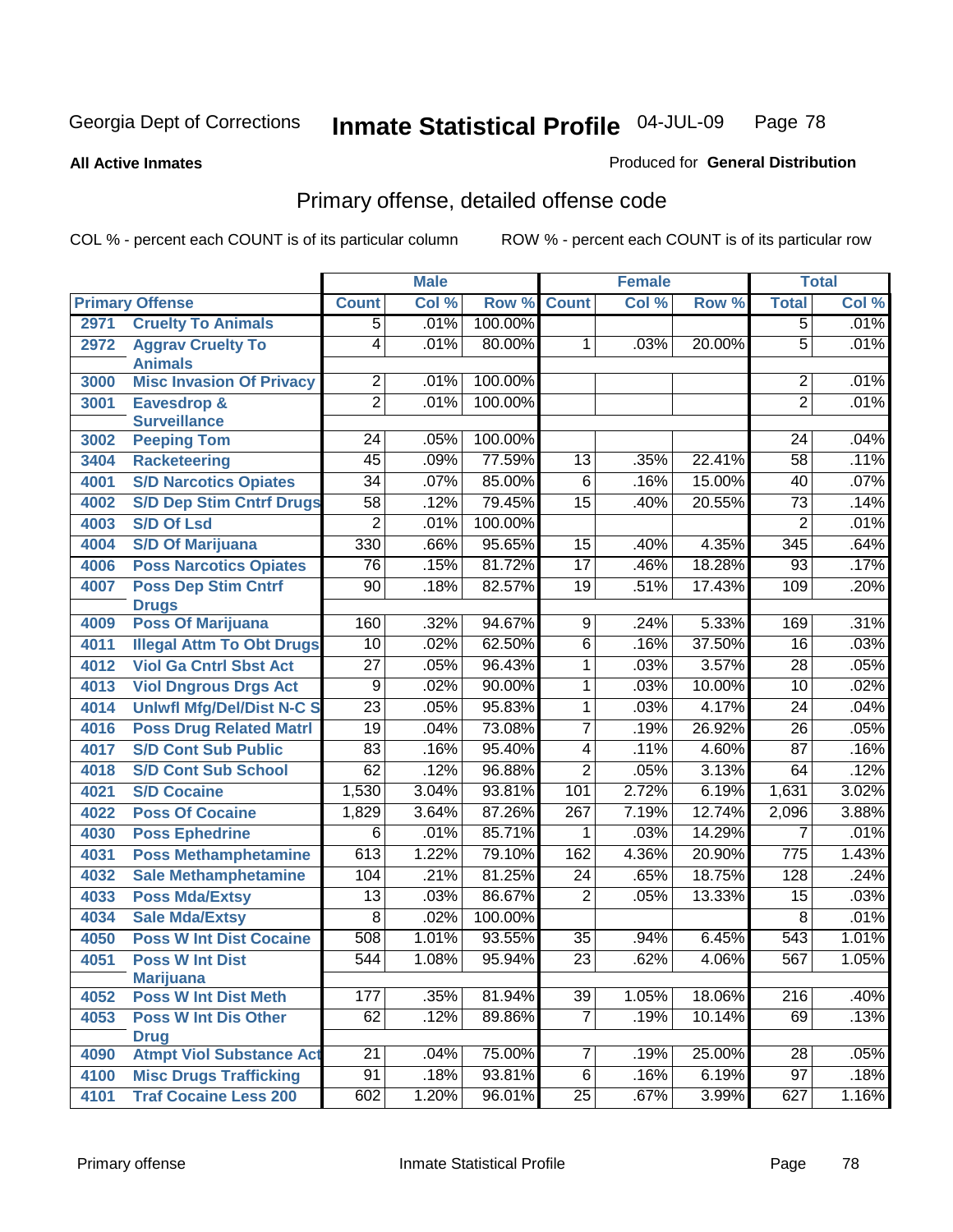**All Active Inmates**

#### Produced for **General Distribution**

## Primary offense, detailed offense code

|      |                                     | <b>Male</b>              |       |         | <b>Female</b>  |         |        | <b>Total</b>    |       |
|------|-------------------------------------|--------------------------|-------|---------|----------------|---------|--------|-----------------|-------|
|      | <b>Primary Offense</b>              | <b>Count</b>             | Col % | Row %   | <b>Count</b>   | Col %   | Row %  | <b>Total</b>    | Col % |
|      | Gm                                  |                          |       |         |                |         |        |                 |       |
| 4102 | <b>Traf Cocaine 201-400 Gm</b>      | 135                      | .27%  | 90.00%  | 15             | .40%    | 10.00% | 150             | .28%  |
| 4103 | <b>Traf Cocaine 401+ Gm</b>         | 153                      | .30%  | 96.23%  | 6              | .16%    | 3.77%  | 159             | .29%  |
| 4111 | <b>Traf Narcotic Less 14 Gm</b>     | 10                       | .02%  | 100.00% |                |         |        | 10              | .02%  |
| 4112 | <b>Traf Narcotic 15-28 Gm</b>       | 4                        | .01%  | 100.00% |                |         |        | 4               | .01%  |
| 4113 | <b>Traf Narcotic 29+ Gm</b>         | $\overline{4}$           | .01%  | 100.00% |                |         |        | 4               | .01%  |
| 4121 | Traf Marijna 10-2000 Lb             | $\overline{95}$          | .19%  | 97.94%  | $\overline{2}$ | .05%    | 2.06%  | $\overline{97}$ | .18%  |
| 4122 | Traf Marijna 2001-10k Lb            | $\mathbf{1}$             | .01%  | 100.00% |                |         |        | 1               | .01%  |
| 4123 | Traf Marijna 10001+ Lb              | $\mathbf{1}$             | .01%  | 100.00% |                |         |        | 1               | .01%  |
| 4126 | <b>Traf Amphtmine 28-199</b>        | $\overline{8}$           | .02%  | 80.00%  | $\overline{2}$ | .05%    | 20.00% | 10              | .02%  |
|      | Gm                                  |                          |       |         |                |         |        |                 |       |
| 4127 | <b>Traf Amphtmine 200-399</b>       | $\overline{2}$           | .01%  | 100.00% |                |         |        | 2               | .01%  |
| 4128 | Gm<br><b>Traf Amphtmine 400+ Gm</b> | $\overline{2}$           | .01%  | 100.00% |                |         |        | 2               | .01%  |
| 4130 | <b>Cnspire Traffic Cntrl Sub</b>    | $\overline{7}$           | .01%  | 87.50%  | 1              | .03%    | 12.50% | $\overline{8}$  | .01%  |
| 4134 | <b>Att/Consprcy Commt</b>           | $\overline{55}$          | .11%  | 83.33%  | 11             | .30%    | 16.67% | 66              | .12%  |
|      | C/S/Of                              |                          |       |         |                |         |        |                 |       |
| 4140 | <b>Traf Methamph 28-199</b>         | 309                      | .61%  | 84.89%  | 55             | 1.48%   | 15.11% | 364             | .67%  |
|      | Gm                                  |                          |       |         |                |         |        |                 |       |
| 4141 | <b>Traf Methamph 200-399</b>        | 77                       | .15%  | 90.59%  | 8              | .22%    | 9.41%  | 85              | .16%  |
|      | Gm                                  |                          |       |         |                |         |        |                 |       |
| 4142 | Traf Methamph 400+ Gm               | $\overline{82}$          | .16%  | 97.62%  | $\overline{c}$ | $.05\%$ | 2.38%  | 84              | .16%  |
| 4143 | <b>Manf Methamph 28-199</b>         | $\overline{19}$          | .04%  | 86.36%  | $\overline{3}$ | .08%    | 13.64% | 22              | .04%  |
| 4144 | Gm<br><b>Manf Methamph 200-399</b>  | $\overline{3}$           | .01%  | 75.00%  | $\overline{1}$ | .03%    | 25.00% | 4               | .01%  |
|      | Gm                                  |                          |       |         |                |         |        |                 |       |
| 4145 | Manf Methamph 400+ Gm               | $\mathbf{1}$             | .01%  | 100.00% |                |         |        |                 | .01%  |
| 4146 | <b>Traf Methamph Unspec</b>         | 96                       | .19%  | 93.20%  | $\overline{7}$ | .19%    | 6.80%  | 103             | .19%  |
|      | Amt                                 |                          |       |         |                |         |        |                 |       |
| 4147 | <b>Manf Methamph Unspec</b>         | 123                      | .24%  | 93.89%  | 8              | .22%    | 6.11%  | 131             | .24%  |
|      | Amt                                 |                          |       |         |                |         |        |                 |       |
| 4150 | <b>Traf Mda/Extsy 28-199gm</b>      | 15                       | .03%  | 93.75%  | $\mathbf{1}$   | .03%    | 6.25%  | 16              | .03%  |
| 4152 | Traf Mda/Extsy 400+Gm               | $\mathbf 1$              | .01%  | 100.00% |                |         |        | 1               | .01%  |
| 5001 | <b>Viol Motor Vehicle Laws</b>      | $\overline{24}$          | .05%  | 92.31%  | $\overline{2}$ | .05%    | 7.69%  | $\overline{26}$ | .05%  |
| 5003 | <b>Chop Shop Violation</b>          | $\overline{\mathcal{A}}$ | .01%  | 100.00% |                |         |        | 4               | .01%  |
| 5004 | <b>Drvng Habtl Violator</b>         | 79                       | .16%  | 92.94%  | 6              | .16%    | 7.06%  | 85              | .16%  |
| 5005 | <b>Habit Traf Viol/Impaired</b>     | $\overline{7}$           | .01%  | 100.00% |                |         |        | $\overline{7}$  | .01%  |
| 5006 | <b>Habit Traf Viol/Other</b>        | 16                       | .03%  | 100.00% |                |         |        | 16              | .03%  |
| 5007 | <b>Hit-Run W/Injury/Fatality</b>    | $\overline{2}$           | .01%  | 100.00% |                |         |        | $\overline{2}$  | .01%  |
| 6000 | <b>Misc Mrals/Pblic H/Safty</b>     | 33                       | .07%  | 78.57%  | 9 <sub>o</sub> | .24%    | 21.43% | 42              | .08%  |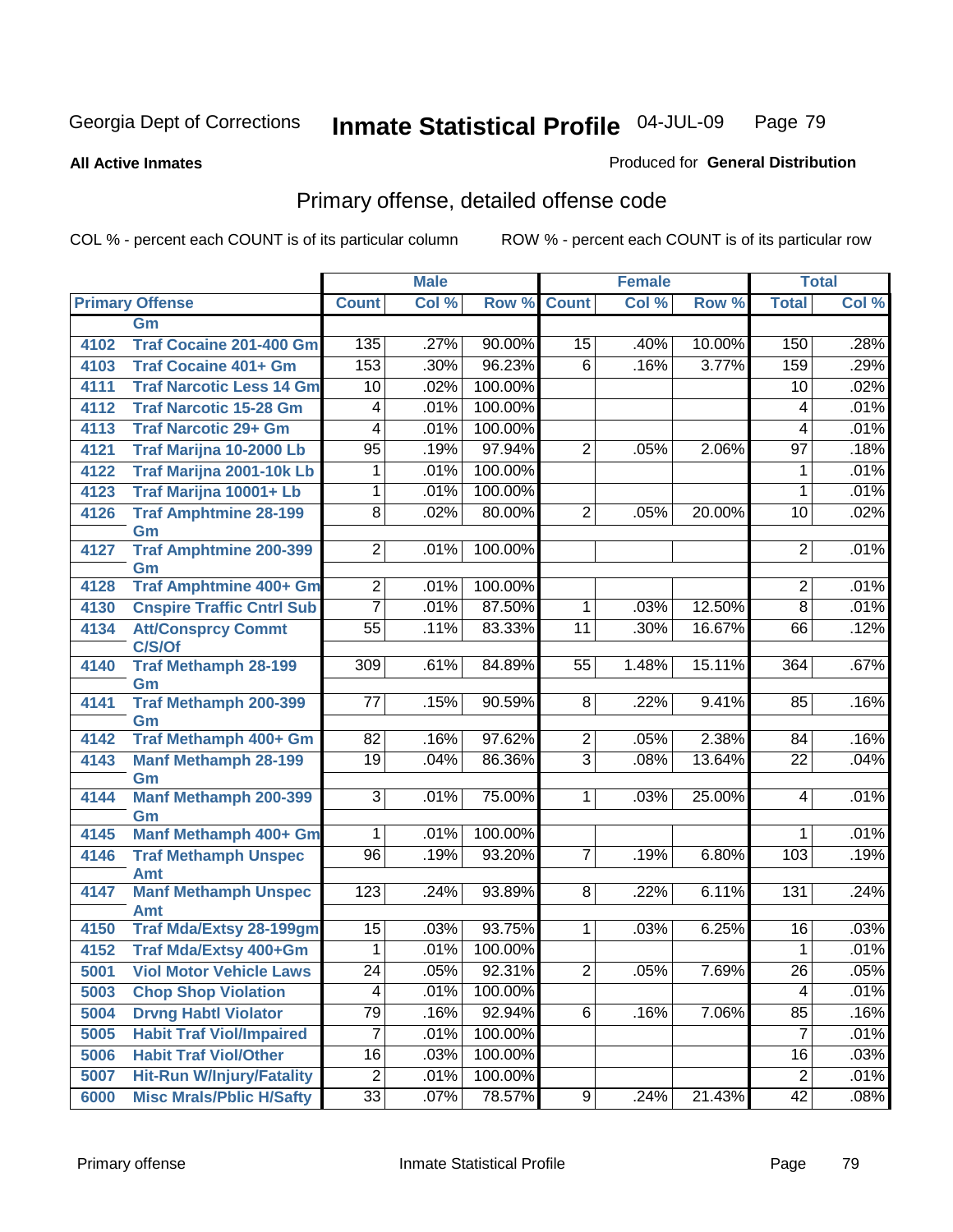Produced for **General Distribution**

**All Active Inmates**

## Primary offense, detailed offense code

|      |                                  |              | <b>Male</b> |             |       | <b>Female</b> |        |              | <b>Total</b> |
|------|----------------------------------|--------------|-------------|-------------|-------|---------------|--------|--------------|--------------|
|      | <b>Primary Offense</b>           | <b>Count</b> | Col %       | Row % Count |       | Col %         | Row %  | <b>Total</b> | Col %        |
| 6200 | <b>Misc Correctionl Inst Off</b> | 11           | .02%        | 78.57%      | 3     | $.08\%$       | 21.43% | 14           | .03%         |
| 8001 | <b>Violatn Othr States Law</b>   |              | .01%        | 100.00%     |       |               |        |              | .01%         |
| 9901 | <b>Conspiracy</b>                | 40           | .08%        | 74.07%      | 14    | .38%          | 25.93% | 54           | .10%         |
| 9905 | <b>Crmnl Atmpt</b>               | 4            | .01%        | 100.00%     |       |               |        | 4            | .01%         |
| 9907 | <b>Unauth Dist Recrd</b>         | 3            | .01%        | 75.00%      |       | .03%          | 25.00% | 4            | .01%         |
|      | <b>Devices</b>                   |              |             |             |       |               |        |              |              |
| 9910 | <b>Crmnl Solicitation</b>        | 2            | $.01\%$     | 100.00%     |       |               |        | 2            | .01%         |
| 9911 | <b>Party To A Crime</b>          |              | .01%        | 100.00%     |       |               |        |              | .01%         |
| 9914 | <b>Gang Participation</b>        | 20           | .04%        | 100.00%     |       |               |        | 20           | .04%         |
| 9999 | <b>Unknown Offense</b>           |              | .01%        | 100.00%     |       |               |        |              | .01%         |
|      | <b>Total Rported</b>             | 50,309       | 100%        | 93.12%      | 3,715 | 100%          | 6.88%  | 54,024       | 100%         |

| <b>eported</b>        | $\overline{\phantom{a}}$<br>-- |       | ז ה<br>ZJ |
|-----------------------|--------------------------------|-------|-----------|
| <b>Total</b><br>Grand | 50,331                         | 3,718 | 54,049    |

| Mode (most frequent) | 1601 Burglary | 1701 Forgery 1st Degree | 1601 Burglary |
|----------------------|---------------|-------------------------|---------------|
|----------------------|---------------|-------------------------|---------------|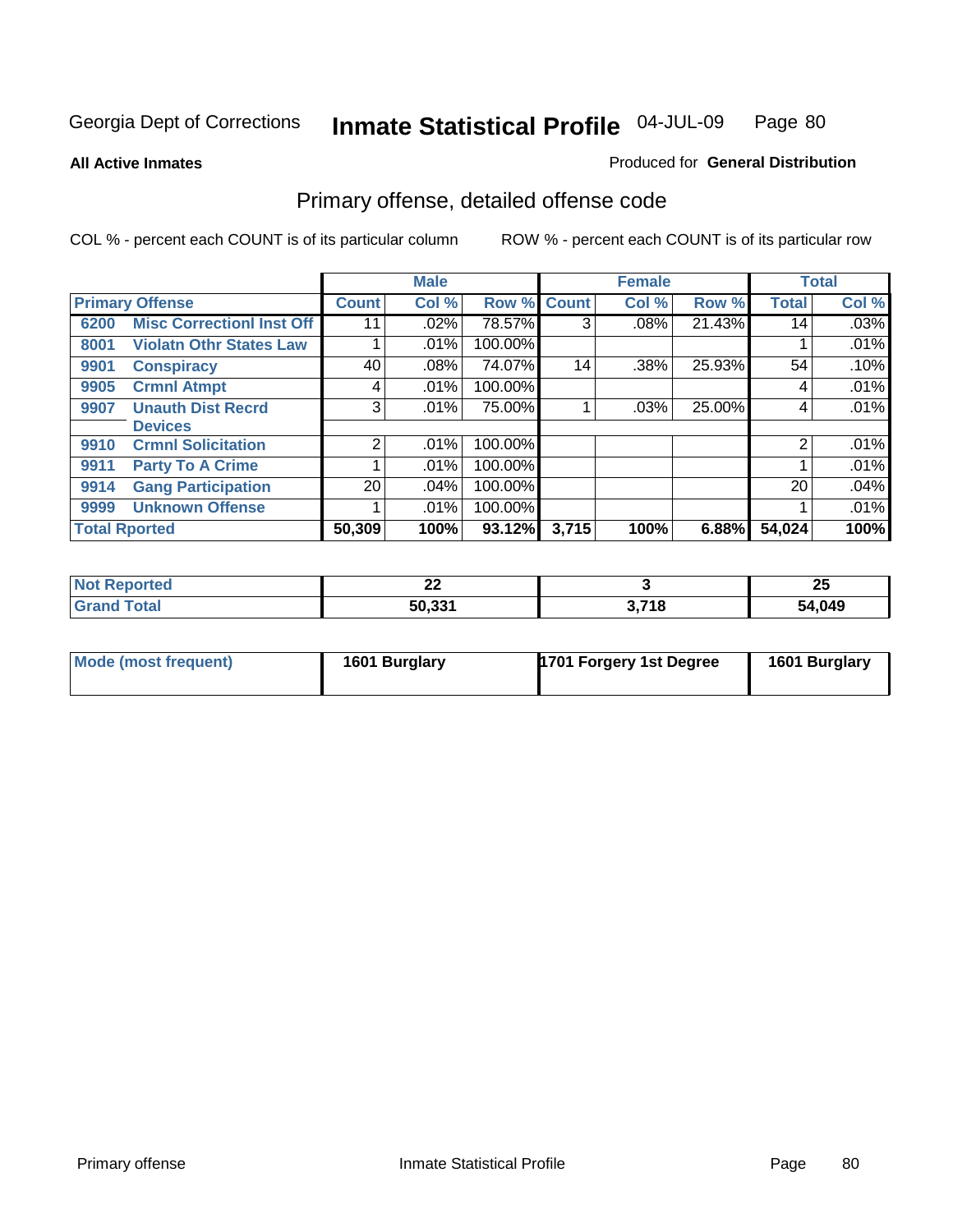#### **All Active Inmates**

#### Produced for **General Distribution**

## County of conviction of primary offense

|                         |                             |                  | <b>Male</b> |        |                 | <b>Female</b> |        |                  | <b>Total</b> |
|-------------------------|-----------------------------|------------------|-------------|--------|-----------------|---------------|--------|------------------|--------------|
|                         | <b>County of Conviction</b> | <b>Count</b>     | Col %       | Row %  | <b>Count</b>    | Col %         | Row %  | <b>Total</b>     | Col %        |
| 1                       | <b>Appling</b>              | 92               | .18%        | 94.85% | $\overline{5}$  | .13%          | 5.15%  | 97               | .18%         |
| $\overline{2}$          | <b>Atkinson</b>             | $\overline{45}$  | .09%        | 97.83% | $\mathbf{1}$    | .03%          | 2.17%  | 46               | .09%         |
| $\overline{\mathbf{3}}$ | <b>Bacon</b>                | 61               | .12%        | 95.31% | $\overline{3}$  | .08%          | 4.69%  | 64               | .12%         |
| 4                       | <b>Baker</b>                | 8                | .02%        | 88.89% | 1               | .03%          | 11.11% | 9                | .02%         |
| 5                       | <b>Baldwin</b>              | 355              | .71%        | 93.42% | $\overline{25}$ | .67%          | 6.58%  | 380              | .70%         |
| 6                       | <b>Banks</b>                | $\overline{59}$  | .12%        | 89.39% | $\overline{7}$  | .19%          | 10.61% | 66               | .12%         |
| 7                       | <b>Barrow</b>               | $\overline{245}$ | .49%        | 92.11% | $\overline{21}$ | .57%          | 7.89%  | 266              | .49%         |
| 8                       | <b>Bartow</b>               | $\overline{579}$ | 1.15%       | 90.47% | 61              | 1.64%         | 9.53%  | 640              | 1.18%        |
| 9                       | <b>Ben Hill</b>             | 265              | .53%        | 93.97% | $\overline{17}$ | .46%          | 6.03%  | 282              | .52%         |
| 10                      | <b>Berrien</b>              | 91               | .18%        | 95.79% | $\overline{4}$  | .11%          | 4.21%  | 95               | .18%         |
| 11                      | <b>Bibb</b>                 | 1,046            | 2.08%       | 94.66% | $\overline{59}$ | 1.59%         | 5.34%  | 1,105            | 2.05%        |
| 12                      | <b>Bleckley</b>             | 84               | .17%        | 88.42% | 11              | .30%          | 11.58% | $\overline{95}$  | .18%         |
| $\overline{13}$         | <b>Brantley</b>             | $\overline{59}$  | .12%        | 92.19% | $\overline{5}$  | .13%          | 7.81%  | 64               | .12%         |
| 14                      | <b>Brooks</b>               | $\overline{54}$  | .11%        | 94.74% | $\overline{3}$  | .08%          | 5.26%  | $\overline{57}$  | .11%         |
| 15                      | <b>Bryan</b>                | $\overline{97}$  | .19%        | 97.00% | $\overline{3}$  | .08%          | 3.00%  | 100              | .19%         |
| 16                      | <b>Bulloch</b>              | 482              | .96%        | 92.69% | $\overline{38}$ | 1.02%         | 7.31%  | 520              | .96%         |
| 17                      | <b>Burke</b>                | $\overline{208}$ | .41%        | 94.55% | $\overline{12}$ | .32%          | 5.45%  | 220              | .41%         |
| 18                      | <b>Butts</b>                | 156              | .31%        | 92.31% | $\overline{13}$ | .35%          | 7.69%  | 169              | .31%         |
| 19                      | <b>Calhoun</b>              | $\overline{32}$  | .06%        | 91.43% | $\overline{3}$  | .08%          | 8.57%  | $\overline{35}$  | .06%         |
| 20                      | <b>Camden</b>               | $\overline{142}$ | .28%        | 93.42% | $\overline{10}$ | .27%          | 6.58%  | 152              | .28%         |
| 21                      | <b>Candler</b>              | $\overline{91}$  | .18%        | 89.22% | $\overline{11}$ | .30%          | 10.78% | 102              | .19%         |
| 22                      | <b>Carroll</b>              | 570              | 1.13%       | 90.91% | $\overline{57}$ | 1.53%         | 9.09%  | 627              | 1.16%        |
| 23                      | <b>Catoosa</b>              | 309              | .61%        | 89.05% | $\overline{38}$ | 1.02%         | 10.95% | $\overline{347}$ | .64%         |
| 24                      | <b>Charlton</b>             | 64               | .13%        | 95.52% | $\overline{3}$  | .08%          | 4.48%  | 67               | .12%         |
| 25                      | <b>Chatham</b>              | 2,459            | 4.89%       | 95.50% | 116             | 3.12%         | 4.50%  | 2,575            | 4.77%        |
| 26                      | <b>Chattahoochee</b>        | $\overline{33}$  | .07%        | 94.29% | $\overline{2}$  | .05%          | 5.71%  | $\overline{35}$  | .06%         |
| 27                      | <b>Chattooga</b>            | 233              | .46%        | 90.66% | $\overline{24}$ | .65%          | 9.34%  | $\overline{257}$ | .48%         |
| 28                      | <b>Cherokee</b>             | 569              | 1.13%       | 90.75% | $\overline{58}$ | 1.56%         | 9.25%  | 627              | 1.16%        |
| 29                      | <b>Clarke</b>               | 396              | .79%        | 94.29% | $\overline{24}$ | .65%          | 5.71%  | 420              | .78%         |
| 30                      | <b>Clay</b>                 | $\overline{32}$  | .06%        | 94.12% | $\overline{2}$  | .05%          | 5.88%  | $\overline{34}$  | .06%         |
| 31                      | <b>Clayton</b>              | 1,485            | 2.95%       | 92.47% | 121             | 3.26%         | 7.53%  | 1,606            | 2.97%        |
| 32                      | <b>Clinch</b>               | 52               | .10%        | 96.30% | 2               | .05%          | 3.70%  | 54               | .10%         |
| 33                      | <b>Cobb</b>                 | 2,881            | 5.73%       | 91.06% | 283             | 7.62%         | 8.94%  | 3,164            | 5.86%        |
| 34                      | <b>Coffee</b>               | 245              | .49%        | 93.16% | 18              | .48%          | 6.84%  | 263              | .49%         |
| 35                      | <b>Colquitt</b>             | $\overline{312}$ | .62%        | 94.26% | 19              | .51%          | 5.74%  | 331              | .61%         |
| 36                      | <b>Columbia</b>             | 301              | .60%        | 92.90% | 23              | .62%          | 7.10%  | 324              | .60%         |
| 37                      | <b>Cook</b>                 | 133              | .26%        | 95.68% | 6               | .16%          | 4.32%  | 139              | .26%         |
| 38                      | <b>Coweta</b>               | 503              | 1.00%       | 92.12% | 43              | 1.16%         | 7.88%  | 546              | 1.01%        |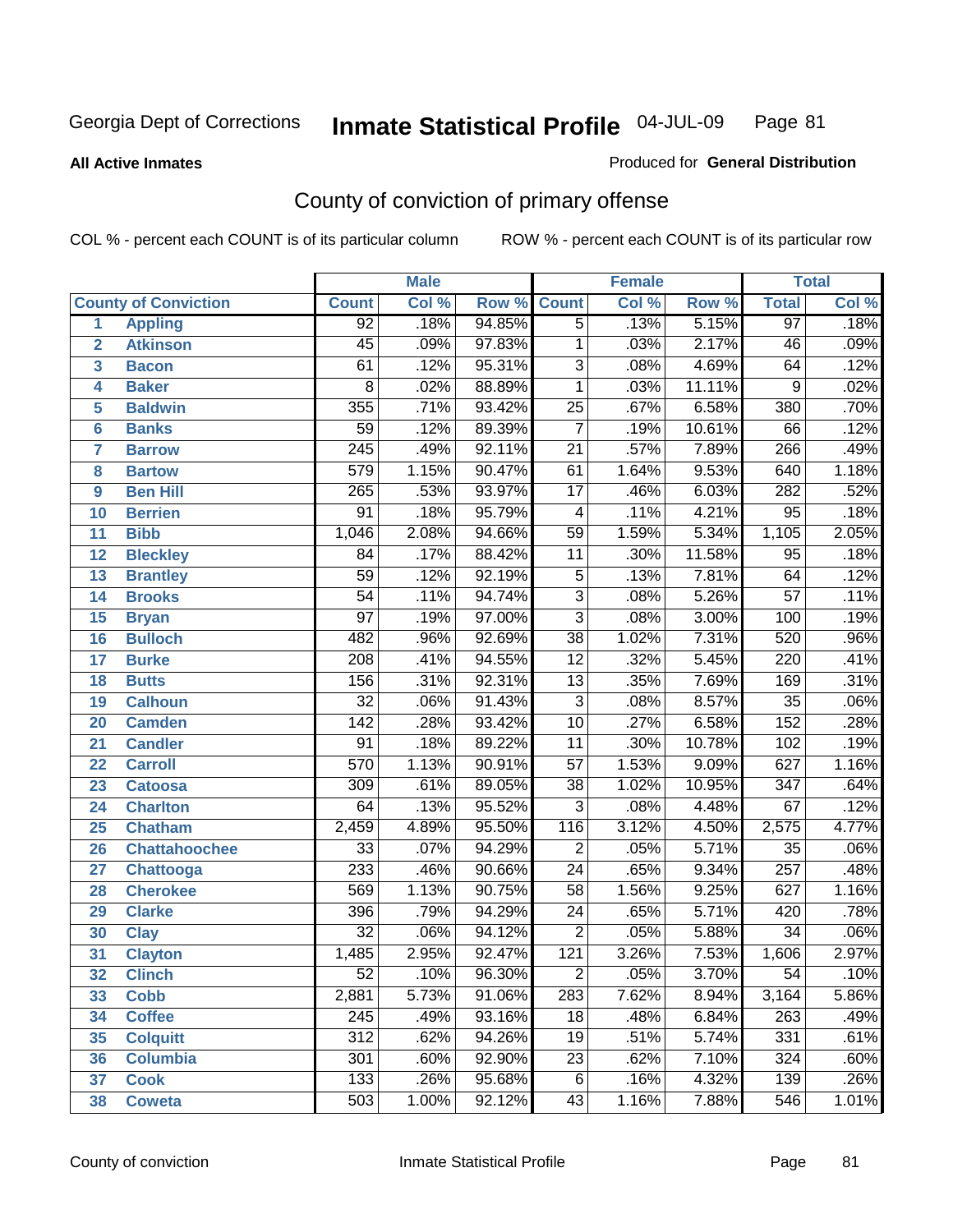**All Active Inmates**

#### Produced for **General Distribution**

## County of conviction of primary offense

|                 |                             | <b>Male</b><br><b>Female</b> |       |         | <b>Total</b>    |       |        |                  |       |
|-----------------|-----------------------------|------------------------------|-------|---------|-----------------|-------|--------|------------------|-------|
|                 | <b>County of Conviction</b> | <b>Count</b>                 | Col % | Row %   | <b>Count</b>    | Col % | Row %  | <b>Total</b>     | Col % |
| 39              | <b>Crawford</b>             | $\overline{20}$              | .04%  | 86.96%  | $\overline{3}$  | .08%  | 13.04% | $\overline{23}$  | .04%  |
| 40              | <b>Crisp</b>                | 284                          | .56%  | 94.67%  | $\overline{16}$ | .43%  | 5.33%  | 300              | .56%  |
| 41              | <b>Dade</b>                 | 133                          | .26%  | 96.38%  | $\overline{5}$  | .13%  | 3.62%  | 138              | .26%  |
| 42              | <b>Dawson</b>               | 107                          | .21%  | 92.24%  | $\overline{9}$  | .24%  | 7.76%  | 116              | .21%  |
| 43              | <b>Decatur</b>              | 363                          | .72%  | 90.75%  | $\overline{37}$ | 1.00% | 9.25%  | 400              | .74%  |
| 44              | <b>Dekalb</b>               | 2,930                        | 5.82% | 94.79%  | 161             | 4.33% | 5.21%  | 3,091            | 5.72% |
| 45              | <b>Dodge</b>                | 167                          | .33%  | 93.82%  | 11              | .30%  | 6.18%  | 178              | .33%  |
| 46              | <b>Dooly</b>                | 114                          | .23%  | 95.00%  | 6               | .16%  | 5.00%  | 120              | .22%  |
| 47              | <b>Dougherty</b>            | 954                          | 1.90% | 93.35%  | 68              | 1.83% | 6.65%  | 1,022            | 1.89% |
| 48              | <b>Douglas</b>              | 1,107                        | 2.20% | 91.19%  | 107             | 2.88% | 8.81%  | 1,214            | 2.25% |
| 49              | <b>Early</b>                | 80                           | .16%  | 97.56%  | $\overline{2}$  | .05%  | 2.44%  | $\overline{82}$  | .15%  |
| 50              | <b>Echols</b>               | $\overline{11}$              | .02%  | 100.00% |                 |       |        | $\overline{11}$  | .02%  |
| $\overline{51}$ | <b>Effingham</b>            | $\overline{149}$             | .30%  | 95.51%  | $\overline{7}$  | .19%  | 4.49%  | 156              | .29%  |
| 52              | <b>Elbert</b>               | 150                          | .30%  | 96.15%  | $\overline{6}$  | .16%  | 3.85%  | 156              | .29%  |
| 53              | <b>Emanuel</b>              | 176                          | .35%  | 97.24%  | $\overline{5}$  | .13%  | 2.76%  | 181              | .34%  |
| $\overline{54}$ | <b>Evans</b>                | 89                           | .18%  | 95.70%  | 4               | .11%  | 4.30%  | $\overline{93}$  | .17%  |
| 55              | <b>Fannin</b>               | 105                          | .21%  | 91.30%  | 10              | .27%  | 8.70%  | $\overline{115}$ | .21%  |
| 56              | <b>Fayette</b>              | 380                          | .76%  | 90.69%  | $\overline{39}$ | 1.05% | 9.31%  | 419              | .78%  |
| 57              | <b>Floyd</b>                | 890                          | 1.77% | 89.00%  | 110             | 2.96% | 11.00% | 1,000            | 1.85% |
| 58              | <b>Forsyth</b>              | $\overline{282}$             | .56%  | 85.71%  | $\overline{47}$ | 1.27% | 14.29% | 329              | .61%  |
| 59              | <b>Franklin</b>             | 158                          | .31%  | 94.61%  | $\overline{9}$  | .24%  | 5.39%  | 167              | .31%  |
| 60              | <b>Fulton</b>               | 4,485                        | 8.91% | 96.41%  | 167             | 4.50% | 3.59%  | 4,652            | 8.61% |
| 61              | Gilmer                      | $\overline{137}$             | .27%  | 92.57%  | $\overline{11}$ | .30%  | 7.43%  | $\overline{148}$ | .27%  |
| 62              | <b>Glascock</b>             | $\overline{8}$               | .02%  | 80.00%  | $\overline{2}$  | .05%  | 20.00% | $\overline{10}$  | .02%  |
| 63              | <b>Glynn</b>                | 417                          | .83%  | 94.34%  | $\overline{25}$ | .67%  | 5.66%  | 442              | .82%  |
| 64              | <b>Gordon</b>               | 300                          | .60%  | 91.19%  | $\overline{29}$ | .78%  | 8.81%  | 329              | .61%  |
| 65              | <b>Grady</b>                | $\overline{240}$             | .48%  | 95.62%  | $\overline{11}$ | .30%  | 4.38%  | $\overline{251}$ | .46%  |
| 66              | <b>Greene</b>               | 157                          | .31%  | 95.73%  | $\overline{7}$  | .19%  | 4.27%  | 164              | .30%  |
| 67              | <b>Gwinnett</b>             | 2,058                        | 4.09% | 92.74%  | 161             | 4.33% | 7.26%  | 2,219            | 4.11% |
| 68              | <b>Habersham</b>            | 111                          | .22%  | 92.50%  | $\overline{9}$  | .24%  | 7.50%  | $\overline{120}$ | .22%  |
| 69              | <b>Hall</b>                 | 809                          | 1.61% | 92.78%  | 63              | 1.70% | 7.22%  | 872              | 1.61% |
| 70              | <b>Hancock</b>              | 28                           | .06%  | 96.55%  | 1               | .03%  | 3.45%  | 29               | .05%  |
| 71              | <b>Haralson</b>             | $\overline{93}$              | .18%  | 96.88%  | $\overline{3}$  | .08%  | 3.13%  | 96               | .18%  |
| 72              | <b>Harris</b>               | $\overline{120}$             | .24%  | 96.77%  | $\overline{4}$  | .11%  | 3.23%  | 124              | .23%  |
| 73              | <b>Hart</b>                 | 137                          | .27%  | 92.57%  | $\overline{11}$ | .30%  | 7.43%  | 148              | .27%  |
| 74              | <b>Heard</b>                | 62                           | .12%  | 88.57%  | 8               | .22%  | 11.43% | 70               | .13%  |
| 75              | <b>Henry</b>                | 549                          | 1.09% | 90.00%  | 61              | 1.64% | 10.00% | 610              | 1.13% |
| 76              | <b>Houston</b>              | 644                          | 1.28% | 93.47%  | 45              | 1.21% | 6.53%  | 689              | 1.28% |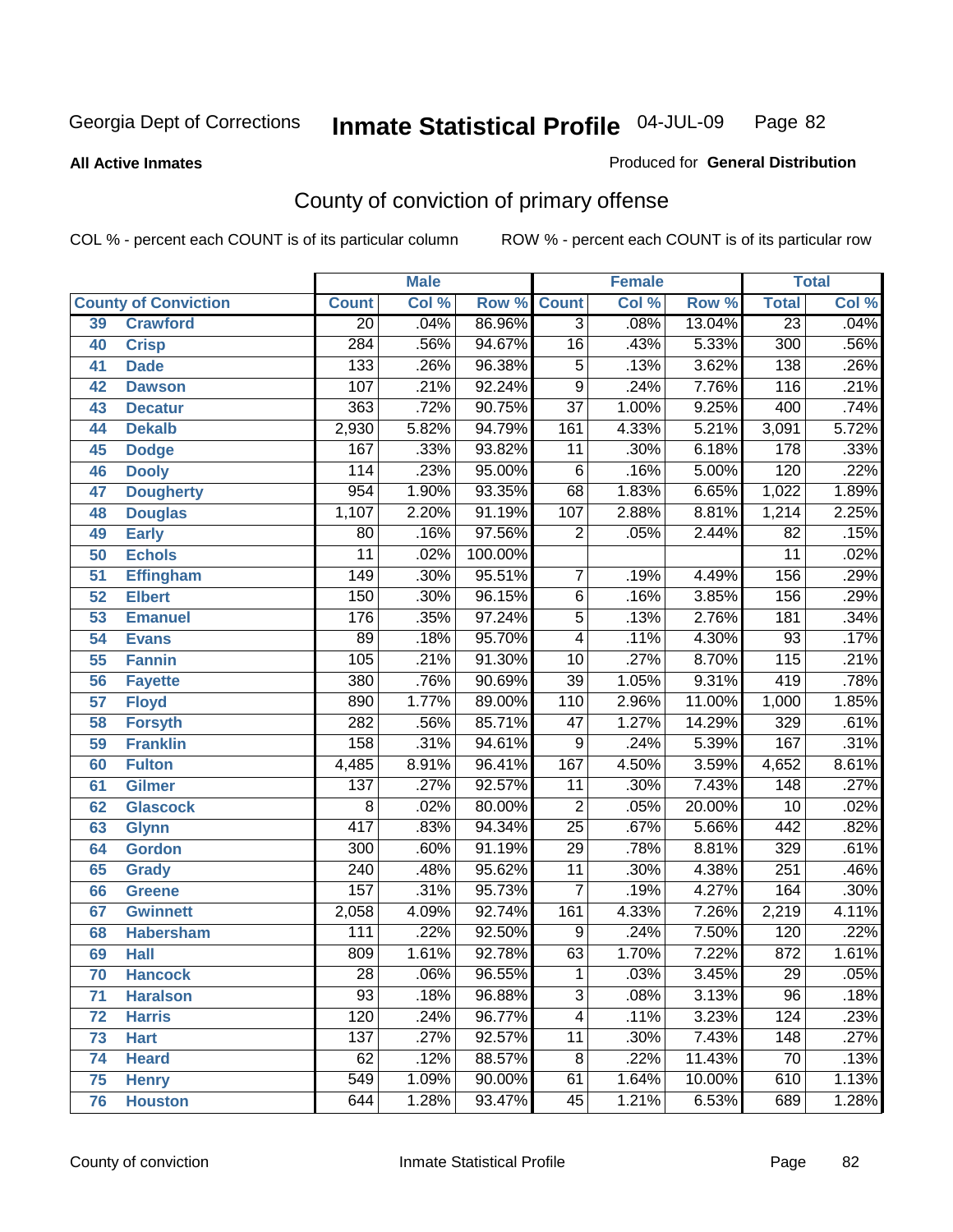#### **All Active Inmates**

#### Produced for **General Distribution**

## County of conviction of primary offense

|     |                             |                  | <b>Male</b> |         |                          | <b>Female</b> |        |                  | <b>Total</b> |
|-----|-----------------------------|------------------|-------------|---------|--------------------------|---------------|--------|------------------|--------------|
|     | <b>County of Conviction</b> | <b>Count</b>     | Col %       | Row %   | <b>Count</b>             | Col %         | Row %  | <b>Total</b>     | Col %        |
| 77  | <b>Irwin</b>                | 61               | .12%        | 93.85%  | $\overline{4}$           | .11%          | 6.15%  | 65               | .12%         |
| 78  | <b>Jackson</b>              | 223              | .44%        | 92.92%  | $\overline{17}$          | .46%          | 7.08%  | $\overline{240}$ | .44%         |
| 79  | <b>Jasper</b>               | $\overline{57}$  | .11%        | 95.00%  | $\overline{3}$           | .08%          | 5.00%  | 60               | .11%         |
| 80  | <b>Jeff Davis</b>           | 89               | .18%        | 96.74%  | $\overline{3}$           | .08%          | 3.26%  | $\overline{92}$  | .17%         |
| 81  | <b>Jefferson</b>            | $\overline{128}$ | .25%        | 97.71%  | $\overline{3}$           | .08%          | 2.29%  | $\overline{131}$ | .24%         |
| 82  | <b>Jenkins</b>              | 76               | .15%        | 95.00%  | $\overline{4}$           | .11%          | 5.00%  | 80               | .15%         |
| 83  | <b>Johnson</b>              | $\overline{59}$  | .12%        | 93.65%  | $\overline{\mathcal{A}}$ | .11%          | 6.35%  | 63               | .12%         |
| 84  | <b>Jones</b>                | 157              | .31%        | 94.58%  | 9                        | .24%          | 5.42%  | 166              | .31%         |
| 85  | <b>Lamar</b>                | 69               | .14%        | 92.00%  | $\overline{6}$           | .16%          | 8.00%  | $\overline{75}$  | .14%         |
| 86  | <b>Lanier</b>               | $\overline{43}$  | .09%        | 97.73%  | 1                        | .03%          | 2.27%  | 44               | .08%         |
| 87  | <b>Laurens</b>              | 350              | .70%        | 95.37%  | $\overline{17}$          | .46%          | 4.63%  | 367              | .68%         |
| 88  | Lee                         | $\overline{75}$  | .15%        | 94.94%  | 4                        | .11%          | 5.06%  | 79               | .15%         |
| 89  | <b>Liberty</b>              | 298              | .59%        | 93.13%  | $\overline{22}$          | .59%          | 6.88%  | $\overline{320}$ | .59%         |
| 90  | <b>Lincoln</b>              | $\overline{32}$  | .06%        | 100.00% |                          |               |        | $\overline{32}$  | .06%         |
| 91  | Long                        | $\overline{81}$  | .16%        | 92.05%  | $\overline{7}$           | .19%          | 7.95%  | 88               | .16%         |
| 92  | <b>Lowndes</b>              | 540              | 1.07%       | 93.75%  | $\overline{36}$          | .97%          | 6.25%  | 576              | 1.07%        |
| 93  | <b>Lumpkin</b>              | 107              | .21%        | 91.45%  | 10                       | .27%          | 8.55%  | 117              | .22%         |
| 94  | <b>Macon</b>                | $\overline{73}$  | .15%        | 93.59%  | $\overline{5}$           | .13%          | 6.41%  | $\overline{78}$  | .14%         |
| 95  | <b>Madison</b>              | $\overline{124}$ | .25%        | 90.51%  | $\overline{13}$          | .35%          | 9.49%  | $\overline{137}$ | .25%         |
| 96  | <b>Marion</b>               | $\overline{50}$  | .10%        | 96.15%  | $\overline{2}$           | .05%          | 3.85%  | $\overline{52}$  | .10%         |
| 97  | <b>Mcduffie</b>             | 191              | .38%        | 96.46%  | $\overline{7}$           | .19%          | 3.54%  | 198              | .37%         |
| 98  | <b>Mcintosh</b>             | 61               | .12%        | 98.39%  | $\mathbf{1}$             | .03%          | 1.61%  | 62               | .11%         |
| 99  | <b>Meriwether</b>           | $\overline{211}$ | .42%        | 94.20%  | $\overline{13}$          | .35%          | 5.80%  | $\overline{224}$ | .41%         |
| 100 | <b>Miller</b>               | $\overline{32}$  | .06%        | 96.97%  | $\mathbf{1}$             | .03%          | 3.03%  | $\overline{33}$  | .06%         |
| 101 | <b>Mitchell</b>             | $\overline{177}$ | .35%        | 91.71%  | $\overline{16}$          | .43%          | 8.29%  | 193              | .36%         |
| 102 | <b>Monroe</b>               | 151              | .30%        | 92.64%  | $\overline{12}$          | .32%          | 7.36%  | 163              | .30%         |
| 103 | <b>Montgomery</b>           | $\overline{54}$  | .11%        | 88.52%  | $\overline{7}$           | .19%          | 11.48% | 61               | .11%         |
| 104 | <b>Morgan</b>               | $\overline{149}$ | .30%        | 93.13%  | $\overline{11}$          | .30%          | 6.88%  | 160              | .30%         |
| 105 | <b>Murray</b>               | $\overline{210}$ | .42%        | 89.36%  | $\overline{25}$          | .67%          | 10.64% | 235              | .43%         |
| 106 | <b>Muscogee</b>             | 1,813            | 3.60%       | 93.60%  | 124                      | 3.34%         | 6.40%  | 1,937            | 3.59%        |
| 107 | <b>Newton</b>               | 688              | 1.37%       | 90.65%  | $\overline{71}$          | 1.91%         | 9.35%  | 759              | 1.40%        |
| 108 | <b>Oconee</b>               | 53               | .11%        | 98.15%  | 1                        | .03%          | 1.85%  | 54               | $.10\%$      |
| 109 | <b>Oglethorpe</b>           | $\overline{53}$  | .11%        | 94.64%  | $\overline{3}$           | .08%          | 5.36%  | $\overline{56}$  | .10%         |
| 110 | <b>Paulding</b>             | 256              | .51%        | 91.43%  | $\overline{24}$          | .65%          | 8.57%  | 280              | .52%         |
| 111 | <b>Peach</b>                | 84               | .17%        | 97.67%  | 2                        | .05%          | 2.33%  | 86               | .16%         |
| 112 | <b>Pickens</b>              | $\overline{87}$  | .17%        | 91.58%  | 8                        | .22%          | 8.42%  | 95               | .18%         |
| 113 | <b>Pierce</b>               | 64               | .13%        | 96.97%  | $\overline{2}$           | .05%          | 3.03%  | 66               | .12%         |
| 114 | <b>Pike</b>                 | 60               | .12%        | 93.75%  | 4                        | .11%          | 6.25%  | 64               | .12%         |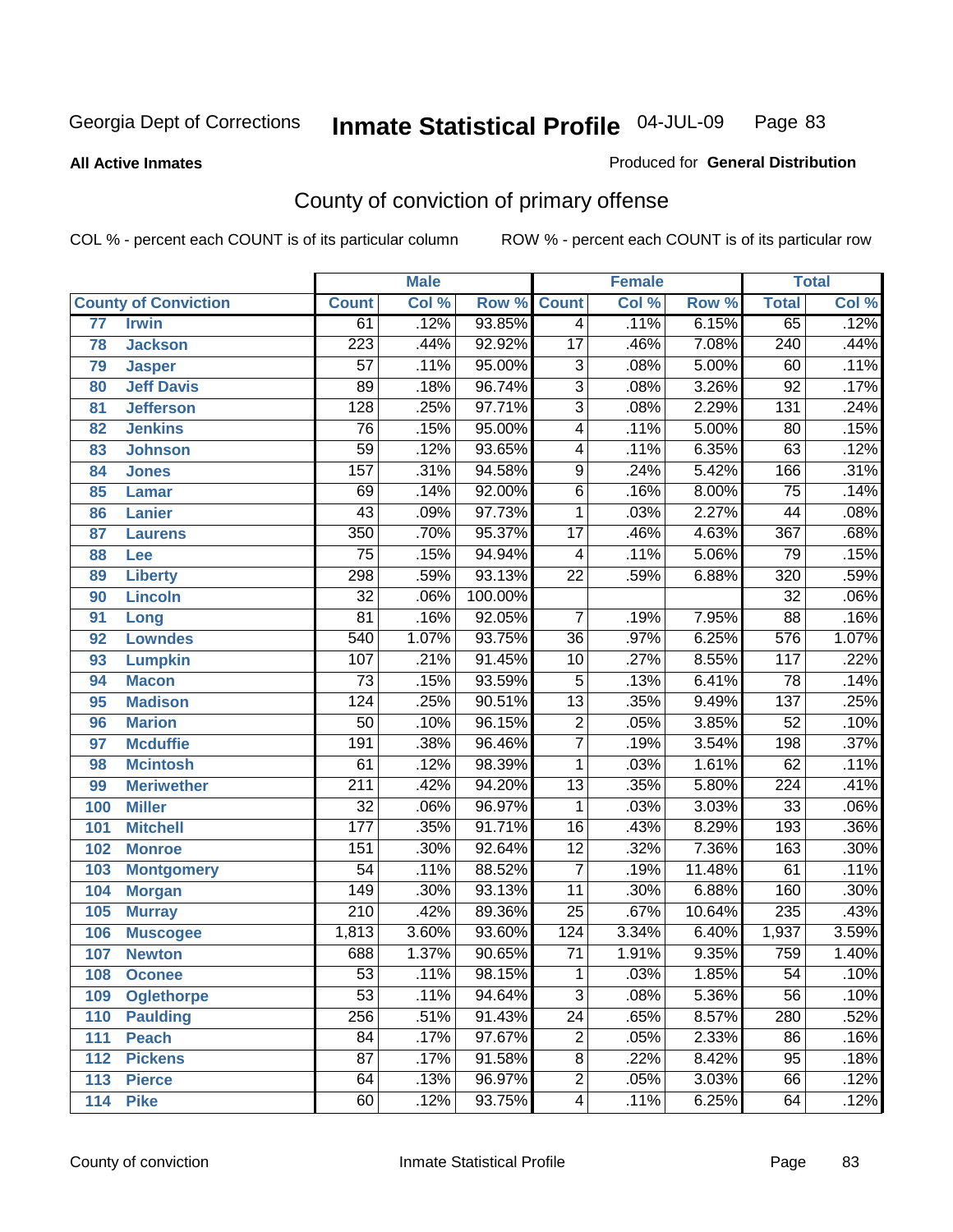**All Active Inmates**

#### Produced for **General Distribution**

## County of conviction of primary offense

|     |                             |                  | <b>Male</b> |                    |                 | <b>Female</b> |        |                  | <b>Total</b> |
|-----|-----------------------------|------------------|-------------|--------------------|-----------------|---------------|--------|------------------|--------------|
|     | <b>County of Conviction</b> | <b>Count</b>     | Col %       | <b>Row % Count</b> |                 | Col %         | Row %  | <b>Total</b>     | Col %        |
| 115 | <b>Polk</b>                 | 148              | .29%        | 95.48%             | $\overline{7}$  | .19%          | 4.52%  | 155              | .29%         |
| 116 | <b>Pulaski</b>              | 81               | .16%        | 90.00%             | 9               | .24%          | 10.00% | 90               | .17%         |
| 117 | <b>Putnam</b>               | $\overline{141}$ | .28%        | 94.63%             | $\overline{8}$  | .22%          | 5.37%  | $\overline{149}$ | .28%         |
| 118 | Quitman                     | 17               | .03%        | 94.44%             | 1               | .03%          | 5.56%  | 18               | .03%         |
| 119 | <b>Rabun</b>                | $\overline{45}$  | .09%        | 78.95%             | $\overline{12}$ | .32%          | 21.05% | $\overline{57}$  | .11%         |
| 120 | <b>Randolph</b>             | $\overline{52}$  | .10%        | 91.23%             | $\overline{5}$  | .13%          | 8.77%  | $\overline{57}$  | .11%         |
| 121 | <b>Richmond</b>             | 1,764            | 3.51%       | 94.53%             | 102             | 2.75%         | 5.47%  | 1,866            | 3.45%        |
| 122 | <b>Rockdale</b>             | 453              | .90%        | 89.70%             | 52              | 1.40%         | 10.30% | $\overline{505}$ | .93%         |
| 123 | <b>Schley</b>               | $\overline{27}$  | .05%        | 96.43%             | 1               | .03%          | 3.57%  | $\overline{28}$  | .05%         |
| 124 | <b>Screven</b>              | 120              | .24%        | 91.60%             | 11              | .30%          | 8.40%  | $\overline{131}$ | .24%         |
| 125 | <b>Seminole</b>             | 64               | .13%        | 87.67%             | 9               | .24%          | 12.33% | $\overline{73}$  | .14%         |
| 126 | <b>Spalding</b>             | 617              | 1.23%       | 91.27%             | 59              | 1.59%         | 8.73%  | 676              | 1.25%        |
| 127 | <b>Stephens</b>             | 177              | .35%        | 89.39%             | $\overline{21}$ | .57%          | 10.61% | 198              | .37%         |
| 128 | <b>Stewart</b>              | $\overline{28}$  | .06%        | 90.32%             | $\overline{3}$  | .08%          | 9.68%  | $\overline{31}$  | .06%         |
| 129 | <b>Sumter</b>               | $\overline{245}$ | .49%        | 96.46%             | $\overline{9}$  | .24%          | 3.54%  | 254              | .47%         |
| 130 | <b>Talbot</b>               | 59               | .12%        | 95.16%             | $\overline{3}$  | .08%          | 4.84%  | 62               | .11%         |
| 131 | <b>Taliaferro</b>           | $\overline{22}$  | .04%        | 91.67%             | $\overline{2}$  | .05%          | 8.33%  | $\overline{24}$  | .04%         |
| 132 | <b>Tattnall</b>             | $\overline{178}$ | .35%        | 94.68%             | 10              | .27%          | 5.32%  | 188              | .35%         |
| 133 | <b>Taylor</b>               | 89               | .18%        | 92.71%             | $\overline{7}$  | .19%          | 7.29%  | $\overline{96}$  | .18%         |
| 134 | <b>Telfair</b>              | $\overline{112}$ | .22%        | 88.89%             | 14              | .38%          | 11.11% | 126              | .23%         |
| 135 | <b>Terrell</b>              | $\overline{79}$  | .16%        | 97.53%             | $\overline{2}$  | .05%          | 2.47%  | $\overline{81}$  | .15%         |
| 136 | <b>Thomas</b>               | 292              | .58%        | 92.41%             | $\overline{24}$ | .65%          | 7.59%  | $\overline{316}$ | .58%         |
| 137 | <b>Tift</b>                 | $\overline{307}$ | .61%        | 95.34%             | $\overline{15}$ | .40%          | 4.66%  | $\overline{322}$ | .60%         |
| 138 | <b>Toombs</b>               | 320              | .64%        | 91.95%             | 28              | .75%          | 8.05%  | 348              | .64%         |
| 139 | <b>Towns</b>                | $\overline{54}$  | .11%        | 90.00%             | $\overline{6}$  | .16%          | 10.00% | 60               | .11%         |
| 140 | <b>Treutlen</b>             | $\overline{81}$  | .16%        | 96.43%             | $\overline{3}$  | .08%          | 3.57%  | 84               | .16%         |
| 141 | <b>Troup</b>                | 686              | 1.36%       | 91.22%             | 66              | 1.78%         | 8.78%  | 752              | 1.39%        |
| 142 | <b>Turner</b>               | $\overline{73}$  | .15%        | 100.00%            |                 |               |        | 73               | .14%         |
| 143 | <b>Twiggs</b>               | 60               | .12%        | 83.33%             | $\overline{12}$ | .32%          | 16.67% | $\overline{72}$  | .13%         |
| 144 | <b>Union</b>                | $\overline{78}$  | .16%        | 85.71%             | 13              | .35%          | 14.29% | $\overline{91}$  | .17%         |
| 145 | <b>Upson</b>                | $\overline{227}$ | .45%        | 91.53%             | $\overline{21}$ | .57%          | 8.47%  | $\overline{248}$ | .46%         |
| 146 | <b>Walker</b>               | 404              | .80%        | 89.38%             | 48              | 1.29%         | 10.62% | 452              | .84%         |
| 147 | <b>Walton</b>               | 454              | $.90\%$     | 92.09%             | $\overline{39}$ | 1.05%         | 7.91%  | 493              | .91%         |
| 148 | <b>Ware</b>                 | 334              | .66%        | 95.70%             | 15              | .40%          | 4.30%  | 349              | .65%         |
| 149 | <b>Warren</b>               | 49               | .10%        | 94.23%             | $\overline{3}$  | .08%          | 5.77%  | $\overline{52}$  | .10%         |
| 150 | <b>Washington</b>           | $\overline{112}$ | .22%        | 94.12%             | 7               | .19%          | 5.88%  | 119              | .22%         |
| 151 | <b>Wayne</b>                | 179              | .36%        | 92.75%             | 14              | .38%          | 7.25%  | 193              | .36%         |
| 152 | <b>Webster</b>              | $\overline{7}$   | .01%        | 87.50%             | $\mathbf{1}$    | .03%          | 12.50% | 8                | .01%         |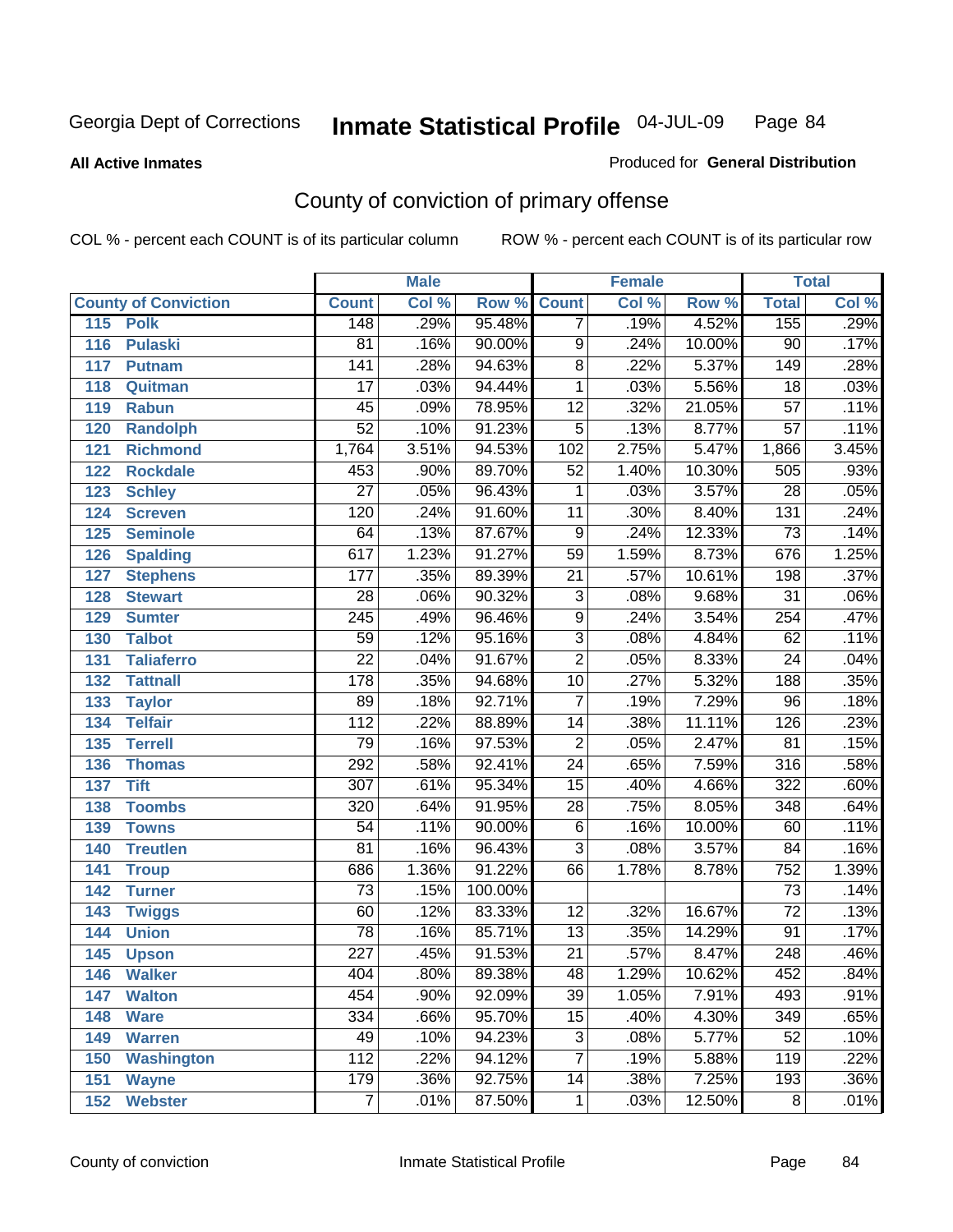**All Active Inmates**

#### Produced for **General Distribution**

## County of conviction of primary offense

|                             |              | <b>Male</b> |             |       | <b>Female</b> |          |              | <b>Total</b> |
|-----------------------------|--------------|-------------|-------------|-------|---------------|----------|--------------|--------------|
| <b>County of Conviction</b> | <b>Count</b> | Col %       | Row % Count |       | Col %         | Row %    | <b>Total</b> | Col %        |
| <b>Wheeler</b><br>153       | 31           | $.06\%$     | 86.11%      | 5     | .13%          | 13.89%   | 36           | $.07\%$      |
| <b>White</b><br>154         | 100          | .20%        | $90.91\%$   | 10    | $.27\%$       | $9.09\%$ | 110          | $.20\%$      |
| <b>Whitfield</b><br>155     | 680          | 1.35%       | 89.36%      | 81    | 2.18%         | 10.64%   | 761          | 1.41%        |
| 156<br><b>Wilcox</b>        | 60           | .12%        | 89.55%      |       | .19%          | 10.45%   | 67           | .12%         |
| <b>Wilkes</b><br>157        | 83           | .16%        | 97.65%      | 2     | $.05\%$       | 2.35%    | 85           | .16%         |
| <b>Wilkinson</b><br>158     | 64           | .13%        | 95.52%      | 3     | $.08\%$       | 4.48%    | 67           | .12%         |
| <b>Worth</b><br>159         | 138          | .27%        | $92.62\%$   | 11    | $.30\%$       | 7.38%    | 149          | .28%         |
| <b>Total Rported</b>        | 50,309       | 100%        | 93.12%      | 3,715 | 100%          | 6.88%    | 54,024       | 100%         |

| $N$               | $\sim$ |       | ΩF         |
|-------------------|--------|-------|------------|
| Reported          | . .    |       | -44        |
| <sup>-</sup> otal | 50,331 | 3,718 | .049<br>54 |

| Mc | ™ulton | Cobb |  |
|----|--------|------|--|
|    |        |      |  |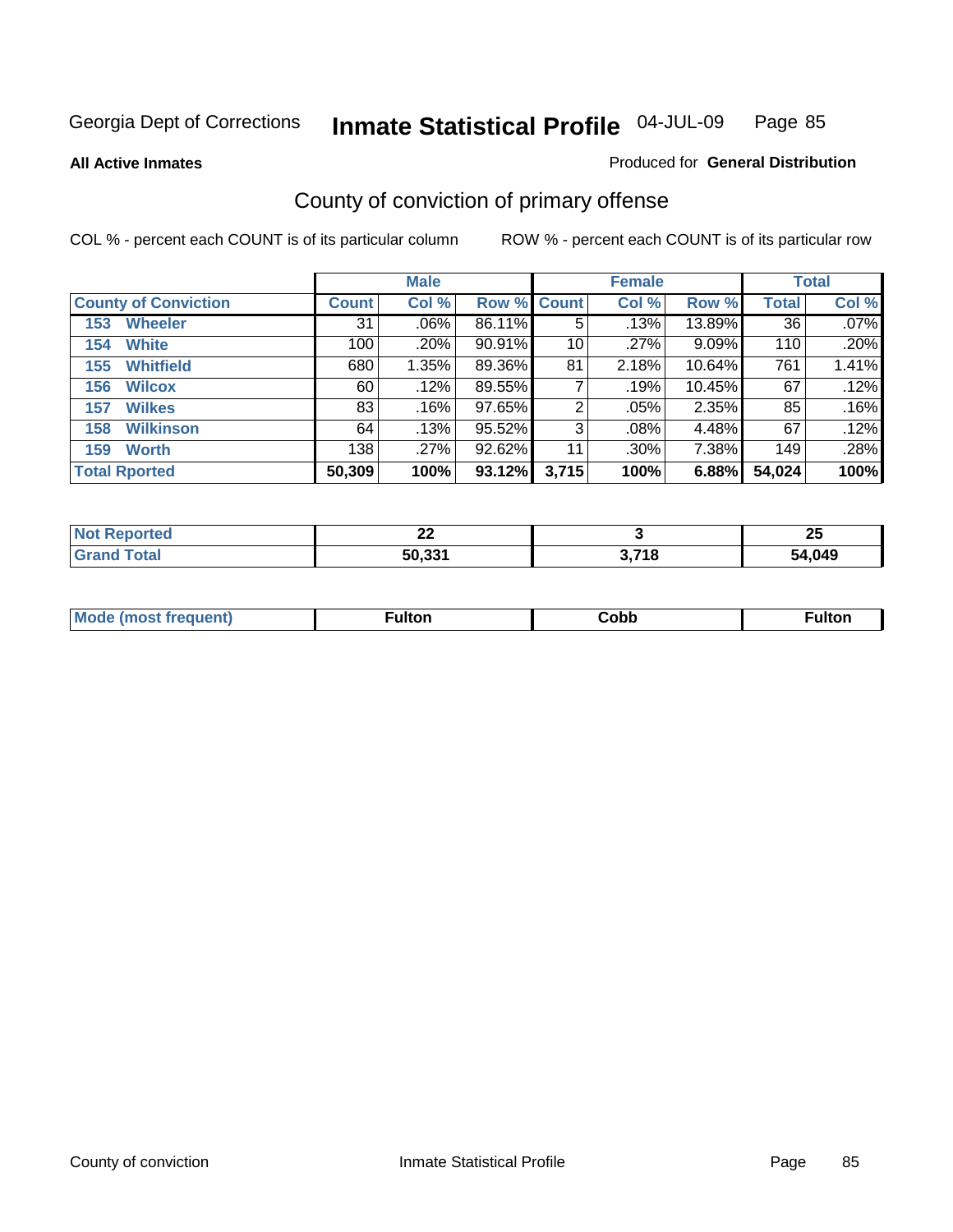#### **All Active Inmates**

# Produced for **General Distribution**

## Circuit of conviction of primary offense

|                         |                                 |                  | <b>Male</b> |        |                  | <b>Female</b> |        |                  | <b>Total</b> |
|-------------------------|---------------------------------|------------------|-------------|--------|------------------|---------------|--------|------------------|--------------|
|                         | <b>Circuit of Conviction</b>    | <b>Count</b>     | Col %       | Row %  | <b>Count</b>     | Col %         | Row %  | <b>Total</b>     | Col %        |
| 1                       | <b>Alapaha Circuit</b>          | 364              | .72%        | 96.30% | 14               | .38%          | 3.70%  | 378              | $.70\%$      |
| $\overline{2}$          | <b>Alcovy Circuit</b>           | 1,142            | 2.27%       | 91.21% | 110              | 2.96%         | 8.79%  | 1,252            | 2.32%        |
| $\overline{\mathbf{3}}$ | <b>Atlanta Circuit</b>          | 4,485            | 8.91%       | 96.41% | 167              | 4.50%         | 3.59%  | 4,652            | 8.61%        |
| 4                       | <b>Atlantic Circuit</b>         | 804              | 1.60%       | 94.48% | $\overline{47}$  | 1.27%         | 5.52%  | 851              | 1.58%        |
| 5                       | <b>Augusta Circuit</b>          | 2,273            | 4.52%       | 94.32% | $\overline{137}$ | 3.69%         | 5.68%  | 2,410            | 4.46%        |
| $6\overline{6}$         | <b>Blue Ridge Circuit</b>       | 569              | 1.13%       | 90.75% | $\overline{58}$  | 1.56%         | 9.25%  | 627              | 1.16%        |
| $\overline{\mathbf{7}}$ | <b>Brunswick Circuit</b>        | $\overline{919}$ | 1.83%       | 94.16% | $\overline{57}$  | 1.53%         | 5.84%  | $\overline{976}$ | 1.81%        |
| 8                       | <b>Chattahoochee Circuit</b>    | 2,164            | 4.30%       | 93.84% | $\overline{142}$ | 3.82%         | 6.16%  | 2,306            | 4.27%        |
| 9                       | <b>Cherokee Circuit</b>         | 879              | 1.75%       | 90.71% | 90               | 2.42%         | 9.29%  | 969              | 1.79%        |
| 10                      | <b>Clayton Circuit</b>          | 1,485            | 2.95%       | 92.47% | $\overline{121}$ | 3.26%         | 7.53%  | 1,606            | 2.97%        |
| 11                      | <b>Cobb Circuit</b>             | 2,881            | 5.73%       | 91.06% | 283              | 7.62%         | 8.94%  | 3,164            | 5.86%        |
| 12                      | <b>Conasauga Circuit</b>        | 890              | 1.77%       | 89.36% | 106              | 2.85%         | 10.64% | 996              | 1.84%        |
| 13                      | <b>Cordele Circuit</b>          | $\overline{723}$ | 1.44%       | 94.02% | 46               | 1.24%         | 5.98%  | 769              | 1.42%        |
| 14                      | <b>Coweta Circuit</b>           | 2,032            | 4.04%       | 91.57% | $\overline{187}$ | 5.03%         | 8.43%  | 2,219            | 4.11%        |
| 15                      | <b>Dougherty Circuit</b>        | 954              | 1.90%       | 93.35% | 68               | 1.83%         | 6.65%  | 1,022            | 1.89%        |
| 16                      | <b>Dublin Circuit</b>           | 550              | 1.09%       | 93.86% | $\overline{36}$  | .97%          | 6.14%  | 586              | 1.08%        |
| 17                      | <b>Eastern Circuit</b>          | 2,459            | 4.89%       | 95.50% | 116              | 3.12%         | 4.50%  | 2,575            | 4.77%        |
| 18                      | <b>Flint Circuit</b>            | 549              | 1.09%       | 90.00% | 61               | 1.64%         | 10.00% | 610              | 1.13%        |
| 19                      | <b>Griffin Circuit</b>          | 1,284            | 2.55%       | 91.26% | $\overline{123}$ | 3.31%         | 8.74%  | 1,407            | 2.60%        |
| 20                      | <b>Gwinnett Circuit</b>         | 2,058            | 4.09%       | 92.74% | 161              | 4.33%         | 7.26%  | 2,219            | 4.11%        |
| 21                      | <b>Houston Circuit</b>          | 644              | 1.28%       | 93.47% | $\overline{45}$  | 1.21%         | 6.53%  | 689              | 1.28%        |
| 22                      | <b>Lookout Mountain Circuit</b> | 1,079            | 2.14%       | 90.37% | 115              | 3.10%         | 9.63%  | 1,194            | 2.21%        |
| 23                      | <b>Macon Circuit</b>            | 1,150            | 2.29%       | 94.73% | 64               | 1.72%         | 5.27%  | 1,214            | 2.25%        |
| 24                      | <b>Middle Circuit</b>           | 827              | 1.64%       | 93.87% | 54               | 1.45%         | 6.13%  | 881              | 1.63%        |
| 25                      | <b>Mountain Circuit</b>         | $\overline{333}$ | .66%        | 88.80% | $\overline{42}$  | 1.13%         | 11.20% | $\overline{375}$ | .69%         |
| 26                      | <b>Northeastern Circuit</b>     | $\overline{916}$ | 1.82%       | 92.71% | $\overline{72}$  | 1.94%         | 7.29%  | 988              | 1.83%        |
| 27                      | <b>Northern Circuit</b>         | 622              | 1.24%       | 93.67% | 42               | 1.13%         | 6.33%  | 664              | 1.23%        |
| 28                      | <b>Ocmulgee Circuit</b>         | 1,108            | 2.20%       | 94.30% | 67               | 1.80%         | 5.70%  | 1,175            | 2.17%        |
| 29                      | <b>Oconee Circuit</b>           | $\overline{529}$ | 1.05%       | 90.27% | $\overline{57}$  | 1.53%         | 9.73%  | 586              | 1.08%        |
| 30                      | <b>Ogeechee Circuit</b>         | 827              | 1.64%       | 93.24% | 60               | 1.62%         | 6.76%  | 887              | 1.64%        |
| $\overline{31}$         | <b>Pataula Circuit</b>          | 356              | .71%        | 94.18% | 22               | .59%          | 5.82%  | $\overline{378}$ | .70%         |
| 32                      | <b>Piedmont Circuit</b>         | 527              | 1.05%       | 92.13% | 45               | 1.21%         | 7.87%  | 572              | 1.06%        |
| 33                      | <b>Rome Circuit</b>             | 890              | 1.77%       | 89.00% | 110              | 2.96%         | 11.00% | 1,000            | 1.85%        |
| 34                      | <b>South Georgia Circuit</b>    | 820              | 1.63%       | 92.34% | 68               | 1.83%         | 7.66%  | 888              | 1.64%        |
| 35                      | <b>Southern Circuit</b>         | 1,209            | 2.40%       | 93.65% | 82               | 2.21%         | 6.35%  | 1,291            | 2.39%        |
| 36                      | <b>Southwestern Circuit</b>     | 455              | .90%        | 95.19% | 23               | .62%          | 4.81%  | 478              | .88%         |
| 37                      | <b>Stone Mountain Circuit</b>   | 2,930            | 5.82%       | 94.79% | 161              | 4.33%         | 5.21%  | 3,091            | 5.72%        |
| 38                      | <b>Tallapoosa Circuit</b>       | 241              | .48%        | 96.02% | 10               | .27%          | 3.98%  | 251              | .46%         |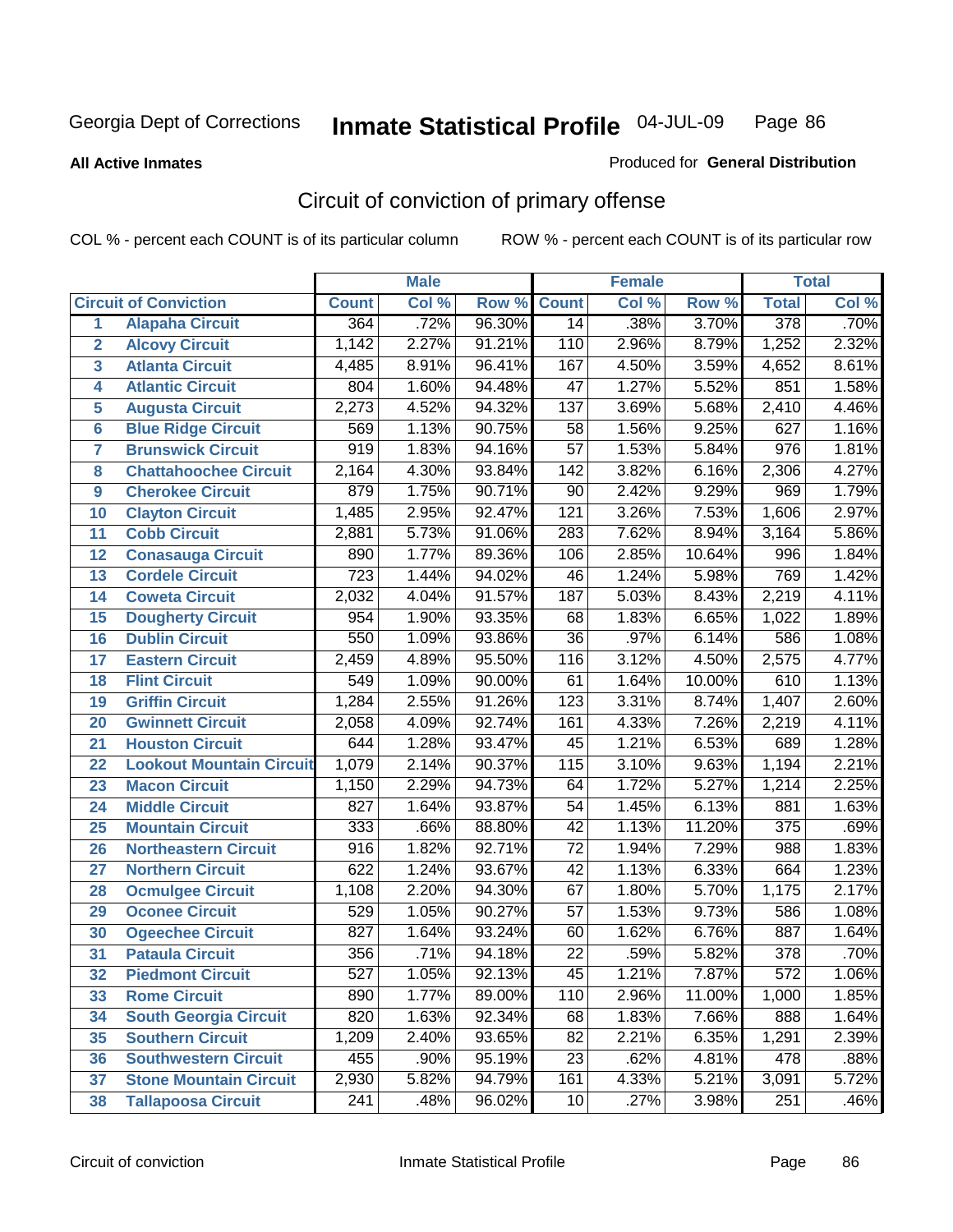**All Active Inmates**

#### Produced for **General Distribution**

## Circuit of conviction of primary offense

|    |                              |              | <b>Male</b> |        |              | <b>Female</b> |        |              | <b>Total</b> |
|----|------------------------------|--------------|-------------|--------|--------------|---------------|--------|--------------|--------------|
|    | <b>Circuit of Conviction</b> | <b>Count</b> | Col %       | Row %  | <b>Count</b> | Col %         | Row %  | <b>Total</b> | Col %        |
| 39 | <b>Tifton Circuit</b>        | 579          | 1.15%       | 95.07% | 30           | .81%          | 4.93%  | 609          | 1.13%        |
| 40 | <b>Toombs Circuit</b>        | 385          | .77%        | 96.01% | 16           | .43%          | 3.99%  | 401          | .74%         |
| 41 | <b>Waycross Circuit</b>      | 827          | 1.64%       | 94.73% | 46           | 1.24%         | 5.27%  | 873          | 1.62%        |
| 42 | <b>Western Circuit</b>       | 449          | .89%        | 94.73% | 25           | .67%          | 5.27%  | 474          | .88%         |
| 43 | <b>Rockdale Circuit</b>      | 453          | .90%        | 89.70% | 52           | 1.40%         | 10.30% | 505          | .93%         |
| 44 | <b>Douglas Circuit</b>       | 1,107        | 2.20%       | 91.19% | 107          | 2.88%         | 8.81%  | 1,214        | 2.25%        |
| 45 | <b>Appalachian Circuit</b>   | 329          | .65%        | 91.90% | 29           | .78%          | 8.10%  | 358          | .66%         |
| 46 | <b>Enotah Circuit</b>        | 339          | .67%        | 89.68% | 39           | 1.05%         | 10.32% | 378          | .70%         |
| 47 | <b>Bell-Forsyth Circuit</b>  | 282          | .56%        | 85.71% | 47           | 1.27%         | 14.29% | 329          | .61%         |
| 48 | <b>Towaliga Circuit</b>      | 376          | .75%        | 92.38% | 31           | .83%          | 7.62%  | 407          | .75%         |
| 49 | <b>Paulding Circuit</b>      | 256          | .51%        | 91.43% | 24           | .65%          | 8.57%  | 280          | .52%         |
|    | <b>Total Rported</b>         | 50,309       | 100%        | 93.12% | 3,715        | 100%          | 6.88%  | 54,024       | 100%         |

| N<br>τeο | $\sim$<br>▴▴ |             | OE.<br>ZJ   |
|----------|--------------|-------------|-------------|
|          | 50.331       | 2.740<br>10 | ,049<br>מרי |

| M, | $+1 - - + -$<br>annu -<br>uu | ∶obb<br>- - - - - | .<br>чна<br>- --------- |
|----|------------------------------|-------------------|-------------------------|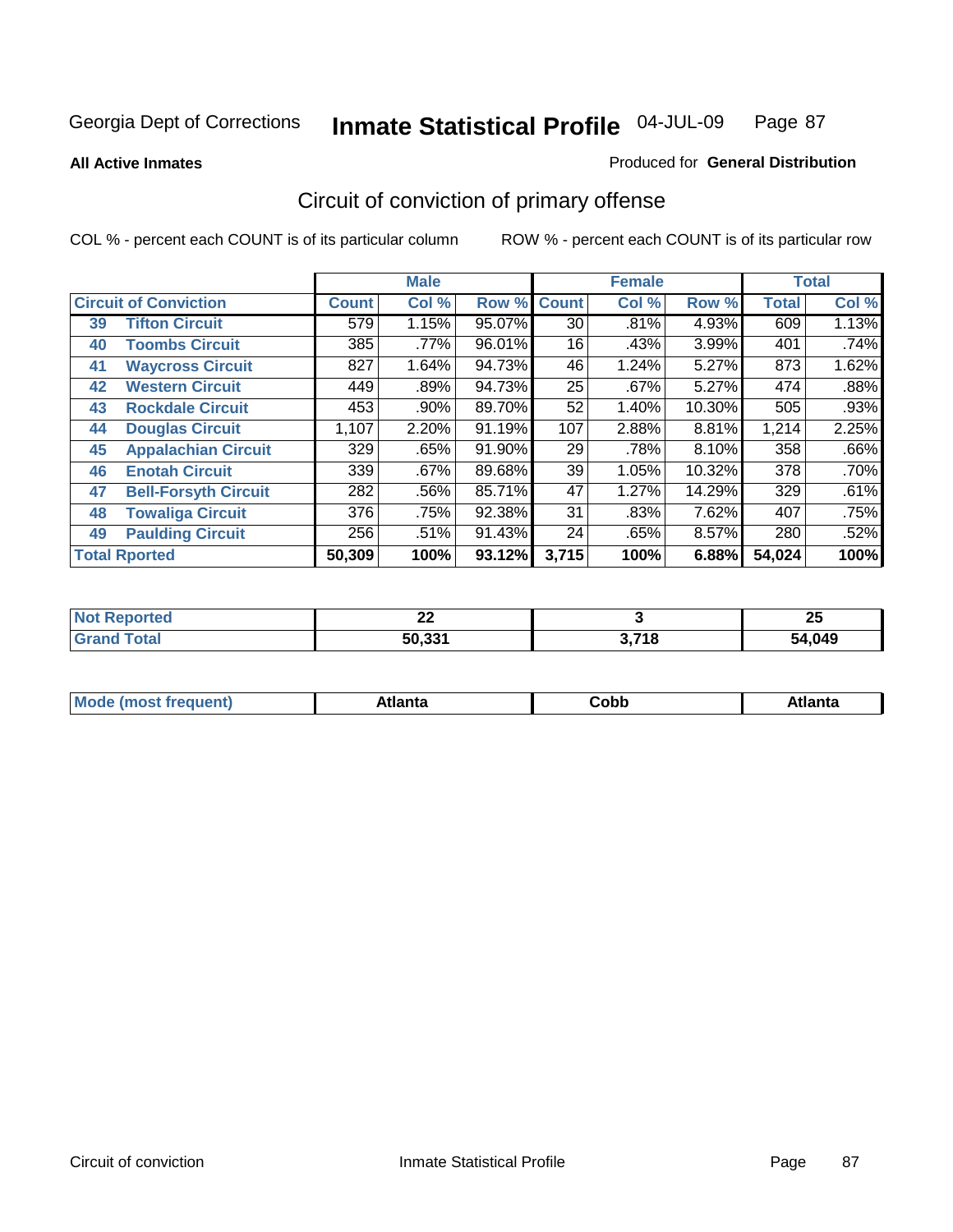#### **All Active Inmates**

#### Produced for **General Distribution**

### Years served (jail + prison) in this incarceration

|                       |                  | <b>Male</b> |         |                 | <b>Female</b> |                  |                  | <b>Total</b> |
|-----------------------|------------------|-------------|---------|-----------------|---------------|------------------|------------------|--------------|
| <b>Years Served</b>   | <b>Count</b>     | Col %       | Row %   | <b>Count</b>    | Col %         | Row <sup>7</sup> | <b>Total</b>     | Col %        |
| Less than one year    | 8,285            | 16.80%      | 88.26%  | 1,102           | 30.04%        | 11.74%           | 9,387            | 17.72%       |
| 1 to 1.99 years       | 10,547           | 21.38%      | 91.14%  | 1,025           | 27.94%        | 8.86%            | 11,572           | 21.84%       |
| 2 to 2.99 years       | 6,839            | 13.87%      | 92.62%  | 545             | 14.86%        | 7.38%            | 7,384            | 13.94%       |
| 3 to 3.99 years       | 4,382            | 8.88%       | 94.81%  | 240             | 6.54%         | 5.19%            | 4,622            | 8.72%        |
| 4 to 4.99 years       | 2,958            | 6.00%       | 95.57%  | 137             | 3.74%         | 4.43%            | 3,095            | 5.84%        |
| 5 to 5.99 years       | 2,111            | 4.28%       | 95.78%  | 93              | 2.54%         | 4.22%            | 2,204            | 4.16%        |
| $6$ to 6.99 years     | 1,976            | 4.01%       | 95.41%  | $\overline{95}$ | 2.59%         | 4.59%            | 2,071            | 3.91%        |
| 7 to 7.99 years       | 1,619            | 3.28%       | 96.03%  | 67              | 1.83%         | 3.97%            | 1,686            | 3.18%        |
| 8 to 8.99 years       | 1,500            | 3.04%       | 96.34%  | $\overline{57}$ | 1.55%         | 3.66%            | 1,557            | 2.94%        |
| 9 to 9.99 years       | 1,329            | 2.69%       | 95.96%  | $\overline{56}$ | 1.53%         | 4.04%            | 1,385            | 2.61%        |
| 10 to 10.99 years     | $\overline{973}$ | 1.97%       | 96.05%  | 40              | 1.09%         | 3.95%            | 1,013            | 1.91%        |
| 11 to 11.99 years     | 993              | 2.01%       | 96.78%  | 33              | 0.90%         | 3.22%            | 1,026            | 1.94%        |
| 12 to 12.99 years     | $\overline{923}$ | 1.87%       | 96.65%  | $\overline{32}$ | 0.87%         | 3.35%            | 955              | 1.80%        |
| 13 to 13.99 years     | 744              | 1.51%       | 97.25%  | $\overline{21}$ | 0.57%         | 2.75%            | 765              | 1.44%        |
| 14 to 14.99 years     | 655              | 1.33%       | 96.61%  | 23              | 0.63%         | 3.39%            | 678              | 1.28%        |
| 15 to 15.99 years     | 576              | 1.17%       | 95.68%  | $\overline{26}$ | 0.71%         | 4.32%            | 602              | 1.14%        |
| 16 to 16.99 years     | 454              | 0.92%       | 97.01%  | $\overline{14}$ | 0.38%         | 2.99%            | 468              | 0.88%        |
| 17 to 17.99 years     | 409              | 0.83%       | 97.61%  | 10              | 0.27%         | 2.39%            | 419              | 0.79%        |
| 18 to 18.99 years     | 392              | 0.79%       | 97.03%  | $\overline{12}$ | 0.33%         | 2.97%            | 404              | 0.76%        |
| 19 to 19.99 years     | 291              | 0.59%       | 96.36%  | $\overline{11}$ | 0.30%         | 3.64%            | $\overline{302}$ | 0.57%        |
| 20 to 20.99 years     | 229              | 0.46%       | 97.86%  | $\overline{5}$  | 0.14%         | 2.14%            | 234              | 0.44%        |
| 21 to 21.99 years     | 196              | 0.40%       | 95.61%  | $\overline{9}$  | 0.25%         | 4.39%            | $\overline{205}$ | 0.39%        |
| 22 to 22.99 years     | 161              | 0.33%       | 98.77%  | $\overline{2}$  | 0.05%         | 1.23%            | 163              | 0.31%        |
| 23 to 23.99 years     | 139              | 0.28%       | 97.89%  | $\overline{3}$  | 0.08%         | 2.11%            | $\overline{142}$ | 0.27%        |
| 24 to 24.99 years     | $\overline{127}$ | 0.26%       | 98.45%  | $\overline{2}$  | 0.05%         | 1.55%            | 129              | 0.24%        |
| 25 to 25.99 years     | 100              | 0.20%       | 97.09%  | $\overline{3}$  | 0.08%         | 2.91%            | 103              | 0.19%        |
| 26 to 26.99 years     | 63               | 0.13%       | 98.44%  | $\mathbf{1}$    | 0.03%         | 1.56%            | 64               | 0.12%        |
| 27 to 27.99 years     | 66               | 0.13%       | 98.51%  | $\mathbf{1}$    | 0.03%         | 1.49%            | 67               | 0.13%        |
| 28 to 28.99 years     | $\overline{53}$  | 0.11%       | 98.15%  | 1               | 0.03%         | 1.85%            | 54               | 0.10%        |
| 29 to 29.99 years     | 49               | 0.10%       | 100.00% |                 |               |                  | 49               | 0.09%        |
| Thirty + years        | 181              | 0.37%       | 98.91%  | $\overline{2}$  | 0.05%         | 1.09%            | 183              | 0.35%        |
| <b>Total Reported</b> | 49,320           | 100%        | 93.08%  | 3,668           | 100%          | 6.92%            | 52,988           | 100%         |

| Reported     | 044                | - -                   | ,061   |
|--------------|--------------------|-----------------------|--------|
| <b>NOT</b>   |                    | ้วบ                   |        |
| <b>Total</b> | 50.33 <sup>4</sup> | 740<br>ა. <i>I</i> Io | 54,049 |

| Mean<br>(average)       | 5.09               | 3.09               | 4.95          |
|-------------------------|--------------------|--------------------|---------------|
| Median (middle)         | 2.81               | 1.665              | z.I           |
| Mode<br>(most frequent) | Less than one year | Less than one year | Less than one |
|                         |                    |                    | vear          |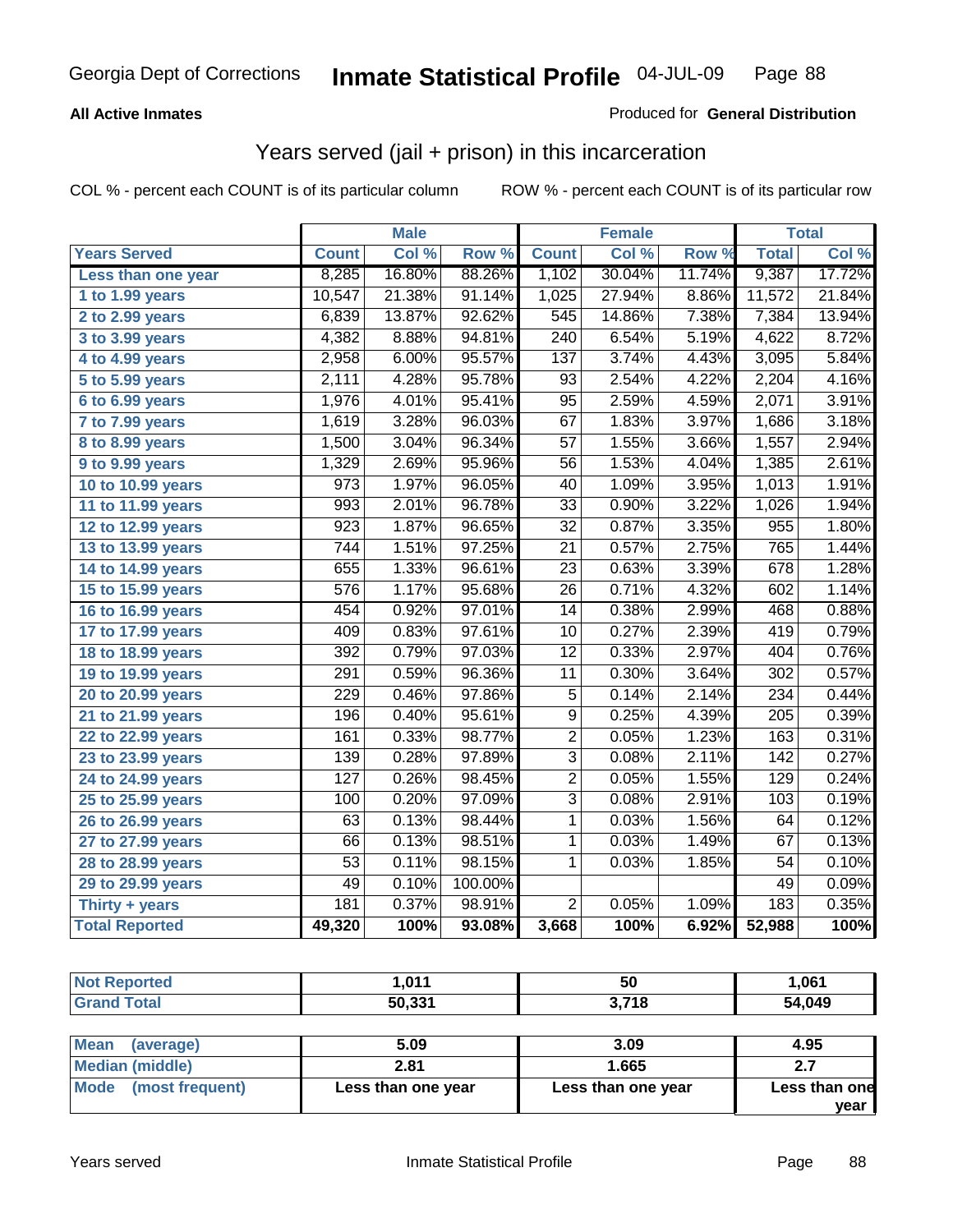#### **All Active Inmates**

Produced for **General Distribution**

### Results of most recent HIV tests

|                         |              | <b>Male</b> |           |              | <b>Female</b> |          |              | Total  |
|-------------------------|--------------|-------------|-----------|--------------|---------------|----------|--------------|--------|
| <b>HIV Test Results</b> | <b>Count</b> | Col %       | Row %     | <b>Count</b> | Col %         | Row %    | <b>Total</b> | Col %  |
| <b>Positive</b>         | 863          | $1.76\%$    | $90.46\%$ | 91           | $2.57\%$      | $9.54\%$ | 954          | 1.82%  |
| <b>Negative</b>         | 48,070       | 98.22%      | 93.30%    | 3,454        | $97.43\%$     | $6.70\%$ | 51,524       | 98.16% |
| <b>Indeterminate</b>    | 9            | $0.02\%$    | 100.00%   |              |               |          |              | 0.02%  |
| <b>Refused</b>          |              | $0.01\%$    | 100.00%   |              |               |          |              | 0.01%  |
| <b>Total Reported</b>   | 48,943       | 100%        | 93.25%    | 3,545        | 100%          | 6.75%    | 52,488       | 100.0% |

| <b>Not</b><br>Reported | .388   | יד ו                 | 561.ا  |
|------------------------|--------|----------------------|--------|
| <b>Grand</b><br>™otal  | 50,331 | <b>2740</b><br>J. 10 | 54,049 |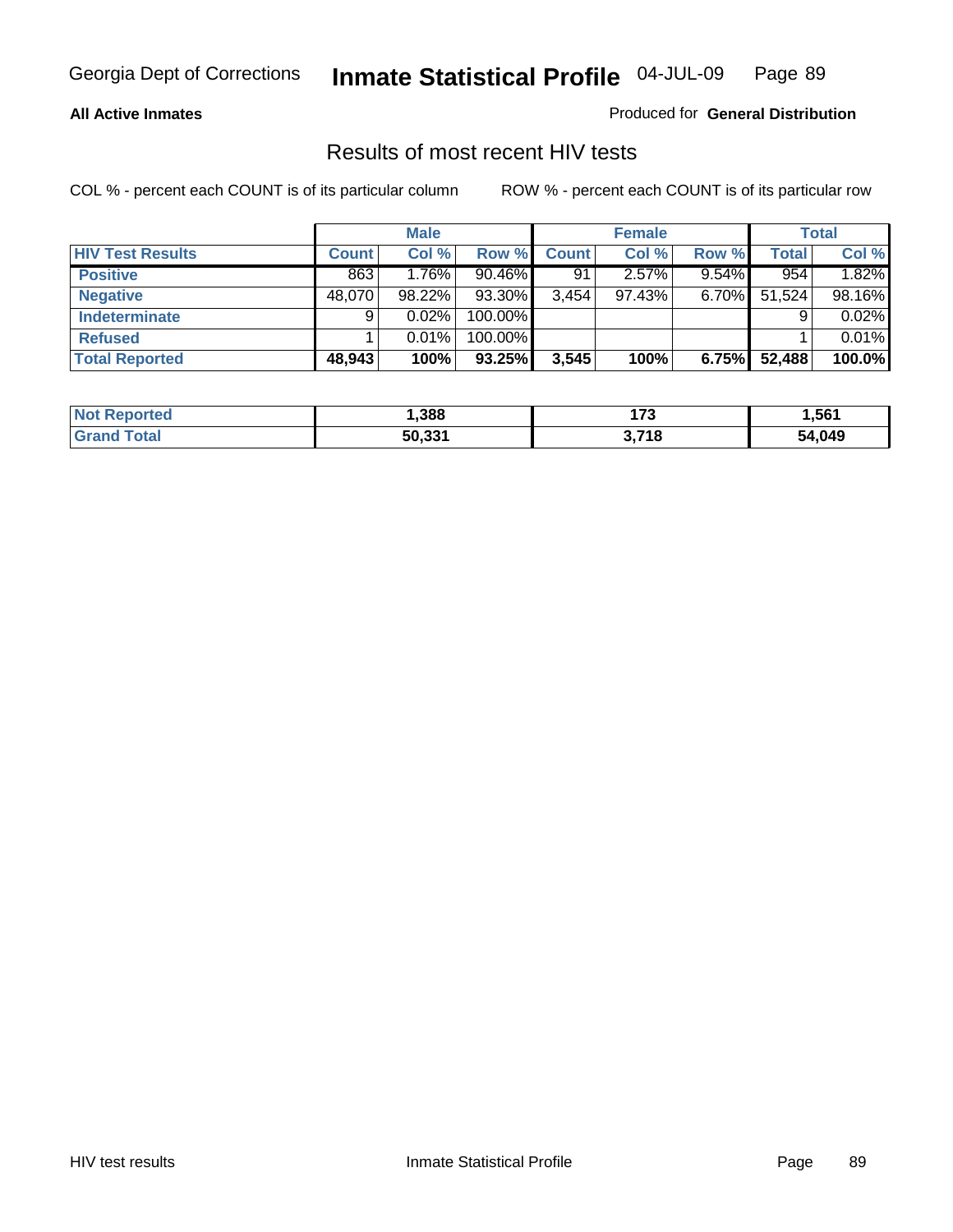#### **All Active Inmates**

#### Produced for **General Distribution**

### Results of most recent tuberculosis test

|                                  |              | <b>Male</b> |         |              | <b>Female</b> |          |              | Total    |
|----------------------------------|--------------|-------------|---------|--------------|---------------|----------|--------------|----------|
| <b>Tuberculosis Test Results</b> | <b>Count</b> | Col %       | Row %   | <b>Count</b> | Col %         | Row %    | <b>Total</b> | Col %    |
| <b>Positive on current test</b>  | 6,294        | 13.20%      | 98.54%  | 93           | 2.60%         | 1.46%    | 6,387        | 12.46%   |
| <b>Positive on previous test</b> | 2,482        | 5.21%       | 96.92%  | 79           | 2.21%         | $3.08\%$ | 2,561        | $5.00\%$ |
| <b>Negative</b>                  | 38,890       | 81.58%      | 91.95%  | 3,405        | 95.19%        | $8.05\%$ | 42,295       | 82.53%   |
| <b>Refused</b>                   | 5            | 0.01%       | 100.00% |              |               |          |              | 0.01%    |
| <b>Total Reported</b>            | 47,671       | 100%        | 93.02%  | 3,577        | 100%          | 6.98%    | 51,248       | 100%     |

| <b>Not Reported</b>     | 2,660  | 14 <sub>1</sub> | 2,801  |
|-------------------------|--------|-----------------|--------|
| <b>Total</b><br>l Grand | 50,331 | 3,718<br>.J.I   | 54,049 |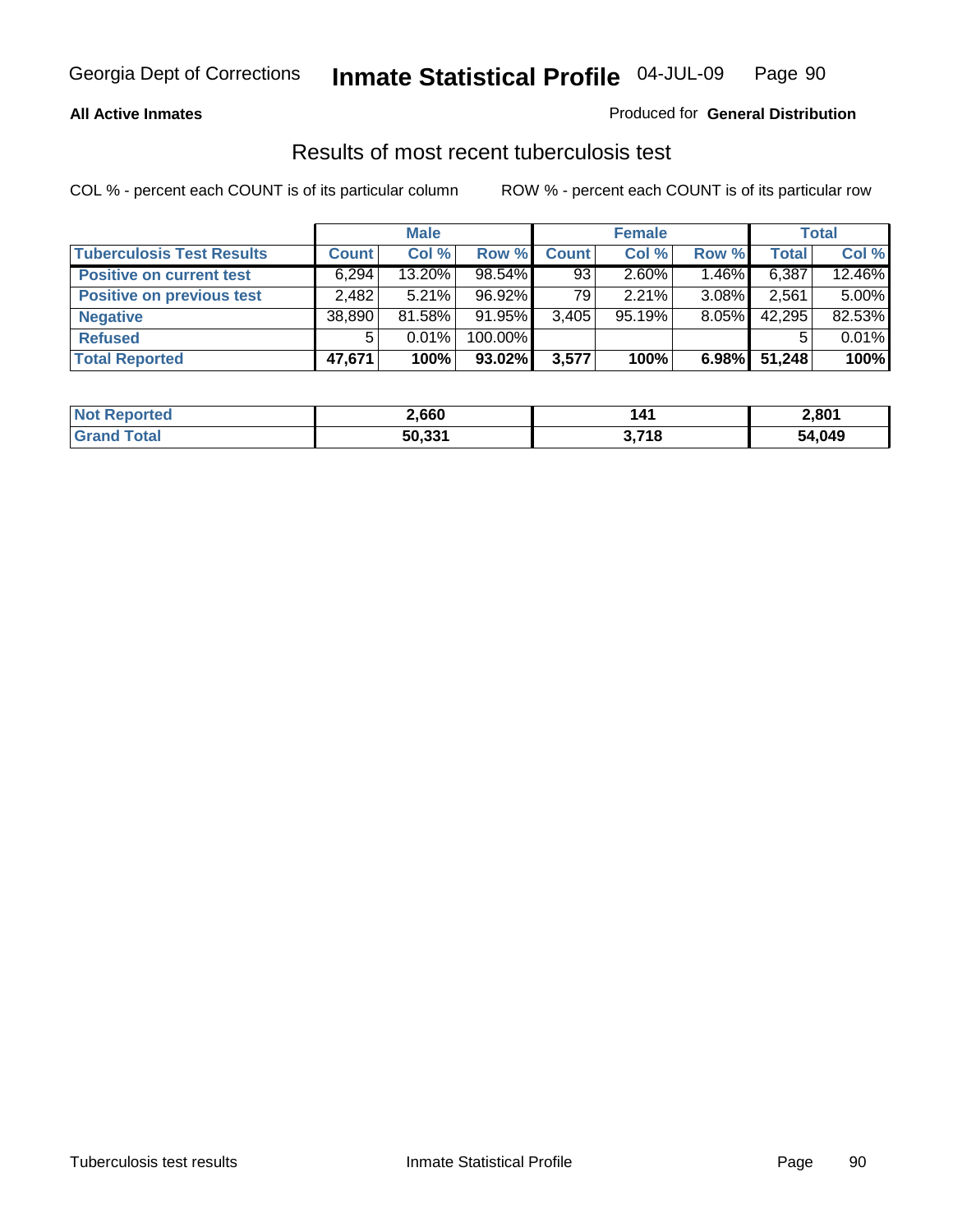#### **All Active Inmates**

#### Produced for **General Distribution**

### Results of most recent syphilis test

|                                 |              | <b>Male</b> |           |                    | <b>Female</b> |           |                 | <b>Total</b> |
|---------------------------------|--------------|-------------|-----------|--------------------|---------------|-----------|-----------------|--------------|
| <b>Syphilis Test Results</b>    | <b>Count</b> | Col %       |           | <b>Row % Count</b> | Col %         | Row %     | Total           | Col %        |
| <b>Positive on current test</b> | 862          | 1.78%       | 88.41%    | 113                | 3.18%         | $11.59\%$ | 975             | 1.87%        |
| <b>Negative</b>                 | 47.644       | 98.22%      | 93.26%    | 3,444              | 96.82%        |           | $6.74\%$ 51,088 | 98.13%       |
| <b>Total Reported</b>           | 48,506       | 100%        | $93.17\%$ | 3,557              | 100%          |           | $6.83\%$ 52,063 | 100%         |

| <b>Not Reported</b> | 825. ا | 161           | 986.   |
|---------------------|--------|---------------|--------|
| <b>Grand Total</b>  | 50,331 | 3,718<br>.J.I | 54,049 |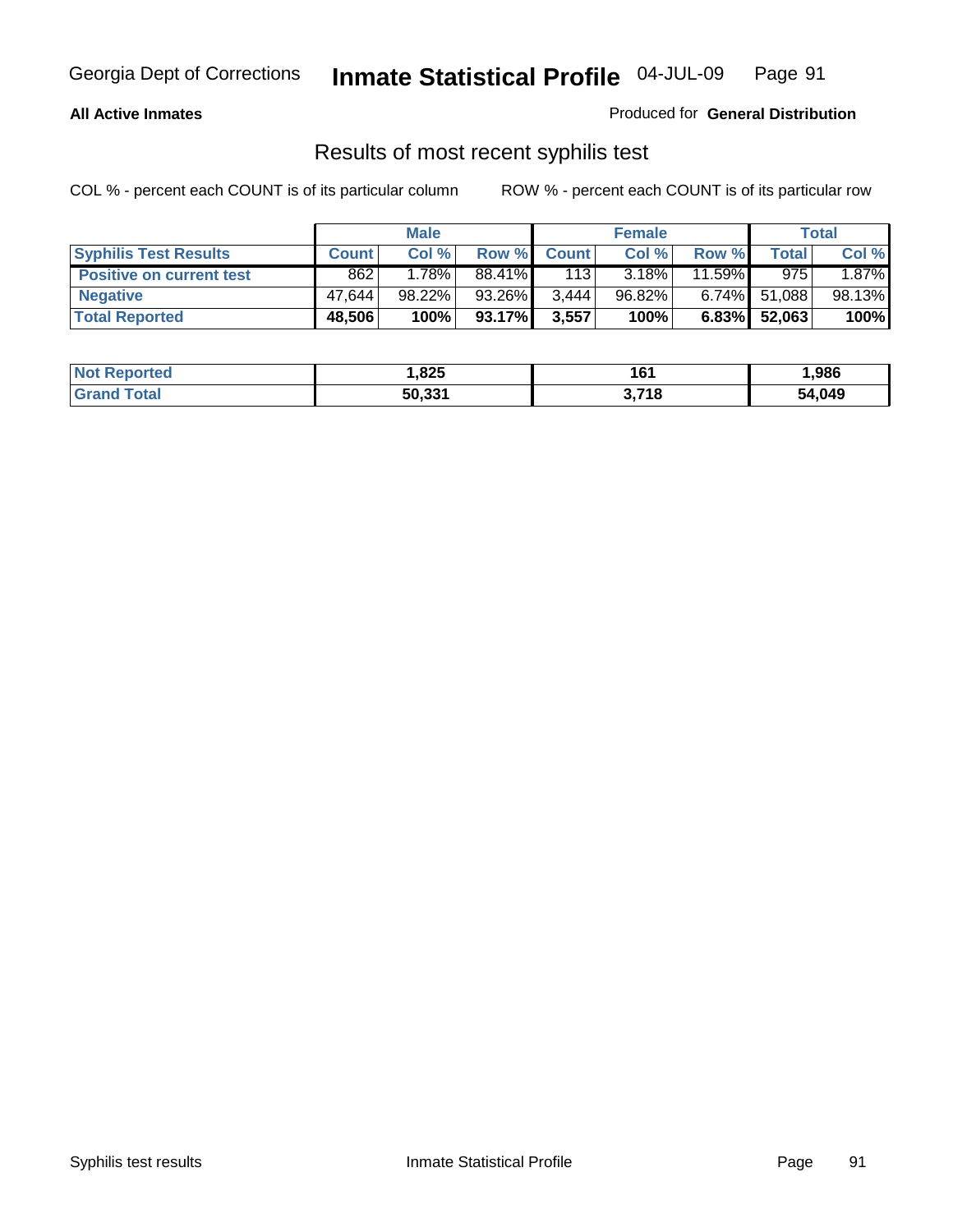#### **All Active Inmates**

#### Produced for **General Distribution**

### Results of most recent Hepatitis-C test

|                                 |              | <b>Male</b> |        |              | <b>Female</b> |          |             | Total  |
|---------------------------------|--------------|-------------|--------|--------------|---------------|----------|-------------|--------|
| <b>Hepatitis-C Test Results</b> | <b>Count</b> | Col %       | Row %I | <b>Count</b> | Col %         | Row %    | $\tau$ otal | Col %  |
| <b>Positive on current test</b> | 338          | 36.31%      | 97.69% |              | 53.33%        | $2.31\%$ | 346         | 36.58% |
| <b>Negative</b>                 | 593          | 63.69%      | 98.83% |              | 46.67%        | $1.17\%$ | 600         | 63.42% |
| <b>Total Reported</b>           | 931          | 100%        | 98.41% | 15           | 100%          | 1.59%    | 946         | 100%   |

| <b>Not Reported</b> | 49,400 | 3,703 | 53,103 |
|---------------------|--------|-------|--------|
| <b>Grand Total</b>  | 50,331 | 3,718 | 54,049 |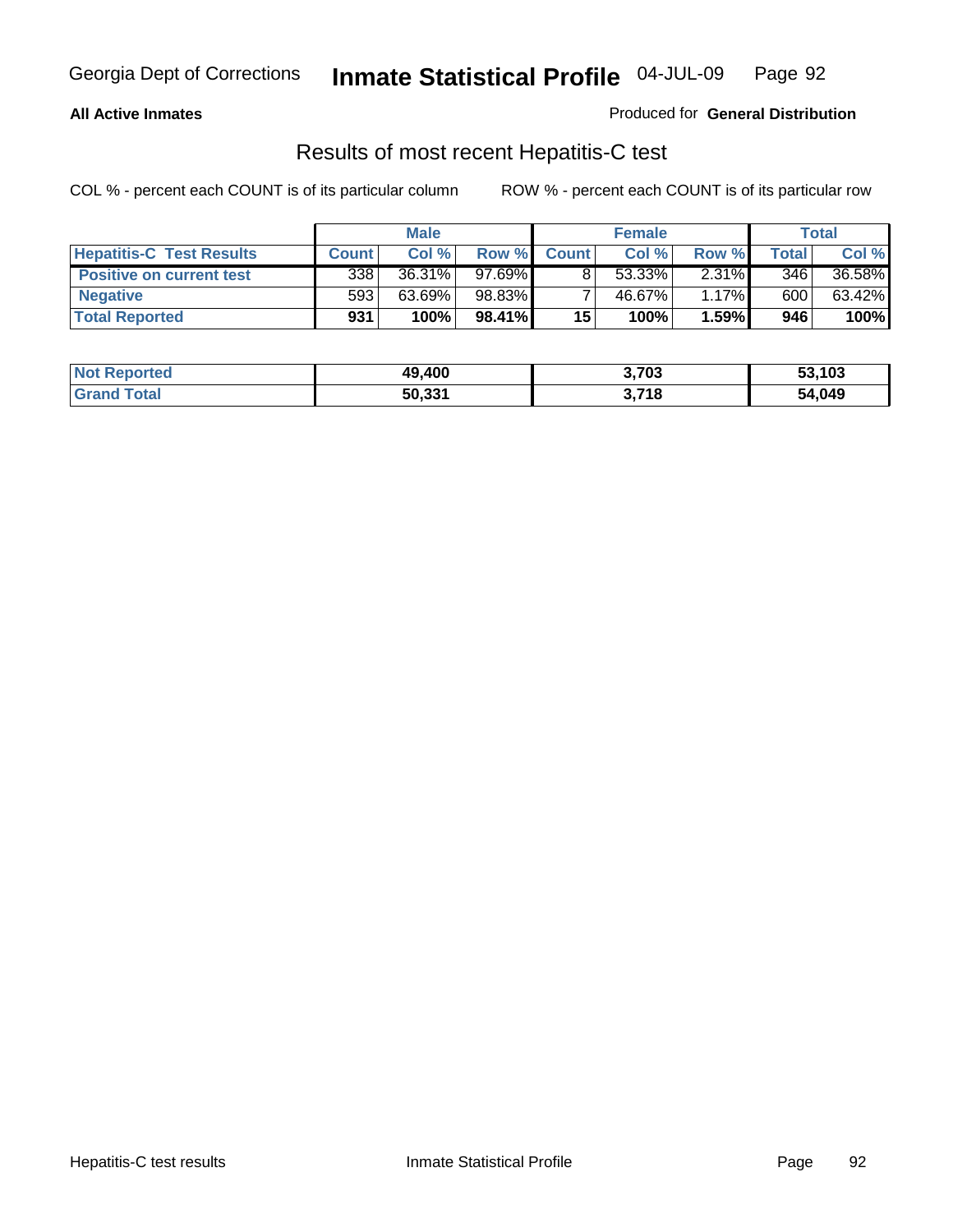#### **All Active Inmates**

#### Produced for **General Distribution**

#### Results of most recent pregnancy test

|                                 | <b>Male</b>  |       | <b>Female</b> |              |          | Total   |              |        |
|---------------------------------|--------------|-------|---------------|--------------|----------|---------|--------------|--------|
| <b>Pregnancy Test Results</b>   | <b>Count</b> | Col % | Row %         | <b>Count</b> | Col %    | Row %   | <b>Total</b> | Col %  |
| <b>Positive on current test</b> |              |       |               | 32           | $1.82\%$ | 100.00% | 32           | 1.82%  |
| <b>Negative</b>                 |              |       |               | 1,731        | 98.18%   | 100.00% | 1,731        | 98.18% |
| <b>Total Reported</b>           |              | %     | $0.00\%$      | 1,763        | 100%     | 100.00% | 1.763        | 100%   |

| <b>Not Reported</b> | 50,331 | 1,955 | 52,286 |
|---------------------|--------|-------|--------|
| <b>Grand Total</b>  | 50,331 | 3,718 | 54,049 |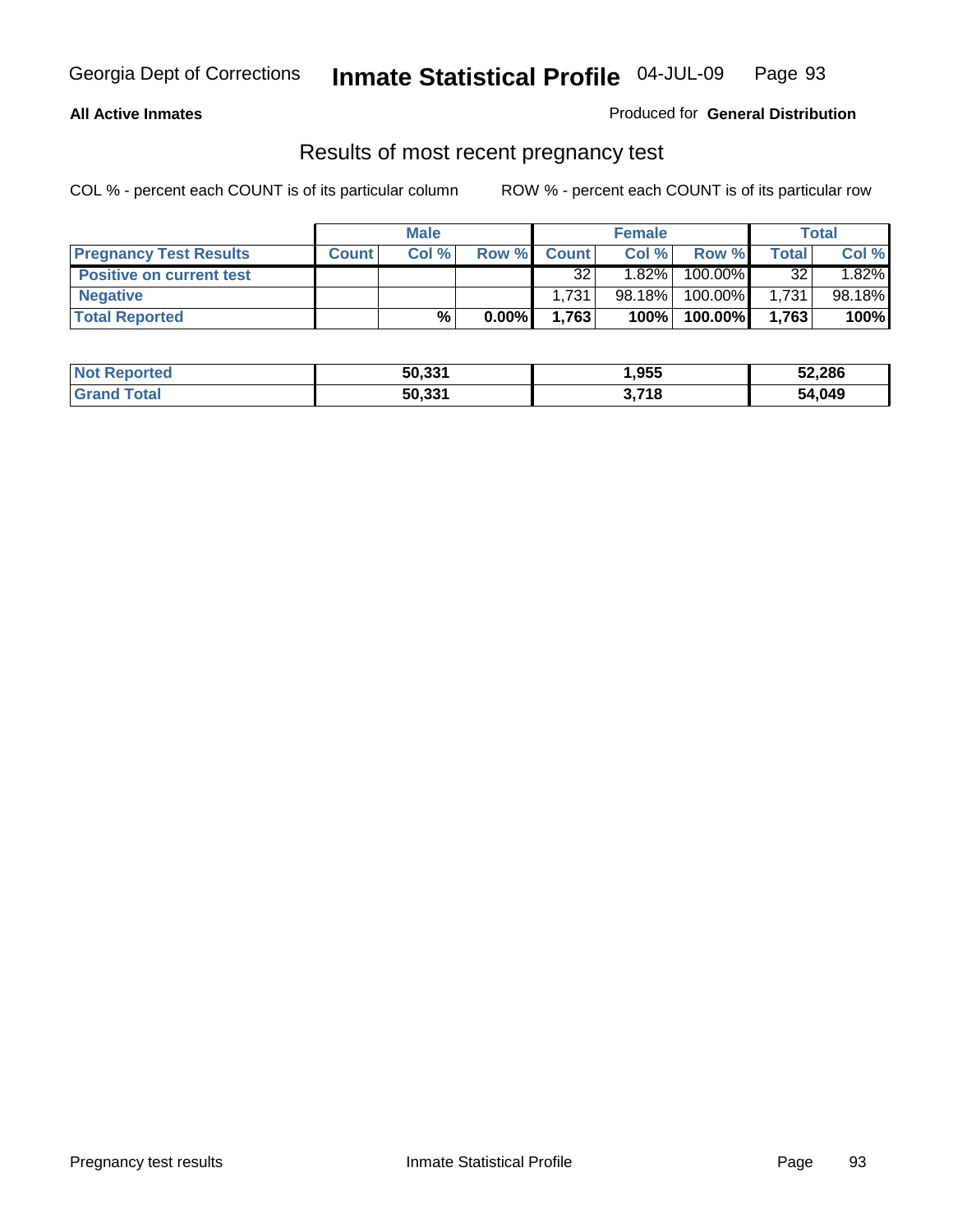#### **All Active Inmates**

#### Produced for **General Distribution**

#### Results of most recent diabetes test

|                                 | <b>Male</b>  |         |        | <b>Female</b> |            |          | Total |         |
|---------------------------------|--------------|---------|--------|---------------|------------|----------|-------|---------|
| <b>Diabetes Test Results</b>    | <b>Count</b> | Col %   | Row %  | <b>Count</b>  | Col %      | Row %I   | Total | Col %   |
| <b>Positive on current test</b> | 60           | 100.00% | 98.36% |               | $100.00\%$ | $1.64\%$ | 61    | 100.00% |
| <b>Total Reported</b>           | 60           | 100%    | 98.36% |               | 100%       | 1.64%    | 61    | 100%    |

| <b>Not Reported</b> | 50,271 | דול מ<br>. J.I               | 53,988 |
|---------------------|--------|------------------------------|--------|
| ୮otal<br>'Grand     | 50,331 | <b>3 74 C</b><br>10<br>. J.I | 54,049 |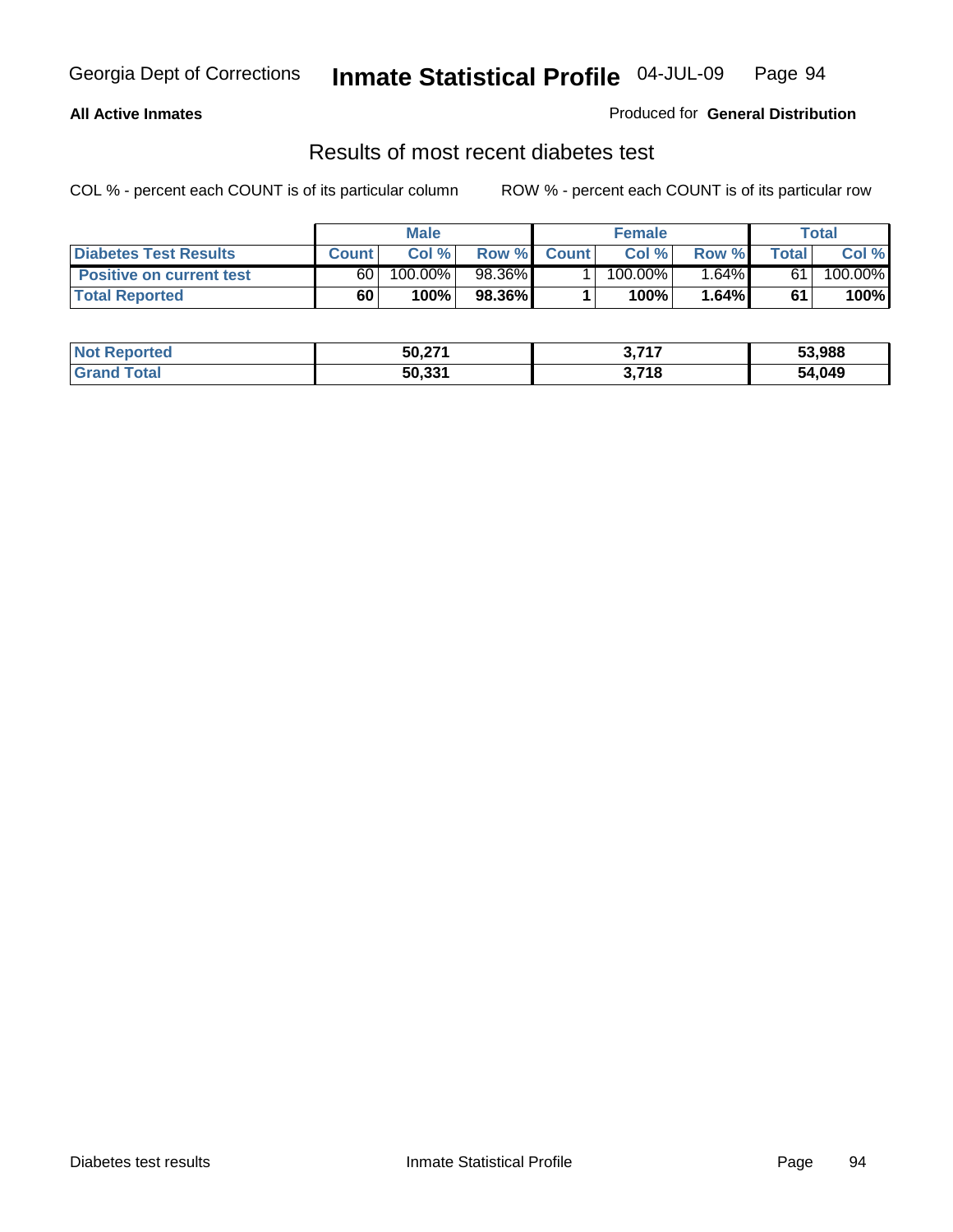#### **All Active Inmates**

#### Produced for **General Distribution**

#### Results of most recent hypertension test

|                                  | <b>Male</b>      |           |           | <b>Female</b> |         |          | <b>Total</b> |           |
|----------------------------------|------------------|-----------|-----------|---------------|---------|----------|--------------|-----------|
| <b>Hypertension Test Results</b> | <b>Count</b>     | Col %     | Row %     | <b>Count</b>  | Col%    | Row %    | Total        | Col %     |
| <b>Positive on current test</b>  | 304 <sub>1</sub> | $97.12\%$ | $99.02\%$ |               | 100.00% | $0.98\%$ | 307          | $97.15\%$ |
| <b>Negative</b>                  |                  | 2.88%     | 100.00%   |               |         |          |              | $2.85\%$  |
| <b>Total Reported</b>            | 313              | 100%      | 99.05%    |               | 100%    | 0.95%    | 316          | 100%      |

| <b>Not Reported</b> | 50,018 | 3,715 | 53,733 |
|---------------------|--------|-------|--------|
| <b>Grand Total</b>  | 50,331 | 3,718 | 54,049 |